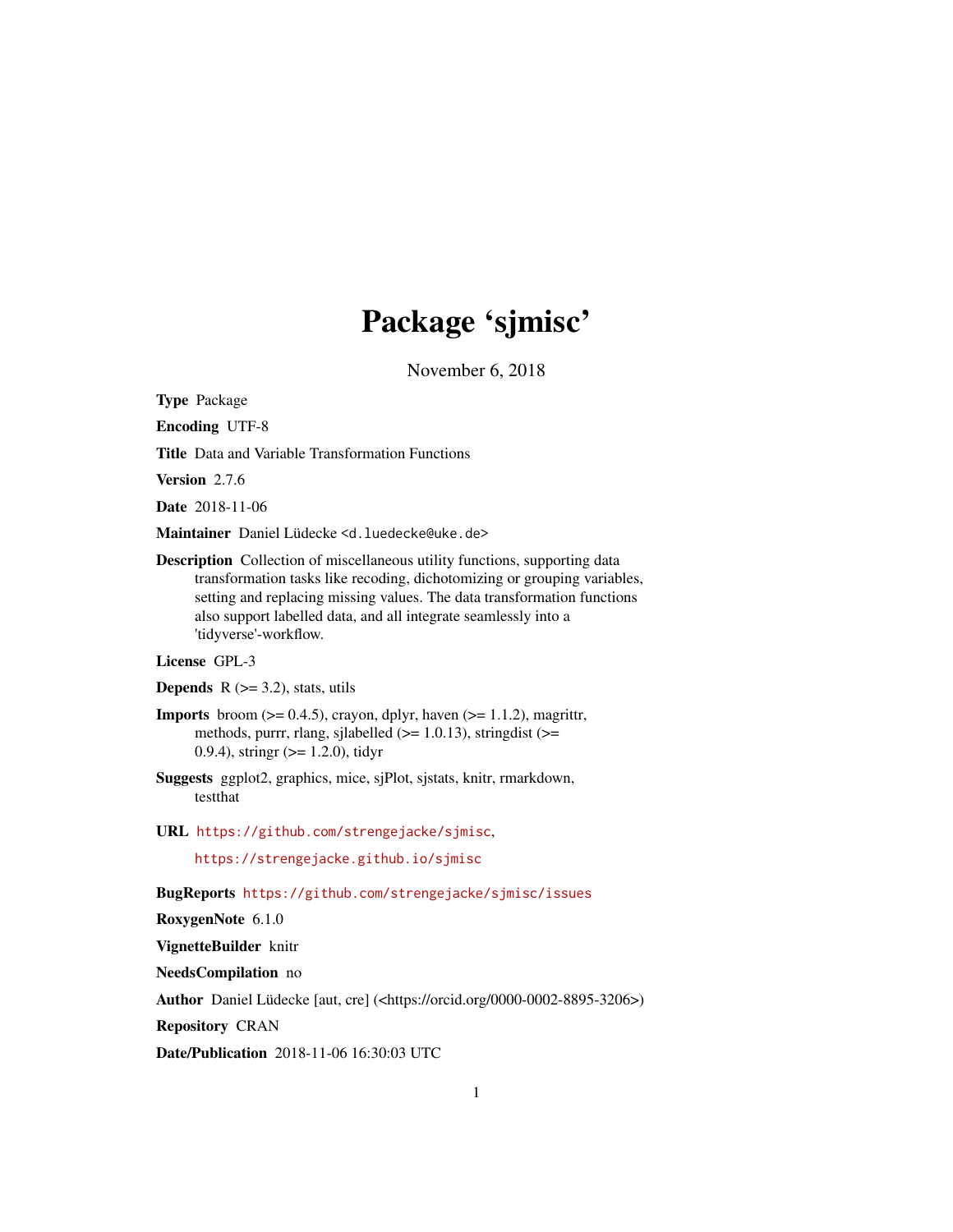# R topics documented:

|       | 3              |
|-------|----------------|
|       | $\overline{4}$ |
|       | 6              |
|       | $\overline{7}$ |
|       | 8              |
|       | 9              |
|       | 10             |
|       | 11             |
|       | 12             |
| dicho | 14             |
|       | 16             |
|       | 17             |
|       | 18             |
|       | 20             |
|       | 21             |
|       | 23             |
|       |                |
|       |                |
|       | 29             |
|       | 31             |
|       | 32             |
|       | 33             |
|       | 34             |
|       | 35             |
|       | 36             |
|       | 38             |
|       | 38             |
|       | 43             |
|       | 45             |
|       | 46             |
|       | 47             |
|       | 48             |
|       | 50             |
|       | 51             |
|       | 52             |
|       | 53             |
|       | 55             |
|       | 56             |
|       | 59             |
|       | 60             |
|       | 62             |
|       | 64             |
|       | 67             |
|       | 68             |
|       | 70             |
|       | 71             |
|       |                |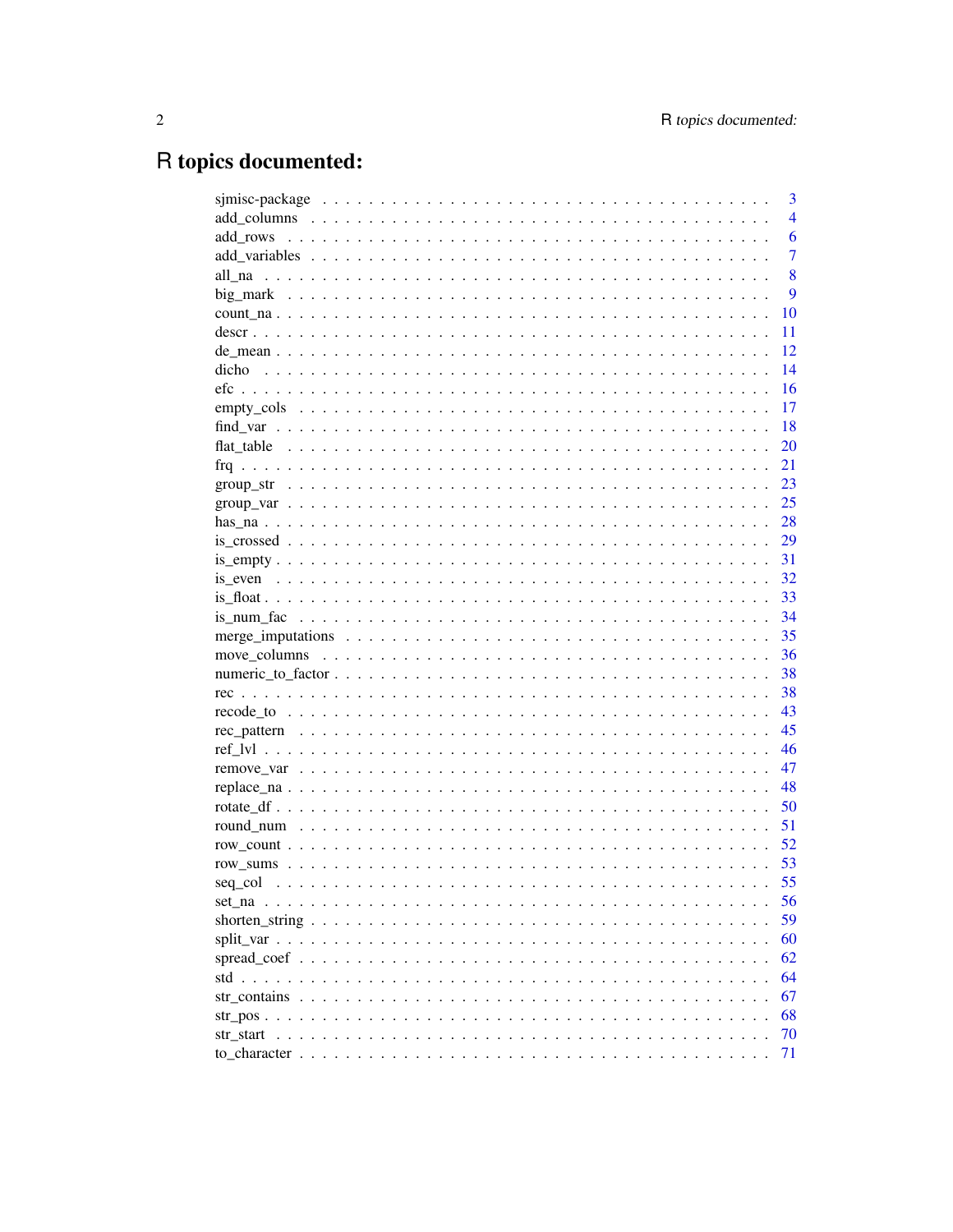# <span id="page-2-0"></span>sjmisc-package 3

| Index | 89 |
|-------|----|
|       |    |
|       |    |
|       |    |
|       |    |
|       |    |
|       |    |
|       |    |
|       |    |
|       |    |
|       |    |
|       |    |

sjmisc-package *Data and Variable Transformation Functions*

#### Description

#### Purpose of this package

Collection of miscellaneous utility functions, supporting data transformation tasks like recoding, dichotomizing or grouping variables, setting and replacing missing values. The data transformation functions also support labelled data, and all integrate seamlessly into a 'tidyverse'-workflow.

# Design philosophy - consistent api

The design of this package follows, where appropriate, the *tidyverse-approach*, with the first argument of a function always being the data (either a data frame or vector), followed by variable names that should be processed by the function. If no variables are specified as argument, the function applies to the complete data that was indicated as first function argument.

There are two types of function designs:

- *transformation/recoding functions* Functions like rec() or dicho(), which transform or recode variables, typically return the complete data frame that was given as first argument, *additionally including* the transformed and recoded variables specified in the ...-ellipses argument. The variables usually get a suffix, so original variables are preserved in the data.
- *coercing/converting functions* Functions like to\_factor() or to\_label(), which convert variables into other types or add additional information like variable or value labels as attribute, also typically return the complete data frame that was given as first argument. However, the variables specified in the ...-ellipses argument are converted ("overwritten"), all other variables remain unchanged. Hence, these functions do not return any new, additional variables.

#### Author(s)

Daniel Lüdecke <d. luedecke@uke.de>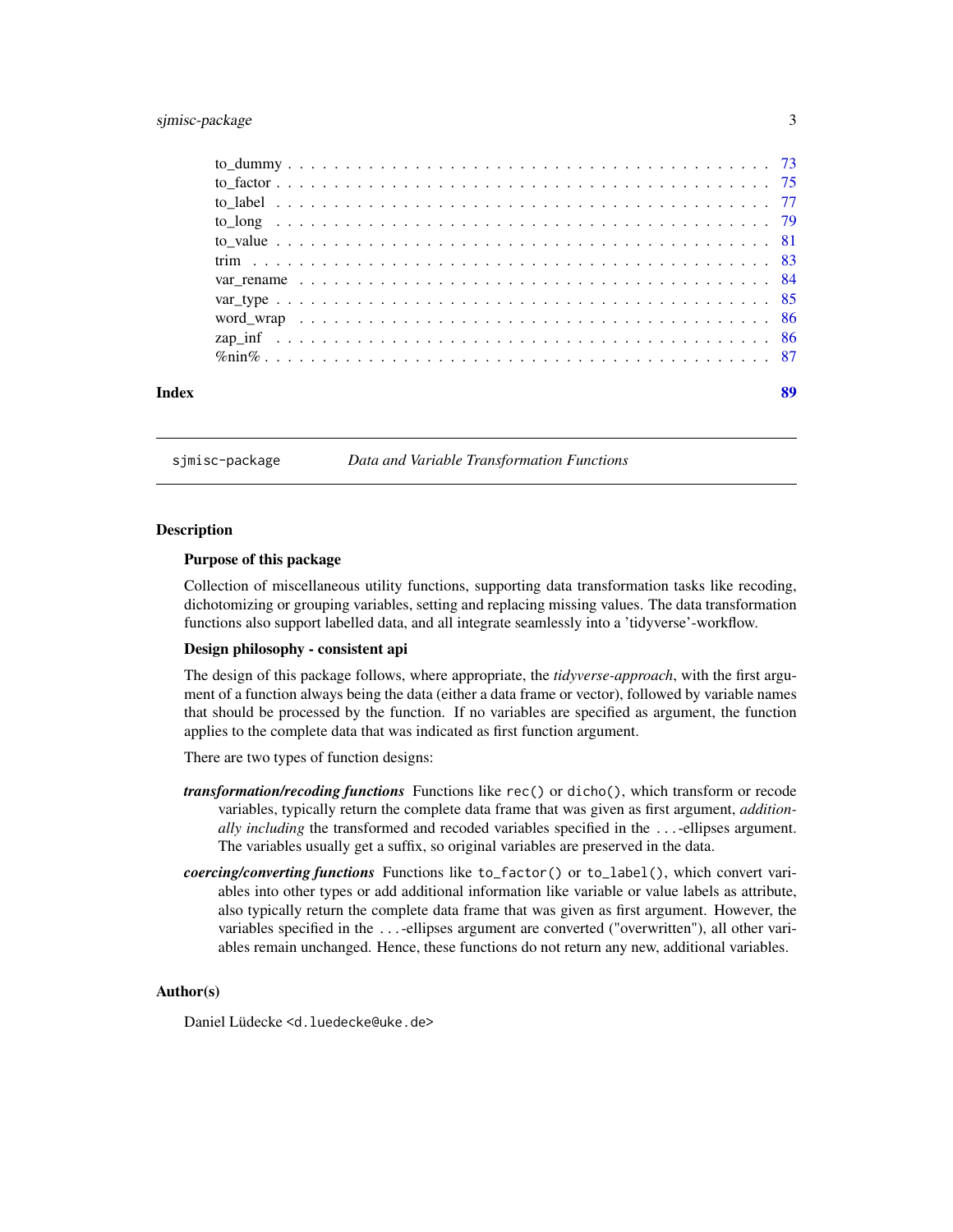<span id="page-3-0"></span>

#### Description

add\_columns() combines two or more data frames, but unlike [cbind](#page-0-0) or [bind\\_cols](#page-0-0), this function binds data as last columns of a data frame (i.e., behind columns specified in ...). This can be useful in a "pipe"-workflow, where a data frame returned by a previous function should be appended *at the end* of another data frame that is processed in add\_colums().

replace\_columns() replaces all columns in data with identically named columns in ..., and adds remaining (non-duplicated) columns from ... to data.

#### Usage

```
add_columns(data, ..., replace = TRUE)
```

```
replace_columns(data, ..., add.unique = TRUE)
```
#### Arguments

| data       | A data frame. For add_columns(), will be bound after data frames specified in<br>For replace_columns(), duplicated columns in data will be replaced by<br>columns in $\dots$ |
|------------|------------------------------------------------------------------------------------------------------------------------------------------------------------------------------|
| $\cdots$   | More data frames to combine, resp. more data frames with columns that should<br>replace columns in data.                                                                     |
| replace    | Logical, if TRUE (default), columns in  with identical names in data will<br>replace the columns in data. The order of columns after replacing is preserved.                 |
| add.unique | Logical, if TRUE (default), remaining columns in $\ldots$ that did not replace any<br>column in data, are appended as new columns to data.                                   |

#### Value

For add\_columns(), a data frame, where columns of data are appended after columns of ....

For replace\_columns(), a data frame where columns in data will be replaced by identically named columns in ..., and remaining columns from ... will be appended to data (if add.unique = TRUE).

#### Note

For add\_columns(), by default, columns in data with identical names like columns in one of the data frames in ... will be dropped (i.e. variables with identical names in ... will replace existing variables in data). Use replace = FALSE to keep all columns. Identical column names will then be renamed, to ensure unique column names (which happens by default when using [bind\\_cols](#page-0-0)). When replacing columns, replaced columns are not added to the end of the data frame. Rather, the original order of columns will be preserved.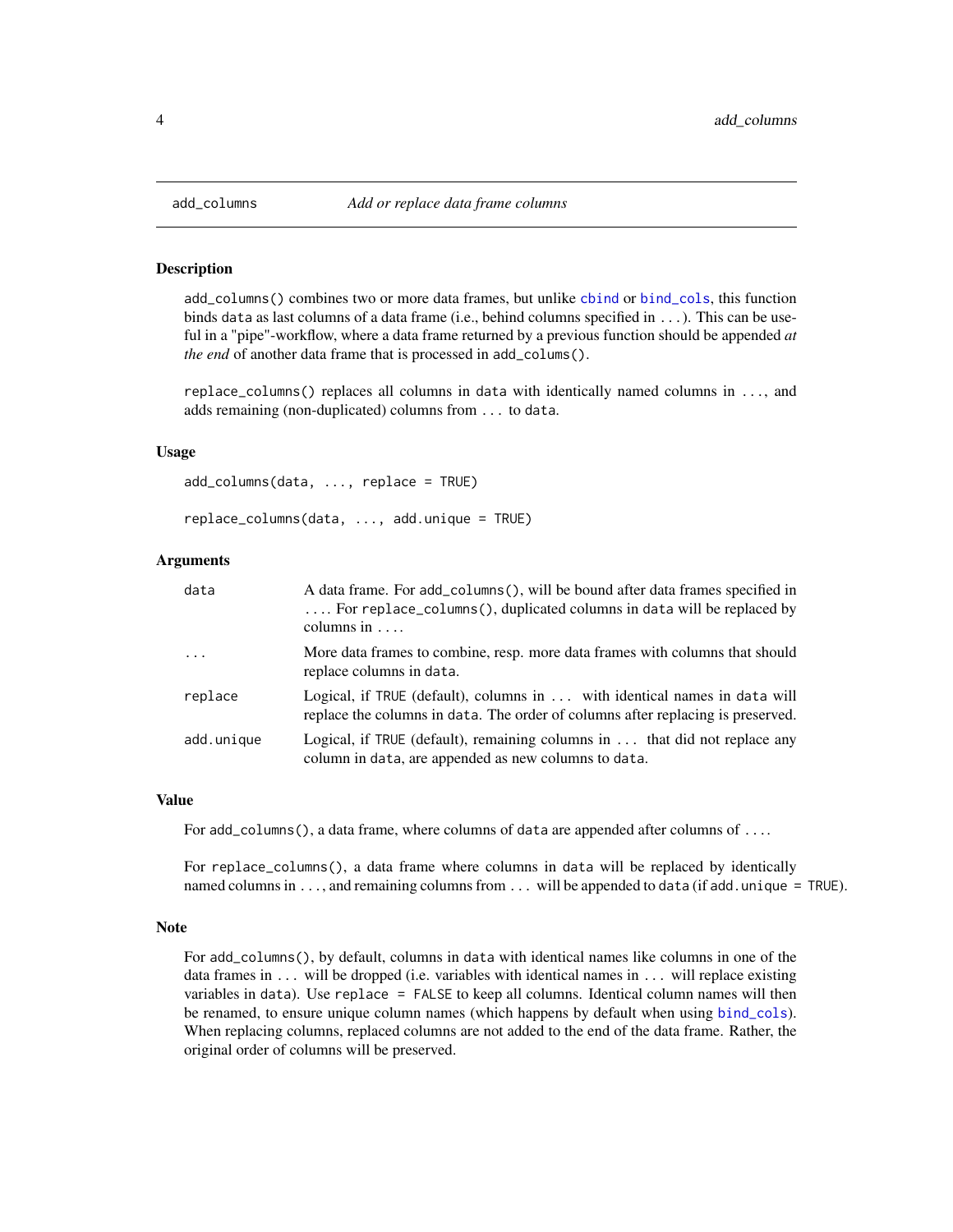# add\_columns 5

```
data(efc)
d1 <- efc[, 1:3]
d2 <- efc[, 4:6]
library(dplyr)
head(bind_cols(d1, d2))
add_columns(d1, d2)
d1 <- efc[, 1:3]
d2 < -efc[, 2:6]add_columns(d1, d2, replace = TRUE)
add_columns(d1, d2, replace = FALSE)
# use case: we take the original data frame, select specific
# variables and do some transformations or recodings
# (standardization in this example) and add the new, transformed
# variables *to the end* of the original data frame
efc %>%
  select(e17age, c160age) %>%
  std() %>%
  add_columns(efc)
# new variables with same name will overwrite old variables
# in "efc". order of columns is not changed.
efc %>%
  select(e16sex, e42dep) %>%
  to_factor() %>%
  add_columns(efc)
# keep both old and new variables, automatically
# rename variables with identical name
efc %>%
  select(e16sex, e42dep) %>%
  to_factor() %>%
  add_columns(efc, replace = FALSE)
# create sample data frames
d1 <- efc[, 1:10]d2 <- efc[, 2:3]
d3 <- efc[, 7:8]
d4 <- efc[, 10:12]
# show original
head(d1)
library(sjlabelled)
# slightly change variables, to see effect
d2 \leq -as\_label(d2)d3 \leq -as\_label(d3)
```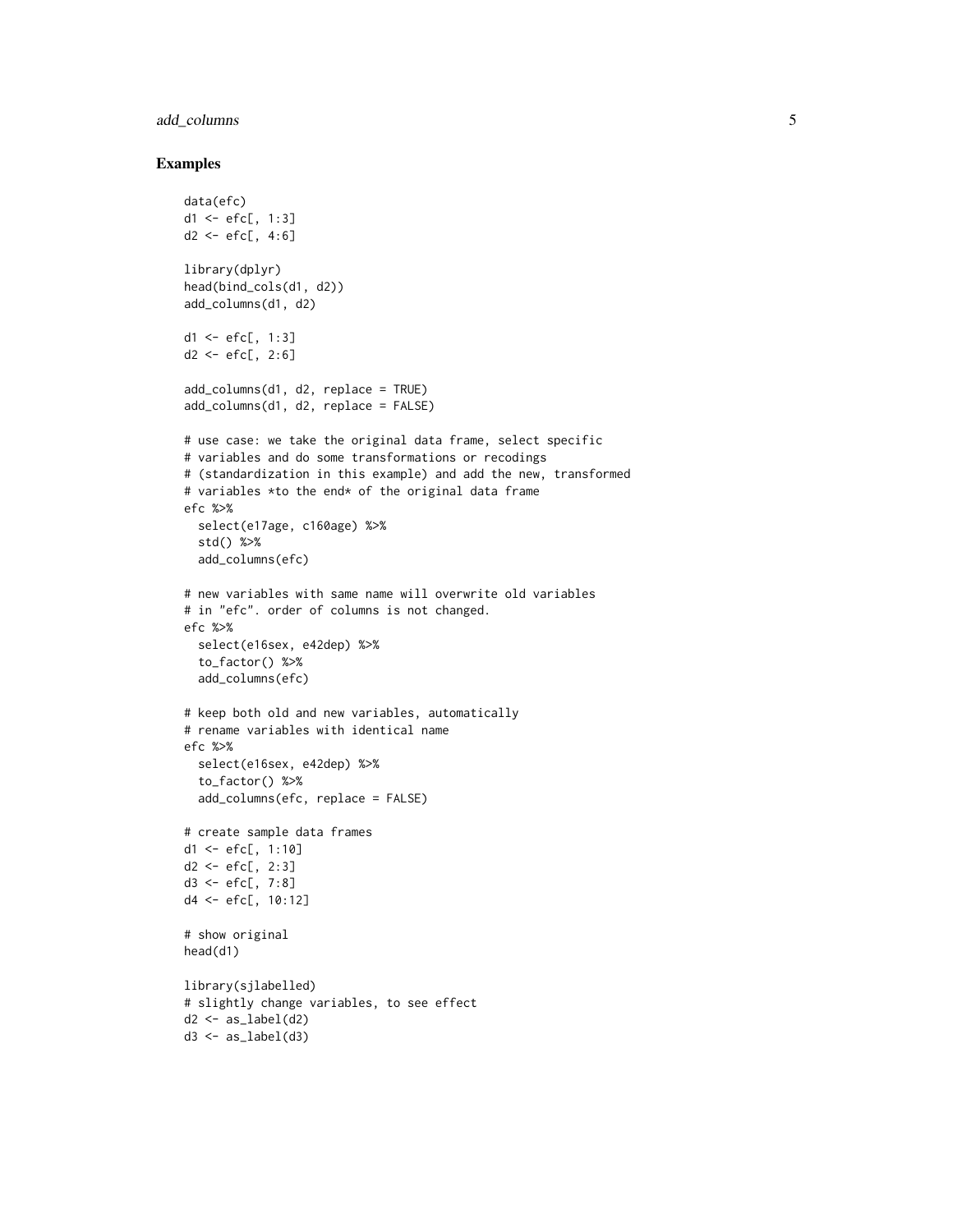```
# replace duplicated columns, append remaining
replace_columns(d1, d2, d3, d4)
# replace duplicated columns, omit remaining
replace_columns(d1, d2, d3, d4, add.unique = FALSE)
```
# add\_rows *Merge labelled data frames*

# Description

Merges (full join) data frames and preserve value and variable labels.

#### Usage

 $add\_rows(..., id = NULL)$ 

 $merge_df(..., id = NULL)$ 

### Arguments

| $\cdot$ $\cdot$ $\cdot$ | Two or more data frames to be merged.                                                                     |
|-------------------------|-----------------------------------------------------------------------------------------------------------|
| id                      | Optional name for ID column that will be created to indicate the source data<br>frames for appended rows. |

# Details

This function works like [bind\\_rows](#page-0-0), but preserves variable and value label attributes. add\_rows() row-binds all data frames in ..., even if these have different numbers of columns. Non-matching columns will be column-bound and filled with NA-values for rows in those data frames that do not have this column.

Value and variable labels are preserved. If matching columns have different value label attributes, attributes from first data frame will be used.

```
merge_df() is an alias for add_rows().
```
# Value

A full joined data frame.

<span id="page-5-0"></span>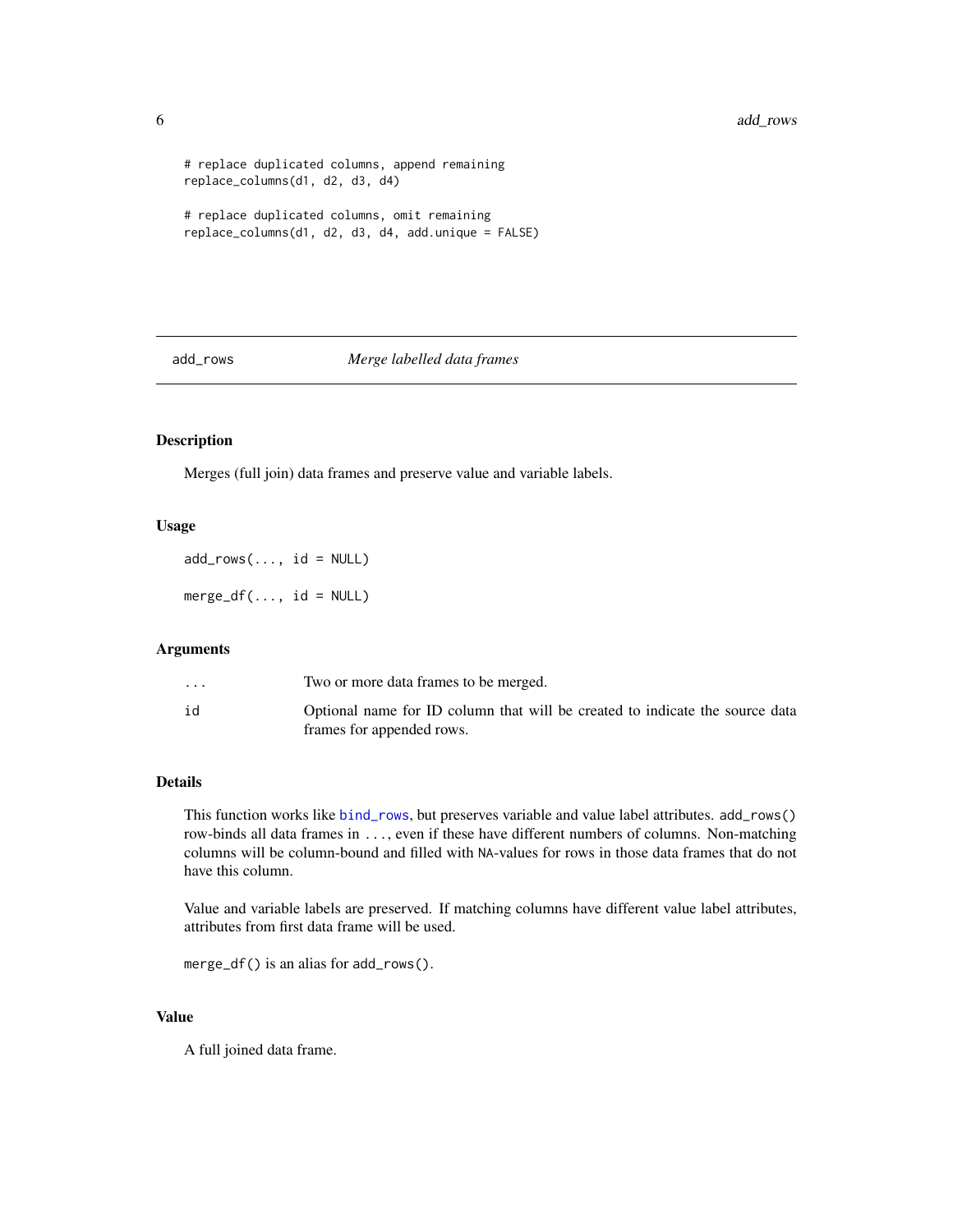# <span id="page-6-0"></span>add\_variables 7

### Examples

```
library(dplyr)
data(efc)
x1 <- efc %>% select(1:5) %>% slice(1:10)
x2 <- efc %>% select(3:7) %>% slice(11:20)
mydf <- add_rows(x1, x2)
mydf
str(mydf)
## Not run:
library(sjPlot)
view_df(mydf)
## End(Not run)
x3 <- efc %>% select(5:9) %>% slice(21:30)
x4 <- efc %>% select(11:14) %>% slice(31:40)
mydf \leq add_rows(x1, x2, x3, x4, id = "subsets")
mydf
str(mydf)
```
add\_variables *Add variables or cases to data frames*

# Description

add\_variables() adds a new column to a data frame, while add\_case() adds a new row to a data frame. These are convenient functions to add columns or rows not only at the end of a data frame, but at any column or row position. Furthermore, they allow easy integration into a pipe-workflow.

#### Usage

```
add_variables(data, ..., .after = Inf, .before = NULL)
add\_case(data, ..., after = Inf, .before = NULL)
```
#### Arguments

| data            | A data frame.                                                                                                                                                                                 |
|-----------------|-----------------------------------------------------------------------------------------------------------------------------------------------------------------------------------------------|
| $\cdots$        | One or more named vectors that indicate the variables or values, which will be<br>added as new column or row to data. For add_case(), non-matching columns<br>in data will be filled with NA. |
| .after, .before |                                                                                                                                                                                               |
|                 | Numerical index of row or column, where after or before the new variable or<br>case should be added. If . after $= -1$ , variables or cases are added at the                                  |

beginning; if .after = Inf, variables and cases are added at the end. In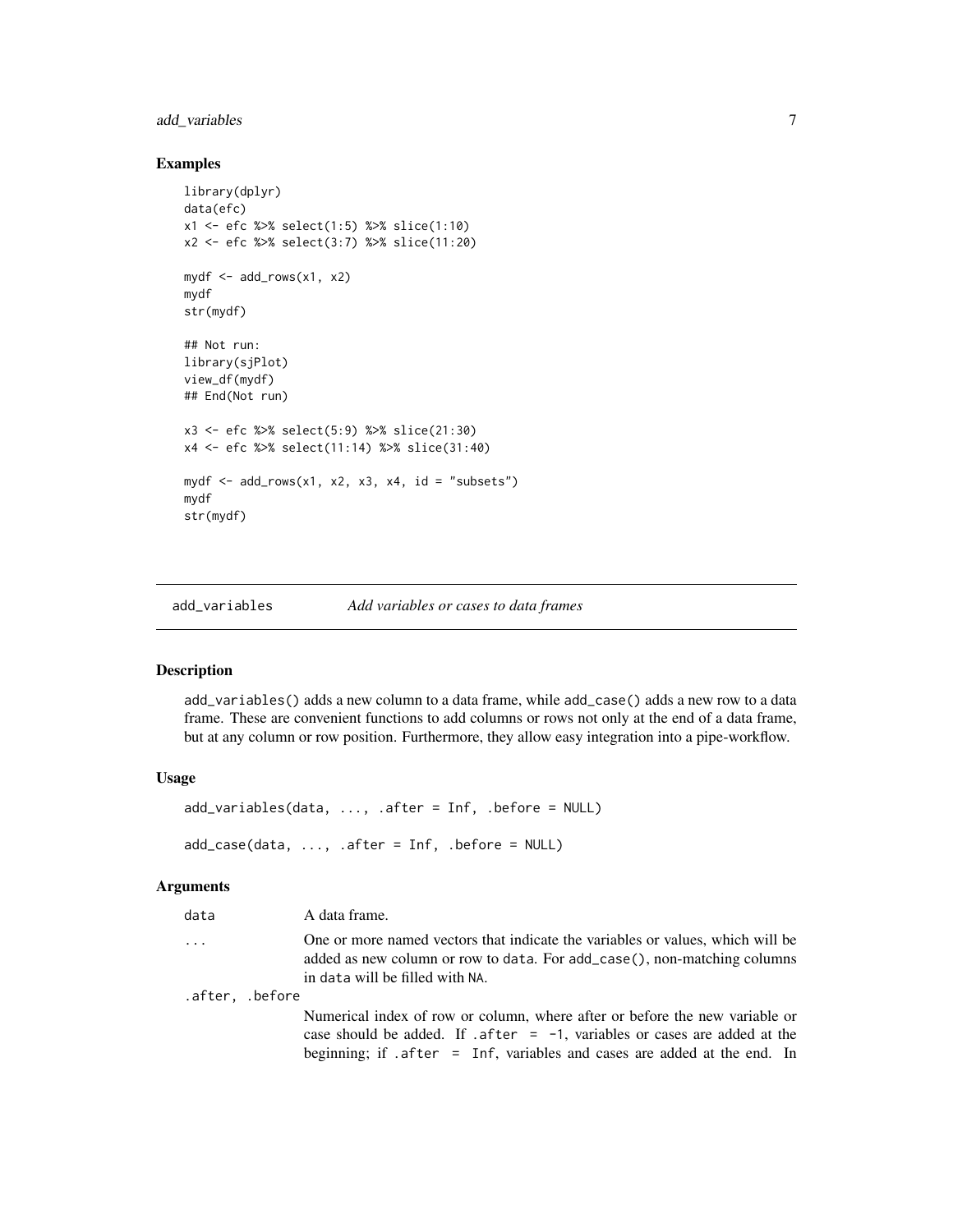case of add\_variables(), .after and .before may also be a character name indicating the column in data, after or infront of what ... should be inserted.

#### <span id="page-7-0"></span>Value

data, including the new variables or cases from ....

#### Note

For add\_case(), if variable does not exist, a new variable is created and existing cases for this new variable get the value NA. See 'Examples'.

#### Examples

```
d <- data.frame(
  a = c(1, 2, 3),b = c("a", "b", "c"),c = c(10, 20, 30),
  stringsAsFactors = FALSE
\lambdaadd\_case(d, b = "d")add\_case(d, b = "d", a = 5, .before = 1)# adding a new case for a new variable
add\_case(d, e = "new case")add_variables(d, new = 5)
add\_variables(d, new = c(4, 4, 4), new2 = c(5, 5, 5), .after = "b")
```
all\_na *Check if vector only has NA values*

#### Description

Check if all values in a vector are NA.

#### Usage

all\_na(x)

# Arguments

x A vector or data frame.

# Value

Logical, TRUE if x has only NA values, FALSE if x has at least one non-missing value.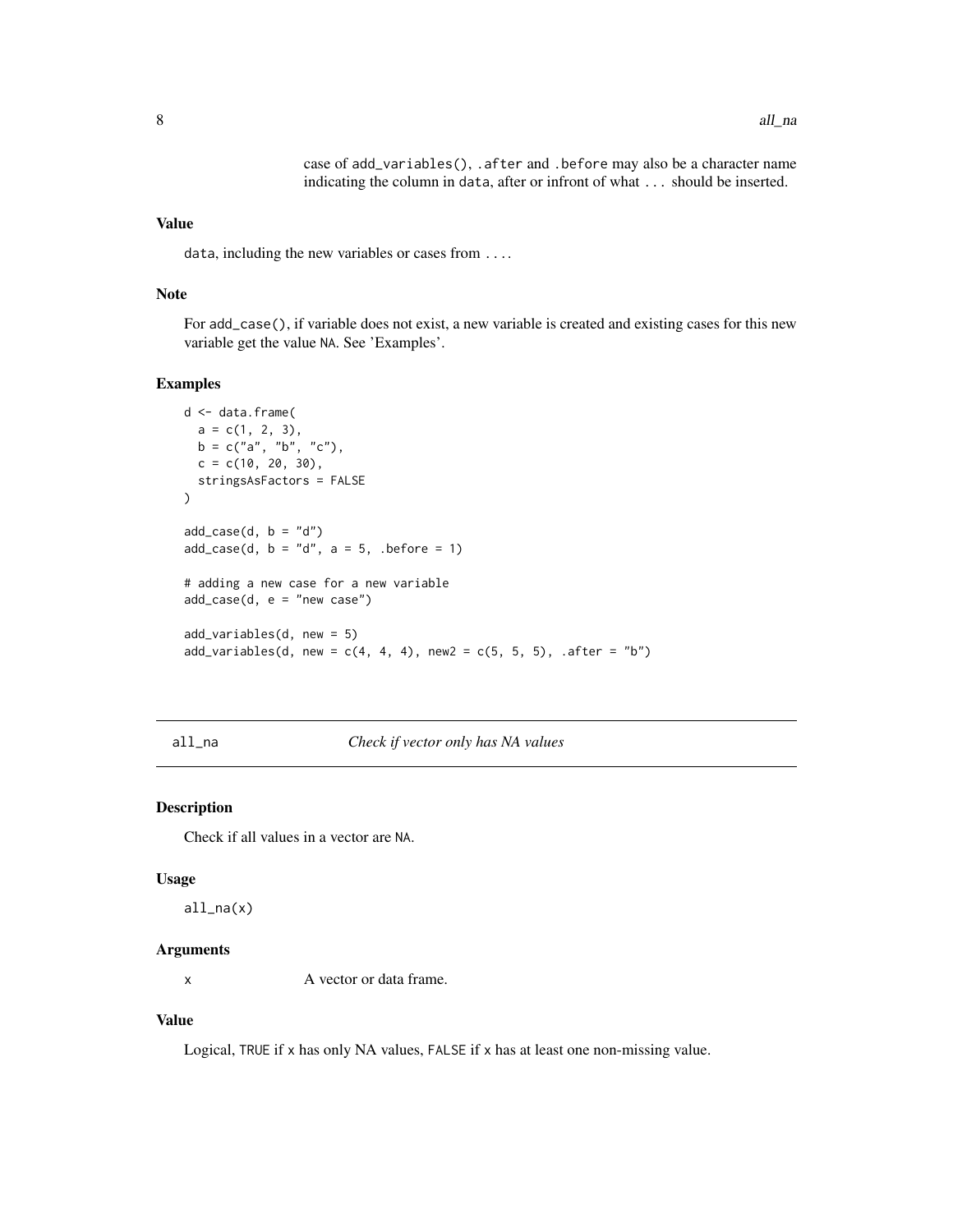#### <span id="page-8-0"></span>big\_mark 99

## Examples

```
x \leq -c(NA, NA, NA)y \leq c(1, NA, NA)all_na(x)
all_na(y)
all_na(data.frame(x, y))
all_na(list(x, y))
```
big\_mark *Format numbers*

#### Description

big\_mark() formats large numbers with big marks, while prcn() converts a numeric scalar between 0 and 1 into a character vector, representing the percentage-value.

#### Usage

```
big_mark(x, big.mark = ",", ...)
```
prcn(x)

#### Arguments

| X.                      | A vector or data frame. All numeric inputs (including numeric character) vec-<br>tors) will be prettified. For prcn(), a number between 0 and 1, or a vector or<br>data frame with such numbers. |
|-------------------------|--------------------------------------------------------------------------------------------------------------------------------------------------------------------------------------------------|
| big.mark                | Character, used as mark between every 3 decimals before the decimal point.                                                                                                                       |
| $\cdot$ $\cdot$ $\cdot$ | Other arguments passed down to the pretty Num-function.                                                                                                                                          |

#### Value

For big\_mark(), a prettified x as character, with big marks. For prcn, a character vector with a percentage number.

```
# simple big mark
big_mark(1234567)
# big marks for several values at once, mixed numeric and character
big_mark(c(1234567, "55443322"))
# pre-defined width of character output
big_mark(c(1234567, 55443322), width = 15)
```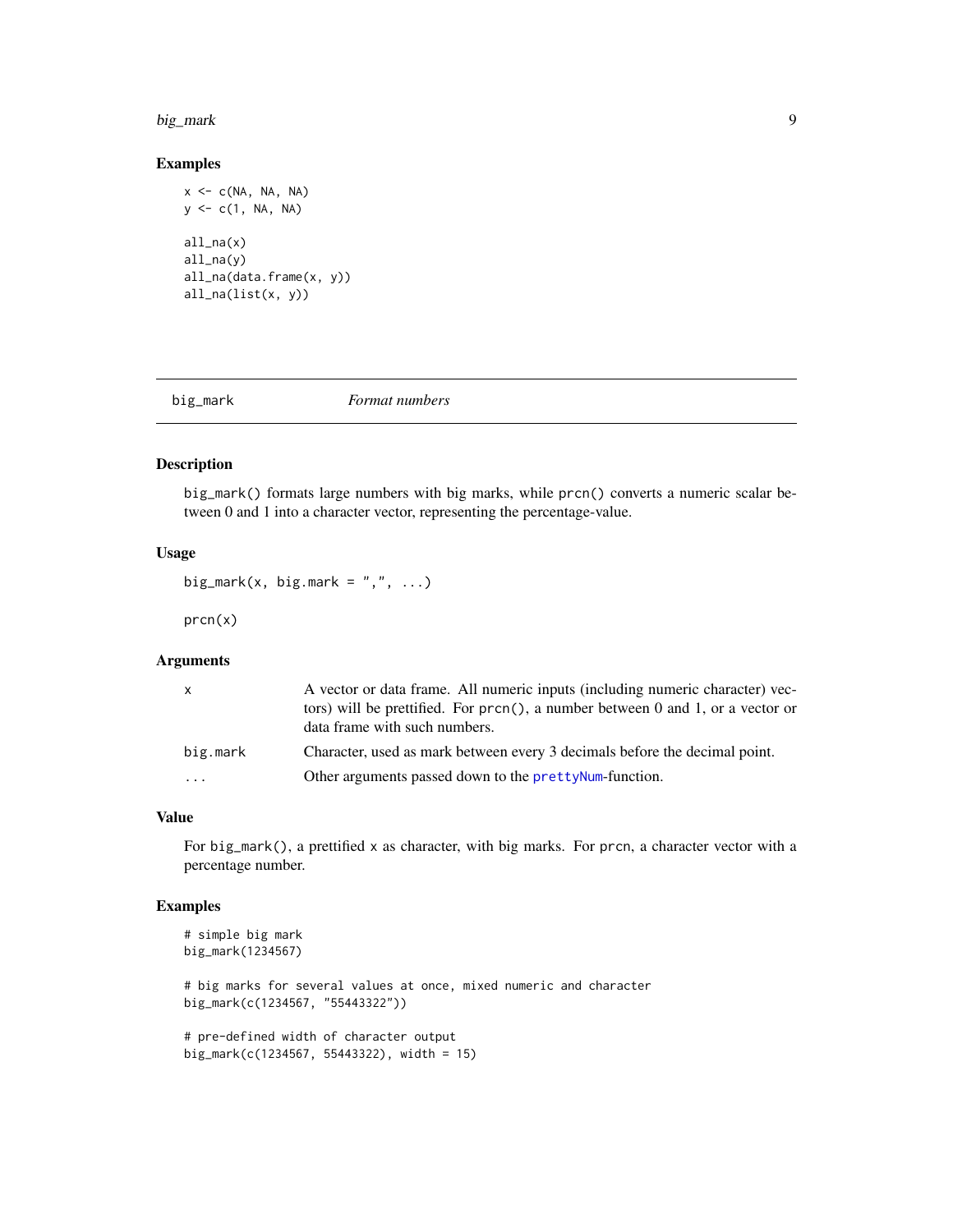```
# convert numbers into percentage, as character
prcn(0.2389)
prcn(c(0.2143887, 0.55443, 0.12345))
dat <- data.frame(
  a = c(.321, .121, .64543),b = c("a", "b", "c"),c = c(.435, .54352, .234432)\lambdaprcn(dat)
```
count\_na *Frequency table of tagged NA values*

#### Description

This method counts tagged NA values (see [tagged\\_na](#page-0-0)) in a vector and prints a frequency table of counted tagged NAs.

#### Usage

 $count_na(x, \ldots)$ 

# Arguments

| $\mathsf{x}$ | A vector or data frame.                                                                                                                                                                                                                               |
|--------------|-------------------------------------------------------------------------------------------------------------------------------------------------------------------------------------------------------------------------------------------------------|
| .            | Optional, unquoted names of variables that should be selected for further pro-<br>cessing. Required, if x is a data frame (and no vector) and only selected variables<br>from x should be processed. You may also use functions like: or tidyselect's |
|              |                                                                                                                                                                                                                                                       |
|              | select_helpers. See 'Examples' or package-vignette.                                                                                                                                                                                                   |

#### Value

A data frame with counted tagged NA values.

```
library(haven)
x <- labelled(
  x = c(1:3, tagged_na("a", "c", "z"),4:1, tagged_na("a", "a", "c"),
        1:3, tagged_na("z", "c", "c"),
        1:4, tagged_na("a", "c", "z")),
  labels = c("Agreement" = 1, "Disagreement" = 4,"First" = tagged_na("c"), "Refused" = tagged_na("a"),
             "Not home" = tagged_na("z"))
\mathcal{L}
```
<span id="page-9-0"></span>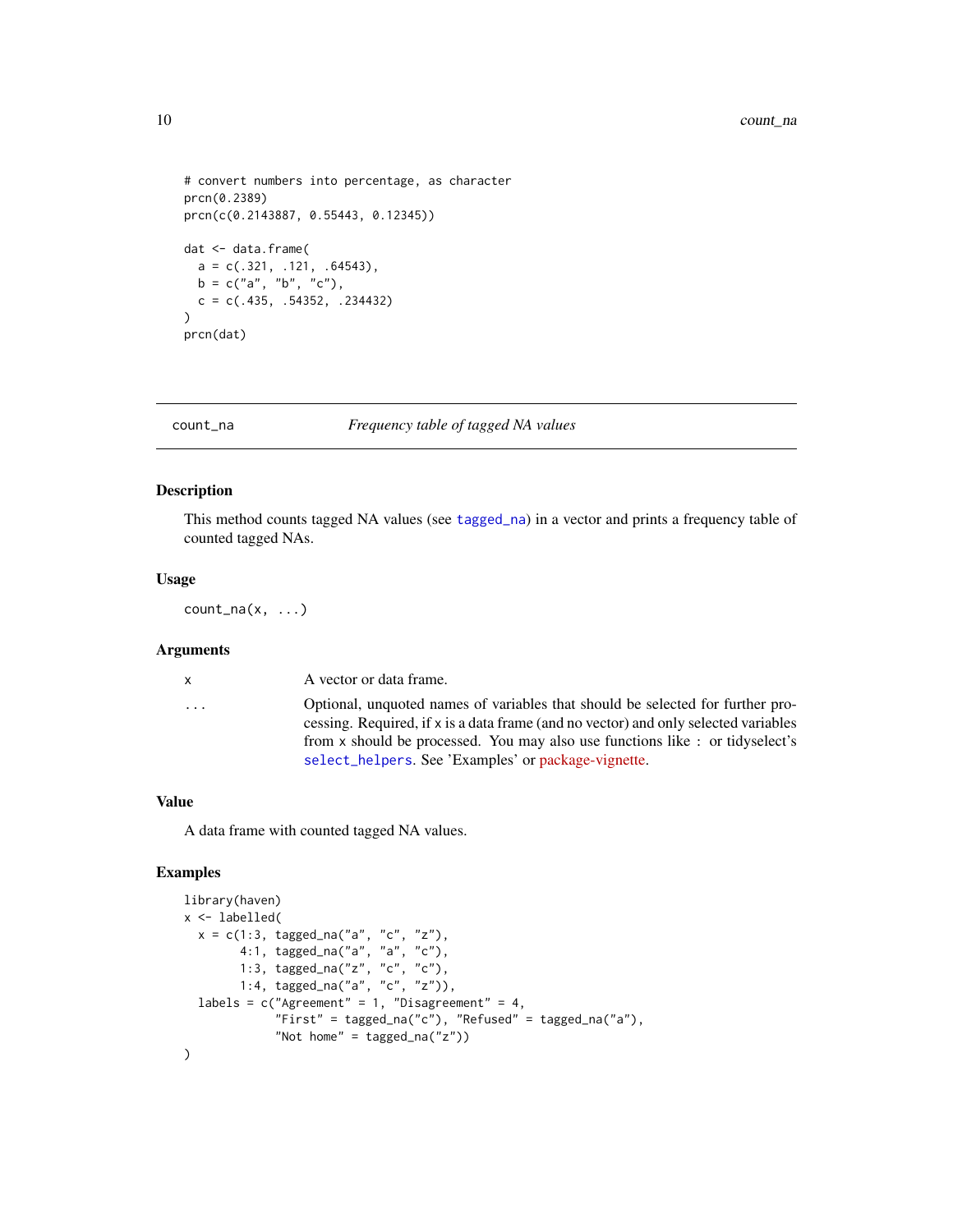<span id="page-10-0"></span>descr and the set of the set of the set of the set of the set of the set of the set of the set of the set of the set of the set of the set of the set of the set of the set of the set of the set of the set of the set of the

```
count_na(x)
y <- labelled(
  x = c(1:3, tagged_na("e", "d", "f"),4:1, tagged_na("f", "f", "d"),
        1:3, tagged_na("f", "d", "d"),
        1:4, tagged_na("f", "d", "f")),
  labels = c("Agreement" = 1, "Disagreement" = 4, "An E" = tagged_na("e"),"A D'' = tagged_na("d"), "The eff" = tagged_na("f"))
\mathcal{L}# create data frame
dat <- data.frame(x, y)
# possible count()-function calls
count_na(dat)
count_na(dat$x)
count_na(dat, x)
count_na(dat, x, y)
```
descr *Basic descriptive statistics*

# Description

This function prints a basic descriptive statistic, including variable labels.

#### Usage

```
descr(x, ..., max.length = NULL, weights = NULL, out = c("txt","viewer", "browser"))
```
# Arguments

| $\mathsf{x}$ | A vector or a data frame. May also be a grouped data frame (see 'Note' and<br>'Examples').                                                                                                                                                                                                                    |
|--------------|---------------------------------------------------------------------------------------------------------------------------------------------------------------------------------------------------------------------------------------------------------------------------------------------------------------|
| $\ddots$     | Optional, unquoted names of variables that should be selected for further pro-<br>cessing. Required, if x is a data frame (and no vector) and only selected variables<br>from x should be processed. You may also use functions like : or tidyselect's<br>select_helpers. See 'Examples' or package-vignette. |
| max.length   | Numeric, indicating the maximum length of variable labels in the output. If<br>variable names are longer than max. length, they will be shortened to the last<br>whole word within the first max. Length chars.                                                                                               |
| weights      | Bare name, or name as string, of a variable in x that indicates the vector of<br>weights, which will be applied to weight all observations. Default is NULL, so<br>no weights are used.                                                                                                                       |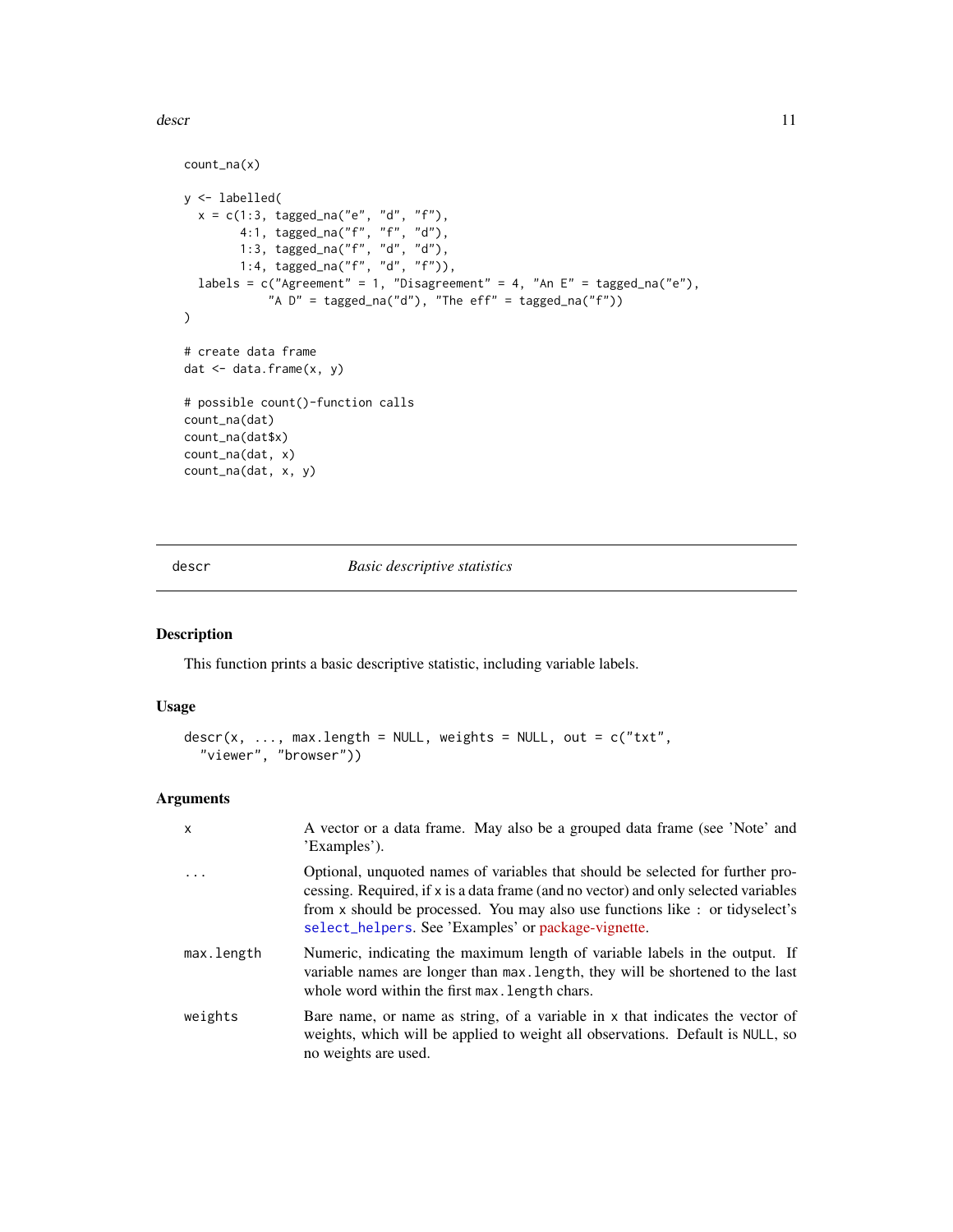<span id="page-11-0"></span>out Character vector, indicating whether the results should be printed to console (out = "txt") or as HTML-table in the viewer-pane (out = "viewer") or browser (out  $=$  "browser").

# Value

A data frame with basic descriptive statistics.

#### Note

data may also be a grouped data frame (see [group\\_by](#page-0-0)) with up to two grouping variables. Descriptive tables are created for each subgroup then.

#### Examples

```
data(efc)
descr(efc, e17age, c160age)
efc$weights <- abs(rnorm(nrow(efc), 1, .3))
descr(efc, c12hour, barthtot, weights = weights)
library(dplyr)
efc %>% select(e42dep, e15relat, c172code) %>% descr()
# with grouped data frames
efc %>%
 group_by(e16sex) %>%
 select(e16sex, e42dep, e15relat, c172code) %>%
 descr()
# you can select variables also inside 'descr()'
efc %>%
 group_by(e16sex, c172code) %>%
 descr(e16sex, c172code, e17age, c160age)
# or even use select-helpers
descr(efc, contains("cop"), max.length = 20)
```
de\_mean *Compute group-meaned and de-meaned variables*

# Description

de\_mean() computes group- and de-meaned versions of a variable that can be used in regression analysis to model the between- and within-subject effect.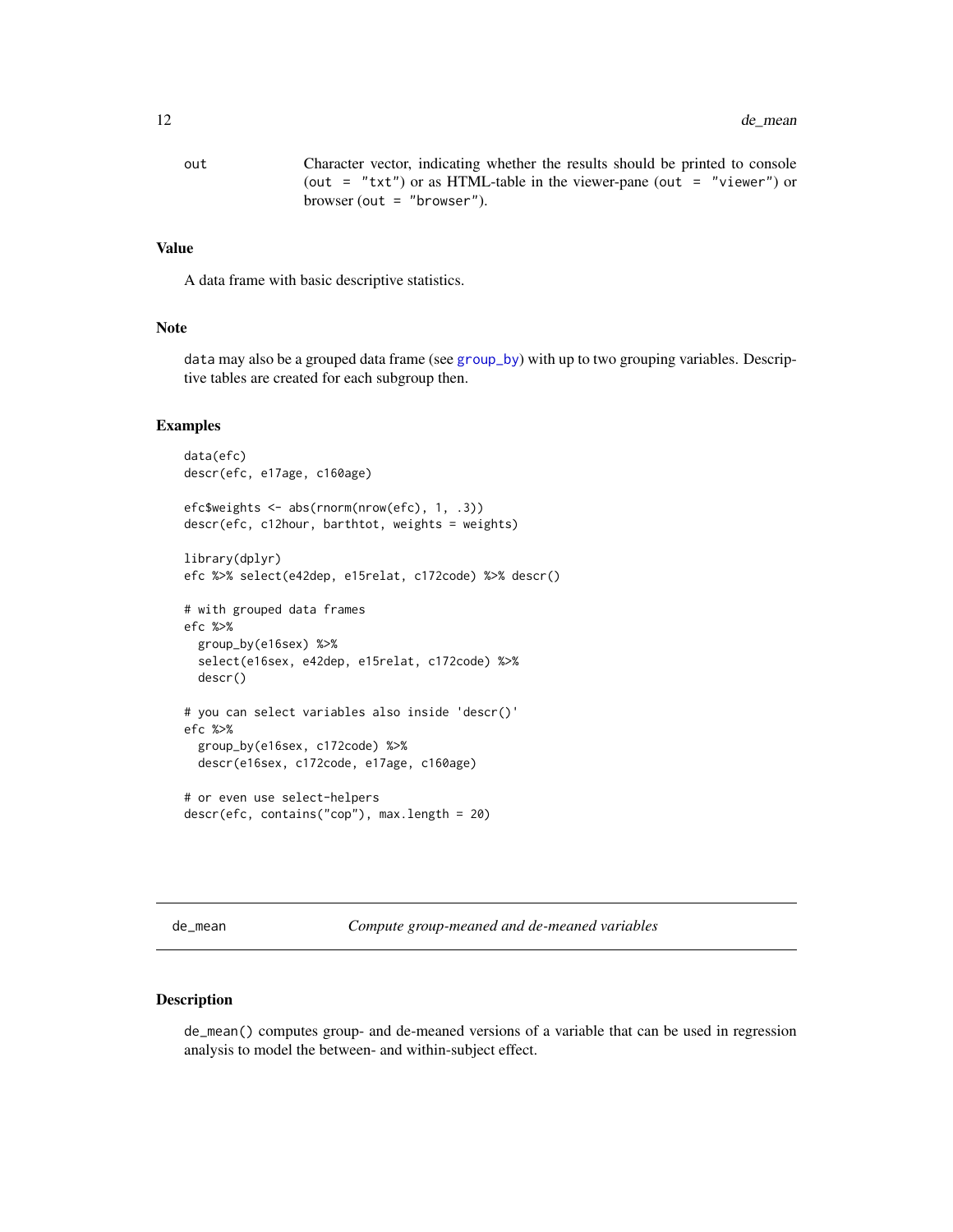#### de\_mean 13

#### Usage

```
de_mean(x, ..., grp, append = TRUE, suffix.dim = "dm",sufficient:gm = "_gm")
```
#### Arguments

| x                    | A data frame.                                                                                                                                                                                            |
|----------------------|----------------------------------------------------------------------------------------------------------------------------------------------------------------------------------------------------------|
| $\cdots$             | Names of variables that should be group- and de-meaned.                                                                                                                                                  |
| grp                  | Quoted or unquoted name of the variable that indicates the group- or cluster-ID.                                                                                                                         |
| append               | Logical, if TRUE (the default) and x is a data frame, x including the new variables<br>as additional columns is returned; if FALSE, only the new variables are returned.                                 |
| suffix.dm, suffix.gm | String value, will be appended to the names of the group-meaned and de-meaned<br>variables of x. By default, de-meaned variables will be suffixed with "_dm" and<br>grouped-meaned variables with "_gm". |

#### Details

de\_mean() is intended to create group- and de-meaned variables for complex random-effect-withinbetween models (see Bell et al. 2018), where group-effects (random effects) and fixed effects correlate (see Bafumi and Gelman 2006)). This violation of the so called *Gauss-Markov-assumption* can happen, for instance, when analysing panel data. To control for correlating predictors and group effects, it is recommended to include the group-meaned and de-meaned version of *time-varying covariates* in the model. By this, one can fit complex multilevel models for panel data, including time-varying, time-invariant predictors and random effects. This approach is superior to simple fixed-effects models, which lack information of variation in the group-effects or between-subject effects.

A description of how to translate the formulas described in *Bell et al. 2018* into R using lmer() from  $\text{Im}e4$  or glmmTMB() from  $\text{gImmTMB}$  can be found here: for  $\text{Im}e$  and for  $\text{gImmTMB}$ ().

#### Value

For append = TRUE, x including the group-/de-meaned variables as new columns is returned; if append = FALSE, only the group-/de-meaned variables will be returned.

## References

Bafumi J, Gelman A. 2006. Fitting Multilevel Models When Predictors and Group Effects Correlate. In. Philadelphia, PA: Annual meeting of the American Political Science Association.

Bell A, Fairbrother M, Jones K. 2018. Fixed and Random Effects Models: Making an Informed Choice. Quality & Quantity. doi: [10.1007/s111350180802x](http://doi.org/10.1007/s11135-018-0802-x)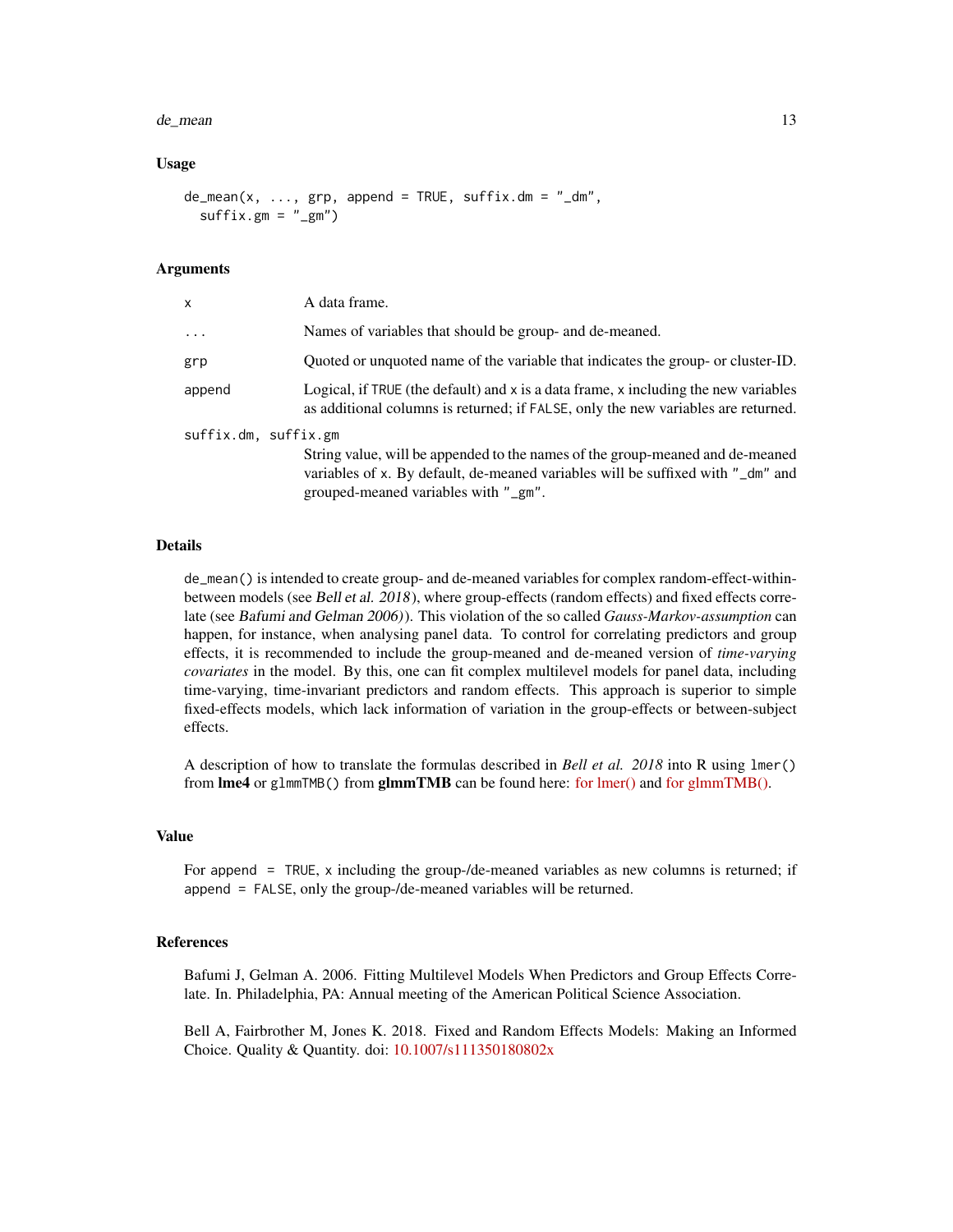# Examples

```
data(efc)
efc$ID < - sample(1:4, nrow(efc), replace = TRUE) # fake-IDde_mean(efc, c12hour, barthtot, grp = ID, append = FALSE)
```

| . .<br>× | ×<br>٠ |  |
|----------|--------|--|

#### dicho *Dichotomize variables*

# Description

Dichotomizes variables into dummy variables (0/1). Dichotomization is either done by median, mean or a specific value (see dich.by). dicho\_if() is a scoped variant of dicho(), where recoding will be applied only to those variables that match the logical condition of predicate.

# Usage

```
dicho(x, ..., dich.by = "median", as.num = FALSE, var.label = NULL,val.labels = NULL, append = TRUE, suffix = "_d")
```

```
dicho_if(x, predicate, dich.by = "median", as.num = FALSE,
 var.label = NULL, val.labels = NULL, append = TRUE,
 suffix = "d")
```
#### Arguments

| x          | A vector or data frame.                                                                                                                                                                                                                                                                                       |
|------------|---------------------------------------------------------------------------------------------------------------------------------------------------------------------------------------------------------------------------------------------------------------------------------------------------------------|
| $\ddots$   | Optional, unquoted names of variables that should be selected for further pro-<br>cessing. Required, if x is a data frame (and no vector) and only selected variables<br>from x should be processed. You may also use functions like : or tidyselect's<br>select_helpers. See 'Examples' or package-vignette. |
| dich.by    | Indicates the split criterion where a variable is dichotomized. Must be one of<br>the following values (may be abbreviated):                                                                                                                                                                                  |
|            | "median" or "md" by default, $x$ is split into two groups at the median.                                                                                                                                                                                                                                      |
|            | "mean" or " $m$ " splits x into two groups at the mean of x.                                                                                                                                                                                                                                                  |
|            | <b>numeric value</b> splits x into two groups at the specific value. Note that the value<br>is inclusive, i.e. $\text{dich.}$ by = 10 will split x into one group with values from<br>lowest to 10 and another group with values greater than 10.                                                             |
| as.num     | Logical, if TRUE, return value will be numeric, not a factor.                                                                                                                                                                                                                                                 |
| var.label  | Optional string, to set variable label attribute for the returned variable (see vi-<br>gnette Labelled Data and the sjlabelled-Package). If NULL (default), variable<br>label attribute of x will be used (if present). If empty, variable label attributes<br>will be removed.                               |
| val.labels | Optional character vector (of length two), to set value label attributes of di-<br>chotomized variable (see set_labels). If NULL (default), no value labels will<br>be set.                                                                                                                                   |

<span id="page-13-0"></span>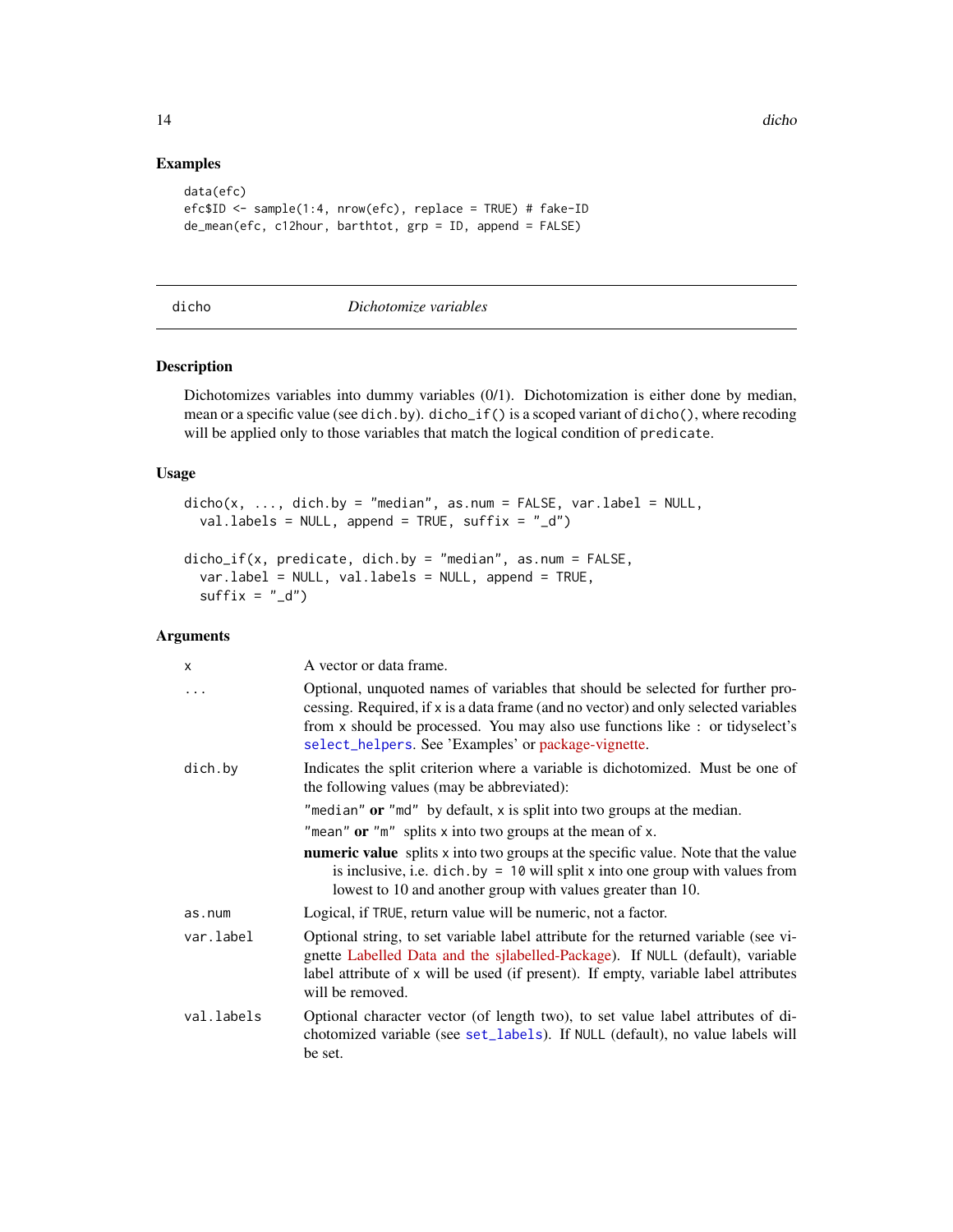| append    | Logical, if TRUE (the default) and x is a data frame, x including the new variables<br>as additional columns is returned; if FALSE, only the new variables are returned.                                                                           |
|-----------|----------------------------------------------------------------------------------------------------------------------------------------------------------------------------------------------------------------------------------------------------|
| suffix    | String value, will be appended to variable (column) names of $x$ , if $x$ is a data<br>frame. If $x$ is not a data frame, this argument will be ignored. The default value<br>to suffix column names in a data frame depends on the function call: |
|           | • recoded variables (rec()) will be suffixed with " $\mathsf{r}$ "                                                                                                                                                                                 |
|           | • recoded variables (recode_to()) will be suffixed with "_r0"                                                                                                                                                                                      |
|           | • dichotomized variables (dicho()) will be suffixed with "_d"                                                                                                                                                                                      |
|           | • grouped variables (split_var()) will be suffixed with "_g"                                                                                                                                                                                       |
|           | • grouped variables (group_var()) will be suffixed with "_gr"                                                                                                                                                                                      |
|           | • standardized variables (std()) will be suffixed with "_z"                                                                                                                                                                                        |
|           | • centered variables (center()) will be suffixed with "_c"                                                                                                                                                                                         |
|           | • de-meaned variables (de_mean()) will be suffixed with "_dm"                                                                                                                                                                                      |
|           | • grouped-meaned variables (de_mean()) will be suffixed with "_gm"                                                                                                                                                                                 |
| predicate | A predicate function to be applied to the columns. The variables for which<br>predicate returns TRUE are selected.                                                                                                                                 |
|           |                                                                                                                                                                                                                                                    |

# Details

dicho() also works on grouped data frames (see [group\\_by](#page-0-0)). In this case, dichotomization is applied to the subsets of variables in x. See 'Examples'.

#### Value

x, dichotomized. If x is a data frame, for append  $=$  TRUE, x including the dichotomized. variables as new columns is returned; if append = FALSE, only the dichotomized variables will be returned.

# Note

Variable label attributes are preserved (unless changed via var.label-argument).

```
data(efc)
summary(efc$c12hour)
# split at median
table(dicho(efc$c12hour))
# split at mean
table(dicho(efc$c12hour, dich.by = "mean"))
# split between value lowest to 30, and above 30
table(dicho(efc$c12hour, dich.by = 30))
# sample data frame, values from 1-4
head(efc[, 6:10])
# dichtomized values (1 to 2 = 0, 3 to 4 = 1)
library(dplyr)
efc %>%
  select(6:10) %>%
```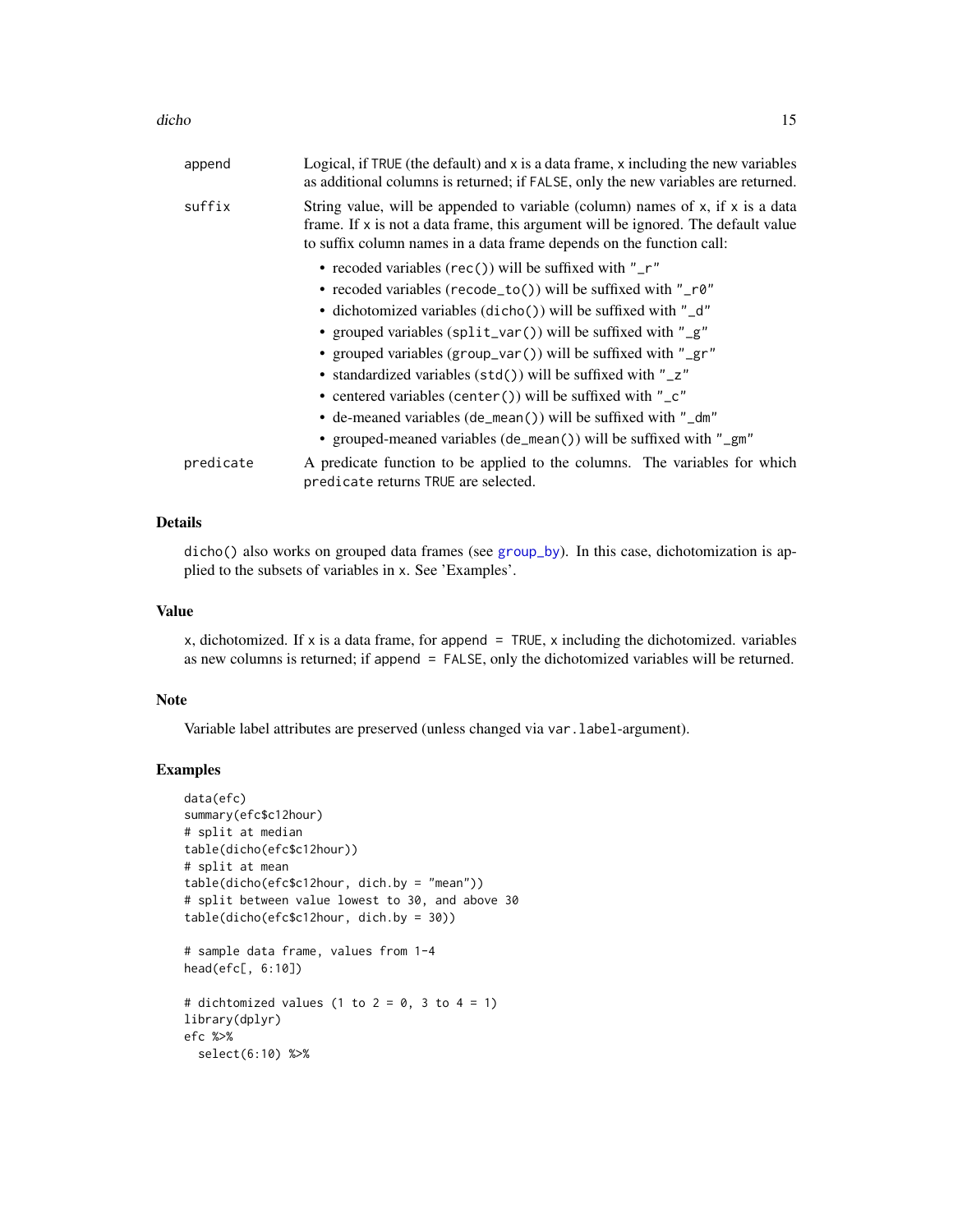```
dicho(dich.by = 2) %>%
  head()
# dichtomize several variables in a data frame
dicho(efc, c12hour, e17age, c160age, append = FALSE)
# dichotomize and set labels
frq(dicho(
  efc, e42dep,
  var.label = "Dependency (dichotomized)",
  val.labels = c("lower", "higher"),
  append = FALSE
))
# works also with gouped data frames
mtcars %>%
  dicho(disp, append = FALSE) %>%
  table()
mtcars %>%
  group_by(cyl) %>%
  dicho(disp, append = FALSE) %>%
  table()
# dichotomizing grouped data frames leads to different
# results for a dichotomized variable, because the split
# value is different for each group.
# compare:
mtcars %>%
  group_by(cyl) %>%
  summarise(median = median(disp))
median(mtcars$disp)
# dichotomize only variables with more than 10 unique values
p <- function(x) dplyr::n_distinct(x) > 10
dicho_if(efc, predicate = p, append = FALSE)
```
efc *Sample dataset from the EUROFAMCARE project*

#### Description

A SPSS sample data set, imported with the [read\\_spss](#page-0-0) function.

# Examples

# Attach EFC-data data(efc)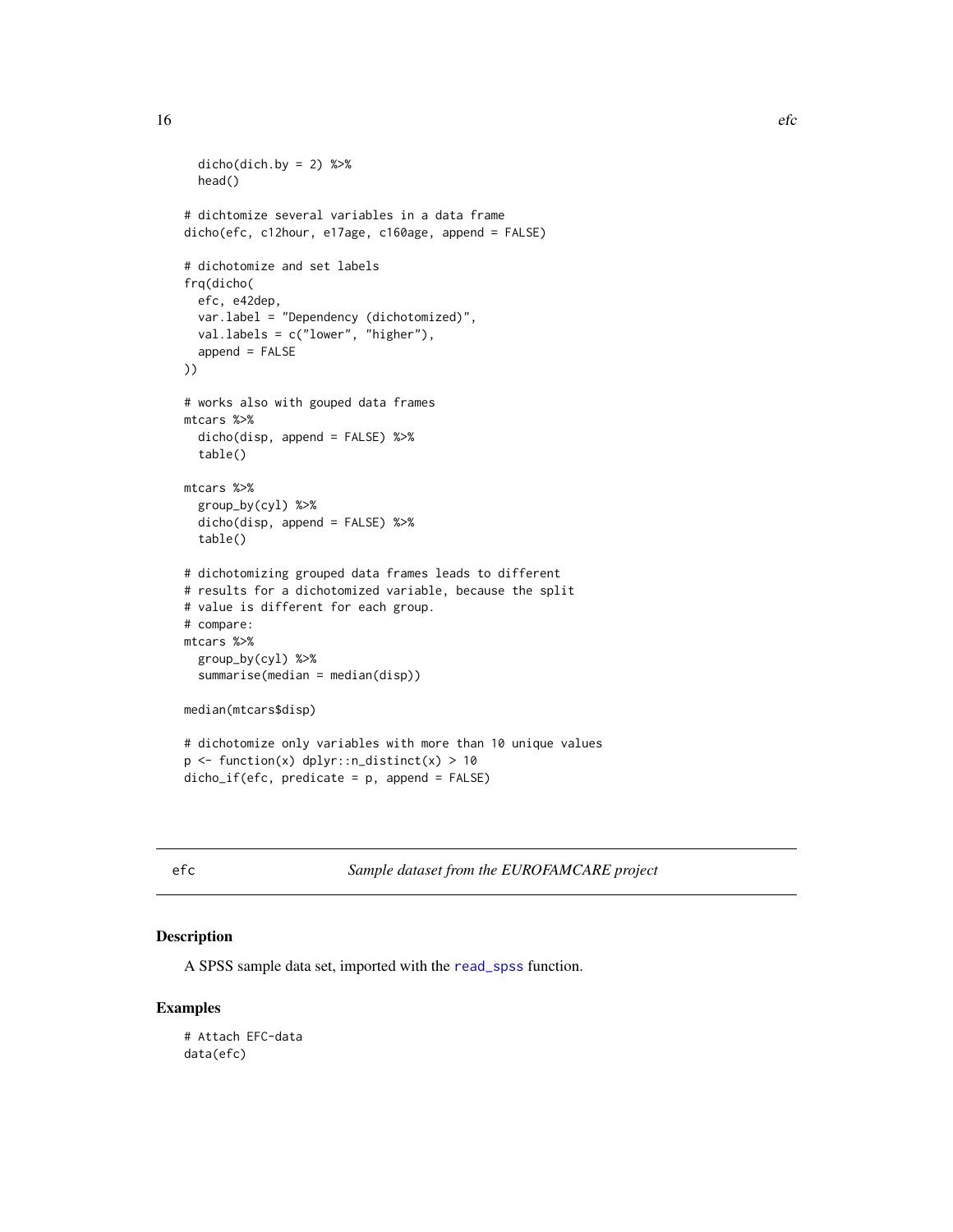```
# Show structure
str(efc)
# show first rows
head(efc)
```
empty\_cols *Return or remove variables or observations that are completely missing*

# Description

These functions check which rows or columns of a data frame completely contain missing values, i.e. which observations or variables completely have missing values, and either 1) returns their indices; or 2) removes them from the data frame.

#### Usage

```
empty_cols(x)
```
empty\_rows(x)

remove\_empty\_cols(x)

remove\_empty\_rows(x)

# Arguments

x A data frame.

# Value

For empty\_cols and empty\_rows, a numeric (named) vector with row or column indices of those variables that completely have missing values.

For remove\_empty\_cols and remove\_empty\_rows, a data frame with "empty" columns or rows removed.

# Examples

 $tmp < - data.frame(a = c(1, 2, 3, NA, 5),$  $b = c(1, NA, 3, NA, 5),$  $c = c(NA, NA, NA, NA, NA),$  $d = c(1, NA, 3, NA, 5))$ 

tmp

empty\_cols(tmp)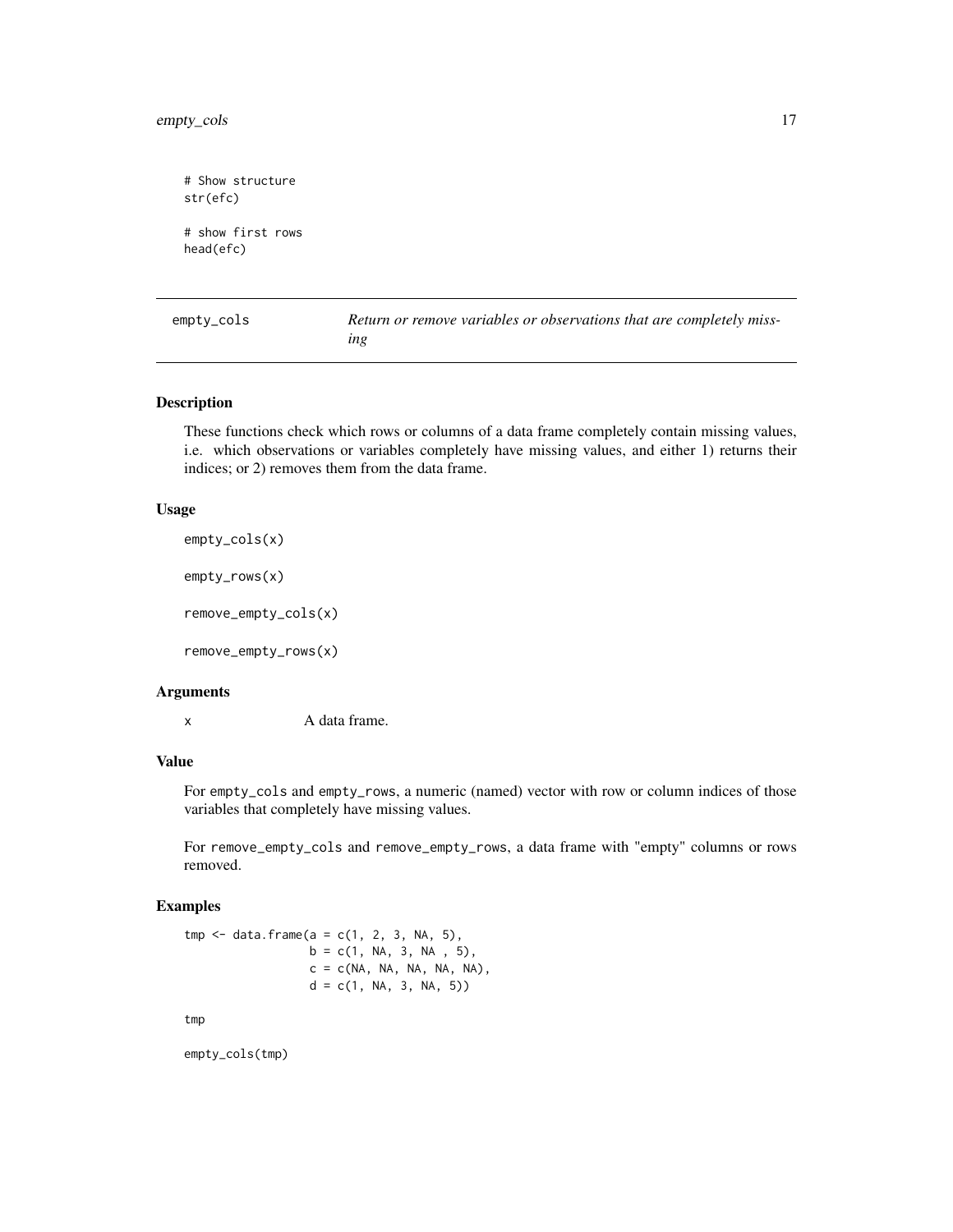```
empty_rows(tmp)
```

```
remove_empty_cols(tmp)
remove_empty_rows(tmp)
```
find\_var *Find variable by name or label*

# Description

This functions finds variables in a data frame, which variable names or variable (and value) label attribute match a specific pattern. Regular expression for the pattern is supported.

# Usage

```
find_var(data, pattern, ignore.case = TRUE, search = c("name_label",
  "name_value", "label_value", "name", "label", "value", "all"),
 out = c("table", "df", "index"), fuzzy = FALSE, as.df, as.varlab)
```
# Arguments

| data        | A data frame.                                                                                                                                                                                                                                                                                                                         |  |
|-------------|---------------------------------------------------------------------------------------------------------------------------------------------------------------------------------------------------------------------------------------------------------------------------------------------------------------------------------------|--|
| pattern     | Character string to be matched in data. May also be a character vector of<br>length $> 1$ (see 'Examples'). pattern is searched for in column names and<br>variable label attributes of data (see get_label). pattern might also be a<br>regular-expression object, as returned by regex, or any of stringr's supported<br>modifiers. |  |
| ignore.case | Logical, whether matching should be case sensitive or not.                                                                                                                                                                                                                                                                            |  |
| search      | Character string, indicating where pattern is sought. Use one of following<br>options:                                                                                                                                                                                                                                                |  |
|             | "name_label" The default, searches for pattern in variable names and vari-<br>able labels.                                                                                                                                                                                                                                            |  |
|             | "name_value" Searches for pattern in variable names and value labels.                                                                                                                                                                                                                                                                 |  |
|             | "label_value" Searches for pattern in variable and value labels.                                                                                                                                                                                                                                                                      |  |
|             | "name" Searches for pattern in variable names.                                                                                                                                                                                                                                                                                        |  |
|             | "label" Searches for pattern in variable labels                                                                                                                                                                                                                                                                                       |  |
|             | "value" Searches for pattern in value labels.                                                                                                                                                                                                                                                                                         |  |
|             | "all" Searches for pattern in variable names, variable and value labels.                                                                                                                                                                                                                                                              |  |
| out         | Output (return) format of the search results. May be abbreviated and must be<br>one of:                                                                                                                                                                                                                                               |  |
|             | "table" A tabular overview (as data frame) with column indices, variable names<br>and labels of matching variables.                                                                                                                                                                                                                   |  |
|             | "df" A data frame with all matching variables.                                                                                                                                                                                                                                                                                        |  |

<span id="page-17-0"></span>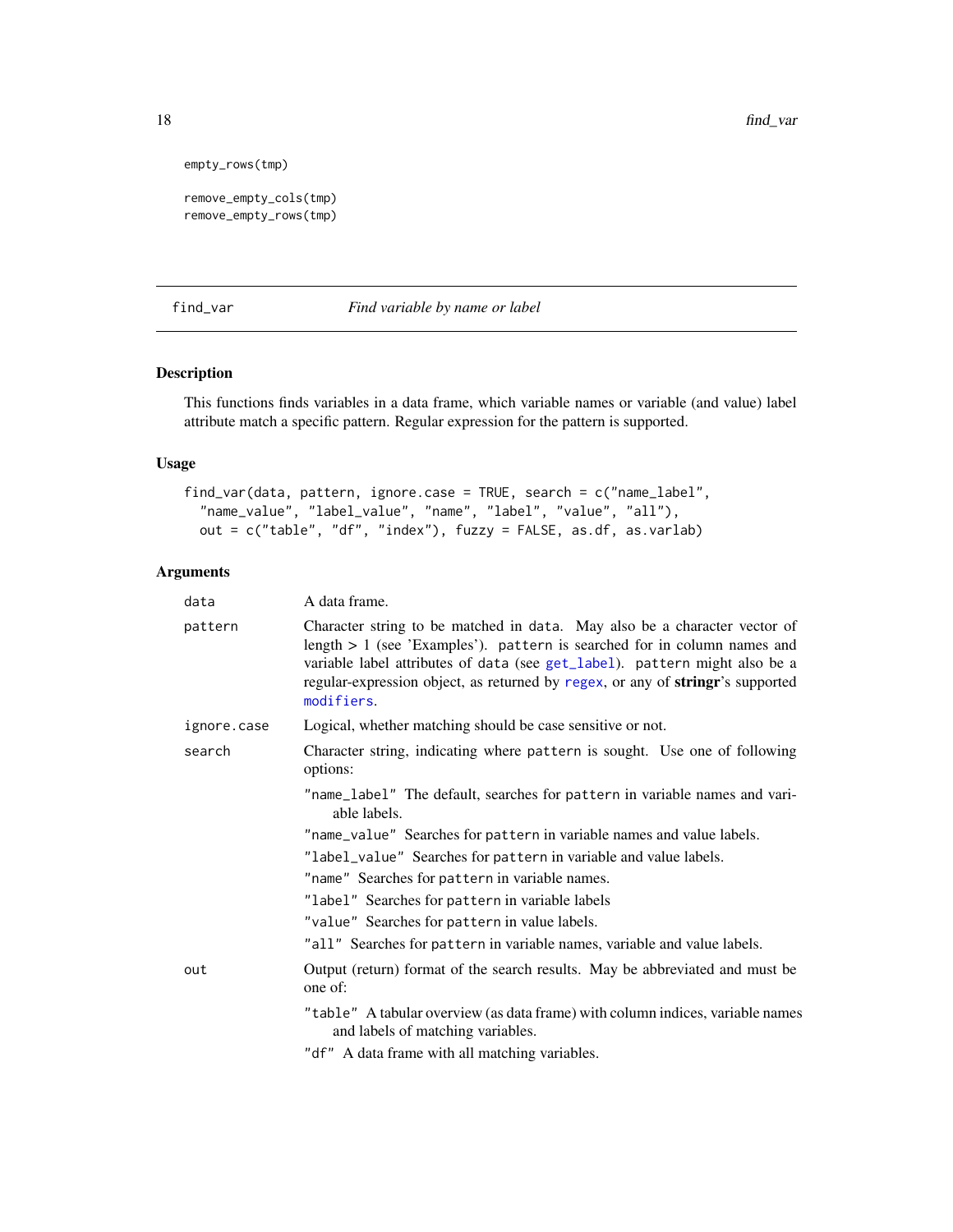#### find\_var 19

|           | "index" A named vector with column indices of all matching variables.                                                                                                                |
|-----------|--------------------------------------------------------------------------------------------------------------------------------------------------------------------------------------|
| fuzzv     | Logical, if TRUE, "fuzzy matching" (partial and close distance matching) will be<br>used to find pattern in data if no exact match was found. str_pos is used for<br>fuzzy matching. |
| as.df     | Deprecated, use out $=$ "df" instead.                                                                                                                                                |
| as.varlab | Deprecated, use out = $"table"$ instead.                                                                                                                                             |

# Details

This function searches for pattern in data's column names and - for labelled data - in all variable and value labels of data's variables (see [get\\_label](#page-0-0) for details on variable labels and labelled data). Search is performed using the [str\\_detect](#page-0-0) functions; hence, regular expressions are supported as well, by simply using pattern =  $stringr::regex(...).$ 

# Value

By default (i.e. out = "table", returns a data frame with three columns: column number, variable name and variable label. If out = "index", returns a named vector with column indices of matching variables (variable names are used as names-attribute); if out  $=$  "df", returns the matching variables as data frame

# Examples

data(efc)

```
# find variables with "cop" in variable name
find_var(efc, "cop")
```
# return data frame with matching variables find\_var(efc, "cop", out = "df")

```
# or return column numbers
find_var(efc, "cop", out = "index")
```

```
# find variables with "dependency" in names and variable labels
library(sjlabelled)
find_var(efc, "dependency")
get_label(efc$e42dep)
```

```
# find variables with "level" in names and value labels
res <- find_var(efc, "level", search = "name_value", out = "df")
res
get_labels(res, attr.only = FALSE)
```

```
# use sjPlot::view_df() to view results
## Not run:
library(sjPlot)
view_df(res)
## End(Not run)
```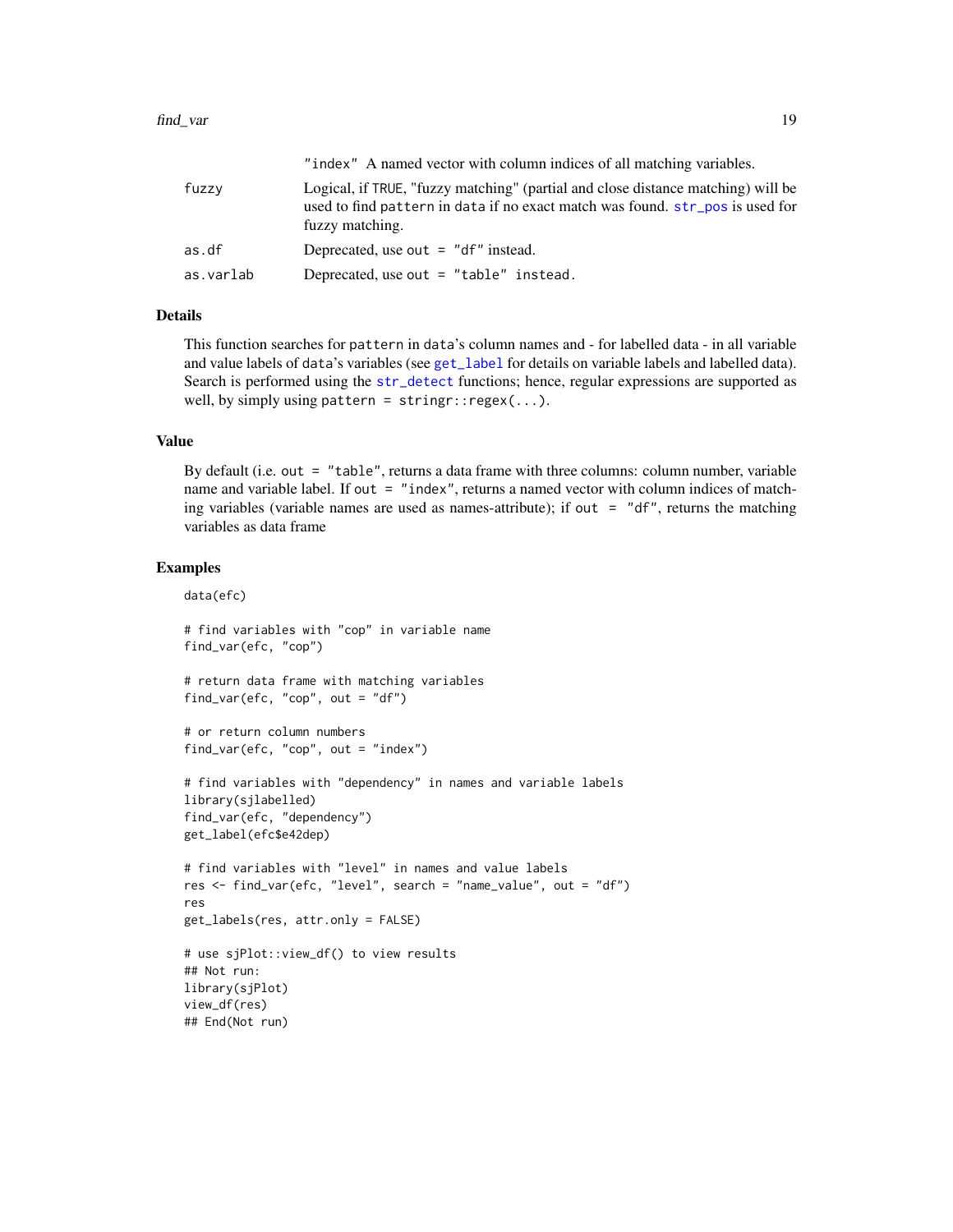<span id="page-19-1"></span><span id="page-19-0"></span>

#### Description

This function creates a labelled flat table or flat proportional (marginal) table.

# Usage

```
flat_table(data, ..., margin = c("counts", "cell", "row", "col"),
  digits = 2, show.values = FALSE)
```
#### Arguments

| data                    | A data frame. May also be a grouped data frame (see 'Note' and 'Examples').                                                                                                                                                          |  |
|-------------------------|--------------------------------------------------------------------------------------------------------------------------------------------------------------------------------------------------------------------------------------|--|
| $\cdot$ $\cdot$ $\cdot$ | One or more variables of data that should be printed as table.                                                                                                                                                                       |  |
| margin                  | Specify the table margin that should be computed for proportional tables. By<br>default, counts are printed. Use margin = "cell", margin = "col" or<br>margin = "row" to print cell, column or row percentages of the table margins. |  |
| digits                  | Numeric; for proportional tables, digits indicates the number of decimal places.                                                                                                                                                     |  |
| show.values             | Logical, if TRUE, value labels are prefixed by the associated value.                                                                                                                                                                 |  |

# Value

An object of class [ftable](#page-0-0).

## Note

data may also be a grouped data frame (see [group\\_by](#page-0-0)) with up to two grouping variables. Cross tables are created for each subgroup then.

#### See Also

[frq](#page-20-1) for simple frequency table of labelled vectors.

```
data(efc)
# flat table with counts
flat_table(efc, e42dep, c172code, e16sex)
# flat table with proportions
flat_table(efc, e42dep, c172code, e16sex, margin = "row")
# flat table from grouped data frame. You need to select
# the grouping variables and at least two more variables for
```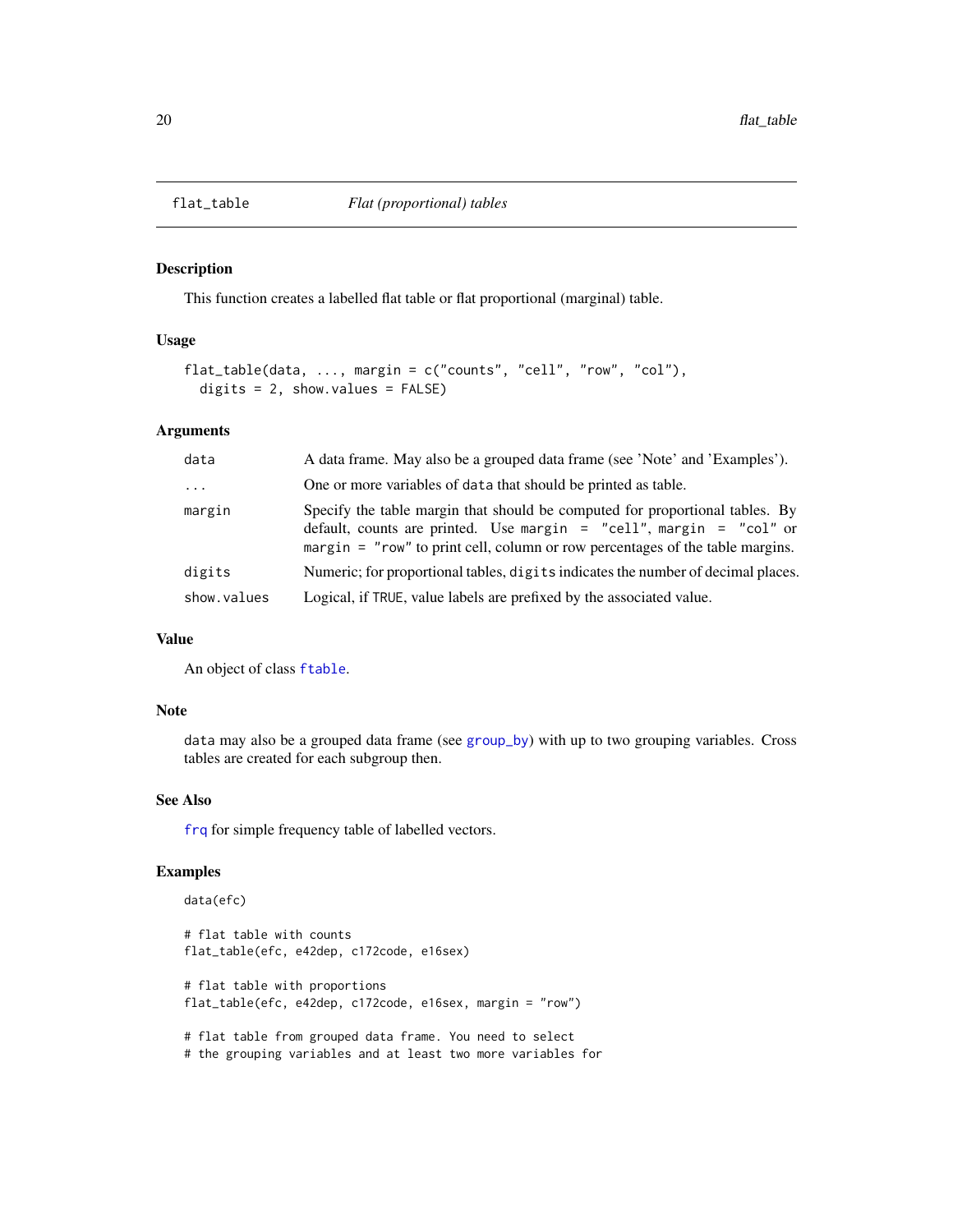<span id="page-20-0"></span> $f_{\rm}$  and  $f_{\rm}$  21

```
# cross tabulation.
library(dplyr)
efc %>%
 group_by(e16sex) %>%
  select(e16sex, c172code, e42dep) %>%
  flat_table()
efc %>%
  group_by(e16sex, e42dep) %>%
  select(e16sex, e42dep, c172code, n4pstu) %>%
  flat_table()
# now it gets weird...
efc %>%
  group_by(e16sex, e42dep) %>%
  select(e16sex, e42dep, c172code, n4pstu, c161sex) %>%
  flat_table()
```
# <span id="page-20-1"></span>frq *Frequency table of labelled variables*

# Description

This function returns a frequency table of labelled vectors, as data frame.

# Usage

```
\text{freq}(x, \ldots, \text{sort.frq = c("none", "asc", "desc"), weights = NULL, }auto.grp = NULL, show.strings = TRUE, grp.strings = NULL,
  out = c("txt", "viewer", "browser"), title = NULL,
  encoding = "UTF-8", file = NULL)
```
# Arguments

| x        | A vector or a data frame. May also be a grouped data frame (see 'Note' and<br>'Examples').                                                                                                                                                                                                                    |
|----------|---------------------------------------------------------------------------------------------------------------------------------------------------------------------------------------------------------------------------------------------------------------------------------------------------------------|
| $\ddots$ | Optional, unquoted names of variables that should be selected for further pro-<br>cessing. Required, if x is a data frame (and no vector) and only selected variables<br>from x should be processed. You may also use functions like : or tidyselect's<br>select_helpers. See 'Examples' or package-vignette. |
| sort.frg | Determines whether categories should be sorted according to their frequencies<br>or not. Default is "none", so categories are not sorted by frequency. Use "asc"<br>or "desc" for sorting categories ascending or descending order.                                                                           |
| weights  | Bare name, or name as string, of a variable in x that indicates the vector of<br>weights, which will be applied to weight all observations. Default is NULL, so<br>no weights are used.                                                                                                                       |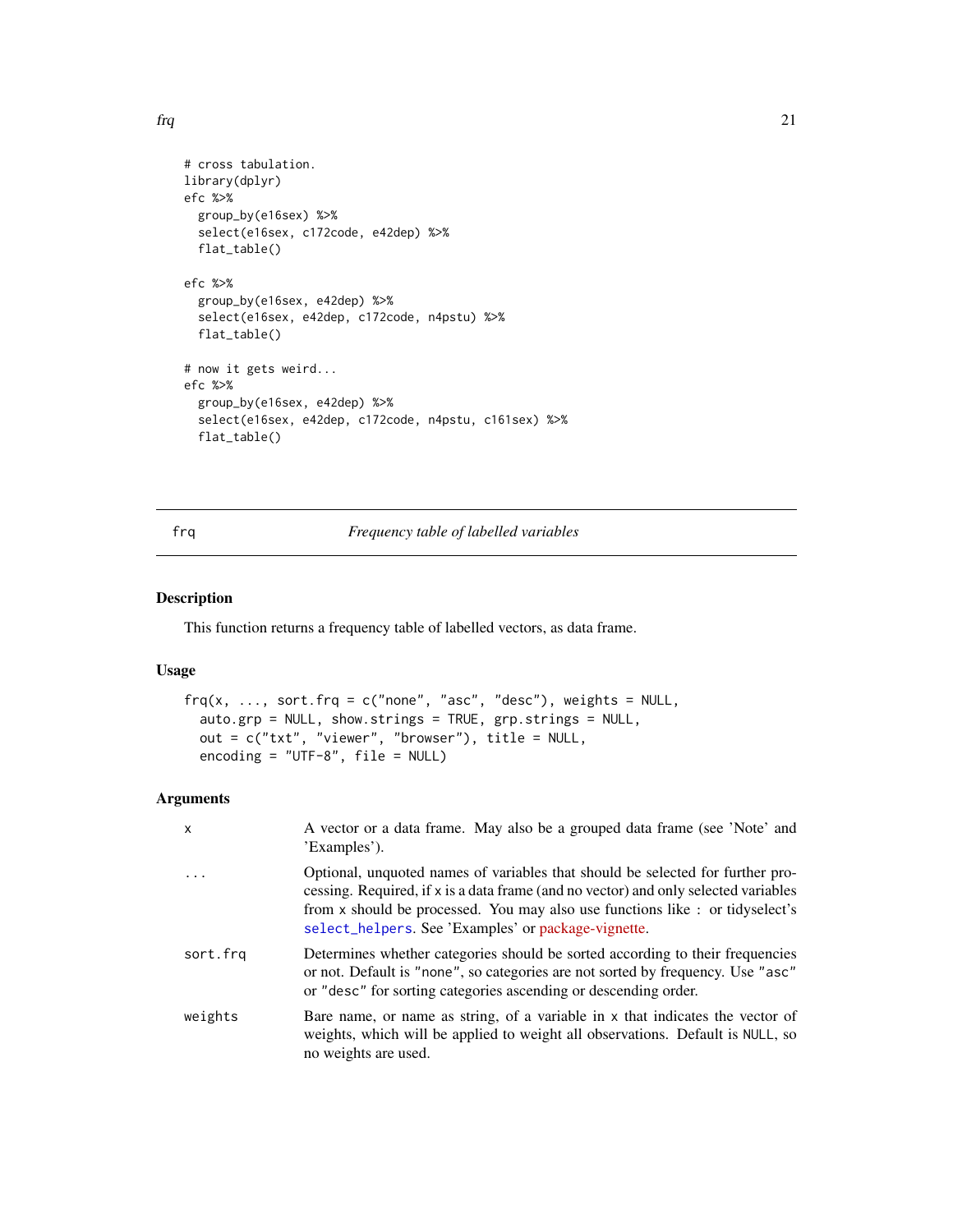| auto.grp     | Numeric value, indicating the minimum amount of unique values in a variable,<br>at which automatic grouping into smaller units is done (see group_var). Default<br>value for auto.group is NULL, i.e. auto-grouping is off.                                                                                                |
|--------------|----------------------------------------------------------------------------------------------------------------------------------------------------------------------------------------------------------------------------------------------------------------------------------------------------------------------------|
| show.strings | Logical, if TRUE, frequency tables for character vectors will not be printed. This<br>is useful when printing frequency tables of all variables from a data frame, and<br>due to computational reasons character vectors should not be printed.                                                                            |
| grp.strings  | Numeric, if not NULL, groups string values in character vectors, based on their<br>similarity. The similarity is estimated with the <b>stringdist</b> -package. See group_str<br>for details on grouping, and that function's maxdist-argument to get more de-<br>tails on the distance of strings to be treated as equal. |
| out          | Character vector, indicating whether the results should be printed to console<br>(out = "txt") or as HTML-table in the viewer-pane (out = "viewer") or<br>browser (out = "browser").                                                                                                                                       |
| title        | String, will be used as alternative title to the variable label. If x is a grouped data<br>frame, title must be a vector of same length as groups.                                                                                                                                                                         |
| encoding     | Character vector, indicating the charset encoding used for variable and value<br>labels. Default is "UTF-8". Only used when out is not "txt".                                                                                                                                                                              |
| file         | Destination file, if the output should be saved as file. Only used when out is not<br>"txt".                                                                                                                                                                                                                               |

#### Value

A list of data frames with values, value labels, frequencies, raw, valid and cumulative percentages of x.

### Note

x may also be a grouped data frame (see [group\\_by](#page-0-0)) with up to two grouping variables. Frequency tables are created for each subgroup then.

The print()-method adds a table header with information on the variable label, variable type, total and valid N, and mean and standard deviations. Mean and SD are *always* printed, even for categorical variables (factors) or character vectors. In this case, values are coerced into numeric vector to calculate the summary statistics.

# See Also

[flat\\_table](#page-19-1) for labelled (proportional) tables.

```
# simple vector
data(efc)
frq(efc$e42dep)
# with grouped data frames, in a pipe
library(dplyr)
efc %>%
```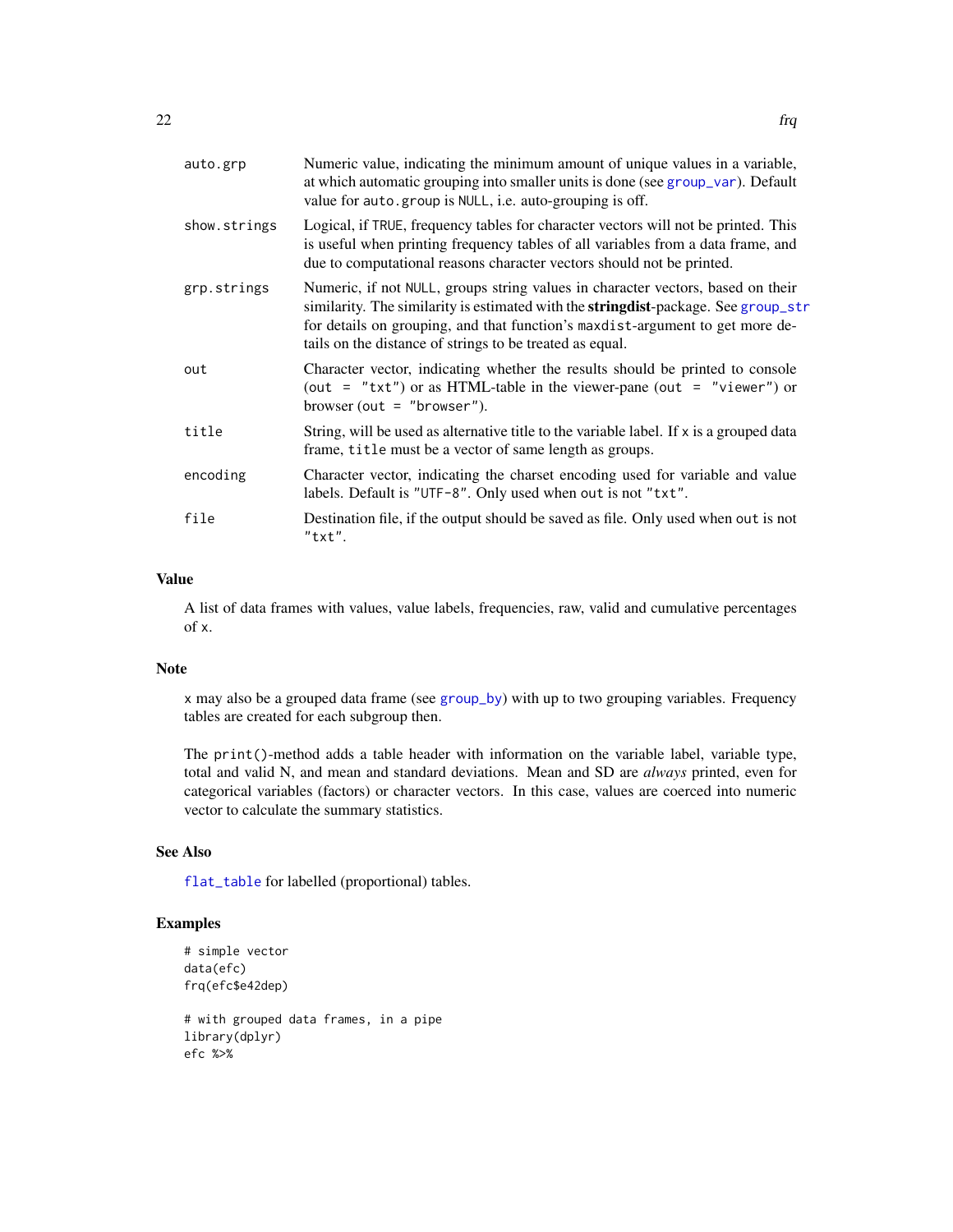```
group_by(e16sex, c172code) %>%
 frq(e16sex, c172code, e42dep)
# with select-helpers: all variables from the COPE-Index
# (which all have a "cop" in their name)
frq(efc, contains("cop"))
# all variables from column "c161sex" to column "c175empl"
frq(efc, c161sex:c175empl)
# for non-labelled data, variable name is printed,
# and "label" column is removed from output
data(iris)
frq(iris, Species)
# group variables with large range and with weights
efc$weights <- abs(rnorm(n = nrow(efc), mean = 1, sd = .5))
frq(efc, c160age, auto.grp = 5, weights = weights)
# group string values
dummy <- efc[1:50, 3, drop = FALSE]
dummy$words <- sample(
 c("Hello", "Helo", "Hole", "Apple", "Ape",
    "New", "Old", "System", "Systemic"),
 size = nrow(dummy),
 replace = TRUE
\lambdafrq(dummy)
frq(dummy, grp.strings = 2)
```
<span id="page-22-1"></span>group\_str *Group near elements of string vectors*

# **Description**

This function groups elements of a string vector (character or string variable) according to the element's distance ('similatiry'). The more similar two string elements are, the higher is the chance to be combined into a group.

#### Usage

```
group_str(strings, maxdist = 2, method = "lv", strict = FALSE,
  trim.whitespace = TRUE, remove.empty = TRUE, verbose = FALSE)
```
#### Arguments

strings Character vector with string elements.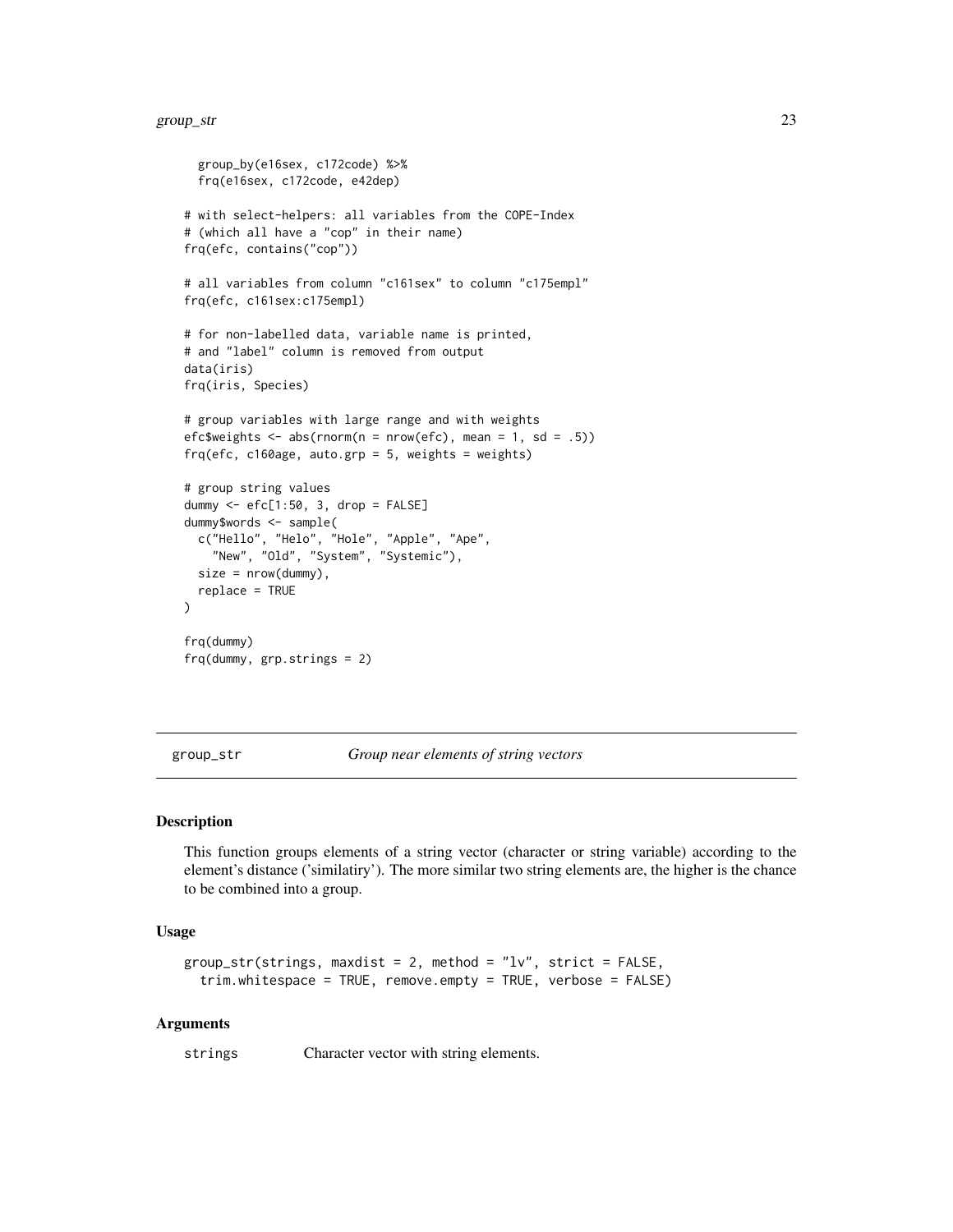| maxdist         | Maximum distance between two string elements, which is allowed to treat two<br>elements as similar or equal.                      |  |
|-----------------|-----------------------------------------------------------------------------------------------------------------------------------|--|
| method          | Method for distance calculation. The default is "1v". See string dist for de-<br>tails.                                           |  |
| strict          | Logical; if TRUE, value matching is more strictly. See 'Examples'.                                                                |  |
| trim.whitespace |                                                                                                                                   |  |
|                 | Logical; if TRUE (default), leading and trailing white spaces will be removed<br>from string values.                              |  |
| remove.empty    | Logical; if TRUE (default), empty string values will be removed from the charac-<br>ter vector strings.                           |  |
| verbose         | Logical; if TRUE, the progress bar is displayed when computing the distance<br>matrix. Default in FALSE, hence the bar is hidden. |  |

# Value

A character vector where similar string elements (values) are recoded into a new, single value. The return value is of same length as strings, i.e. grouped elements appear multiple times, so the count for each grouped string is still avaiable (see 'Examples').

# See Also

[str\\_pos](#page-67-1)

```
oldstring <- c("Hello", "Helo", "Hole", "Apple",
               "Ape", "New", "Old", "System", "Systemic")
newstring <- group_str(oldstring)
# see result
newstring
# count for each groups
table(newstring)
# print table to compare original and grouped string
frq(oldstring)
frq(newstring)
# larger groups
newstring <- group_str(oldstring, maxdist = 3)
frq(oldstring)
frq(newstring)
# be more strict with matching pairs
newstring <- group_str(oldstring, maxdist = 3, strict = TRUE)
frq(oldstring)
frq(newstring)
```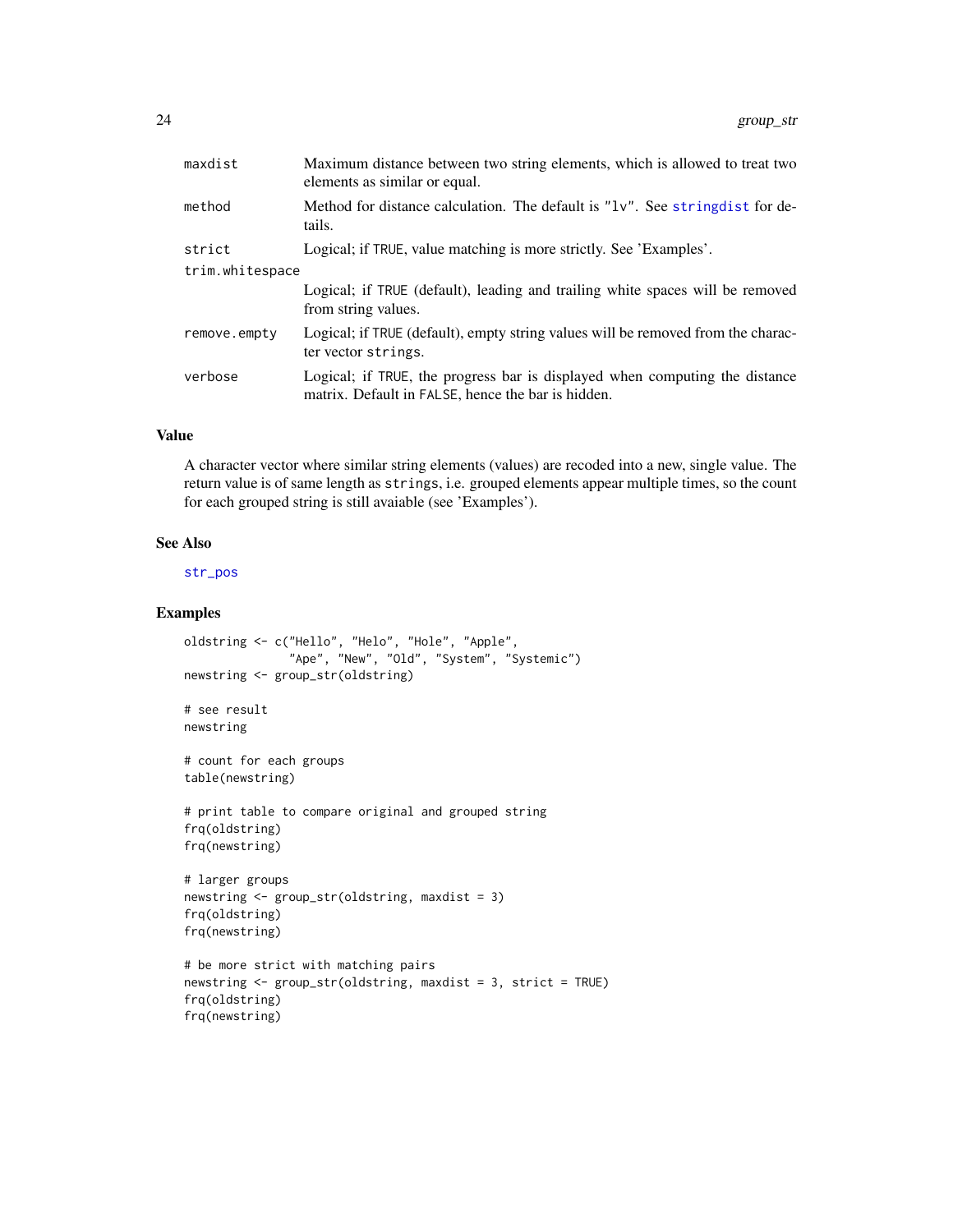<span id="page-24-1"></span><span id="page-24-0"></span>

#### Description

Recode numeric variables into equal ranged, grouped factors, i.e. a variable is cut into a smaller number of groups, where each group has the same value range. group\_labels() creates the related value labels. group\_var\_if() and group\_labels\_if() are scoped variants of group\_var() and group\_labels(), where grouping will be applied only to those variables that match the logical condition of predicate.

# Usage

```
group\_var(x, ..., size = 5, as.num = TRUE, right.interval = FALSE,n = 30, append = TRUE, suffix = "_gr")
group\_var\_if(x, predicate, size = 5, as.num = TRUE,right.interval = FALSE, n = 30, append = TRUE, suffix = "_gr")
group\_labels(x, ..., size = 5, right.interval = FALSE, n = 30)group_labels_if(x, predicate, size = 5, right.interval = FALSE,
 n = 30
```
# Arguments

| X      | A vector or data frame.                                                                                                                                                                                                                                                                                                                        |
|--------|------------------------------------------------------------------------------------------------------------------------------------------------------------------------------------------------------------------------------------------------------------------------------------------------------------------------------------------------|
|        | Optional, unquoted names of variables that should be selected for further pro-<br>cessing. Required, if x is a data frame (and no vector) and only selected variables<br>from x should be processed. You may also use functions like : or tidyselect's<br>select_helpers. See 'Examples' or package-vignette.                                  |
| size   | Numeric; group-size, i.e. the range for grouping. By default, for each 5 cate-<br>gories of x a new group is defined, i.e. size = $5$ . Use size = "auto" to au-<br>tomatically resize a variable into a maximum of 30 groups (which is the ggplot-<br>default grouping when plotting histograms). Use n to determine the amount of<br>groups. |
| as.num | Logical, if TRUE, return value will be numeric, not a factor.                                                                                                                                                                                                                                                                                  |
|        | right. interval Logical; if TRUE, grouping starts with the lower bound of size. See 'Details'.                                                                                                                                                                                                                                                 |
| n      | Sets the maximum number of groups that are defined when auto-grouping is on<br>$(size = "auto").$ Default is 30. If size is not set to "auto", this argument will<br>be ignored.                                                                                                                                                               |
| append | Logical, if TRUE (the default) and $x$ is a data frame, $x$ including the new variables<br>as additional columns is returned; if FALSE, only the new variables are returned.                                                                                                                                                                   |
| suffix | String value, will be appended to variable (column) names of $x$ , if $x$ is a data<br>frame. If x is not a data frame, this argument will be ignored. The default value<br>to suffix column names in a data frame depends on the function call:                                                                                               |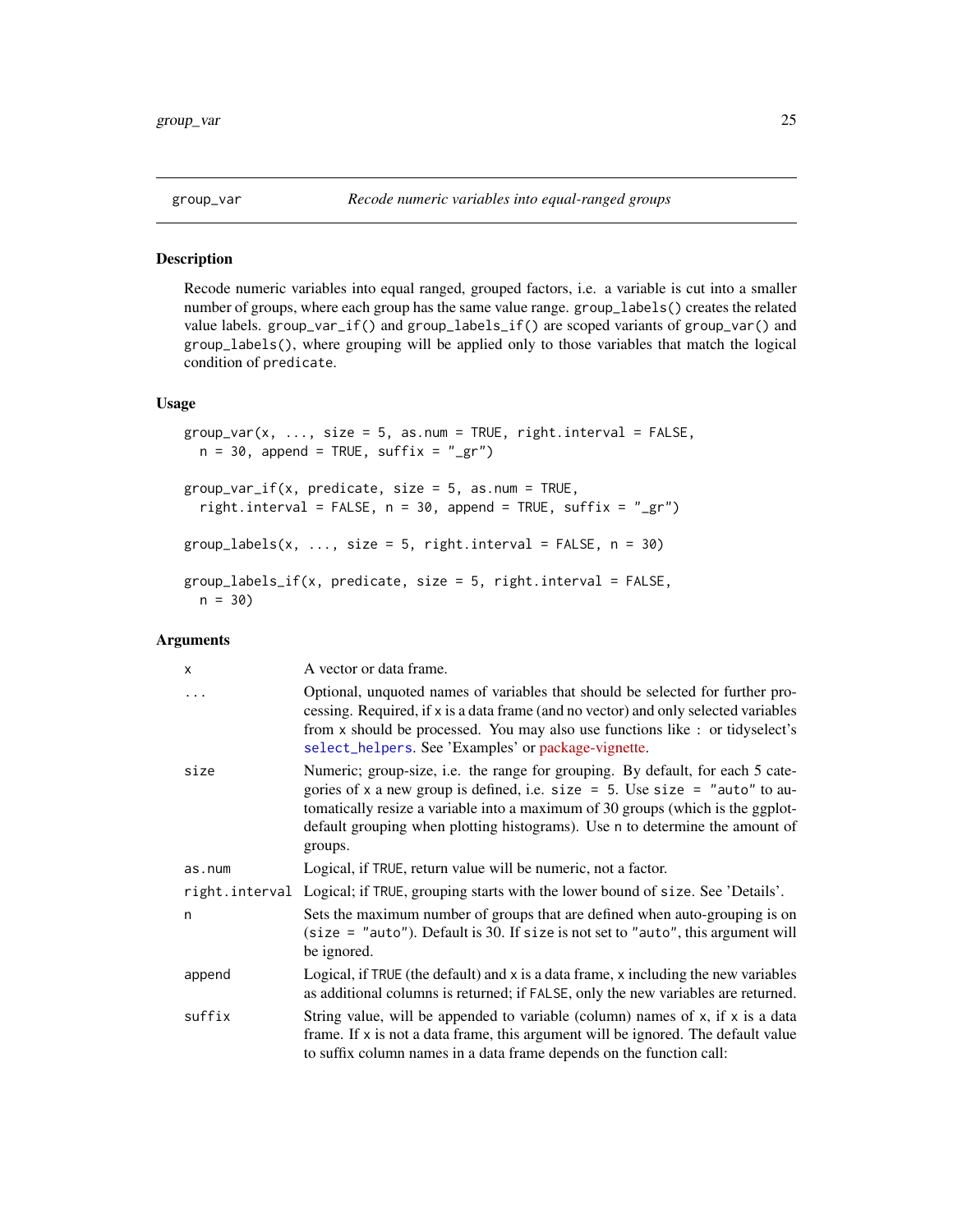|           | • recoded variables (rec()) will be suffixed with " $r$ "                                                          |
|-----------|--------------------------------------------------------------------------------------------------------------------|
|           | • recoded variables (recode_to()) will be suffixed with "_r0"                                                      |
|           | • dichotomized variables (dicho()) will be suffixed with "_d"                                                      |
|           | • grouped variables (split_var()) will be suffixed with "_g"                                                       |
|           | • grouped variables (group_var()) will be suffixed with "_gr"                                                      |
|           | • standardized variables (std()) will be suffixed with "_z"                                                        |
|           | • centered variables (center()) will be suffixed with " $\mathsf{C}$ "                                             |
|           | • de-meaned variables (de_mean()) will be suffixed with "_dm"                                                      |
|           | • grouped-meaned variables (de_mean()) will be suffixed with "_gm"                                                 |
| predicate | A predicate function to be applied to the columns. The variables for which<br>predicate returns TRUE are selected. |

#### Details

If size is set to a specific value, the variable is recoded into several groups, where each group has a maximum range of size. Hence, the amount of groups differ depending on the range of x.

If size = "auto", the variable is recoded into a maximum of n groups. Hence, independent from the range of x, always the same amount of groups are created, so the range within each group differs (depending on x's range).

right.interval determins which boundary values to include when grouping is done. If TRUE, grouping starts with the **lower bound** of size. For example, having a variable ranging from 50 to 80, groups cover the ranges from 50-54, 55-59, 60-64 etc. If FALSE (default), grouping starts with the upper bound of size. In this case, groups cover the ranges from 46-50, 51-55, 56-60, 61-65 etc. Note: This will cover a range from 46-50 as first group, even if values from 46 to 49 are not present. See 'Examples'.

If you want to split a variable into a certain amount of equal sized groups (instead of having groups where values have all the same range), use the  $split\_var$  function!

 $group\_var()$  also works on grouped data frames (see [group\\_by](#page-0-0)). In this case, grouping is applied to the subsets of variables in x. See 'Examples'.

# Value

- For group\_var(), a grouped variable, either as numeric or as factor (see paramter as.num). If x is a data frame, only the grouped variables will be returned.
- For group\_labels(), a string vector or a list of string vectors containing labels based on the grouped categories of x, formatted as "from lower bound to upper bound", e.g. "10-19" "20-29" "30-39" etc. See 'Examples'.

# Note

Variable label attributes (see, for instance, [set\\_label](#page-0-0)) are preserved. Usually you should use the same values for size and right.interval in group\_labels() as used in the group\_var function if you want matching labels for the related recoded variable.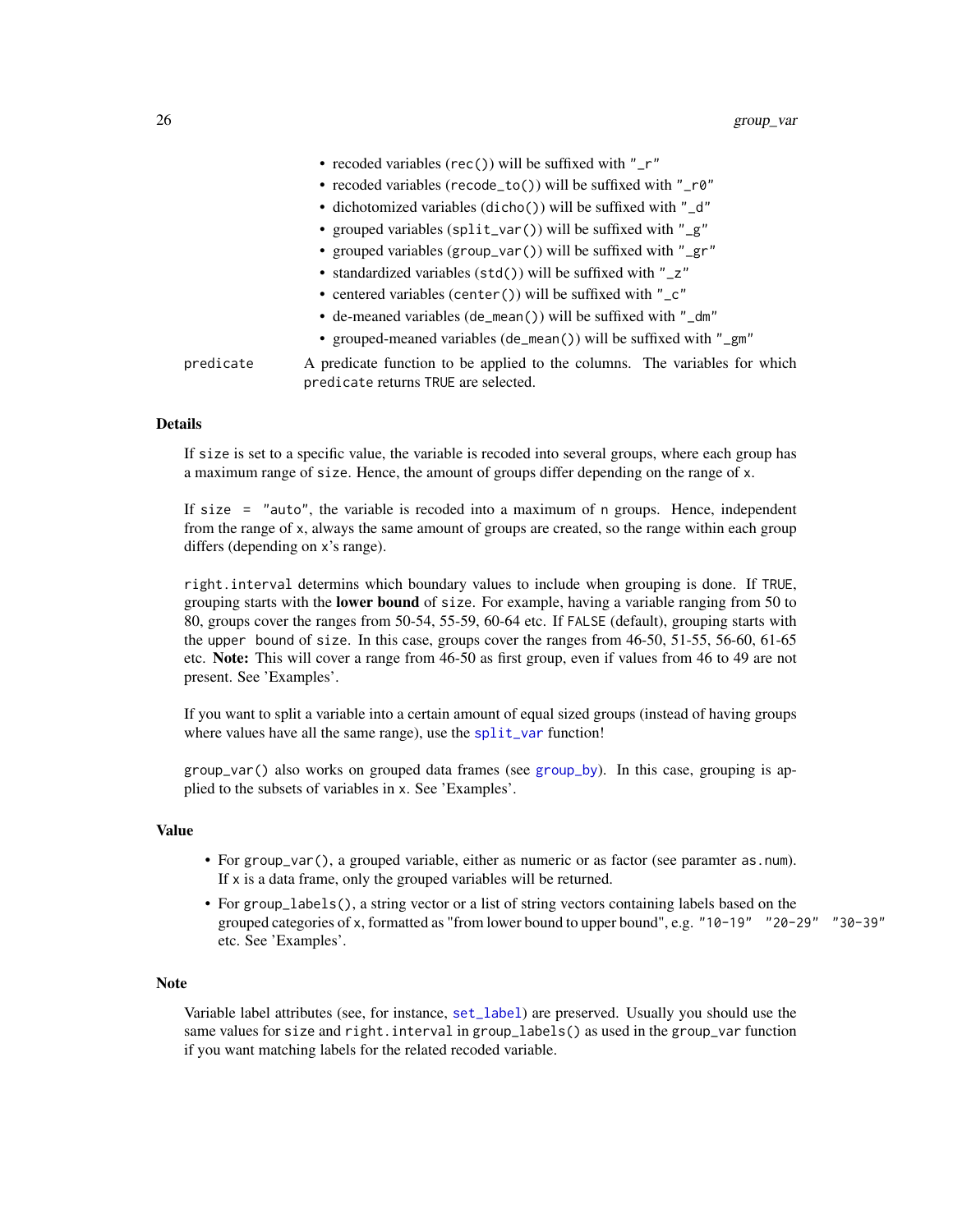#### group\_var 27

#### See Also

[split\\_var](#page-59-1) to split variables into equal sized groups, [group\\_str](#page-22-1) for grouping string vectors or [rec\\_pattern](#page-44-1) and [rec](#page-37-1) for another convenient way of recoding variables into smaller groups.

```
age <- abs(round(rnorm(100, 65, 20)))
age.grp <- group_var(age, size = 10)
hist(age)
hist(age.grp)
age.grpvar <- group_labels(age, size = 10)
table(age.grp)
print(age.grpvar)
# histogram with EUROFAMCARE sample dataset
# variable not grouped
library(sjlabelled)
data(efc)
hist(efc$e17age, main = get_label(efc$e17age))
# bar plot with EUROFAMCARE sample dataset
# grouped variable
ageGrp <- group_var(efc$e17age)
ageGrpLab <- group_labels(efc$e17age)
barplot(table(ageGrp), main = get_label(efc$e17age), names.arg = ageGrpLab)
# within a pipe-chain
library(dplyr)
efc %>%
  select(e17age, c12hour, c160age) %>%
  group_var(size = 20)
# create vector with values from 50 to 80
dummy <- round(runif(200, 50, 80))
# labels with grouping starting at lower bound
group_labels(dummy)
# labels with grouping startint at upper bound
group_labels(dummy, right.interval = TRUE)
# works also with gouped data frames
mtcars %>%
  group_var(disp, size = 4, append = FALSE) %>%
  table()
mtcars %>%
  group_by(cyl) %>%
  group_var(disp, size = 4, append = FALSE) %>%
  table()
```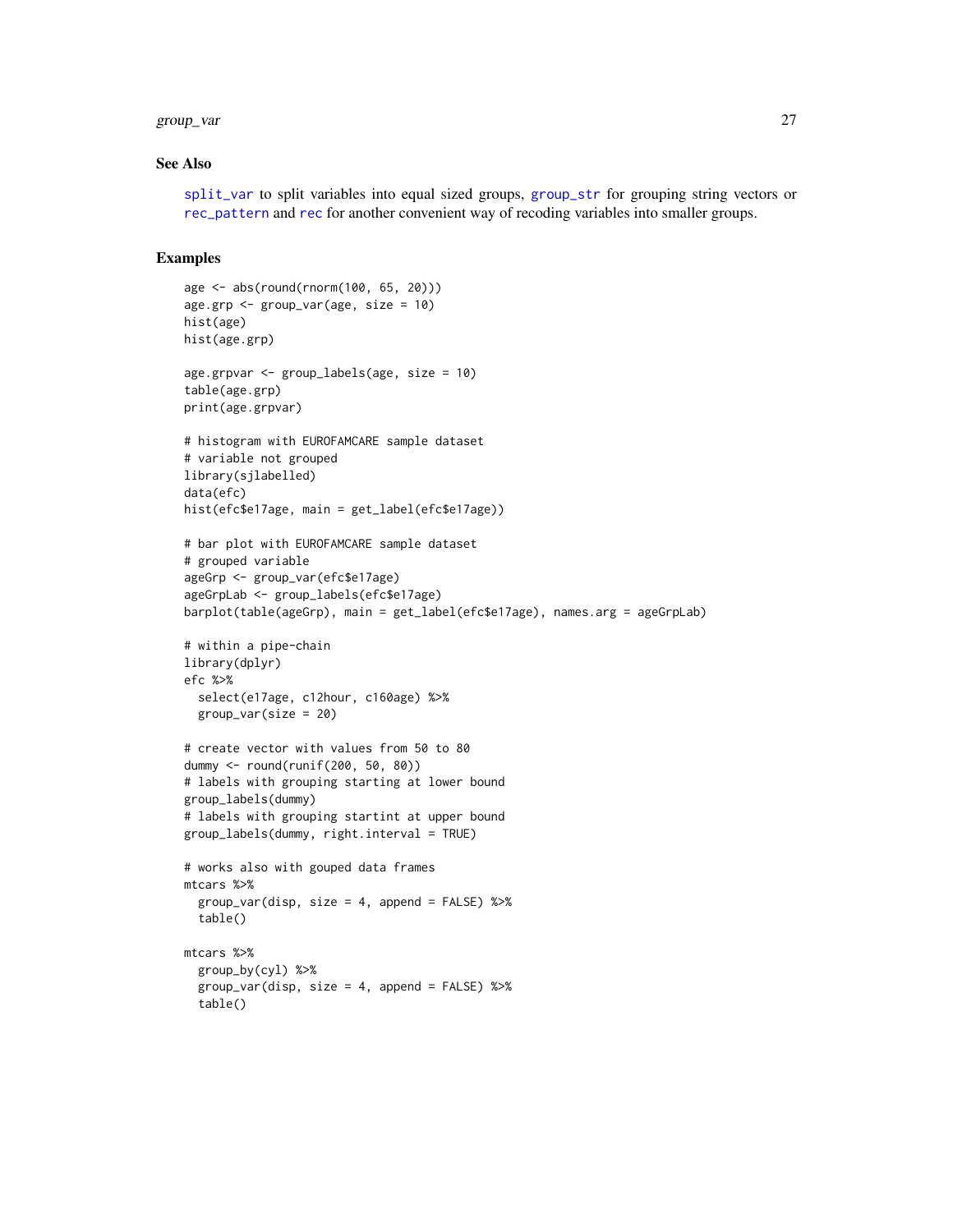<span id="page-27-0"></span>

#### Description

This functions checks if variables or observations in a data frame have NA, NaN or Inf values.

# Usage

```
has_na(x, ..., by = c("col", "row"), out = c("table", "df", "index"))
incomplete_cases(x, ...)
complete_cases(x, ...)
complete_vars(x, ...)
incomplete_vars(x, ...)
```
# Arguments

| X        | A data frame.                                                                                                                                                                                                                                                                                                 |
|----------|---------------------------------------------------------------------------------------------------------------------------------------------------------------------------------------------------------------------------------------------------------------------------------------------------------------|
| $\ddots$ | Optional, unquoted names of variables that should be selected for further pro-<br>cessing. Required, if x is a data frame (and no vector) and only selected variables<br>from x should be processed. You may also use functions like : or tidyselect's<br>select_helpers. See 'Examples' or package-vignette. |
| by       | Whether to check column- or row-wise for missing and infinite values. If by $=$ "col",<br>has_na() checks for NA/NaN/Inf in columns; If by = "row", has_na() checks<br>each row for these values.                                                                                                             |
| out      | Output (return) format of the results. May be abbreviated.                                                                                                                                                                                                                                                    |

# Value

If x is a vector, returns TRUE if x has any missing or infinite values. If x is a data frame, returns TRUE for each variable (if by = "col") or observation (if by = "row") that has any missing or infinite values. If out = "table", results are returned as data frame, with column number, variable name and label, and a logical vector indicating if a variable has missing values or not. However, it's printed in colors, with green rows indicating that a variable has no missings, while red rows indicate the presence of missings or infinite values. If out  $=$  "index", a named vector is returned.

# Note

complete\_cases() and incomplete\_cases() are convenient shortcuts for has\_na(by = "row", out = "index"), where the first only returns case-id's for all complete cases, and the latter only for non-complete cases.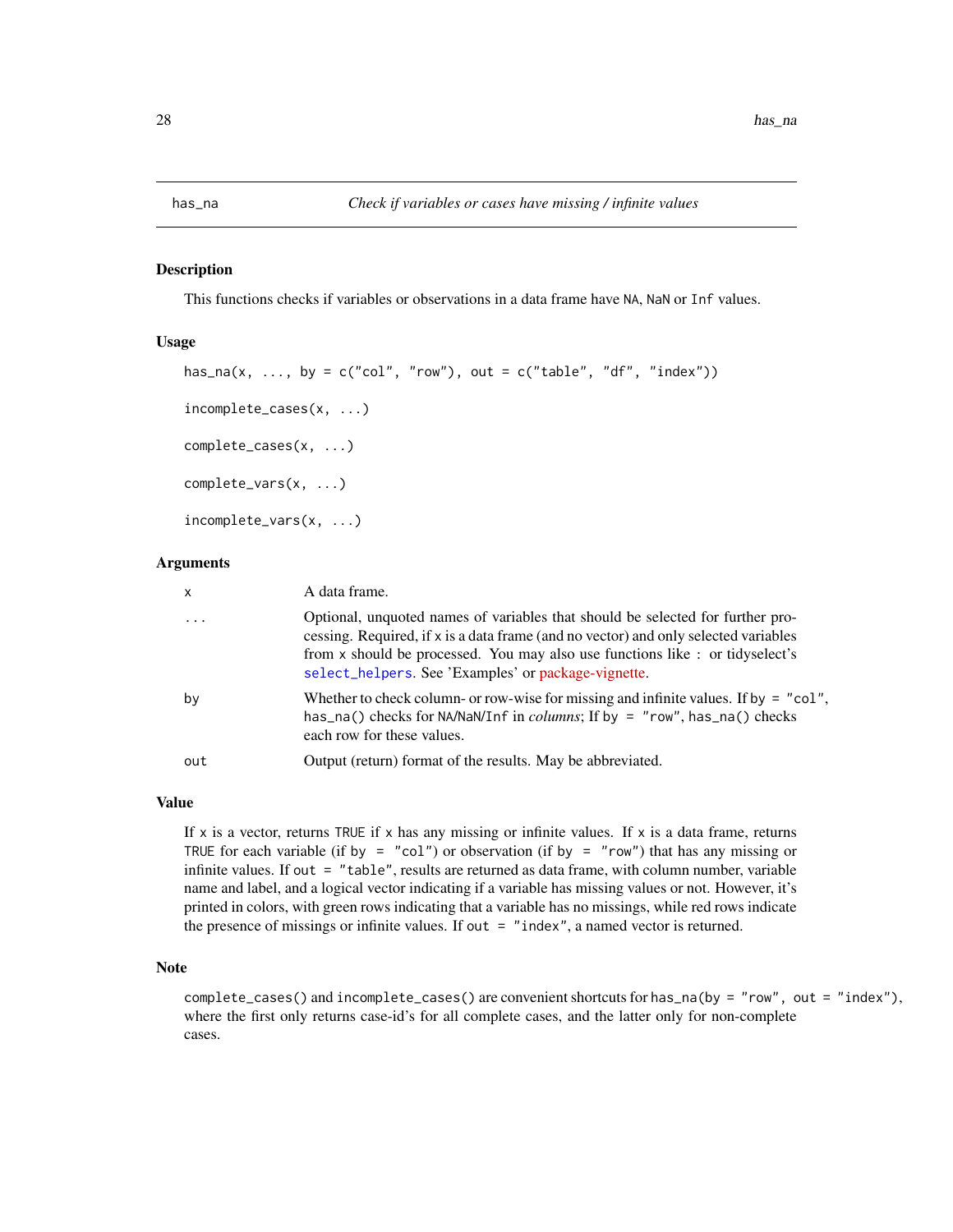#### <span id="page-28-0"></span>is\_crossed 29

complete\_vars() and incomplete\_vars() are convenient shortcuts for has\_na(by = "col", out = "index"), and again only return those column-id's for variables which are (in-)complete.

#### Examples

```
data(efc)
has_na(efc$e42dep)
has_na(efc, e42dep, tot_sc_e, c161sex)
has_na(efc)
has_na(efc, e42dep, tot_sc_e, c161sex, out = "index")
has\_na(efc, out = "df")has\_na(efc, by = "row")has_na(efc, e42dep, tot_sc_e, c161sex, by = "row", out = "index")
has_na(efc, by = "row", out = "df")
complete_cases(efc, e42dep, tot_sc_e, c161sex)
incomplete_cases(efc, e42dep, tot_sc_e, c161sex)
complete_vars(efc, e42dep, tot_sc_e, c161sex)
incomplete_vars(efc, e42dep, tot_sc_e, c161sex)
```
is\_crossed *Check whether two factors are crossed or nested*

#### Description

These functions checks whether two factors are (fully) crossed or nested, i.e. if each level of one factor occurs in combination with each level of the other factor (is\_crossed()) resp. if each category of the first factor co-occurs with only one category of the other (is\_nested()). is\_cross\_classified() checks if one factor level occurs in some, but not all levels of another factor.

## Usage

is\_crossed(f1, f2)

is\_nested(f1, f2)

is\_cross\_classified(f1, f2)

#### Arguments

| f <sub>1</sub> | Numeric vector or factor. |
|----------------|---------------------------|
| f              | Numeric vector or factor. |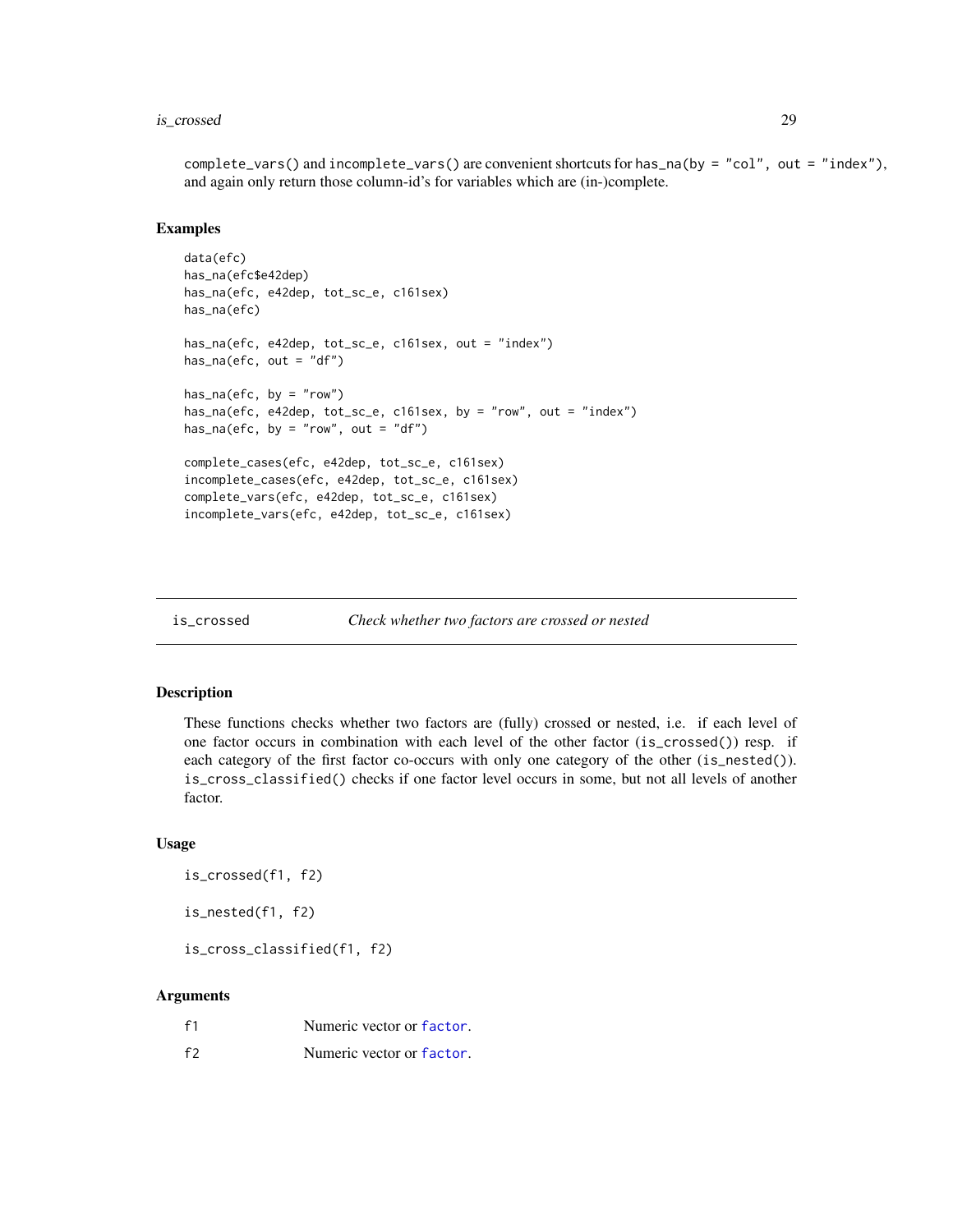# Value

Logical. For is\_crossed(), TRUE if factors are (fully) crossed, FALSE otherwise. For is\_nested(), TRUE if factors are nested, FALSE otherwise. For is\_cross\_classified(), TRUE, if one factor level occurs in some, but not all levels of another factor.

#### Note

If factors are nested, a message is displayed to tell whether f1 is nested within f2 or vice versa.

# References

Grace, K. The Difference Between Crossed and Nested Factors. [\(web\)](http://www.theanalysisfactor.com/the-difference-between-crossed-and-nested-factors/)

```
# crossed factors, each category of
# x appears in each category of y
x \leftarrow c(1, 4, 3, 2, 3, 2, 1, 4)y \leftarrow c(1,1,1,2,2,1,2,2)# show distribution
table(x, y)# check if crossed
is_crossed(x, y)
# not crossed factors
x \leftarrow c(1, 4, 3, 2, 3, 2, 1, 4)y \leq -c(1,1,1,2,1,1,2,2)# show distribution
table(x, y)# check if crossed
is_crossed(x, y)
# nested factors, each category of
# x appears in one category of y
x \leftarrow c(1, 2, 3, 4, 5, 6, 7, 8, 9)y \leftarrow c(1,1,1,2,2,2,3,3,3)# show distribution
table(x, y)
# check if nested
is_nested(x, y)
is_nested(y, x)
# not nested factors
x \leftarrow c(1, 2, 3, 4, 5, 6, 7, 8, 9, 1, 2)y \leftarrow c(1,1,1,2,2,2,3,3,3,2,3)# show distribution
table(x, y)
# check if nested
is_nested(x, y)
is_nested(y, x)
```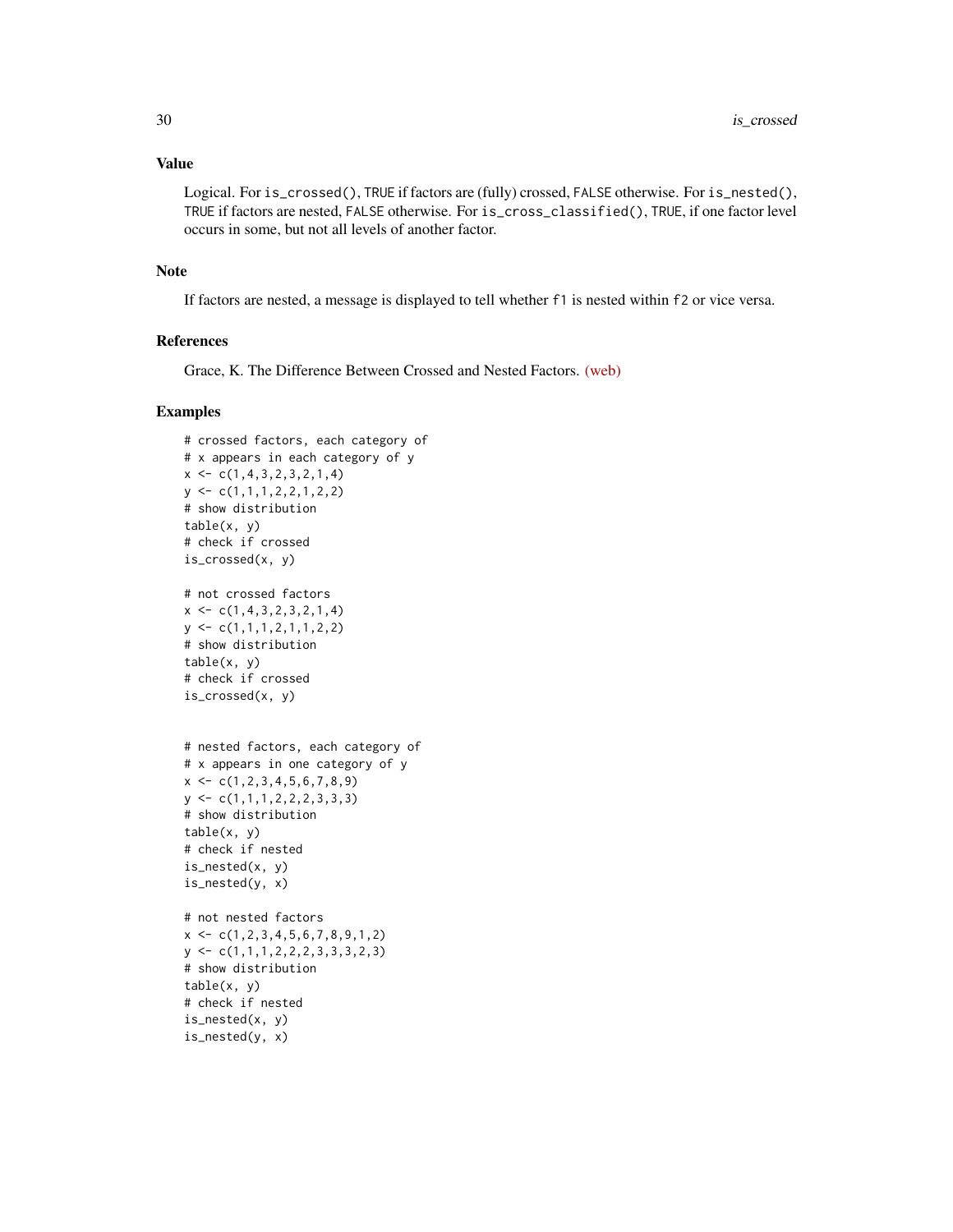#### <span id="page-30-0"></span>is\_empty 31

```
# also not fully crossed
is_crossed(x, y)
# but partially crossed
is_cross_classified(x, y)
```
#### is\_empty *Check whether string, list or vector is empty*

#### Description

This function checks whether a string or character vector (of length 1), a list or any vector (numeric, atomic) is empty or not.

#### Usage

is\_empty(x, first.only = TRUE)

# Arguments

|            | String, character vector, list, data frame or numeric vector or factor.          |
|------------|----------------------------------------------------------------------------------|
| first.only | Logical, if FALSE and x is a character vector, each element of x will be checked |
|            | if empty. If TRUE, only the first element of x will be checked.                  |

# Value

Logical, TRUE if x is a character vector or string and is empty, TRUE if x is a vector or list and of length 0, FALSE otherwise.

#### Note

NULL- or NA-values are also considered as "empty" (see 'Examples') and will return TRUE.

```
is_empty("test")
is_empty("")
is_empty(NA)
is_empty(NULL)
# string is not empty
is_empty(" ")
# however, this trimmed string is
is_empty(trim(" "))
# numeric vector
x \le -1
```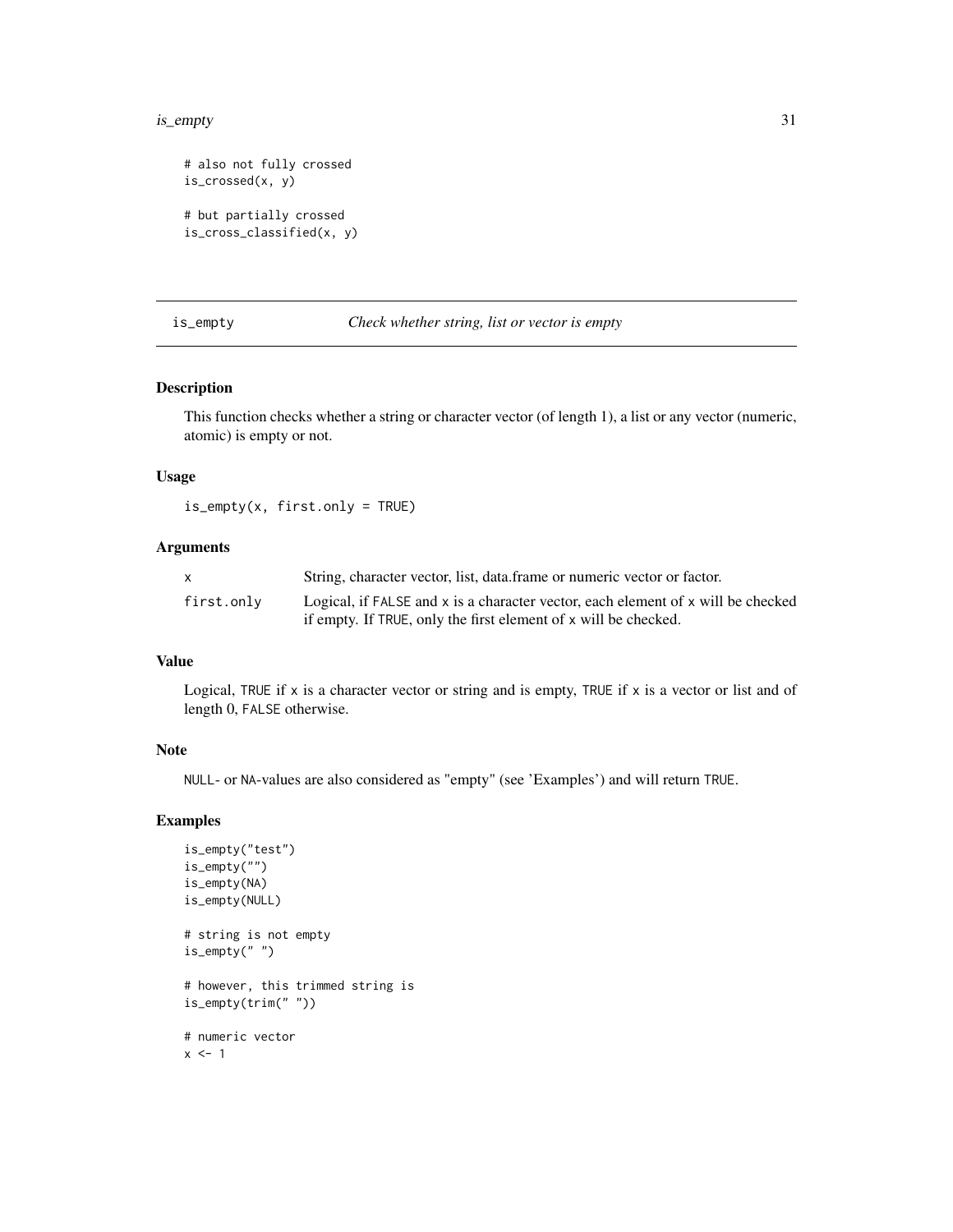```
is_empty(x)
x \le -x[-1]is_empty(x)
# check multiple elements of character vectors
is_empty(c("", "a"))
is_empty(c("", "a"), first.only = FALSE)
# empty data frame
d <- data.frame()
is_empty(d)
```
# is\_even *Check whether value is even or odd*

# Description

Checks whether x is an even or odd number. Only accepts numeric vectors.

# Usage

is\_even(x)

is\_odd(x)

# Arguments

x Numeric vector or single numeric value, or a data frame or list with such vectors.

#### Value

is\_even() returns TRUE for each even value of x, FALSE for odd values. is\_odd() returns TRUE for each odd value of x and FALSE for even values.

# Examples

is\_even(4) is\_even(5) is\_even(1:4)  $is\_odd(4)$ is\_odd(5) is\_odd(1:4)

<span id="page-31-0"></span>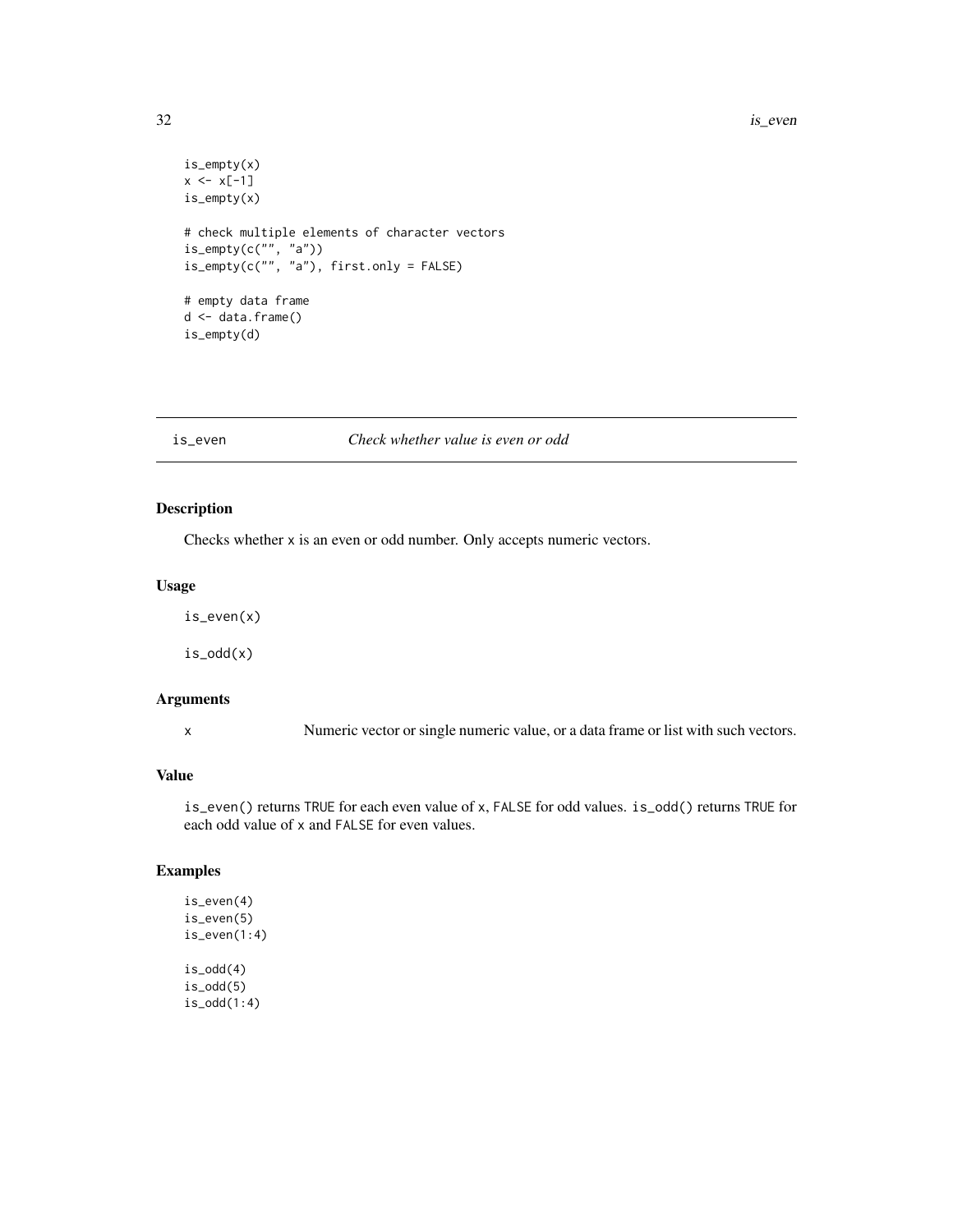<span id="page-32-0"></span>

#### Description

is\_float() checks whether an input vector or value is a numeric non-integer (double), depending on fractional parts of the value(s). is\_whole() does the opposite and checks whether an input vector is a whole number (without fractional parts).

# Usage

is\_float(x)

is\_whole(x)

# Arguments

x A value, vector or data frame.

#### Value

For is\_float(), TRUE if x is a floating value (non-integer double), FALSE otherwise (also returns FALSE for character vectors and factors). For is\_whole(), TRUE if x is a vector with whole numbers only, FALSE otherwise (returns TRUE for character vectors and factors).

# Examples

data(mtcars) data(iris) is.double(4) is\_float(4) is\_float(4.2) is\_float(iris) is\_whole(4) is\_whole(4.2) is\_whole(mtcars)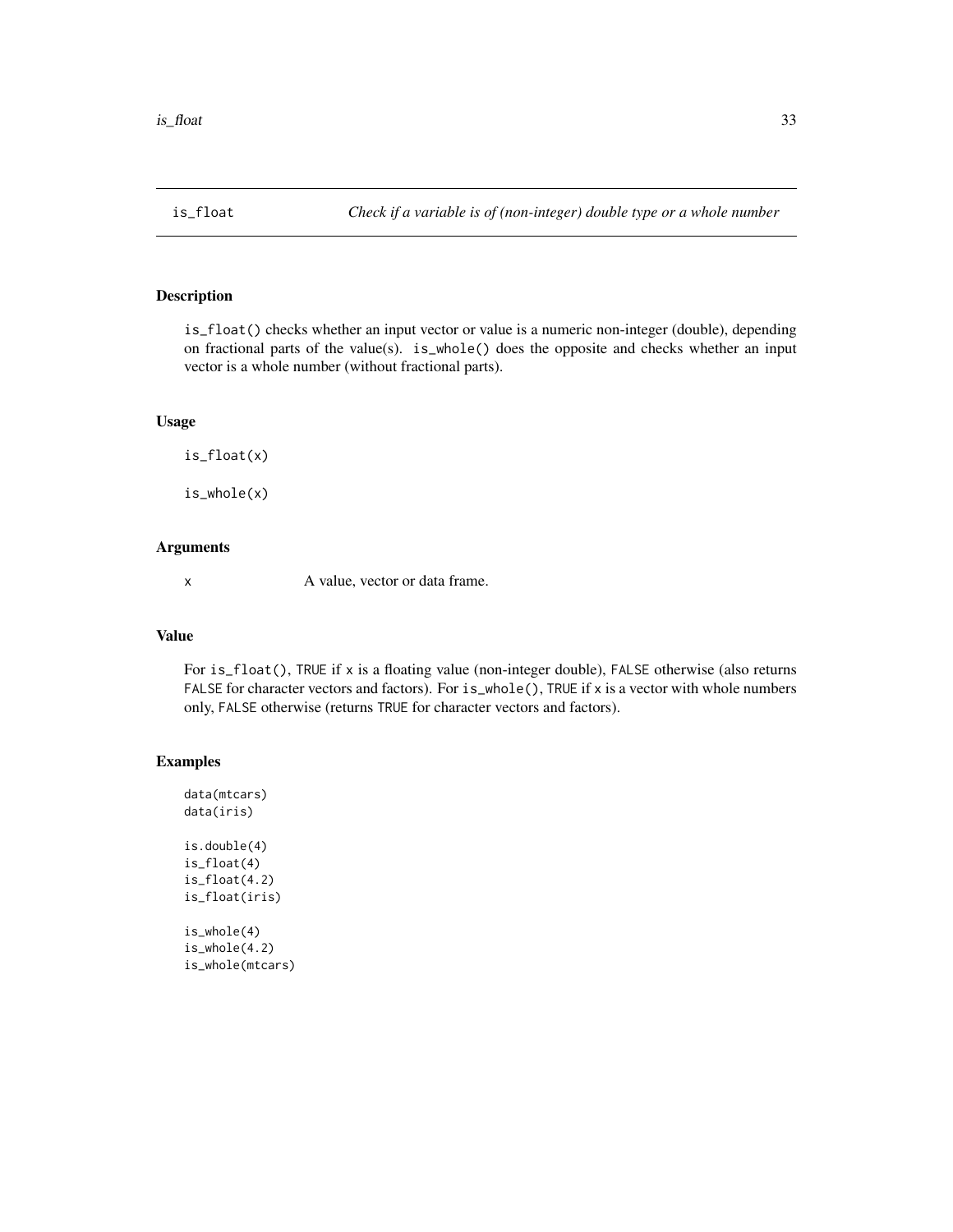<span id="page-33-0"></span>

#### Description

is\_num\_fac() checks whether a factor has only numeric or any non-numeric factor levels, while is\_num\_chr() checks whether a character vector has only numeric strings.

# Usage

```
is_num_fac(x)
is_num_chr(x)
```
# Arguments

x A factor for is\_num\_fac() and a character vector for is\_num\_chr()

#### Value

Logical, TRUE if factor has numeric factor levels only, or if character vector has numeric strings only, FALSE otherwise.

```
# numeric factor levels
f1 <- factor(c(NA, 1, 3, NA, 2, 4))
is_num_fac(f1)
# not completeley numeric factor levels
f2 <- factor(c(NA, "C", 1, 3, "A", NA, 2, 4))
is_num_fac(f2)
# not completeley numeric factor levels
f3 <- factor(c("Justus", "Bob", "Peter"))
is_num_fac(f3)
is_num_chr(c("a", "1"))
is_num_chr(c("2", "1"))
```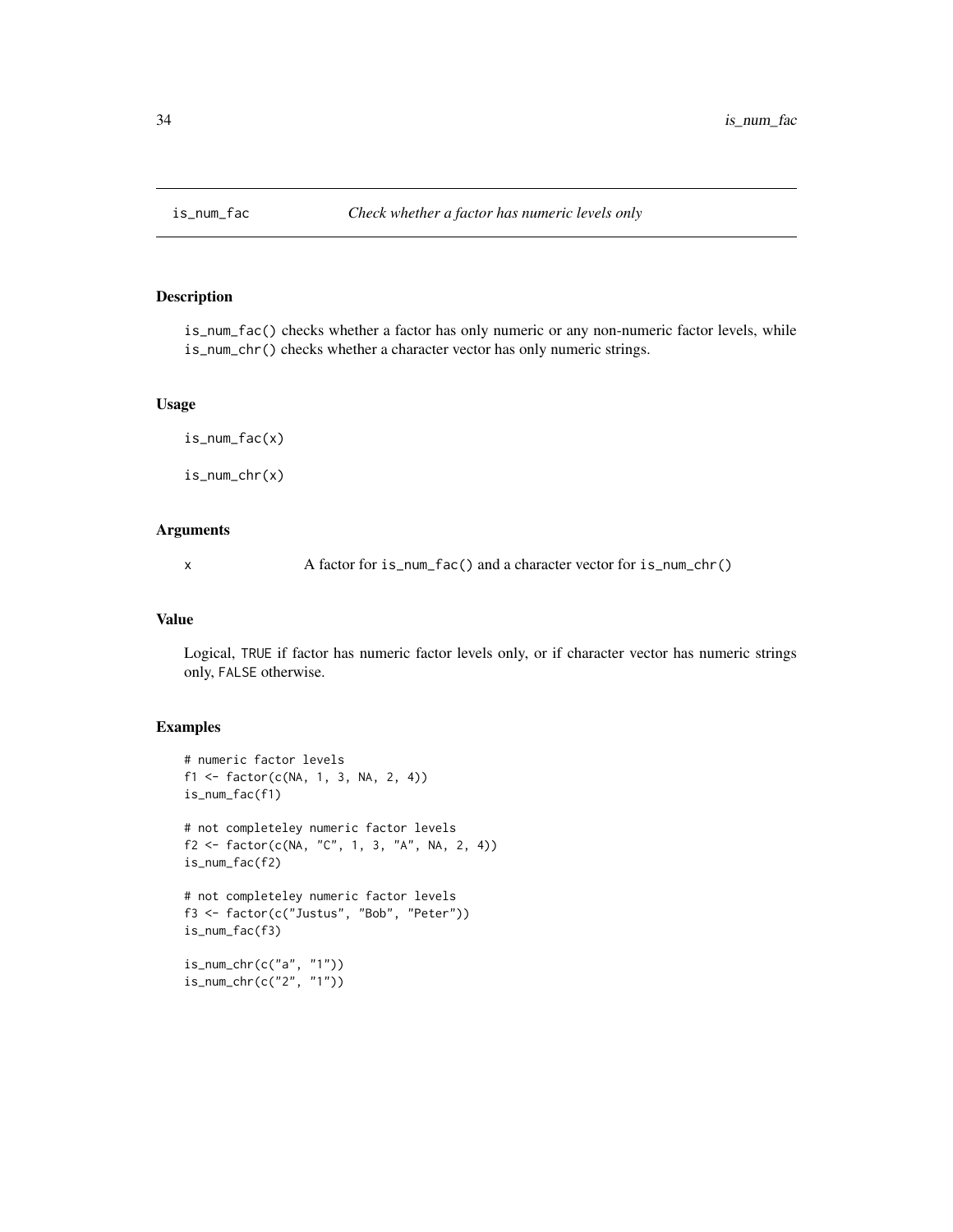<span id="page-34-0"></span>merge\_imputations *Merges multiple imputed data frames into a single data frame*

# Description

This function merges multiple imputed data frames from [mids](#page-0-0)-objects into a single data frame by computing the mean or selecting the most likely imputed value.

# Usage

```
merge_imputations(dat, imp, ori = NULL, summary = c("none", "dens",
  "hist", "sd"), filter = NULL)
```
#### Arguments

| dat     | The data frame that was imputed and used as argument in the mice-function call.                                                                                                                                                                                                   |
|---------|-----------------------------------------------------------------------------------------------------------------------------------------------------------------------------------------------------------------------------------------------------------------------------------|
| imp     | The mids-object with the imputed data frames from dat.                                                                                                                                                                                                                            |
| ori     | Optional, if or i is specified, the imputed variables are appended to this data<br>frame; else, a new data frame with the imputed variables is returned.                                                                                                                          |
| summary | After merging multiple imputed data, summary displays a graphical summary of<br>the "quality" of the merged values, compared to the original imputed values.                                                                                                                      |
|         | "dens" Creates a density plot, which shows the distribution of the mean of the<br>imputed values for each variable at each observation. The larger the areas<br>overlap, the better is the fit of the merged value compared to the imputed<br>value.                              |
|         | "hist" Similar to summary = "dens", however, mean and merged values are<br>shown as histogram. Bins should have almost equal height for both groups<br>(mean and merged).                                                                                                         |
|         | "sd" Creates a dot plot, where data points indicate the standard deviation for all<br>imputed values (y-axis) at each merged value (x-axis) for all imputed vari-<br>ables. The higher the standard deviation, the less precise is the imputation,<br>and hence the merged value. |
| filter  | A character vector with variable names that should be plotted. All non-defined<br>variables will not be shown in the plot.                                                                                                                                                        |

#### Details

This method merges multiple imputations of variables into a single variable by computing the (rounded) mean of all imputed values of missing values. By this, each missing value is replaced by those values that have been imputed the most times.

imp must be a mids-object, which is returned by the mice()-function of the mice-package. merge\_imputations() than creates a data frame for each imputed variable, by combining all imputations (as returned by the [complete](#page-0-0)-function) of each variable, and computing the row means of this data frame. The mean value is then rounded for integer values (and not for numerical values with fractional part), which corresponds to the most frequent imputed value (mode) for a missing value. Missings in the original variable are replaced by the most frequent imputed value.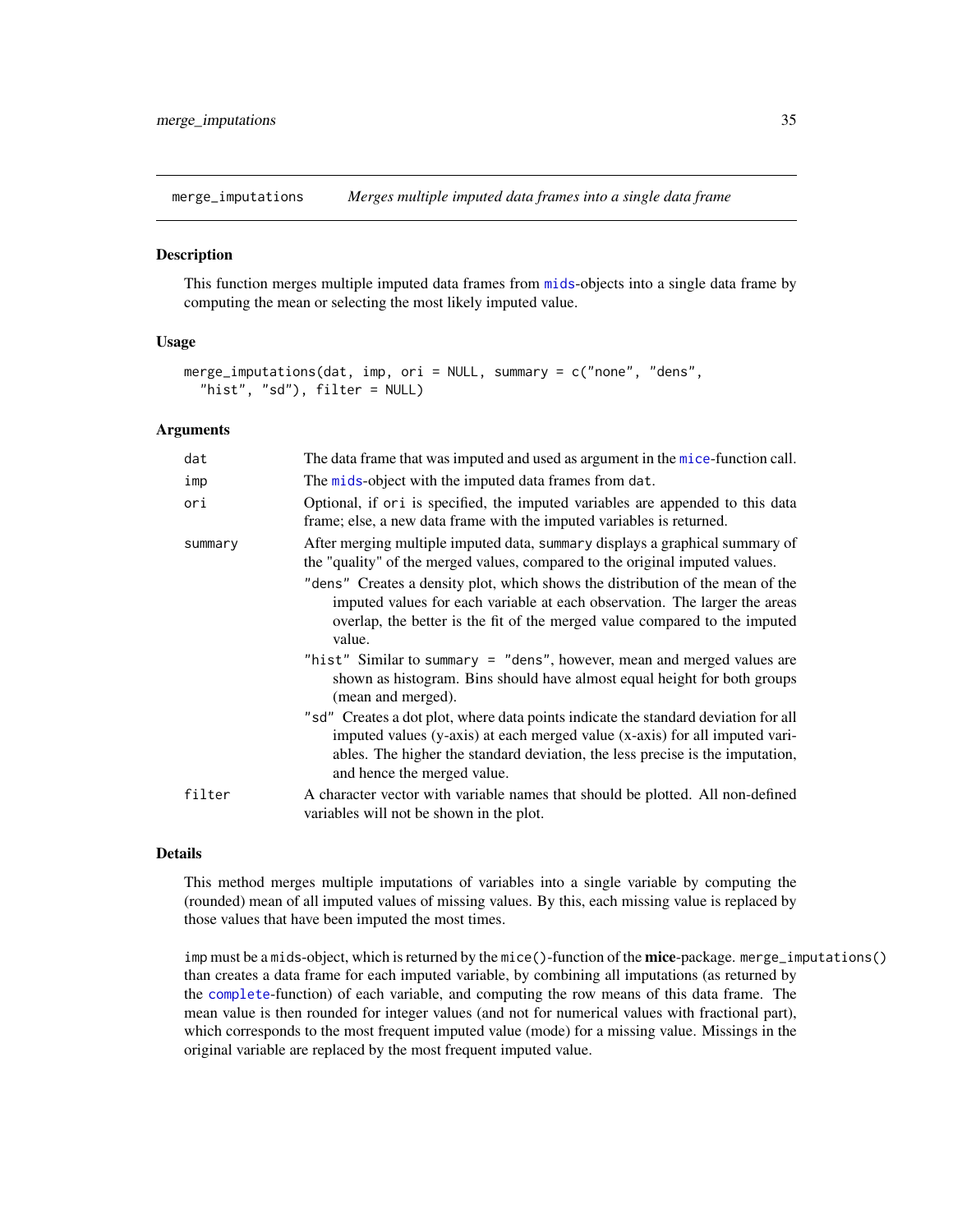<span id="page-35-0"></span>Value

A data frame with (merged) imputed variables; or ori with appended imputed variables, if ori was specified. If summary is included, returns a list with the data frame data with (merged) imputed variables and some other summary information, which are required for the plot-output.

#### Note

Typically, further analyses are conducted on pooled results of multiple imputed data sets (see [pool](#page-0-0)), however, sometimes (in social sciences) it is also feasible to compute the mean or mode of multiple imputed variables (see Burns et al. 2011).

#### References

Burns RA, Butterworth P, Kiely KM, Bielak AAM, Luszcz MA, Mitchell P, et al. 2011. Multiple imputation was an efficient method for harmonizing the Mini-Mental State Examination with missing item-level data. Journal of Clinical Epidemiology;64:787–93 doi: [10.1016/j.jclinepi.2010.10.011](http://doi.org/10.1016/j.jclinepi.2010.10.011)

#### Examples

```
library(mice)
imp <- mice(nhanes)
# return data frame with imputed variables
merge_imputations(nhanes, imp)
# append imputed variables to original data frame
merge_imputations(nhanes, imp, nhanes)
# show summary of quality of merging imputations
merge_imputations(nhanes, imp, summary = "dens", filter = c("chl", "hyp"))
```

| move_columns | Move columns to other positions in a data frame |  |
|--------------|-------------------------------------------------|--|
|              |                                                 |  |

# Description

move\_columns() moves one or more columns in a data frame to another position.

#### Usage

```
move_columns(data, ..., .before, .after)
```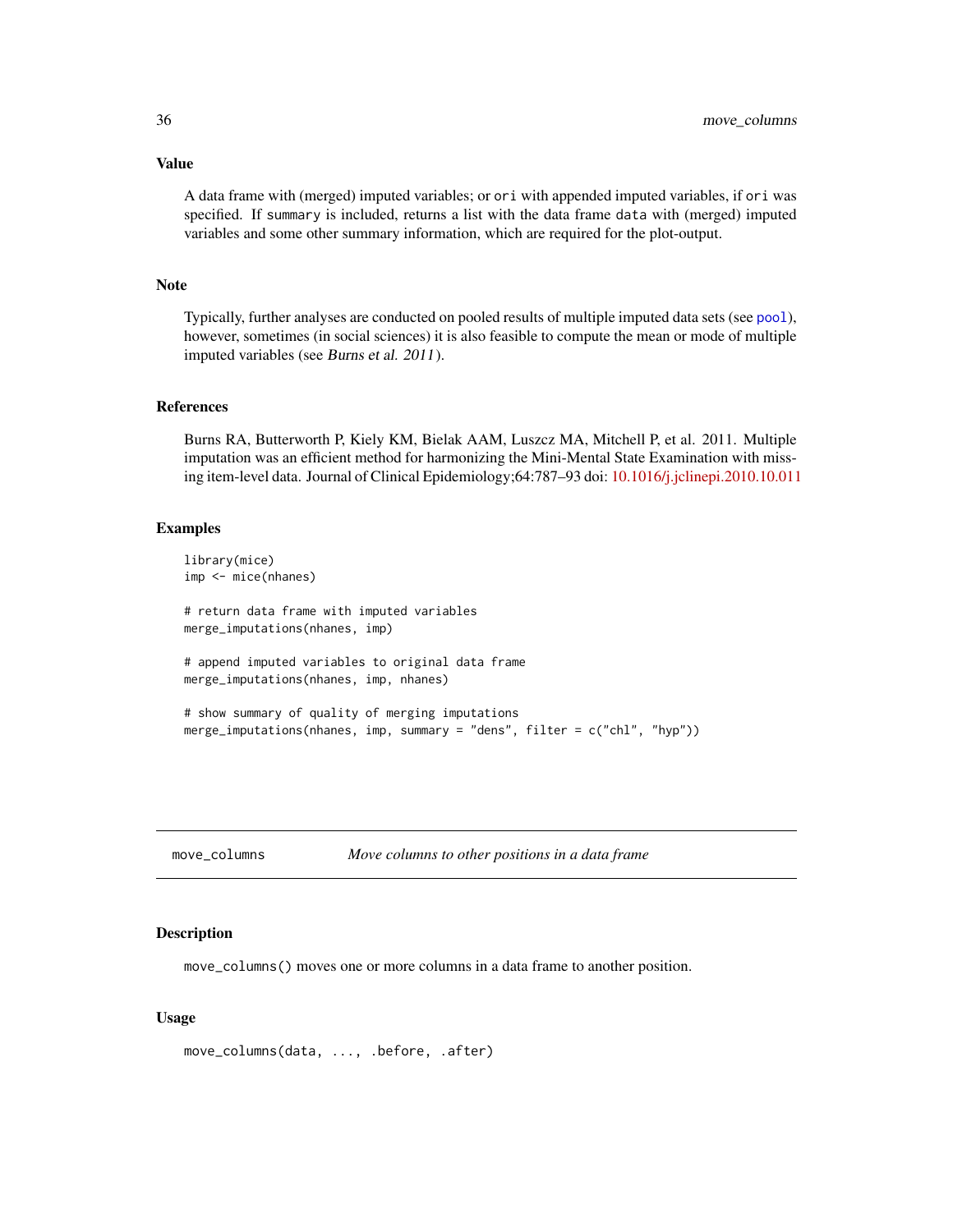### Arguments

| data    | A data frame.                                                                                                                                                                            |
|---------|------------------------------------------------------------------------------------------------------------------------------------------------------------------------------------------|
|         | Unquoted names or character vector with names of variables that should be<br>move to another position. You may also use functions like : or tidyselect's<br>select_helpers.              |
| .before | Optional, column name or numeric index of the position where col should be<br>moved to. If not missing, col is moved to the position <i>before</i> the column indi-<br>cated by .before. |
| .after  | Optional, column name or numeric index of the position where col should be<br>moved to. If not missing, col is moved to the position <i>after</i> the column indicated<br>by .after.     |

## Value

data, with resorted columns.

## Note

If neither .before nor .after are specified, the column is moved to the end of the data frame by default.

```
data(iris)
iris %>%
 move_columns(Sepal.Width, .after = "Species") %>%
 head()
iris %>%
  move_columns(Sepal.Width, .before = Sepal.Length) %>%
  head()
iris %>%
  move_columns(Species, .before = 1) %>%
  head()
iris %>%
  move_columns("Species", "Petal.Length", .after = 1) %>%
  head()
library(dplyr)
iris %>%
  move_columns(contains("Width"), .after = "Species") %>%
  head()
```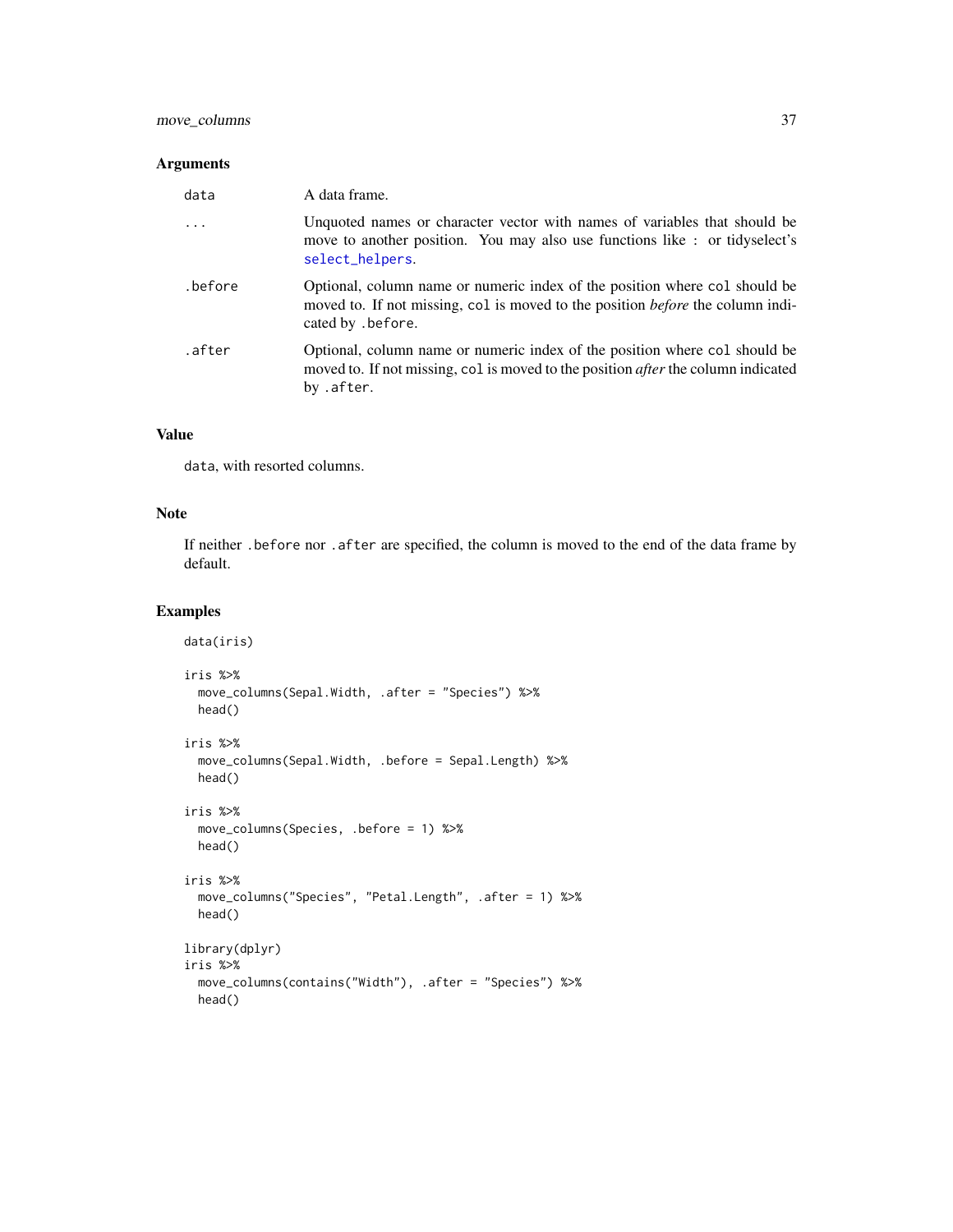numeric\_to\_factor *Convert numeric vectors into factors associated value labels*

### Description

This function converts numeric variables into factors, and uses associated value labels as factor levels.

#### Usage

 $numeric_to_factor(x, n = 4)$ 

### Arguments

| $\mathsf{x}$ | A data frame.                                                                      |
|--------------|------------------------------------------------------------------------------------|
| n            | Numeric, indicating the maximum amount of unique values in x to be considered      |
|              | as "factor". Variables with more unique values than n are not converted to factor. |

# Details

If  $x$  is a labelled vector, associated value labels will be used as level. Else, the numeric vector is simply coerced using as.factor().

### Value

x, with numeric values with a maximum of n unique values being converted to factors.

## Examples

```
library(dplyr)
data(efc)
efc %>%
  select(e42dep, e16sex, c12hour, c160age, c172code) %>%
  numeric_to_factor()
```
<span id="page-37-0"></span>rec *Recode variables*

### Description

rec() recodes values of variables, where variable selection is based on variable names or column position, or on select helpers (see documentation on  $\dots$ ). rec $_if()$  is a scoped variant of rec(), where recoding will be applied only to those variables that match the logical condition of predicate.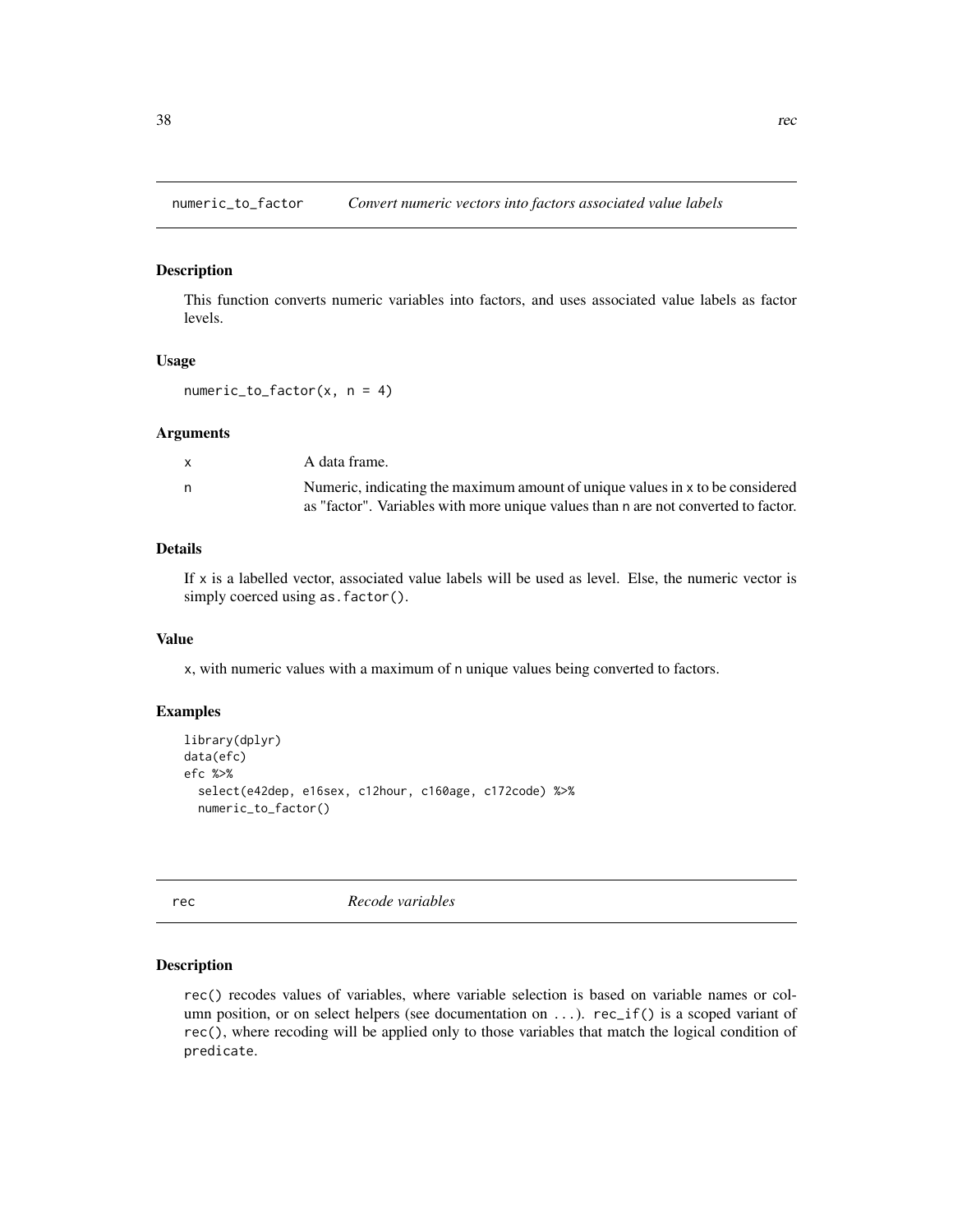# Usage

```
rec(x, ..., rec, as.num = TRUE, var.label = NULL, val.labels = NULL,append = TRUE, suffix = "r")
```

```
rec_if(x, predicate, rec, as.num = TRUE, var.label = NULL,
 val.labels = NULL, append = TRUE, suffix = "_r")
```
# Arguments

| х          | A vector or data frame.                                                                                                                                                                                                                                                                                       |
|------------|---------------------------------------------------------------------------------------------------------------------------------------------------------------------------------------------------------------------------------------------------------------------------------------------------------------|
| .          | Optional, unquoted names of variables that should be selected for further pro-<br>cessing. Required, if x is a data frame (and no vector) and only selected variables<br>from x should be processed. You may also use functions like : or tidyselect's<br>select_helpers. See 'Examples' or package-vignette. |
| rec        | String with recode pairs of old and new values. See 'Details' for examples.<br>rec_pattern is a convenient function to create recode strings for grouping vari-<br>ables.                                                                                                                                     |
| as.num     | Logical, if TRUE, return value will be numeric, not a factor.                                                                                                                                                                                                                                                 |
| var.label  | Optional string, to set variable label attribute for the returned variable (see vi-<br>gnette Labelled Data and the sjlabelled-Package). If NULL (default), variable<br>label attribute of x will be used (if present). If empty, variable label attributes<br>will be removed.                               |
| val.labels | Optional character vector, to set value label attributes of recoded variable (see<br>vignette Labelled Data and the sjlabelled-Package). If NULL (default), no value<br>labels will be set. Value labels can also be directly defined in the rec-syntax,<br>see 'Details'.                                    |
| append     | Logical, if TRUE (the default) and x is a data frame, x including the new variables<br>as additional columns is returned; if FALSE, only the new variables are returned.                                                                                                                                      |
| suffix     | String value, will be appended to variable (column) names of $x$ , if $x$ is a data<br>frame. If x is not a data frame, this argument will be ignored. The default value<br>to suffix column names in a data frame depends on the function call:                                                              |
|            | • recoded variables (rec()) will be suffixed with "_r"                                                                                                                                                                                                                                                        |
|            | • recoded variables (recode_to()) will be suffixed with "_r0"                                                                                                                                                                                                                                                 |
|            | • dichotomized variables (dicho()) will be suffixed with "_d"                                                                                                                                                                                                                                                 |
|            | • grouped variables (split_var()) will be suffixed with "_g"                                                                                                                                                                                                                                                  |
|            | • grouped variables (group_var()) will be suffixed with "_gr"                                                                                                                                                                                                                                                 |
|            | • standardized variables (std()) will be suffixed with "_z"                                                                                                                                                                                                                                                   |
|            | • centered variables (center()) will be suffixed with "_c"                                                                                                                                                                                                                                                    |
|            | • de-meaned variables (de_mean()) will be suffixed with "_dm"<br>• grouped-meaned variables (de_mean()) will be suffixed with "_gm"                                                                                                                                                                           |
|            |                                                                                                                                                                                                                                                                                                               |
| predicate  | A predicate function to be applied to the columns. The variables for which<br>predicate returns TRUE are selected.                                                                                                                                                                                            |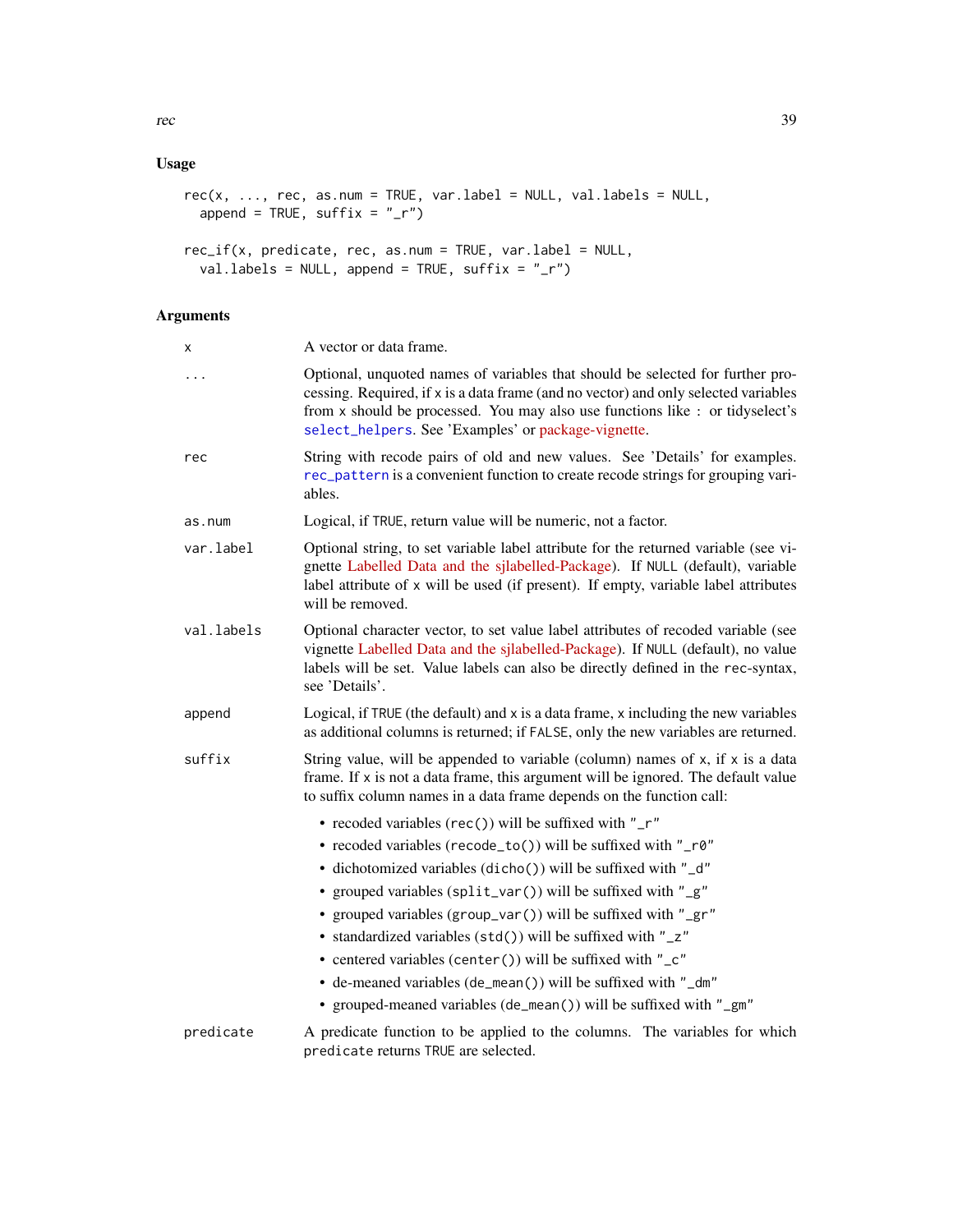### Details

The rec string has following syntax:

- **recode pairs** each recode pair has to be separated by a ;, e.g. rec =  $"1=1; 2=4; 3=2; 4=3"$
- multiple values multiple old values that should be recoded into a new single value may be separated with comma, e.g. "1,2=1; 3,4=2"
- **value range** a value range is indicated by a colon, e.g.  $"1:4=1; 5:8=2"$  (recodes all values from 1 to 4 into 1, and from 5 to 8 into 2)
- value range for doubles for double vectors (with floating points), all values within the specified range are recoded; e.g. 1:2.5=1;2.6:3=2 recodes 1 to 2.5 into 1 and 2.6 to 3 into 2, but 2.55 would not be recoded (since it's not included in any of the specified ranges)
- "min" and "max" minimum and maximum values are indicates by *min* (or *lo*) and *max* (or *hi*), e.g. "min: 4=1; 5: max = 2" (recodes all values from minimum values of x to 4 into 1, and from 5 to maximum values of x into 2)
- "else" all other values, which have not been specified yet, are indicated by *else*, e.g. "3=1; 1=2; else=3" (recodes 3 into 1, 1 into 2 and all other values into 3)
- "copy" the "else"-token can be combined with *copy*, indicating that all remaining, not yet recoded values should stay the same (are copied from the original value), e.g. "3=1; 1=2; else=copy" (recodes 3 into 1, 1 into 2 and all other values like 2, 4 or 5 etc. will not be recoded, but copied, see 'Examples')
- [NA](#page-0-0)'s NA values are allowed both as old and new value, e.g. "NA=1; 3:5=NA" (recodes all NA into 1, and all values from 3 to 5 into NA in the new variable)
- "rev" "rev" is a special token that reverses the value order (see 'Examples')
- direct value labelling value labels for new values can be assigned inside the recode pattern by writing the value label in square brackets after defining the new value in a recode pair, e.g. "15:30=1 [young aged]; 31:55=2 [middle aged]; 56:max=3 [old aged]". See 'Examples'.

#### Value

 $x$  with recoded categories. If x is a data frame, for append  $=$  TRUE, x including the recoded variables as new columns is returned; if append = FALSE, only the recoded variables will be returned.

#### Note

Please note following behaviours of the function:

- the "else"-token should always be the last argument in the rec-string.
- Non-matching values will be set to NA, unless captured by the "else"-token.
- Tagged NA values (see [tagged\\_na](#page-0-0)) and their value labels will be preserved when copying NA values to the recoded vector with "else=copy".
- Variable label attributes (see, for instance, [get\\_label](#page-0-0)) are preserved (unless changed via var.label-argument), however, value label attributes are removed (except for "rev", where present value labels will be automatically reversed as well). Use val.labels-argument to add labels for recoded values.
- If x is a data frame, all variables should have the same categories resp. value range (else, see second bullet, NAs are produced).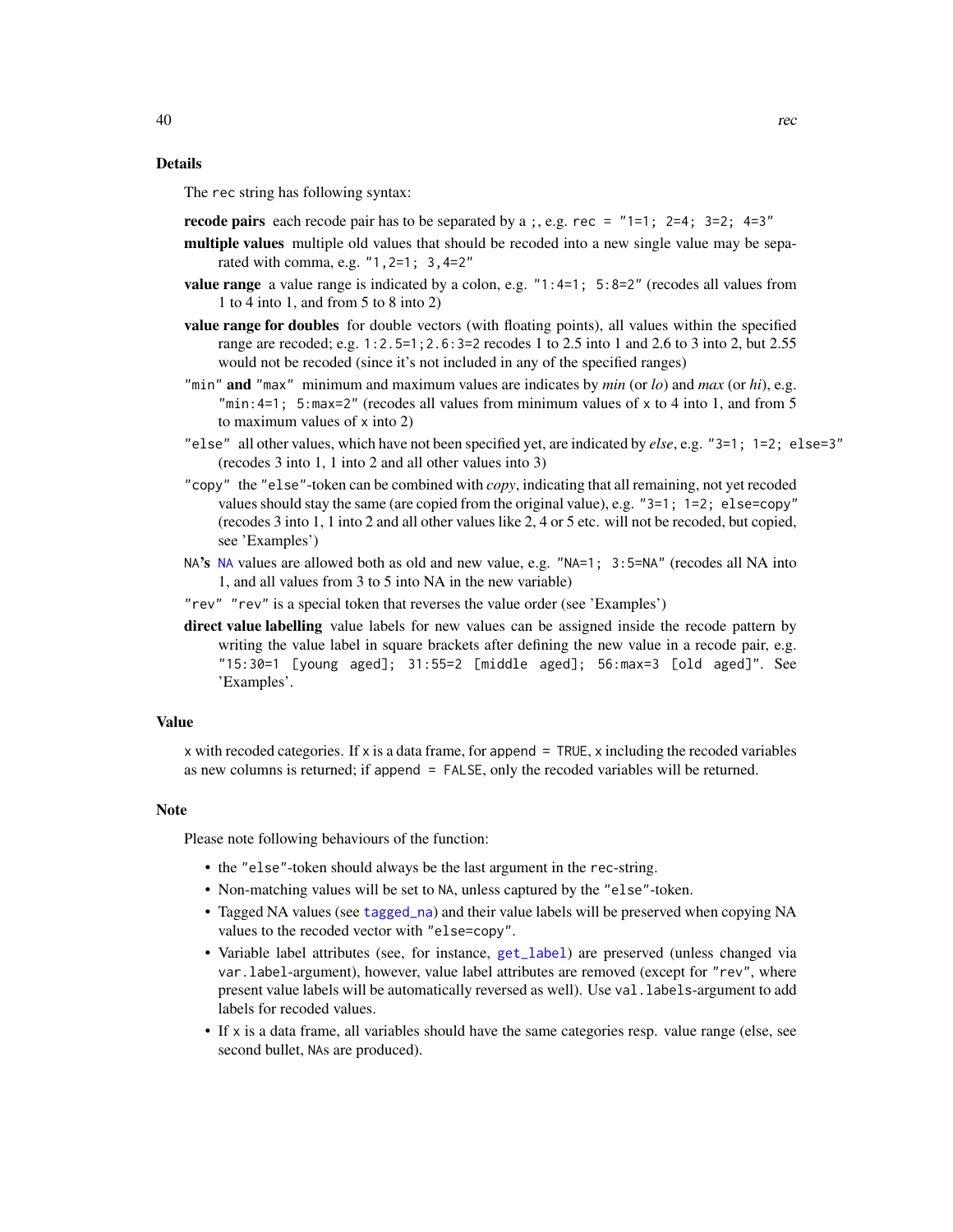[set\\_na](#page-55-0) for setting NA values, [replace\\_na](#page-47-0) to replace NA's with specific value, [recode\\_to](#page-42-0) for reshifting value ranges and [ref\\_lvl](#page-45-0) to change the reference level of (numeric) factors.

### Examples

```
data(efc)
table(efc$e42dep, useNA = "always")
# replace NA with 5
table(rec(efc$e42dep, rec = "1=1;2=2;3=3;4=4;NA=5"), useNA = "always")
# recode 1 to 2 into 1 and 3 to 4 into 2
table(rec(efc$e42dep, rec = "1,2=1; 3,4=2"), useNA = "always")
# keep value labels. variable label is automatically preserved
library(dplyr)
efc %>%
  select(e42dep) %>%
  rec(rec = "1, 2=1; 3, 4=2",val.labels = c("low dependency", "high dependency")) %>%
  str()
# works with mutate
efc %>%
  select(e42dep, e17age) %>%
  mutate(dependency_rev = rec(e42dep, rec = "rev")) %>%
 head()
# recode 1 to 3 into 4 into 2
table(rec(efc$e42dep, rec = "min:3=1; 4=2"), useNA = "always")
# recode 2 to 1 and all others into 2
table(rec(efc$e42dep, rec = "2=1; else=2"), useNA = "always")# reverse value order
table(rec(efc$e42dep, rec = "rev"), useNA = "always")
# recode only selected values, copy remaining
table(efc$e15relat)
table(rec(efc$e15relat, rec = "1, 2, 4=1; else=copy"))# recode variables with same category in a data frame
head(efc[, 6:9])
head(rec(efc[, 6:9], rec = "1=10;2=20;3=30;4=40"))
# recode multiple variables and set value labels via recode-syntax
dummy <- rec(
  efc, c160age, e17age,
 rec = "15:30=1 [young]; 31:55=2 [middle]; 56:max=3 [old]",
  append = FALSE
)
```
rec and the state of  $\sim$  41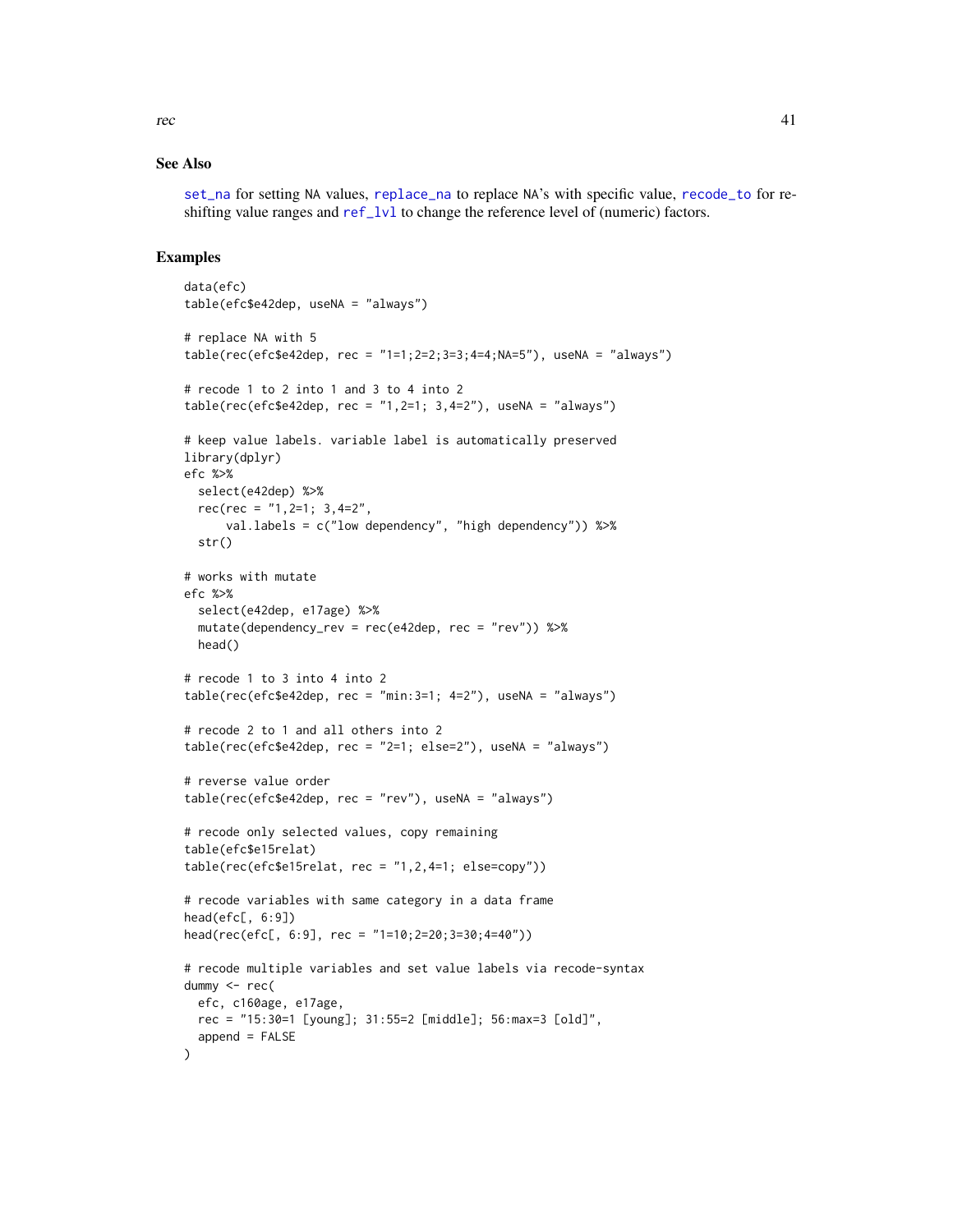```
frq(dummy)
# recode variables with same value-range
lapply(
  rec(
   efc, c82cop1, c83cop2, c84cop3,
   rec = "1,2=1; NA=9; else=copy",
   append = FALSE
  ),
  table,
  useNA = "always"
\lambda# recode character vector
dummy <- c("M", "F", "F", "X")
rec(dummy, rec = "M=Male; F=Female; X=Refused")
# recode numeric to character
rec(efc$e42dep, rec = "1=first;2=2nd;3=third;else=hi")
# recode non-numeric factors
data(iris)
table(rec(iris, Species, rec = "setosa=huhu; else=copy", append = FALSE))
# recode floating points
table(rec(
  iris, Sepal.Length, rec = "lo:5=1;5.01:6.5=2;6.501:max=3", append = FALSE
))
# preserve tagged NAs
library(haven)
x \le - labelled(c(1:3, tagged_na("a", "c", "z"), 4:1),
              c("Agreement" = 1, "Disagreement" = 4, "First" = tagged_na("c"),"Refused" = tagged_na("a"), "Not home" = tagged_na("z")))
# get current value labels
x
# recode 2 into 5; Values of tagged NAs are preserved
rec(x, rec = "2=5; else=copy")na\_tag(rec(x, rec = "2=5; else=copy"))# use select-helpers from dplyr-package
rec(
  efc, contains("cop"), c161sex:c175empl,
 rec = "0,1=0; else=1",
  append = FALSE
\lambda# recode only variables that have a value range from 1-4
p \le function(x) min(x, na.rm = TRUE) > 0 && max(x, na.rm = TRUE) < 5
rec_i f(efc, predicate = p, rec = "1:3=1;4=2;else=copy")
```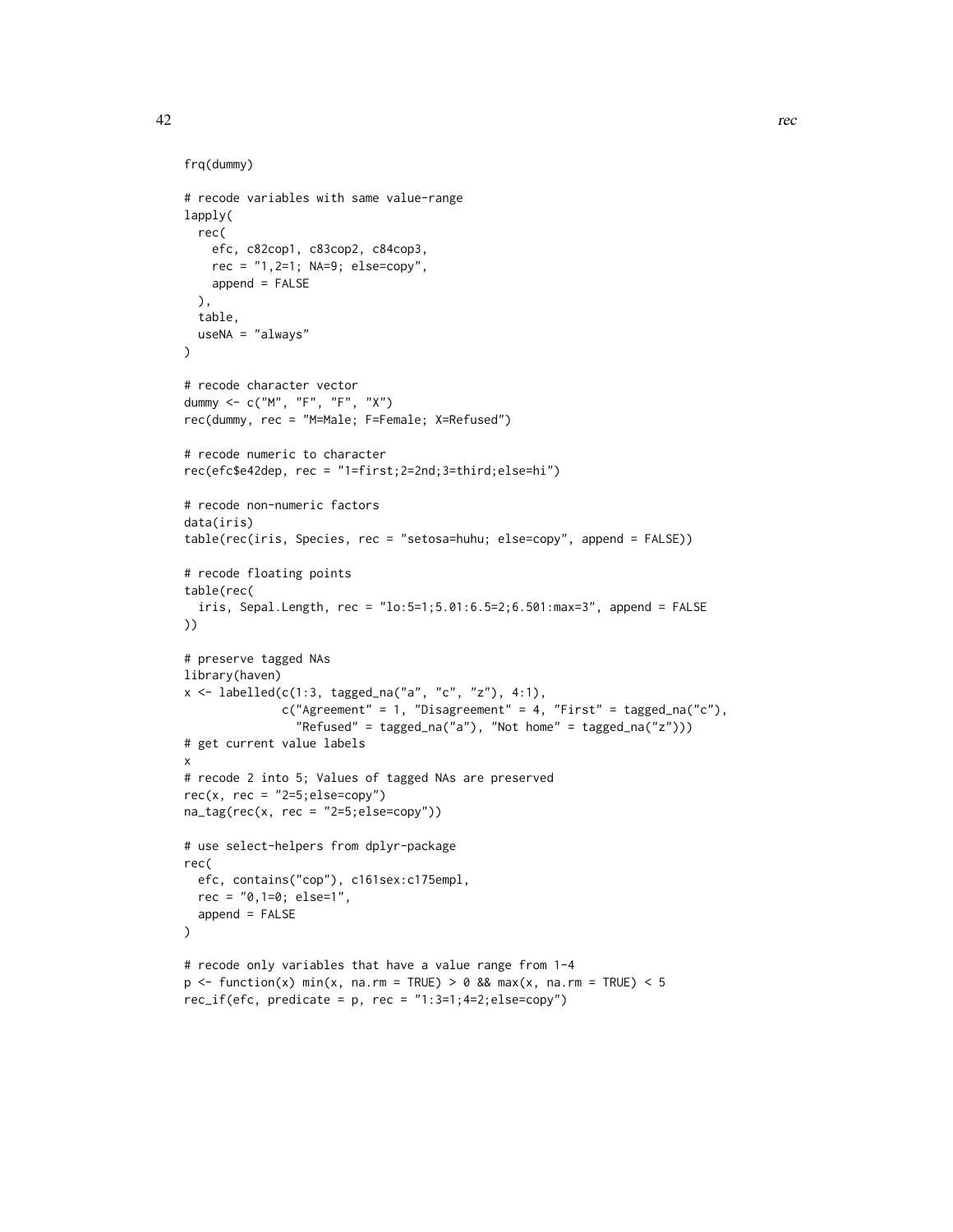<span id="page-42-0"></span>

# Description

Recodes (or "renumbers") the categories of variables into new category values, beginning with the lowest value specified by lowest. Useful when recoding dummy variables with 1/2 values to 0/1 values, or recoding scales from 1-4 to 0-3 etc. recode\_to\_if() is a scoped variant of recode\_to(), where recoding will be applied only to those variables that match the logical condition of predicate.

# Usage

```
recode_to(x, ..., lowest = 0, highest = -1, append = TRUE,sufficient = "_r0")recode_to_if(x, predicate, lowest = 0, highest = -1, append = TRUE,suffix = "_r0")
```
# Arguments

| X       | A vector or data frame.                                                                                                                                                                                                                                                                                                                                                                                                                                                                                                    |
|---------|----------------------------------------------------------------------------------------------------------------------------------------------------------------------------------------------------------------------------------------------------------------------------------------------------------------------------------------------------------------------------------------------------------------------------------------------------------------------------------------------------------------------------|
|         | Optional, unquoted names of variables that should be selected for further pro-<br>cessing. Required, if x is a data frame (and no vector) and only selected variables<br>from x should be processed. You may also use functions like : or tidyselect's<br>select_helpers. See 'Examples' or package-vignette.                                                                                                                                                                                                              |
| lowest  | Indicating the lowest category value for recoding. Default is 0, so the new vari-<br>able starts with value 0.                                                                                                                                                                                                                                                                                                                                                                                                             |
| highest | If specified and greater than lowest, all category values larger than highest<br>will be set to NA. Default is $-1$ , i.e. this argument is ignored and no NA's will be<br>produced.                                                                                                                                                                                                                                                                                                                                       |
| append  | Logical, if TRUE (the default) and x is a data frame, x including the new variables<br>as additional columns is returned; if FALSE, only the new variables are returned.                                                                                                                                                                                                                                                                                                                                                   |
| suffix  | String value, will be appended to variable (column) names of $x$ , if $x$ is a data<br>frame. If x is not a data frame, this argument will be ignored. The default value<br>to suffix column names in a data frame depends on the function call:                                                                                                                                                                                                                                                                           |
|         | • recoded variables (rec()) will be suffixed with " $r$ "<br>• recoded variables (recode_to()) will be suffixed with "_r0"<br>• dichotomized variables (dicho()) will be suffixed with "_d"<br>• grouped variables (split_var()) will be suffixed with "_g"<br>• grouped variables (group_var()) will be suffixed with "_gr"<br>• standardized variables (std()) will be suffixed with "_z"<br>• centered variables (center()) will be suffixed with "_c"<br>• de-meaned variables (de_mean()) will be suffixed with "_dm" |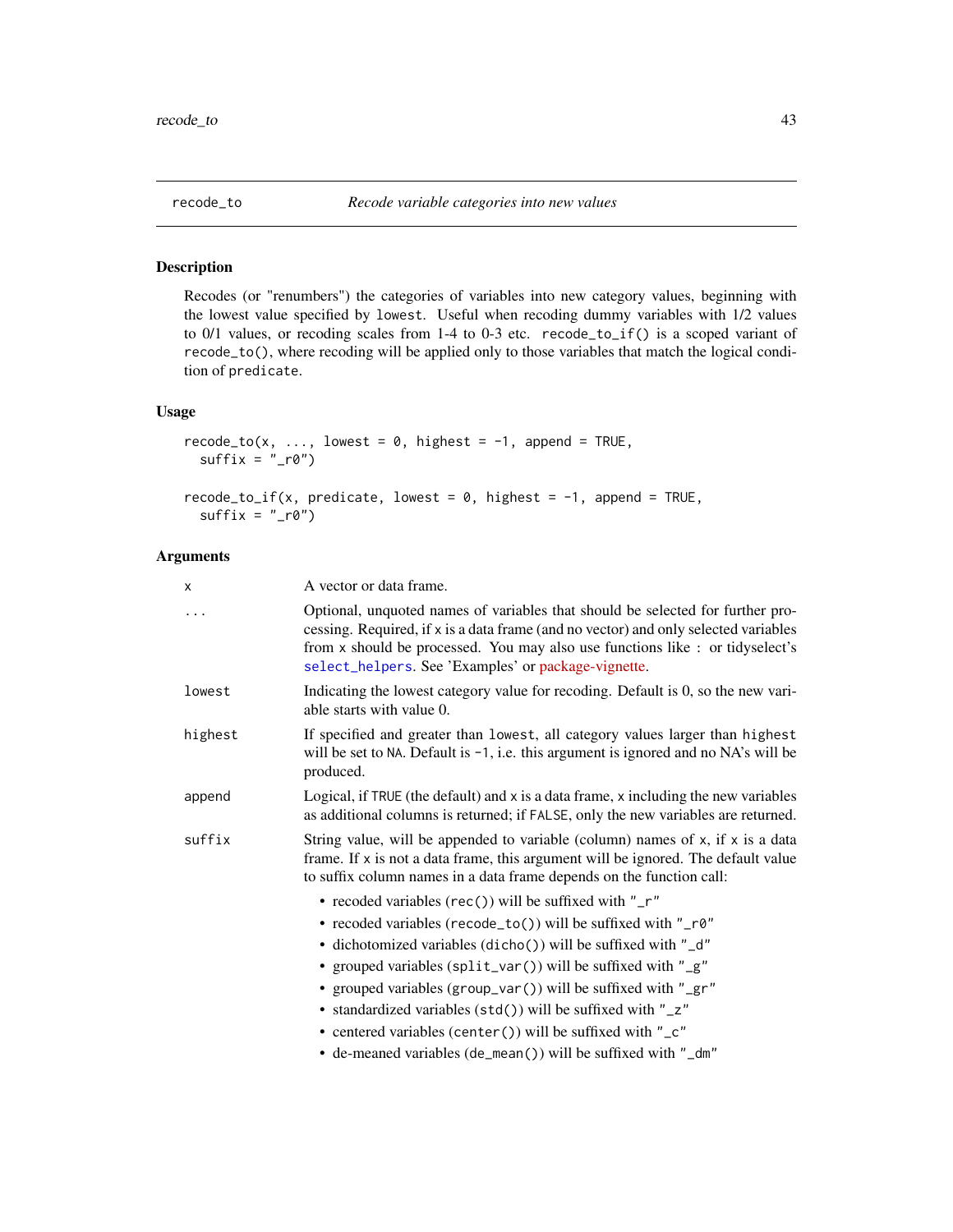44 recode\_to

|           | • grouped-meaned variables (de_mean()) will be suffixed with "_gm"         |  |
|-----------|----------------------------------------------------------------------------|--|
| predicate | A predicate function to be applied to the columns. The variables for which |  |
|           | predicate returns TRUE are selected.                                       |  |

## Value

x with recoded category values, where lowest indicates the lowest value; If x is a data frame, for append =  $TRUE$ , x including the recoded variables as new columns is returned; if append =  $FALSE$ , only the recoded variables will be returned.

## Note

Value and variable label attributes are preserved.

# See Also

[rec](#page-37-0) for general recoding of variables and [set\\_na](#page-55-0) for setting [NA](#page-0-0) values.

```
# recode 1-4 to 0-3
dummy \leq sample(1:4, 10, replace = TRUE)
recode_to(dummy)
# recode 3-6 to 0-3
# note that numeric type is returned
dummy <- as.factor(3:6)
recode_to(dummy)
# lowest value starting with 1
dummy \le sample(11:15, 10, replace = TRUE)
recode_to(dummy, lowest = 1)
# lowest value starting with 1, highest with 3
# all others set to NA
dummy \leq sample(11:15, 10, replace = TRUE)
recode_to(dummy, lowest = 1, highest = 3)# recode multiple variables at once
data(efc)
recode_to(efc, c82cop1, c83cop2, c84cop3, append = FALSE)
library(dplyr)
efc %>%
  select(c82cop1, c83cop2, c84cop3) %>%
  mutate(
   c82new = recode\_to(c83cop2, lowest = 5),
    c83new = recode\_to(c84cop3, lowest = 3)) %>%
  head()
```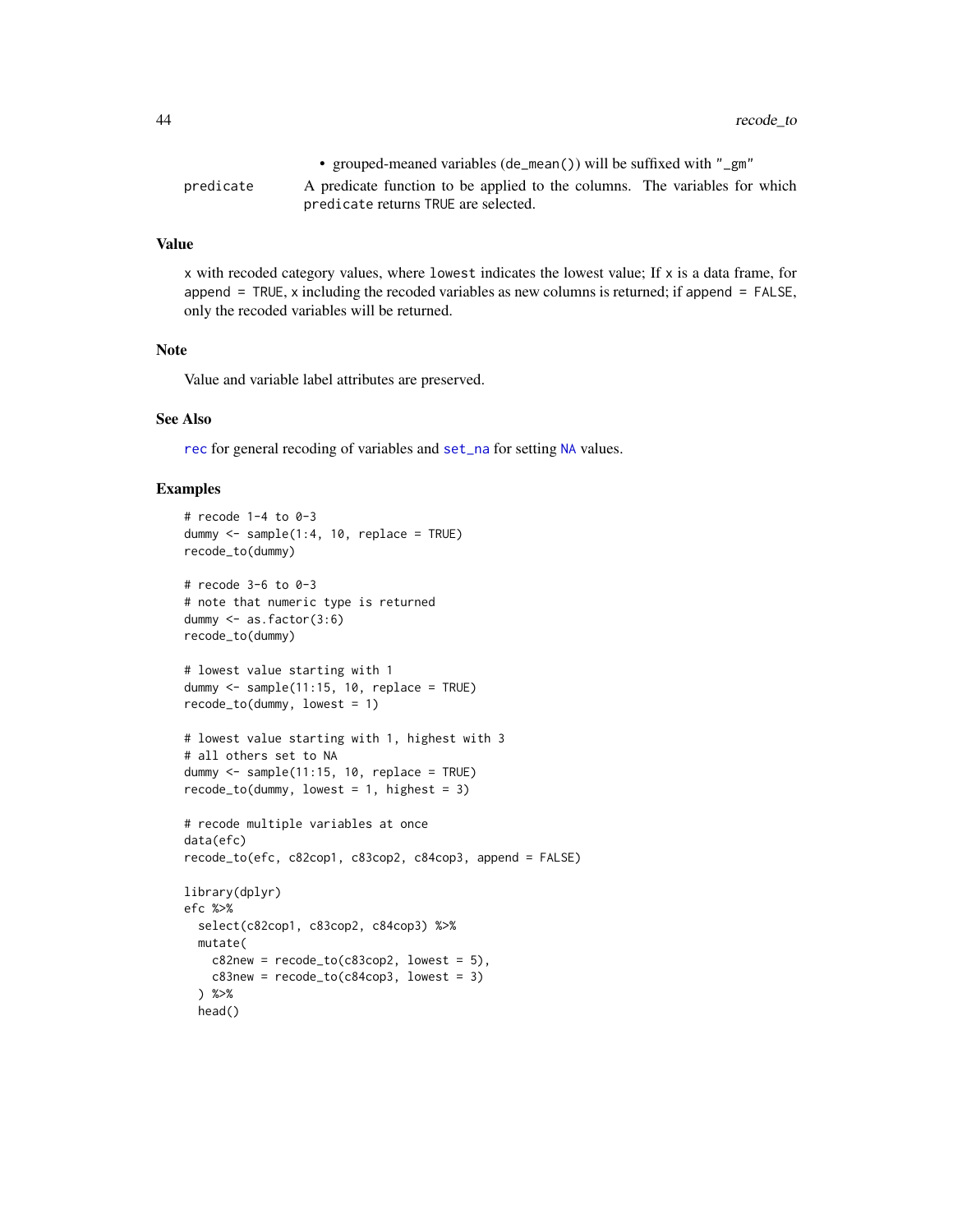<span id="page-44-0"></span>

## Description

Convenient function to create a recode pattern for the [rec](#page-37-0) function, which recodes (numeric) vectors into smaller groups.

### Usage

rec\_pattern(from, to, width = 5, other = NULL)

# Arguments

| from  | Minimum value that should be recoded.                                                                                                                    |
|-------|----------------------------------------------------------------------------------------------------------------------------------------------------------|
| to    | Maximum value that should be recoded.                                                                                                                    |
| width | Numeric, indicating the range of each group.                                                                                                             |
| other | String token, indicating how to deal with all other values that have not been<br>captured by the recode pattern. See 'Details' on the else-token in rec. |

# Value

A list with two values:

pattern string pattern that can be used as rec argument for the [rec](#page-37-0)-function.

labels the associated values labels that can be used with [set\\_labels](#page-0-0).

### See Also

[group\\_var](#page-24-0) for recoding variables into smaller groups, and [group\\_labels](#page-24-1) to create the asssociated value labels.

```
rp <- rec_pattern(1, 100)
rp
# sample data, inspect age of carers
data(efc)
table(efc$c160age, exclude = NULL)
table(rec(efc$c160age, rec = rp$pattern), exclude = NULL)
# recode carers age into groups of width 5
x < - rec(
 efc$c160age,
 rec = rp$pattern,
 val.labels = rp$labels
)
```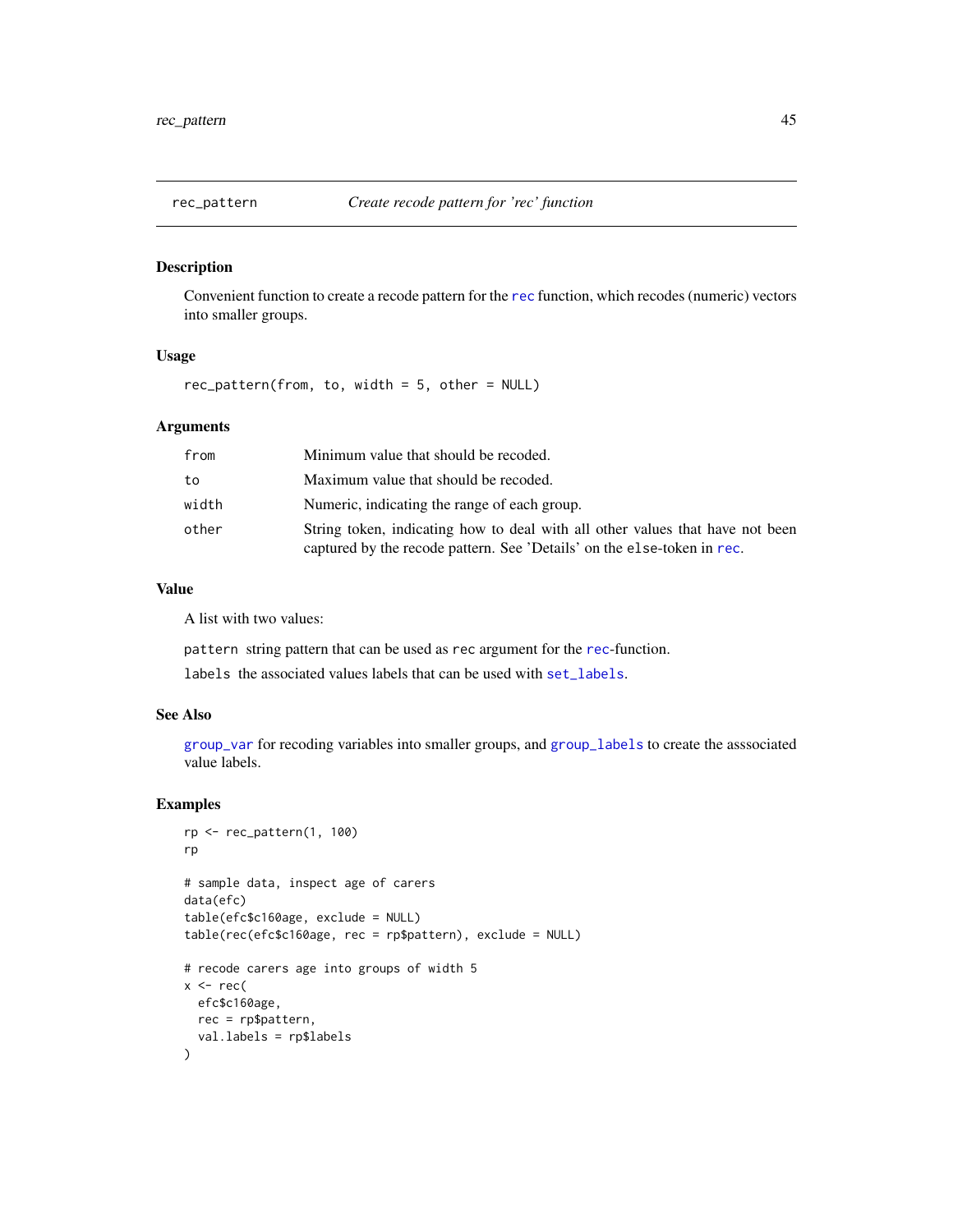```
# watch result
frq(x)
```
## <span id="page-45-0"></span>ref\_lvl *Change reference level of (numeric) factors*

# Description

Changes the reference level of (numeric) factor.

## Usage

 $ref_lvl(x, ..., lvl = NULL)$ 

### Arguments

| x        | A vector or data frame.                                                                                                                                                                                                                                                                                      |
|----------|--------------------------------------------------------------------------------------------------------------------------------------------------------------------------------------------------------------------------------------------------------------------------------------------------------------|
| $\cdots$ | Optional, unquoted names of variables that should be selected for further pro-<br>cessing. Required, if x is a data frame (and no vector) and only selected variables<br>from x should be processed. You may also use functions like: or tidyselect's<br>select_helpers. See 'Examples' or package-vignette. |
| lvl      | Eiher numeric, indicating the new reference level, or a string, indicating the<br>value label from the new reference level. If $x$ is a factor with non-numeric factor<br>levels, $relevel(x, ref = lvl)$ is returned. See 'Examples'.                                                                       |

# Details

Unlike [relevel](#page-0-0), this function behaves differently for factor with numeric factor levels or for labelled data, i.e. factors with value labels for the values. ref\_lvl() changes the reference level by recoding the factor's values using the [rec](#page-37-0) function. Hence, all values from lowest up to the reference level indicated by lvl are recoded, with lvl starting as lowest factor value. For factors with non-numeric factor levels, the function simply returns  $relevant(x, ref = lvl)$ . See 'Examples'.

### Value

 $x$  with new reference level. If  $x$  is a data frame, the complete data frame  $x$  will be returned, where variables specified in ... will be re-leveled; if ... is not specified, applies to all variables in the data frame.

## See Also

[to\\_factor](#page-74-0) to convert numeric vectors into factors; [rec](#page-37-0) to recode variables.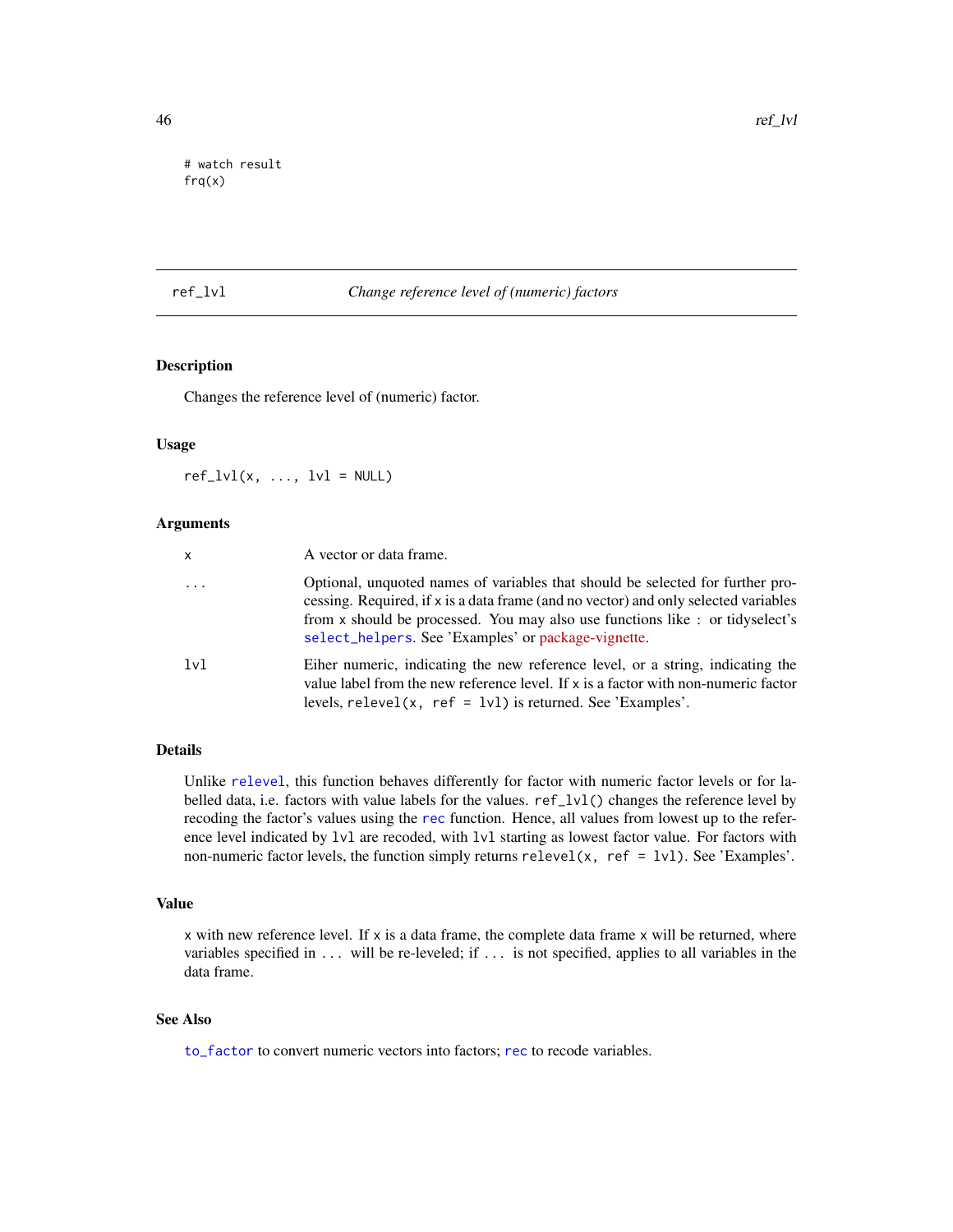# remove\_var 47

#### Examples

```
data(efc)
x <- to_factor(efc$e42dep)
str(x)
frq(x)# see column "val" in frq()-output, which indicates
# how values/labels were recoded after using ref_lvl()
x \leftarrow ref_lvl(x, lvl = 3)str(x)
frq(x)library(dplyr)
dat <- efc %>%
  select(c82cop1, c83cop2, c84cop3) %>%
  to_factor()
frq(dat)
ref_lvl(data, c82cop1, c83cop2, lvl = 2) % frq()
# compare numeric and string value for "lvl"-argument
x <- to_factor(efc$e42dep)
frq(x)
ref_lvl(x, lvl = 2) %>% frq()ref_lvl(x, lvl = "slightly dependent") %>% frq()# factors with non-numeric factor levels
data(iris)
levels(iris$Species)
levels(ref_lvl(iris$Species, lvl = 3))
levels(ref_lvl(iris$Species, lvl = "versicolor"))
```
remove\_var *Remove variables from a data frame*

## Description

This function removes variables from a data frame, and is intended to use within a pipe-workflow. remove\_cols() is an alias for remove\_var().

### Usage

remove\_var(x, ...) remove\_cols(x, ...)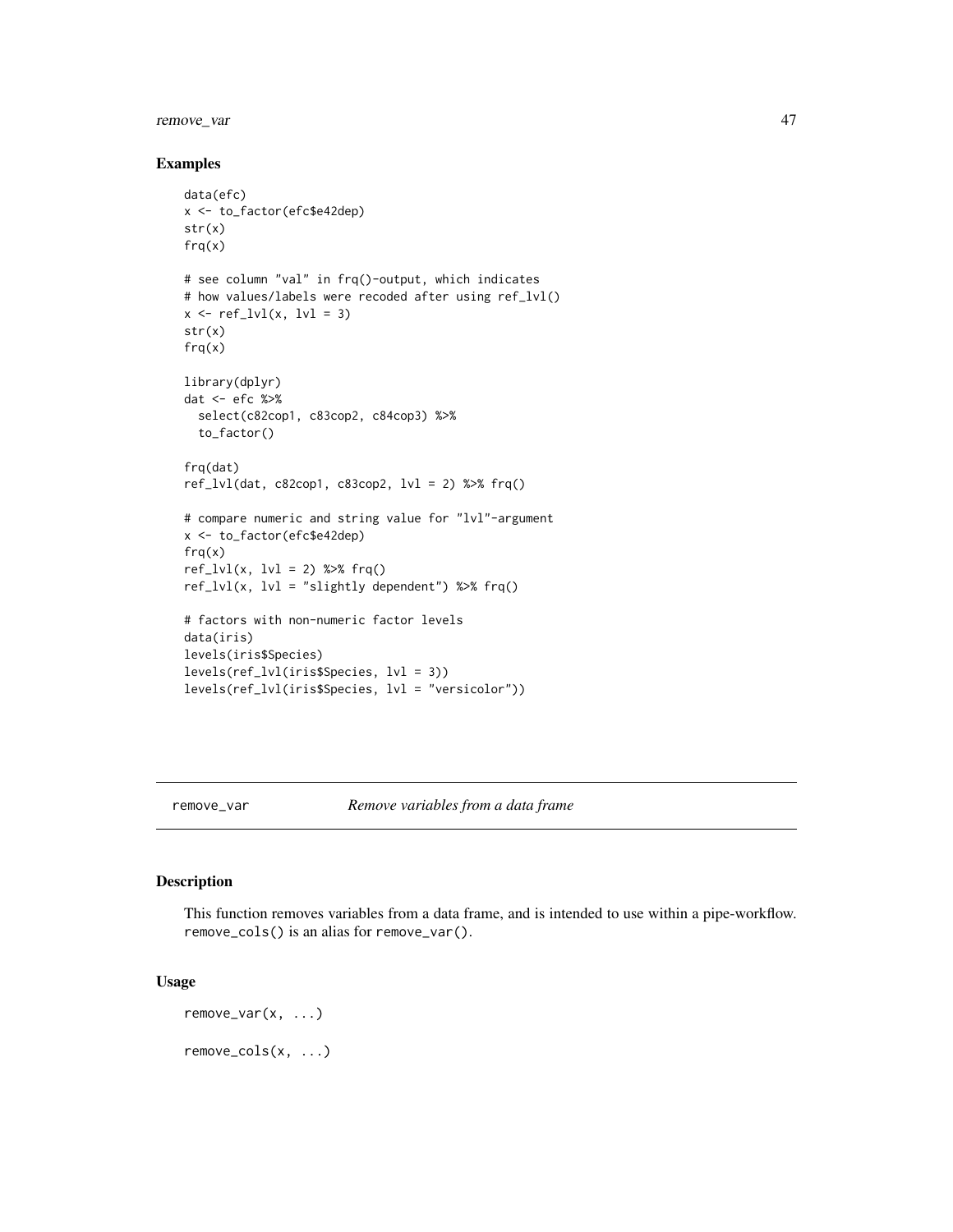#### Arguments

| X | A vector or data frame.                                                          |
|---|----------------------------------------------------------------------------------|
| . | Character vector with variable names, or unquoted names of variables that should |
|   | be removed from the data frame. You may also use functions like: or tidyse-      |
|   | lect's select_helpers.                                                           |

# Value

x, with variables specified in ... removed.

#### Examples

```
mtcars %>% remove_var("disp", "cyl")
mtcars %>% remove_var(c("wt", "vs"))
mtcars %>% remove_var(drat:am)
```
<span id="page-47-0"></span>replace\_na *Replace NA with specific values*

# Description

This function replaces (tagged) NA's of a variable, data frame or list of variables with value.

## Usage

```
replace_na(x, ..., value, na-label = NULL, tagged, na = NULL)
```
## Arguments

| $\mathsf{x}$ | A vector or data frame.                                                                                                                                                                                                                                                                                       |
|--------------|---------------------------------------------------------------------------------------------------------------------------------------------------------------------------------------------------------------------------------------------------------------------------------------------------------------|
| $\cdot$      | Optional, unquoted names of variables that should be selected for further pro-<br>cessing. Required, if x is a data frame (and no vector) and only selected variables<br>from x should be processed. You may also use functions like : or tidyselect's<br>select_helpers. See 'Examples' or package-vignette. |
| value        | Value that will replace the NA's.                                                                                                                                                                                                                                                                             |
| na.label     | Optional character vector, used to label the the former NA-value (i.e. adding a<br>labels attribute for value to x).                                                                                                                                                                                          |
| tagged.na    | Optional single character, specifies a tagged_na value that will be replaced by<br>value. Here with it is possible to replace only specific NA values of x.                                                                                                                                                   |

### Details

While regular NA values can only be *completely* replaced with a single value, [tagged\\_na](#page-0-0) allows to differentiate between different qualitative values of NAs. Tagged NAs work exactly like regular R missing values except that they store one additional byte of information: a tag, which is usually a letter ("a" to "z") or character number ("0" to "9"). Therewith it is possible to replace only specific NA values, while other NA values are preserved.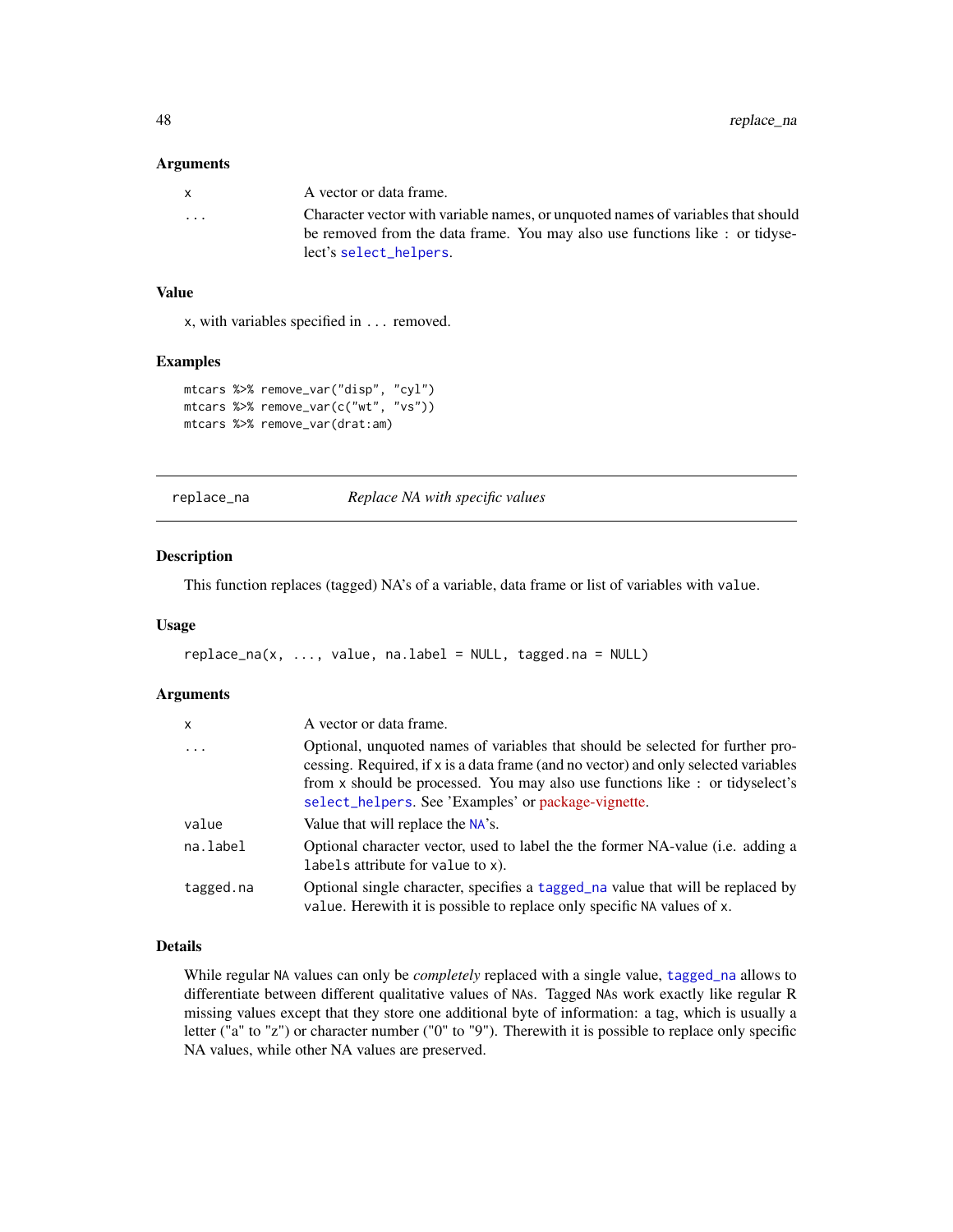#### replace\_na 49

### Value

x, where  $NA$ 's are replaced with value. If x is a data frame, the complete data frame x will be returned, with replaced NA's for variables specified in ...; if ... is not specified, applies to all variables in the data frame.

#### Note

Value and variable label attributes are preserved.

### See Also

[set\\_na](#page-55-0) for setting NA values, [rec](#page-37-0) for general recoding of variables and [recode\\_to](#page-42-0) for re-shifting value ranges.

```
library(sjlabelled)
data(efc)
table(efc$e42dep, useNA = "always")
table(replace_na(efc$e42dep, value = 99), useNA = "always")
# the original labels
get_labels(replace_na(efc$e42dep, value = 99))
# NA becomes "99", and is labelled as "former NA"
get_labels(
  replace_na(efc$e42dep, value = 99, na.label = "former NA"),
  values = "p"
\lambdadummy <- data.frame(
 v1 = efc$c82cop1,
  v2 = efc$c83cop2,
  v3 = efc$c84cop3)
# show original distribution
lapply(dummy, table, useNA = "always")# show variables, NA's replaced with 99
lapply(replace_na(dummy, v2, v3, value = 99), table, useNA = "always")
library(haven)
x \le - labelled(c(1:3, tagged_na("a", "c", "z"), 4:1),
              c("Agreement" = 1, "Disagreement" = 4, "First" = tagged_na("c"),"Refused" = tagged_na("a"), "Not home" = tagged_na("z")))
# get current NA values
x
get_na(x)
# replace only the NA, which is tagged as NA(c)
replace_na(x, value = 2, tagged.na = "c")get\_na(replace\_na(x, value = 2, taggedina = "c"))table(x)
```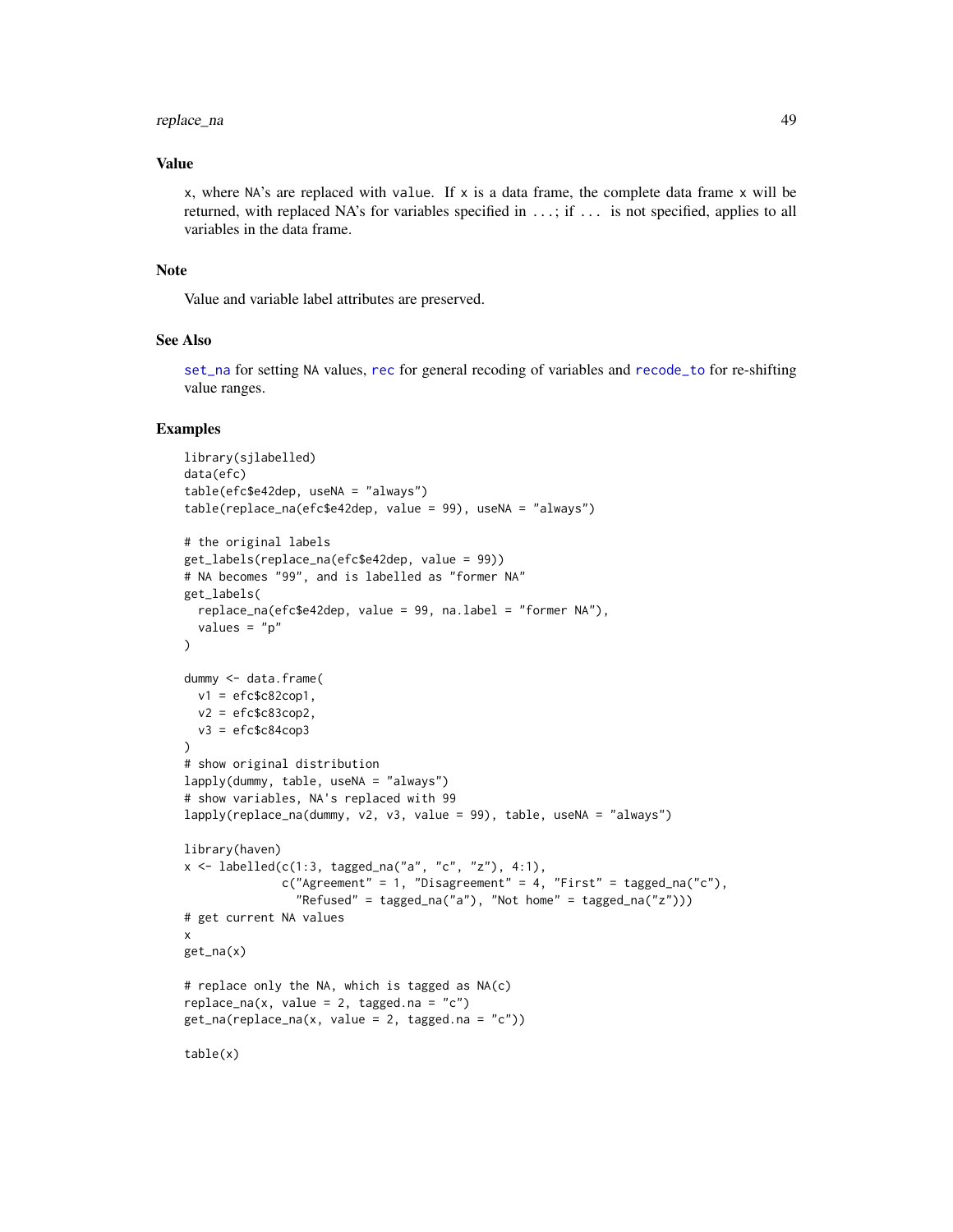```
table(replace_na(x, value = 2, taggedina = "c"))# tagged NA also works for non-labelled class
# init vector
x \leq -c(1, 2, 3, 4)# set values 2 and 3 as tagged NA
x \le -\text{set\_na}(x, \text{na} = \text{c}(2, 3), \text{as.tag} = \text{TRUE})# see result
x
# now replace only NA tagged with 2 with value 5
replace_na(x, value = 5, tagged.na = "2")
```

|  | rotate df | Rotate a data frame |  |
|--|-----------|---------------------|--|
|--|-----------|---------------------|--|

## Description

This function rotates a data frame, i.e. columns become rows and vice versa.

### Usage

 $rotate\_df(x, rn = NULL, cn = FALSE)$ 

### Arguments

| X  | A data frame.                                                                                                                                                |
|----|--------------------------------------------------------------------------------------------------------------------------------------------------------------|
| rn | Character vector (optional). If not NULL, the data frame's rownames will be<br>added as (first) column to the output, with rn being the name of this column. |
| cn | Logical (optional), if TRUE, the values of the first column in x will be used as<br>column names in the rotated data frame.                                  |

### Value

A (rotated) data frame.

```
x \le - mtcars[1:3, 1:4]
rotate_df(x)
rotate\_df(x, rn = "property")# use values in 1. column as column name
rotate\_df(x, cn = TRUE)rotate_df(x, rn = "property", cn = TRUE)
# also works on list-results
library(purrr)
```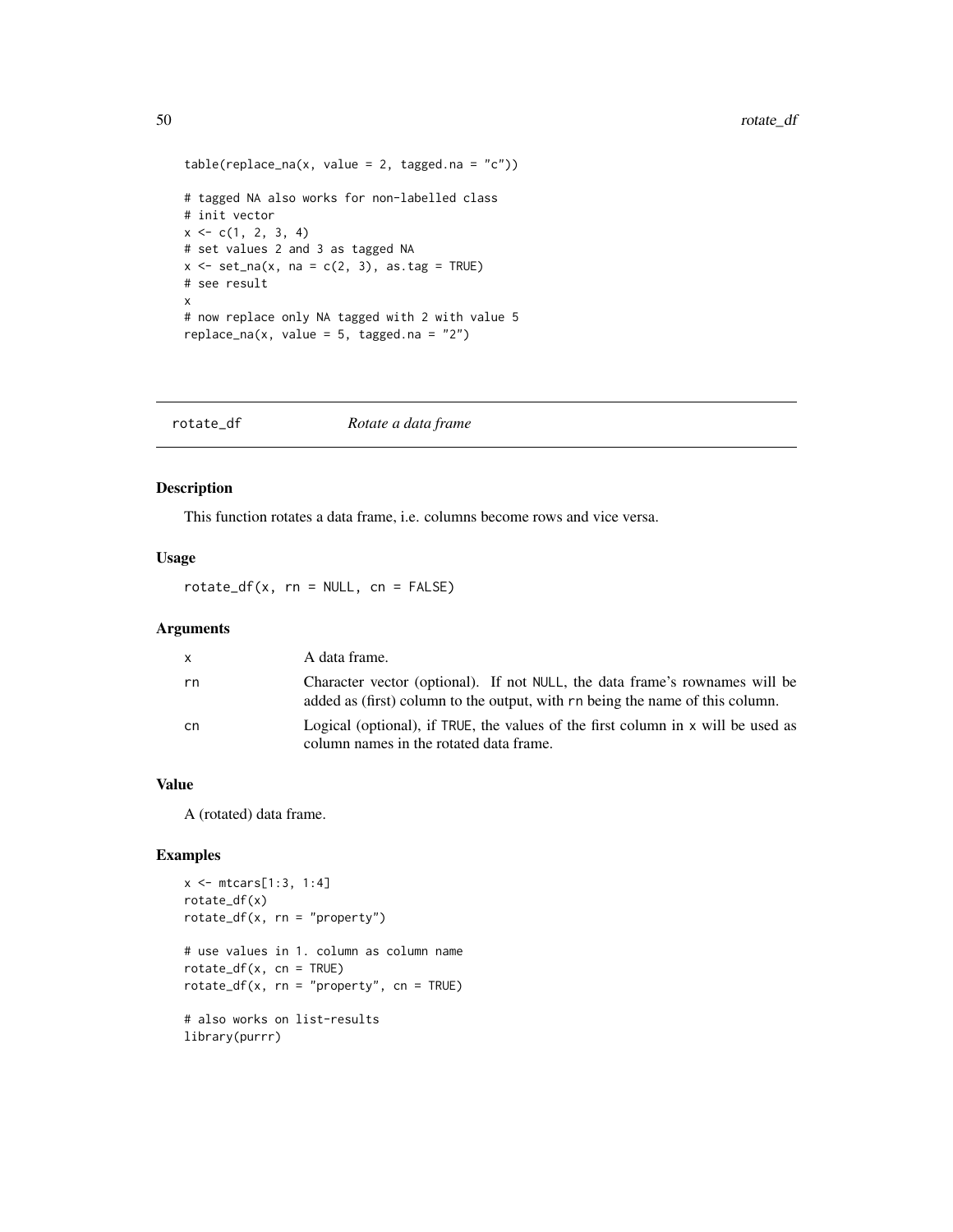# round\_num 51

```
dat <- mtcars[1:3, 1:4]
tmp <- purrr::map(dat, function(x) {
 sdev <- stats::sd(x, na.rm = TRUE)
 ulsdev \leq mean(x, na.rm = TRUE) + c(-sdev, sdev)
 names(ulsdev) <- c("lower_sd", "upper_sd")
 ulsdev
})
tmp
as.data.frame(tmp)
rotate_df(tmp)
tmp <- purrr::map_df(dat, function(x) {
 sdev <- stats::sd(x, na.rm = TRUE)
 ulsdev <- mean(x, na.rm = TRUE) + c(-sdev, sdev)
 names(ulsdev) <- c("lower_sd", "upper_sd")
 ulsdev
})
tmp
rotate_df(tmp)
```
round\_num *Round numeric variables in a data frame*

# Description

round\_num() rounds numeric variables in a data frame that also contains non-numeric variables. Non-numeric variables are ignored.

## Usage

round\_num(x, digits =  $0$ )

# Arguments

| X      | A vector or data frame.                  |
|--------|------------------------------------------|
| digits | Numeric, number of decimals to round to. |

## Value

x with all numeric variables rounded.

```
data(iris)
round_num(iris)
```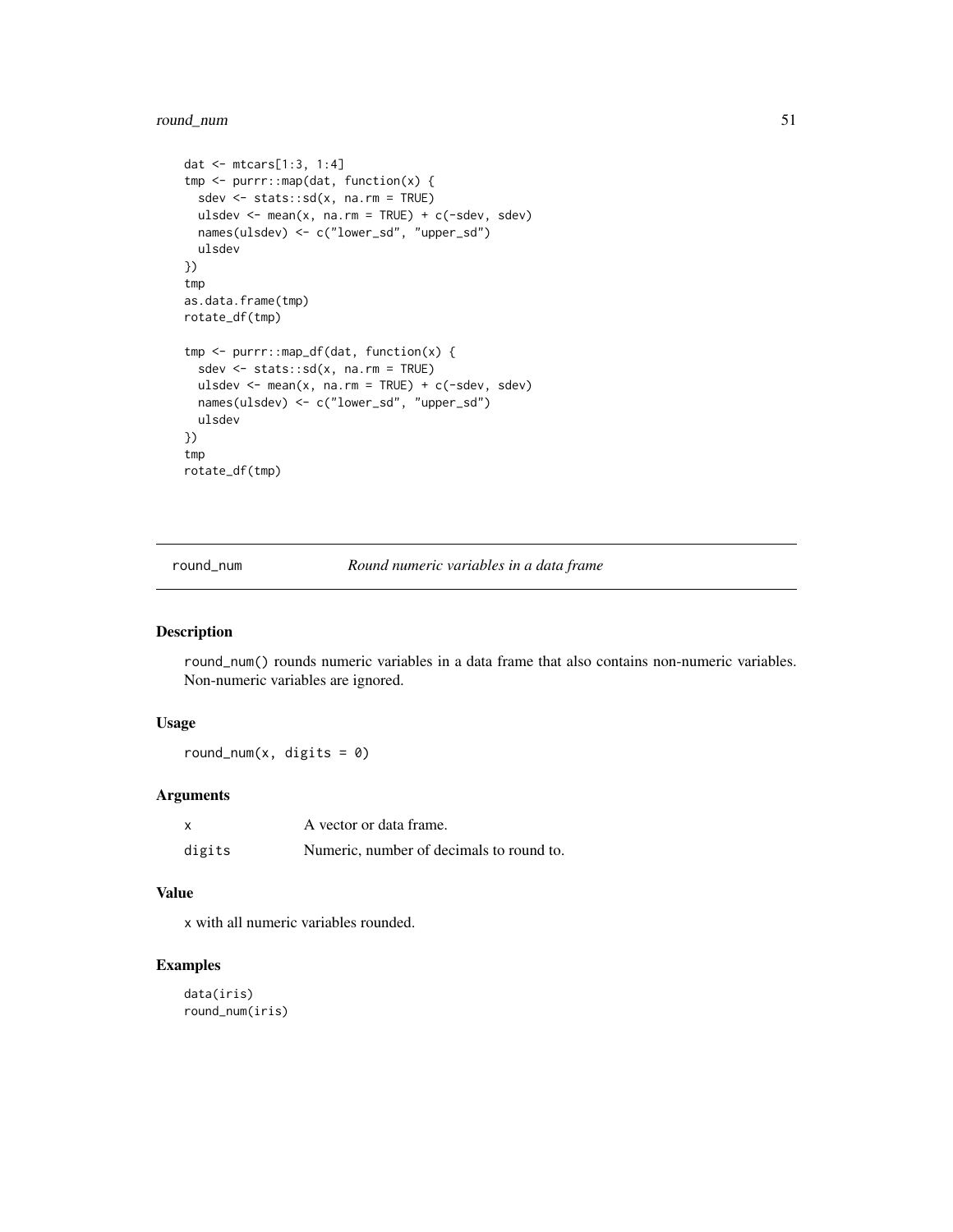#### Description

row\_count() mimics base R's rowSums(), with sums for a specific value indicated by count. Hence, it is equivalent to rowSums( $x =$  count, na.rm = TRUE). However, this function is designed to work nicely within a pipe-workflow and allows select-helpers for selecting variables and the return value is always a data frame (with one variable).

col\_count() does the same for columns. The return value is a data frame with one row (the column counts) and the same number of columns as x.

# Usage

 $row\_count(x, ..., count, var = "rowcount", append = TRUE)$  $col_count(x, ..., count, var = "colcount", append = TRUE)$ 

### Arguments

| x       | A vector or data frame.                                                                                                                                                                                                                                                                                       |
|---------|---------------------------------------------------------------------------------------------------------------------------------------------------------------------------------------------------------------------------------------------------------------------------------------------------------------|
| $\cdot$ | Optional, unquoted names of variables that should be selected for further pro-<br>cessing. Required, if x is a data frame (and no vector) and only selected variables<br>from x should be processed. You may also use functions like : or tidyselect's<br>select_helpers. See 'Examples' or package-vignette. |
| count   | The value for which the row or column sum should be computed. May be a<br>numeric value, a character string (for factors or character vectors), NA, Inf or<br>NULL to count missing or infinite values, or null-values.                                                                                       |
| var     | Name of new the variable with the row or column counts.                                                                                                                                                                                                                                                       |
| append  | Logical, if TRUE (the default) and x is a data frame, x including the new variables<br>as additional columns is returned; if FALSE, only the new variables are returned.                                                                                                                                      |

# Value

For row\_count(), a data frame with one variable: the sum of count appearing in each row of x; for  $col_count()$ , a data frame with one row and the same number of variables as in x: each variable holds the sum of count appearing in each variable of x. If append  $=$  TRUE, x including this variable will be returned.

# Examples

dat <- data.frame(  $c1 = c(1, 2, 3, 1, 3, NA),$  $c2 = c(3, 2, 1, 2, NA, 3),$  $c3 = c(1, 1, 2, 1, 3, NA)$ ,  $c4 = c(1, 1, 3, 2, 1, 2)$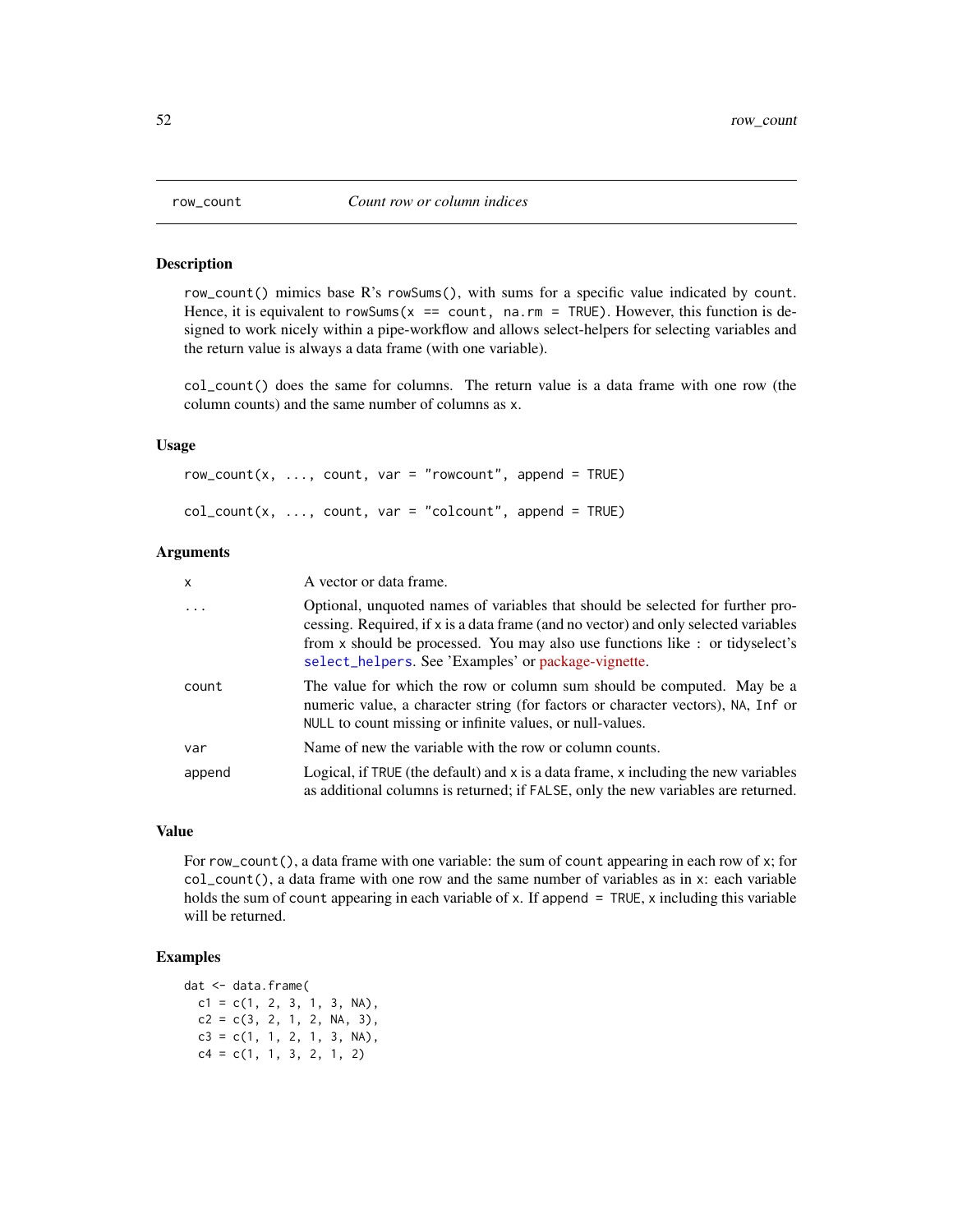#### row\_sums 53

```
)
row\_count(data, count = 1, append = FALSE)row_count(data, count = NA, append = FALSE)row_count(dat, c1:c3, count = 2, append = TRUE)
col_count(data, count = 1, append = FALSE)col_count(dat, count = NA, append = FALSE)
col_count(data, c1:c3, count = 2, append = TRUE)
```
row\_sums *Row sums and means for data frames*

### Description

row\_sums() and row\_means() compute row sums or means for at least n valid values per row. The functions are designed to work nicely within a pipe-workflow and allow select-helpers for selecting variables.

### Usage

```
row\_sum(x, \ldots)## Default S3 method:
row_sums(x, \ldots, n, var = "rowsums", append = TRUE)
## S3 method for class 'mids'
row\_sum(x, ..., var = "rowsums", append = TRUE)row\_means(x, \ldots)total_mean(x, ...)
## Default S3 method:
row_means(x, ..., n, var = "rowmeans", append = TRUE)
## S3 method for class 'mids'
row\_means(x, ..., var = "rowmeans", append = TRUE)
```
### Arguments

x A vector or data frame.

... Optional, unquoted names of variables that should be selected for further processing. Required, if x is a data frame (and no vector) and only selected variables from x should be processed. You may also use functions like : or tidyselect's [select\\_helpers](#page-0-0). See 'Examples' or [package-vignette.](../doc/design_philosophy.html)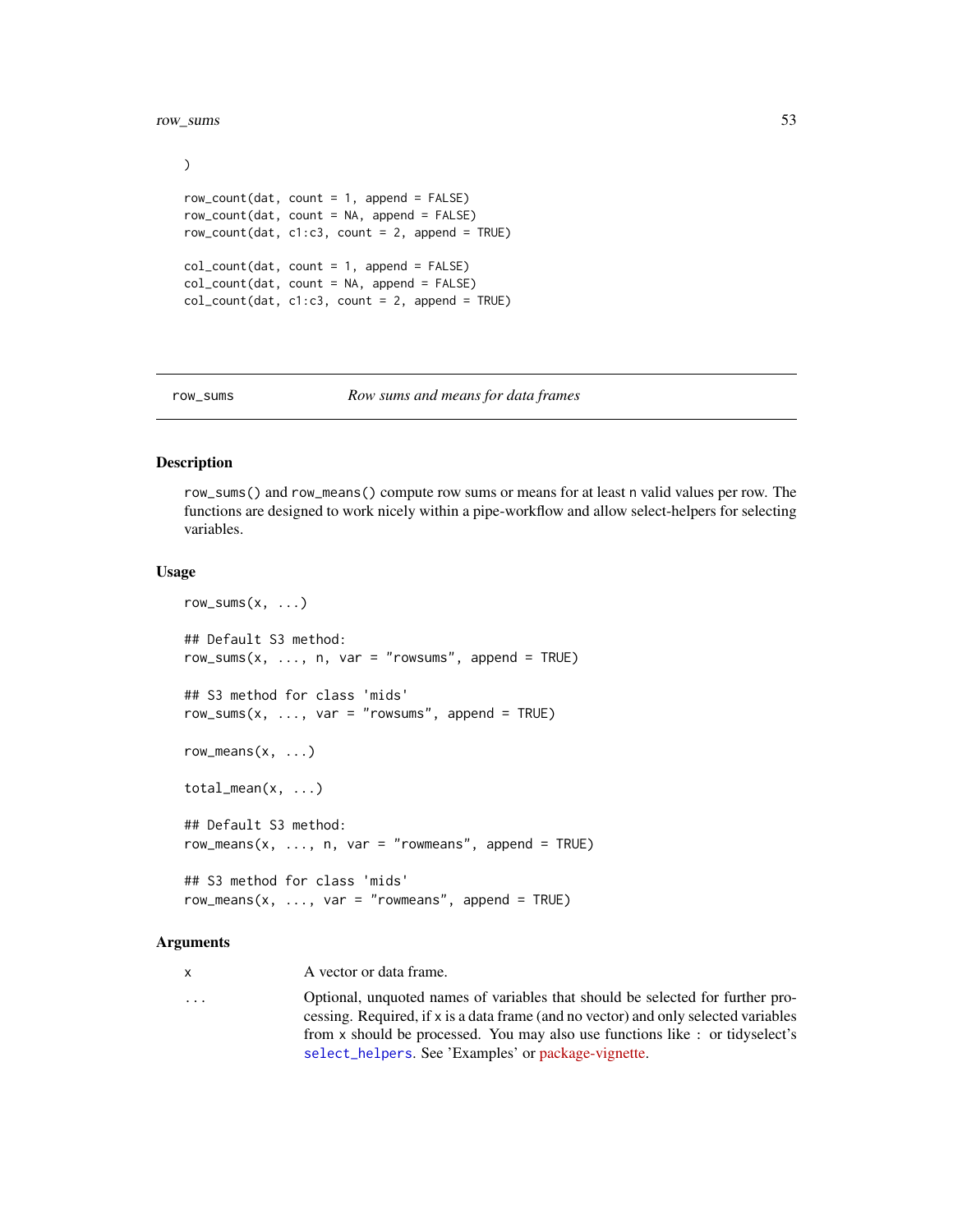| n      | May either be                                                                                                                                                                |  |
|--------|------------------------------------------------------------------------------------------------------------------------------------------------------------------------------|--|
|        | • a numeric value that indicates the amount of valid values per row to calcu-<br>late the row mean or sum;                                                                   |  |
|        | • a value between 0 and 1, indicating a proportion of valid values per row to<br>calculate the row mean or sum (see 'Details').                                              |  |
|        | • or Inf. If $n = \text{Inf}$ , all values per row must be non-missing to compute row<br>mean or sum.                                                                        |  |
|        | If a row's sum of valid (i.e. non-NA) values is less than n, NA will be returned as<br>value for the row mean or sum.                                                        |  |
| var    | Name of new the variable with the row sums or means.                                                                                                                         |  |
| append | Logical, if TRUE (the default) and $x$ is a data frame, $x$ including the new variables<br>as additional columns is returned; if FALSE, only the new variables are returned. |  |

## Details

For n, must be a numeric value from  $\emptyset$  to ncol(x). If a *row* in x has at least n non-missing values, the row mean or sum is returned. If n is a non-integer value from 0 to 1, n is considered to indicate the proportion of necessary non-missing values per row. E.g., if  $n = 0.75$ , a row must have at least ncol(x) \* n non-missing values for the row mean or sum to be calculated. See 'Examples'.

### Value

For row\_sums(), a data frame with a new variable: the row sums from x; for row\_means(), a data frame with a new variable: the row means from x. If append = FALSE, only the new variable with row sums resp. row means is returned. total\_mean() returns the mean of all values from all specified columns in a data frame.

```
data(efc)
efc %>% row_sums(c82cop1:c90cop9, n = 3, append = FALSE)
library(dplyr)
row_sums(efc, contains("cop"), n = 2, append = FALSE)
dat <- data.frame(
  c1 = c(1, 2, NA, 4),
  c2 = c(NA, 2, NA, 5),
 c3 = c(NA, 4, NA, NA),
  c4 = c(2,3,7,8),
  c5 = c(1, 7, 5, 3)\mathcal{L}dat
row_means(dat, n = 4)
row_sums(dat, n = 4)
row_means(dat, cl: c4, n = 4)
# at least 40% non-missing
```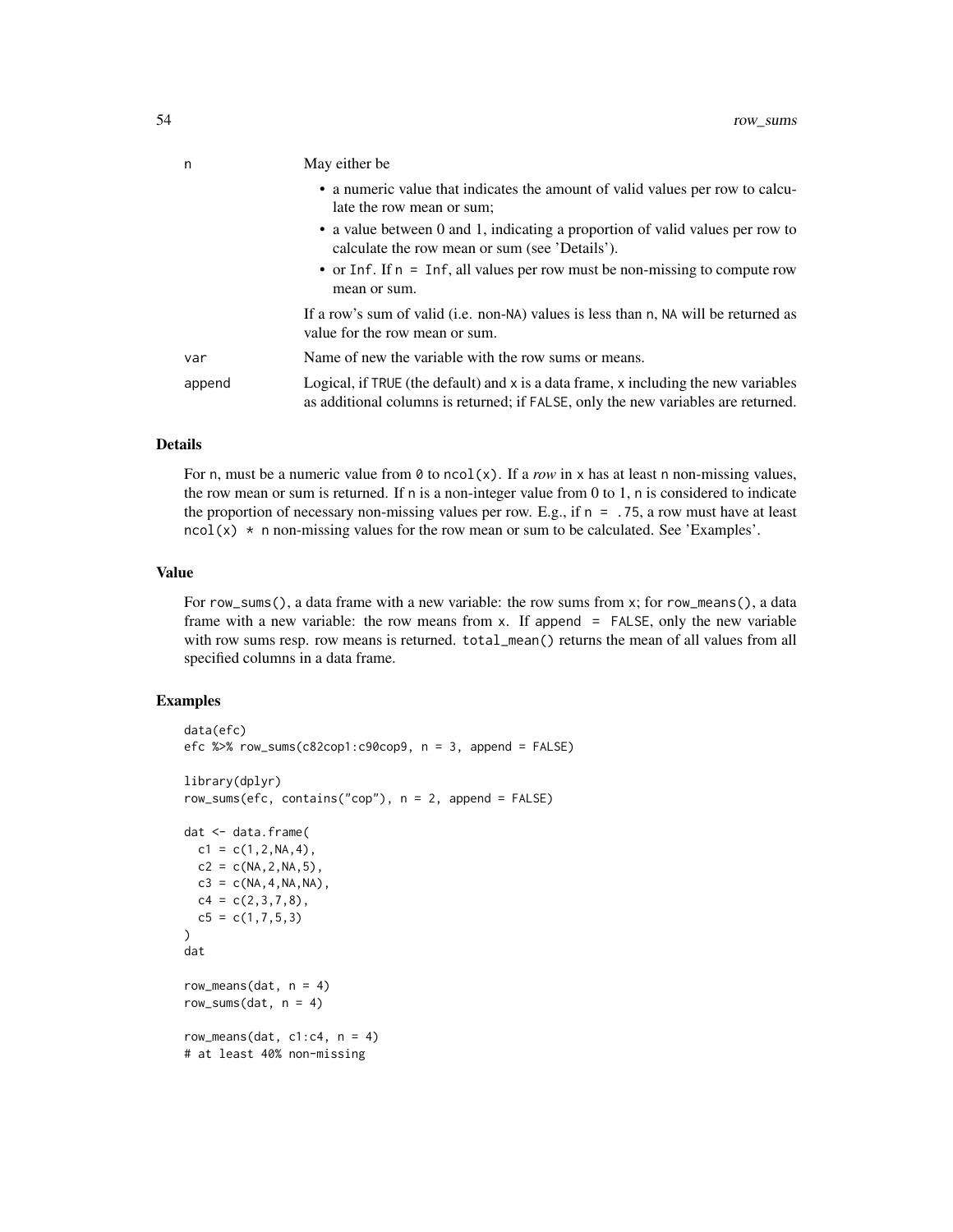#### seq\_col 55

```
row_means(dat, cl: c4, n = .4)
row_sums(dat, c1: c4, n = .4)
# total mean of all values in the data frame
total_mean(dat)
# create sum-score of COPE-Index, and append to data
efc %>%
  select(c82cop1:c90cop9) %>%
  row\_sum(n = 1)
```
# seq\_col *Sequence generation for column or row counts of data frames*

### Description

 $seq\_col(x)$  is a convenient wrapper for  $seq\_len(ncol(x))$ , while  $seq\_row(x)$  is a convenient wrapper for seq\_len(nrow(x)).

#### Usage

seq\_col(x) seq\_row(x)

# Arguments

x A data frame.

### Value

A numeric sequence from 1 to number of columns or rows.

```
data(iris)
seq_col(iris)
seq_row(iris)
```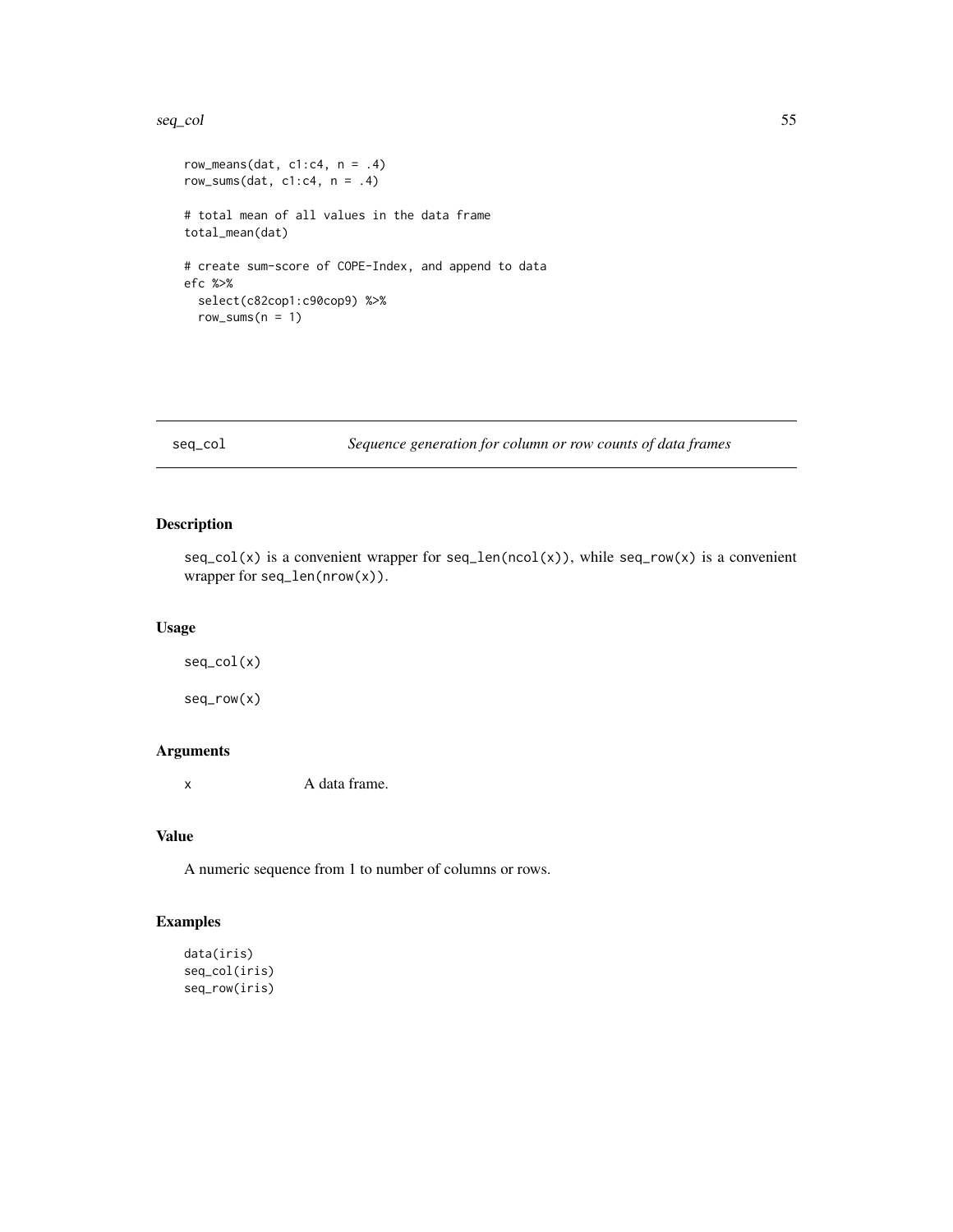<span id="page-55-0"></span>

# **Description**

This function replaces specific values of variables with NA. set\_na\_if() is a scoped variant of set\_na(), where values will be replaced only with NA's for those variables that match the logical condition of predicate.

#### Usage

```
set_na(x, ..., na, drop.levels = TRUE, as.tag = FALSE)
```
set\_na\_if(x, predicate, na, drop.levels = TRUE, as.tag = FALSE)

#### Arguments

| x           | A vector or data frame.                                                                                                                                                                                                                                                                                                                                                                                                                                                                               |  |
|-------------|-------------------------------------------------------------------------------------------------------------------------------------------------------------------------------------------------------------------------------------------------------------------------------------------------------------------------------------------------------------------------------------------------------------------------------------------------------------------------------------------------------|--|
| .           | Optional, unquoted names of variables that should be selected for further pro-<br>cessing. Required, if x is a data frame (and no vector) and only selected variables<br>from x should be processed. You may also use functions like : or tidyselect's<br>select_helpers. See 'Examples' or package-vignette.                                                                                                                                                                                         |  |
| na          | Numeric vector with values that should be replaced with NA values, or a char-<br>acter vector if values of factors or character vectors should be replaced. For<br>labelled vectors, may also be the name of a value label. In this case, the associ-<br>ated values for the value labels in each vector will be replaced with NA. na can<br>also be a named vector. If as $tag = FALSE$ , values will be replaced only in<br>those variables that are indicated by the value names (see 'Examples'). |  |
| drop.levels | Logical, if TRUE, factor levels of values that have been replaced with NA are<br>dropped. See 'Examples'.                                                                                                                                                                                                                                                                                                                                                                                             |  |
| as.tag      | Logical, if TRUE, values in x will be replaced by tagged_na, else by usual NA<br>values. Use a named vector to assign the value label to the tagged NA value (see<br>'Examples').                                                                                                                                                                                                                                                                                                                     |  |
| predicate   | A predicate function to be applied to the columns. The variables for which<br>predicate returns TRUE are selected.                                                                                                                                                                                                                                                                                                                                                                                    |  |

#### Details

set\_na() converts all values defined in na with a related NA or tagged NA value (see [tagged\\_na](#page-0-0)). Tagged NAs work exactly like regular R missing values except that they store one additional byte of information: a tag, which is usually a letter ("a" to "z") or character number ("0" to "9").

#### Different NA values for different variables

If na is a named vector *and* as.tag = FALSE, the names indicate variable names, and the associated values indicate those values that should be replaced by NA in the related variable. For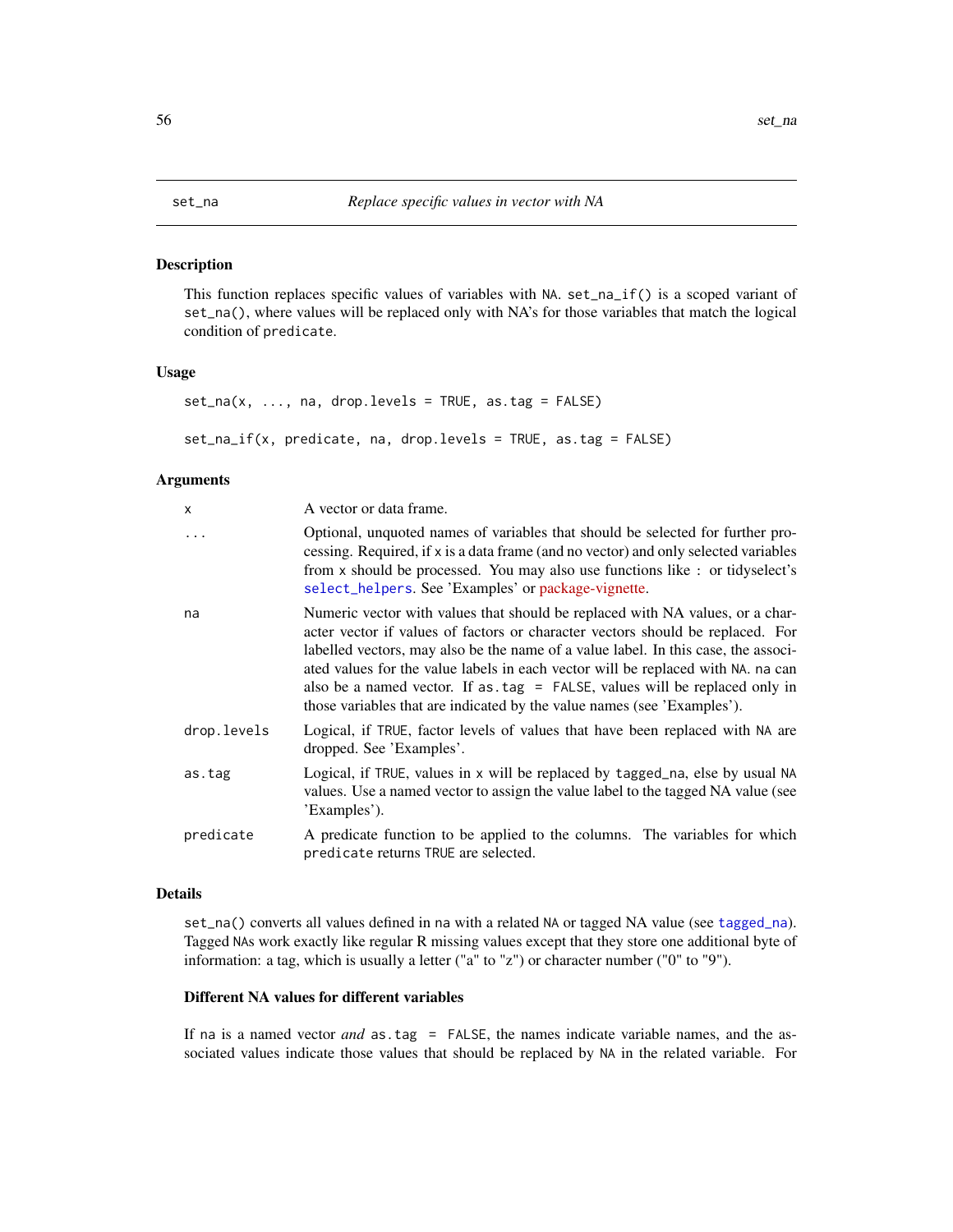#### set\_na 57

instance, set\_na(x, na = c(v1 = 4, v2 = 3)) would replace all 4 in v1 with NA and all 3 in v2 with NA.

If na is a named list *and* as.tag = FALSE, it is possible to replace different multiple values by NA for different variables separately. For example,  $set_na(x, na = list(v1 = c(1, 4), v2 = 5:7))$ would replace all 1 and 4 in v1 with NA and all 5 to 7 in v2 with NA.

Furthermore, see also 'Details' in [get\\_na](#page-0-0).

### Value

x, with all values in na being replaced by NA. If x is a data frame, the complete data frame x will be returned, with NA's set for variables specified in ...; if ... is not specified, applies to all variables in the data frame.

### Note

Labels from values that are replaced with NA and no longer used will be removed from x, however, other value and variable label attributes are preserved. For more details on labelled data, see vignette [Labelled Data and the sjlabelled-Package.](https://cran.r-project.org/package=sjlabelled/vignettes/intro_sjlabelled.html)

### See Also

[replace\\_na](#page-47-0) to replace [NA](#page-0-0)'s with specific values, [rec](#page-37-0) for general recoding of variables and [recode\\_to](#page-42-0) for re-shifting value ranges. See [get\\_na](#page-0-0) to get values of missing values in labelled vectors.

```
# create random variable
dummy <- sample(1:8, 100, replace = TRUE)
# show value distribution
table(dummy)
# set value 1 and 8 as missings
dummy \le set_na(dummy, na = c(1, 8))
# show value distribution, including missings
table(dummy, useNA = "always")
# add named vector as further missing value
set_na(dummy, na = c("Refused" = 5), as.tag = TRUE)
# see different missing types
library(haven)
library(sjlabelled)
print_tagged_na(set_na(dummy, na = c("Refused" = 5), as.tag = TRUE))
# create sample data frame
dummy \leq data.frame(var1 = sample(1:8, 100, replace = TRUE),
                    var2 = sample(1:10, 100, replace = TRUE),var3 = sample(1:6, 100, replace = TRUE))# set value 2 and 4 as missings
dummy %>% set_na(na = c(2, 4)) %>% head()
```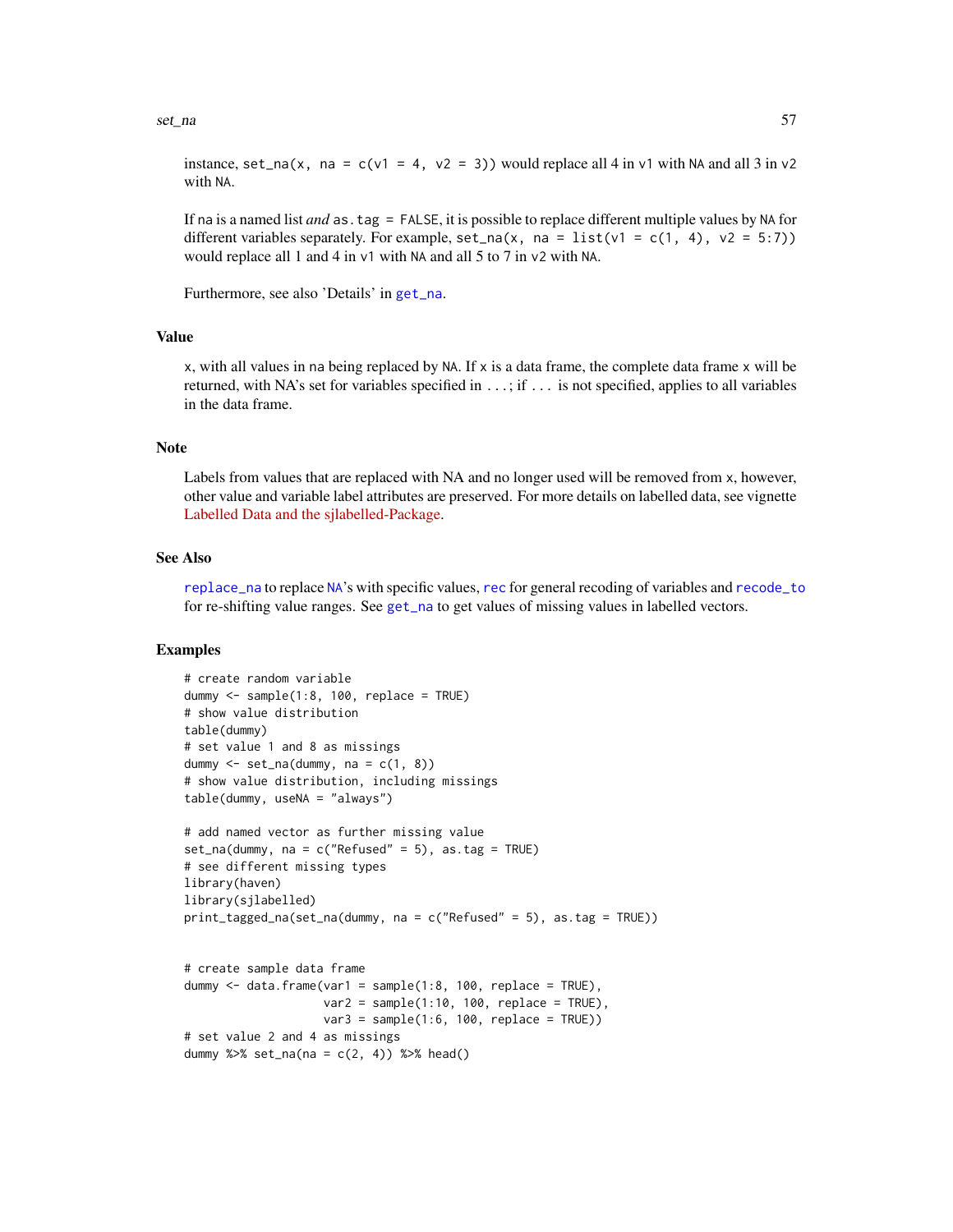```
dummy %>% set_na(na = c(2, 4), as.tag = TRUE) %>% get_na()
dummy %\gg% set_na(na = c(2, 4), as.tag = TRUE) %\gg% get_values()
data(efc)
dummy <- data.frame(
 var1 = efc$c82cop1,
 var2 = efc$c83cop2,
 var3 = efc$c84cop3
\lambda# check original distribution of categories
lapply(dummy, table, useNA = "always")
# set 3 to NA for two variables
lapply(set_na(dummy, var1, var3, na = 3), table, useNA = "always")
# if 'na' is a named vector *and* 'as.tag = FALSE', different NA-values
# can be specified for each variable
set.seed(1)
dummy <- data.frame(
  var1 = sample(1:8, 10, replace = TRUE),var2 = sample(1:10, 10, replace = TRUE),var3 = sample(1:6, 10, replace = TRUE)\mathcal{L}dummy
# Replace "3" in var1 with NA, "5" in var2 and "6" in var3
set_na(dummy, na = c(var1 = 3, var2 = 5, var3 = 6))
# if 'na' is a named list *and* 'as.tag = FALSE', for each
# variable different multiple NA-values can be specified
set_na(dummy, na = list(var1 = 1:3, var2 = c(7, 8), var3 = 6))
# drop unused factor levels when being set to NA
x <- factor(c("a", "b", "c"))
x
set_na(x, na = "b", as.tag = TRUE)set_na(x, na = "b", drop.levels = FALSE, as.tag = TRUE)# set_na() can also remove a missing by defining the value label
# of the value that should be replaced with NA. This is in particular
# helpful if a certain category should be set as NA, however, this category
# is assigned with different values accross variables
x1 \leftarrow sample(1:4, 20, replace = TRUE)
x2 \leq - sample(1:7, 20, replace = TRUE)
x1 \le -\text{set\_labels}(x1, \text{labels} = c("Refused" = 3, "No answer" = 4))x2 \le -\text{set\_labels}(x2, \text{ labels} = c("Refused" = 6, "No answer" = 7))tmp < - data frame(x1, x2)get_labels(tmp)
table(tmp, useNA = "always")
get_labels(set_na(tmp, na = "No answer"))
```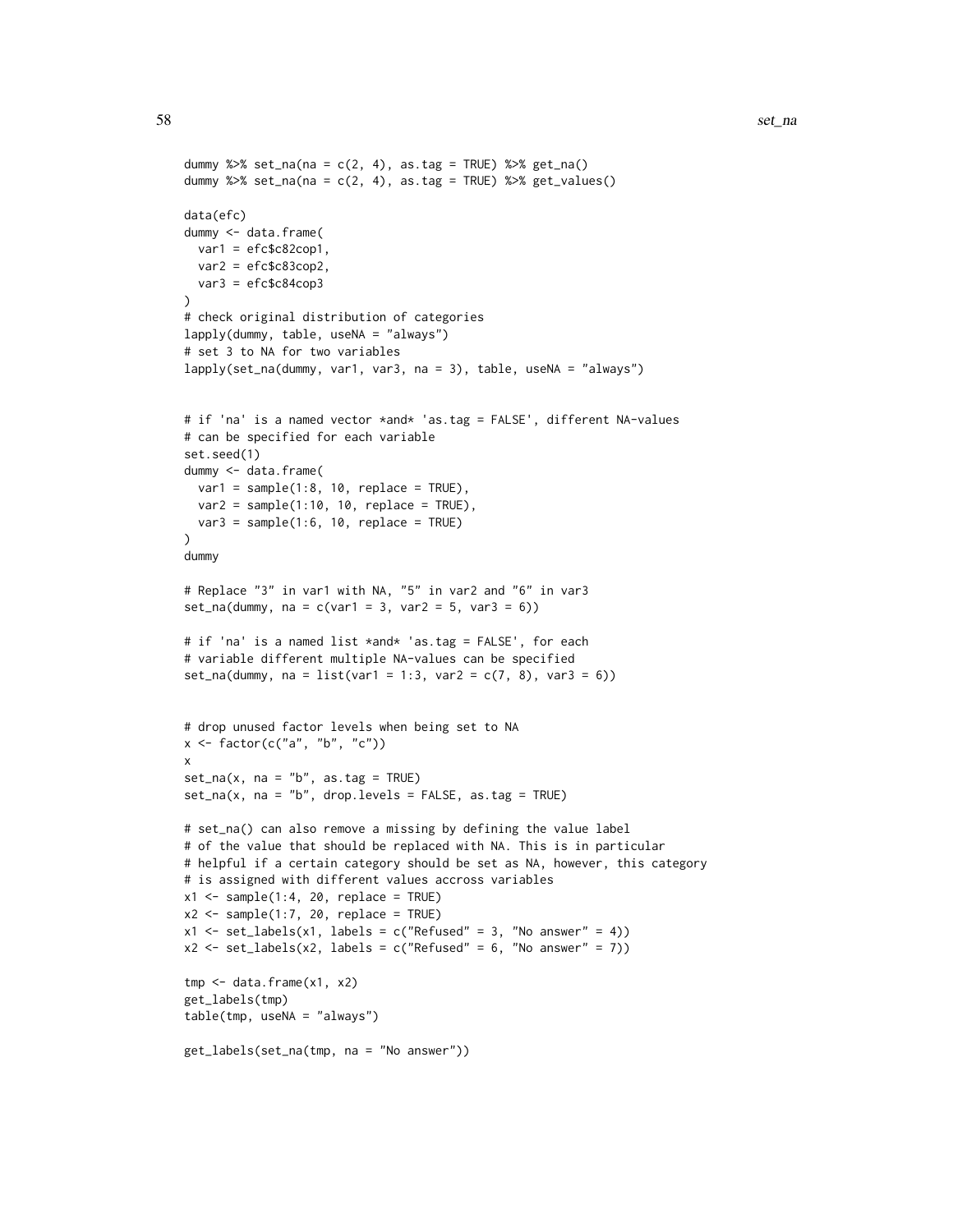# shorten\_string 59

```
table(set_na(tmp, na = "No answer"), useNA = "always")
# show values
tmp
set_na(tmp, na = c("Refused", "No answer"))
```
shorten\_string *Shorten character strings*

#### Description

This function shortens strings that are longer than max.length chars.

# Usage

```
shorten_string(s, max.length = NULL, abbr = "...")
```
# Arguments

| -S         | A string.                                               |
|------------|---------------------------------------------------------|
| max.length | Maximum length of chars for the string.                 |
| abbr       | String that will be used as suffix, if s was shortened. |

# Value

A shortened string.

## Examples

```
s <- "This can be considered as very long string!"
```
# string is shorter than max.length, so returned as is shorten\_string(s, 60)

```
# string is shortened to as many words that result in
# a string of maximum 20 chars
shorten_string(s, 20)
```

```
# string including "considered" is exactly of length 22 chars
shorten_string(s, 22)
```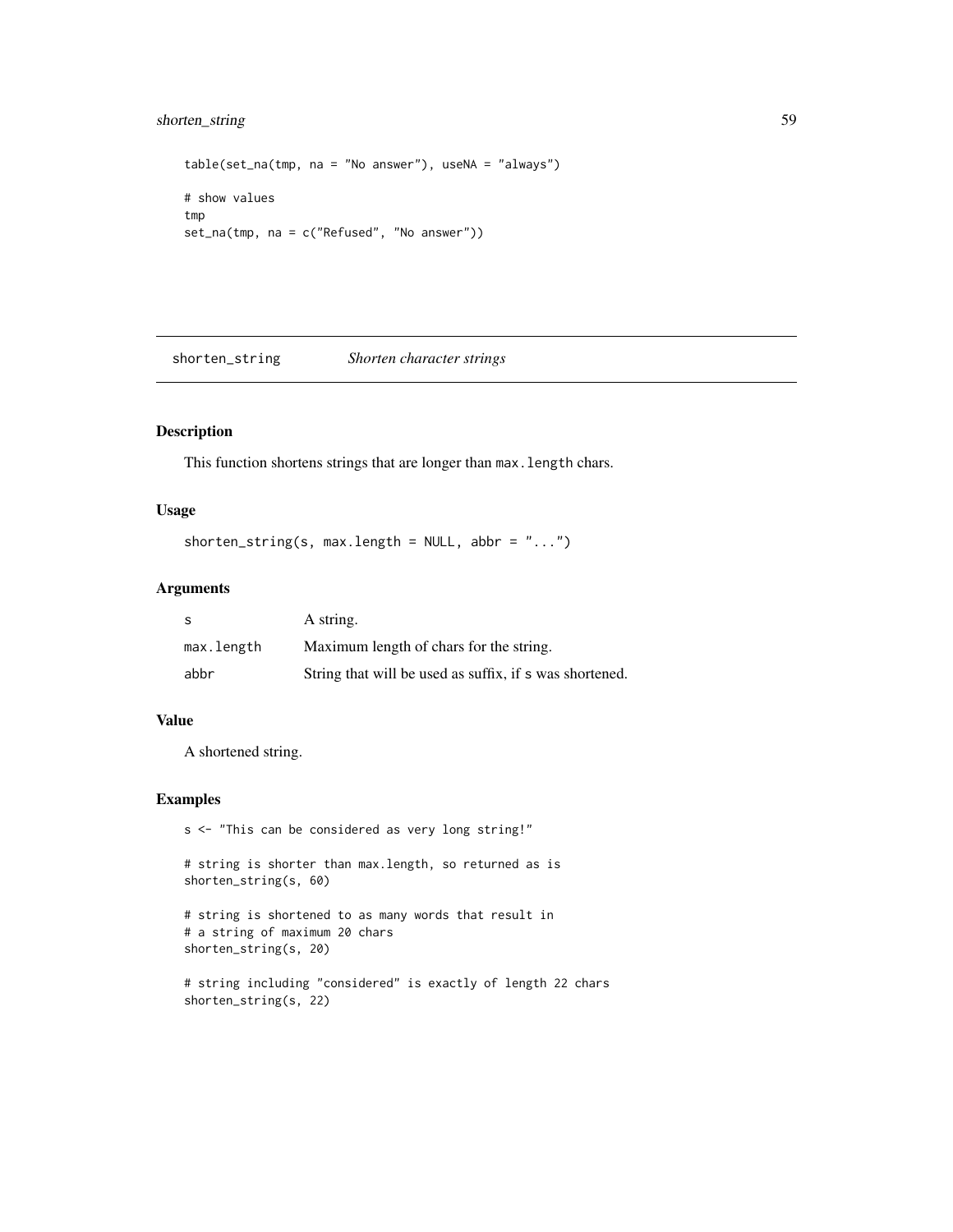#### Description

Recode numeric variables into equal sized groups, i.e. a variable is cut into a smaller number of groups at specific cut points. split\_var\_if() is a scoped variant of split\_var(), where transformation will be applied only to those variables that match the logical condition of predicate.

### Usage

```
split\_var(x, ..., n, as.num = FALSE, val_labels = NULL,var.label = NULL, inclusive = FALSE, append = TRUE,
 suffix = "g")split_var_if(x, predicate, n, as.num = FALSE, val.labels = NULL,
 var.label = NULL, inclusive = FALSE, append = TRUE,
 suffix = "g")
```
### Arguments

| x          | A vector or data frame.                                                                                                                                                                                                                                                                                       |
|------------|---------------------------------------------------------------------------------------------------------------------------------------------------------------------------------------------------------------------------------------------------------------------------------------------------------------|
| $\cdots$   | Optional, unquoted names of variables that should be selected for further pro-<br>cessing. Required, if x is a data frame (and no vector) and only selected variables<br>from x should be processed. You may also use functions like : or tidyselect's<br>select_helpers. See 'Examples' or package-vignette. |
| n          | The new number of groups that x should be split into.                                                                                                                                                                                                                                                         |
| as.num     | Logical, if TRUE, return value will be numeric, not a factor.                                                                                                                                                                                                                                                 |
| val.labels | Optional character vector, to set value label attributes of recoded variable (see<br>vignette Labelled Data and the sjlabelled-Package). If NULL (default), no value<br>labels will be set. Value labels can also be directly defined in the rec-syntax,<br>see 'Details'.                                    |
| var.label  | Optional string, to set variable label attribute for the returned variable (see vi-<br>gnette Labelled Data and the sjlabelled-Package). If NULL (default), variable<br>label attribute of x will be used (if present). If empty, variable label attributes<br>will be removed.                               |
| inclusive  | Logical; if TRUE, cut point value are included in the preceeding group. This<br>may be necessary if cutting a vector into groups does not define proper ("equal<br>sized") group sizes. See 'Note' and 'Examples'.                                                                                            |
| append     | Logical, if TRUE (the default) and x is a data frame, x including the new variables<br>as additional columns is returned; if FALSE, only the new variables are returned.                                                                                                                                      |
| suffix     | String value, will be appended to variable (column) names of x, if x is a data<br>frame. If x is not a data frame, this argument will be ignored. The default value<br>to suffix column names in a data frame depends on the function call:                                                                   |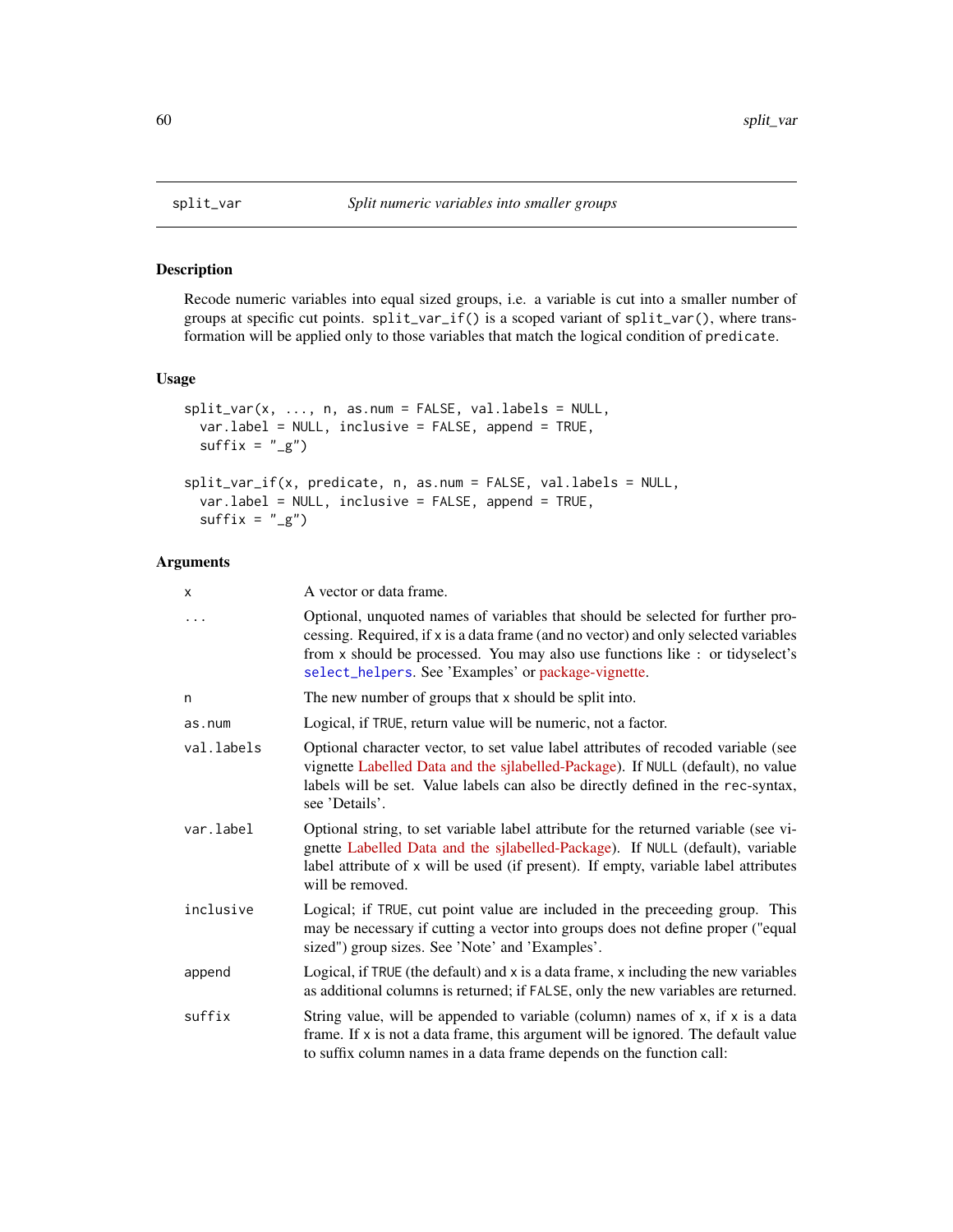|                                                                        | • recoded variables (rec()) will be suffixed with " $r$ "                                                          |
|------------------------------------------------------------------------|--------------------------------------------------------------------------------------------------------------------|
|                                                                        | • recoded variables (recode_to()) will be suffixed with "_r0"                                                      |
|                                                                        | • dichotomized variables (dicho()) will be suffixed with "_d"                                                      |
|                                                                        | • grouped variables (split_var()) will be suffixed with "_g"                                                       |
|                                                                        | • grouped variables (group_var()) will be suffixed with "_gr"                                                      |
|                                                                        | • standardized variables (std()) will be suffixed with "_z"                                                        |
| • centered variables (center()) will be suffixed with " $\mathsf{C}$ " |                                                                                                                    |
|                                                                        | • de-meaned variables (de_mean()) will be suffixed with "_dm"                                                      |
|                                                                        | • grouped-meaned variables (de_mean()) will be suffixed with "_gm"                                                 |
| predicate                                                              | A predicate function to be applied to the columns. The variables for which<br>predicate returns TRUE are selected. |

## Details

split\_var() splits a variable into equal sized groups, where the amount of groups depends on the groupcount-argument. Thus, this functions [cuts](#page-0-0) a variable into groups at the specified [quantiles](#page-0-0).

By contrast, [group\\_var](#page-24-0) recodes a variable into groups, where groups have the same value range (e.g., from 1-5, 6-10, 11-15 etc.).

split\_var() also works on grouped data frames (see [group\\_by](#page-0-0)). In this case, splitting is applied to the subsets of variables in x. See 'Examples'.

# Value

A grouped variable with equal sized groups. If  $x$  is a data frame, for append = TRUE,  $x$  including the grouped variables as new columns is returned; if append = FALSE, only the grouped variables will be returned.

## Note

In case a vector has only few number of unique values, splitting into equal sized groups may fail. In this case, use the inclusive-argument to shift a value at the cut point into the lower, preceeding group to get equal sized groups. See 'Examples'.

# See Also

[group\\_var](#page-24-0) to group variables into equal ranged groups, or [rec](#page-37-0) to recode variables.

### Examples

```
data(efc)
# non-grouped
table(efc$neg_c_7)
# split into 3 groups
table(split_var(efc$neg_c_7, n = 3))
```
# split multiple variables into 3 groups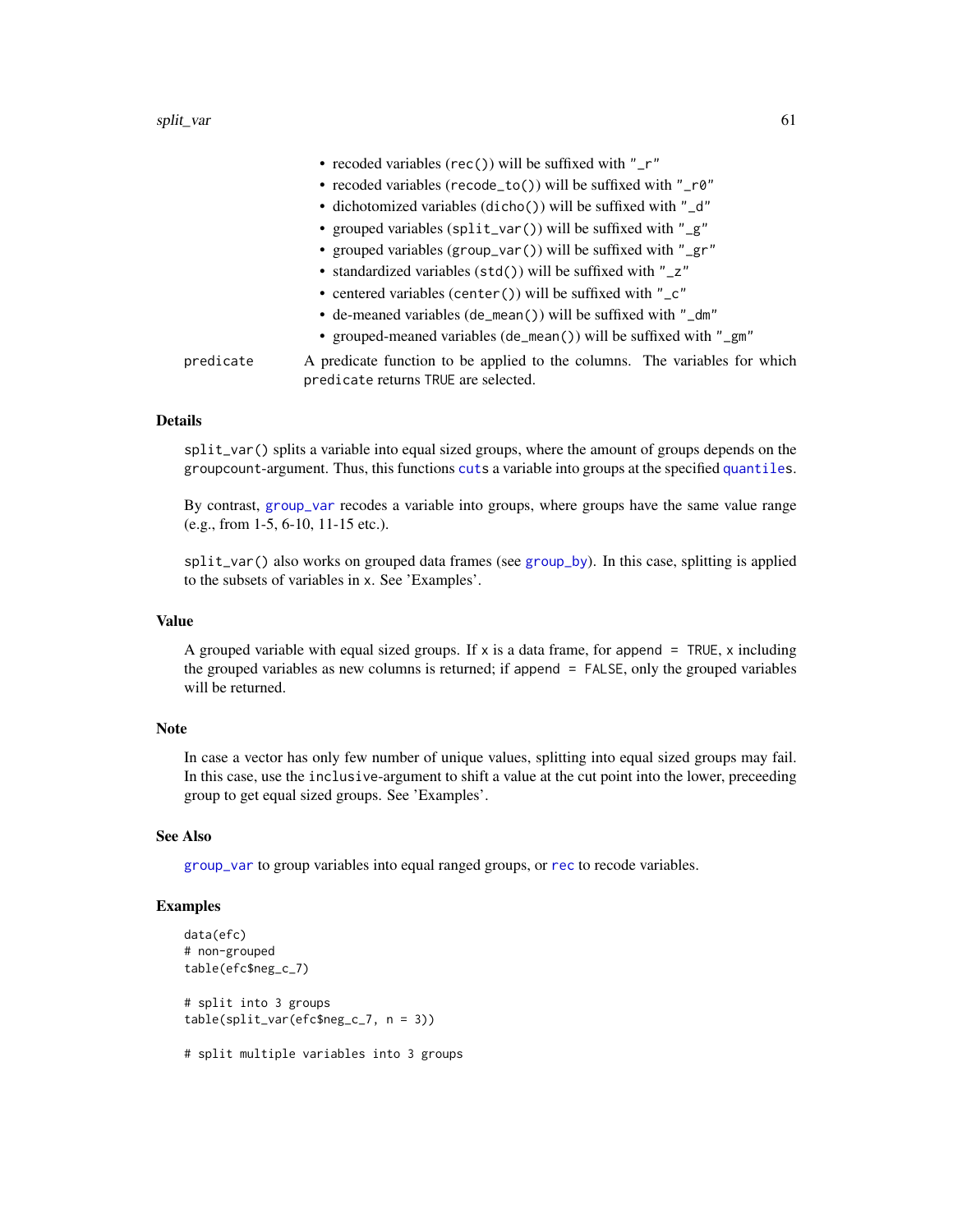```
split\_var(efc, neg_c_7, pos_v_4, el7age, n = 3, append = FALSE)frq(split_var(efc, neg_c_7, pos_v_4, e17age, n = 3, append = FALSE))
# original
table(efc$e42dep)
# two groups, non-inclusive cut-point
# vector split leads to unequal group sizes
table(split_var(efc$e42dep, n = 2))
# two groups, inclusive cut-point
# group sizes are equal
table(split_var(efc$e42dep, n = 2, inclusive = TRUE))
# Unlike dplyr's ntile(), split_var() never splits a value
# into two different categories, i.e. you always get a clean
# separation of original categories
library(dplyr)
x \leq dplyr::ntile(efc$neg_c_7, n = 3)
table(efc$neg_c_7, x)
x <- split_var(efc$neg_c_7, n = 3)
table(efc$neg_c_7, x)
# works also with gouped data frames
mtcars %>%
  split_var(disp, n = 3, append = FALSE) %>%
  table()
mtcars %>%
  group_by(cyl) %>%
  split\_var(disp, n = 3, append = FALSE) %>%
  table()
```
spread\_coef *Spread model coefficients of list-variables into columns*

### Description

This function extracts coefficients (and standard error and p-values) of fitted model objects from (nested) data frames, which are saved in a list-variable, and spreads the coefficients into new colummns.

### Usage

```
spread_coef(data, model.column, model.term, se, p.val, append = TRUE,
  ...)
```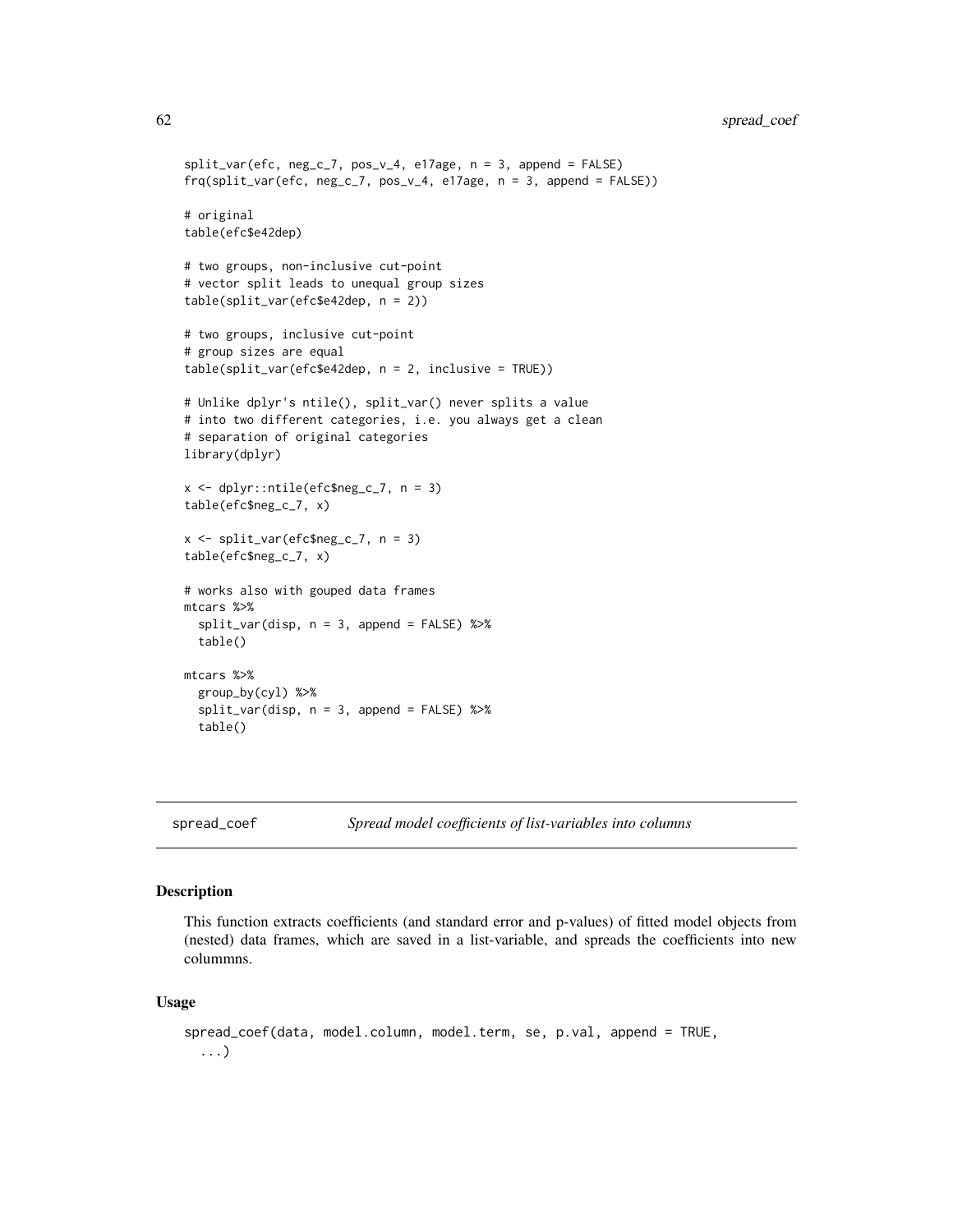# spread\_coef 63

#### Arguments

| data         | A (nested) data frame with a list-variable that contains fitted model objects (see<br>'Details').                                                                             |
|--------------|-------------------------------------------------------------------------------------------------------------------------------------------------------------------------------|
| model.column | Name or index of the list-variable that contains the fitted model objects.                                                                                                    |
| model.term   | Optional, name of a model term. If specified, only this model term (including<br>p-value) will be extracted from each model and added as new column.                          |
| se           | Logical, if TRUE, standard errors for estimates will also be extracted.                                                                                                       |
| p.val        | Logical, if TRUE, p-values for estimates will also be extracted.                                                                                                              |
| append       | Logical, if TRUE (default), this function returns data with new columns for the<br>model coefficients; else, a new data frame with model coefficients only are re-<br>turned. |
| $\ddotsc$    | Other arguments passed down to the <b>tidy</b> -function.                                                                                                                     |

#### Details

This function requires a (nested) data frame (e.g. created by the [nest](#page-0-0)-function of the tidyrpackage), where several fitted models are saved in a list-variable (see 'Examples'). Since nested data frames with fitted models stored as list-variable are typically fit with an identical formula, all models have the same dependent and independent variables and only differ in their subsets of data. The function then extracts all coefficients from each model and saves each estimate in a new column. The result is a data frame, where each *row* is a model with each model's coefficients in an own *column*.

#### Value

A data frame with columns for each coefficient of the models that are stored in the list-variable of data; or, if model.term is given, a data frame with the term's estimate. If se = TRUE or p.val = TRUE, the returned data frame also contains columns for the coefficients' standard error and p-value. If append = TRUE, the columns are appended to data, i.e. data is also returned.

```
library(dplyr)
library(tidyr)
library(purrr)
data(efc)
# create nested data frame, grouped by dependency (e42dep)
# and fit linear model for each group. These models are
# stored in the list variable "models".
model.data <- efc %>%
 filter(!is.na(e42dep)) %>%
 group_by(e42dep) %>%
 nest() %>%
 mutate(
   models = map(data, \text{~1m(neg_c27 \sim c12hour + c172code, data = .x)})\lambda
```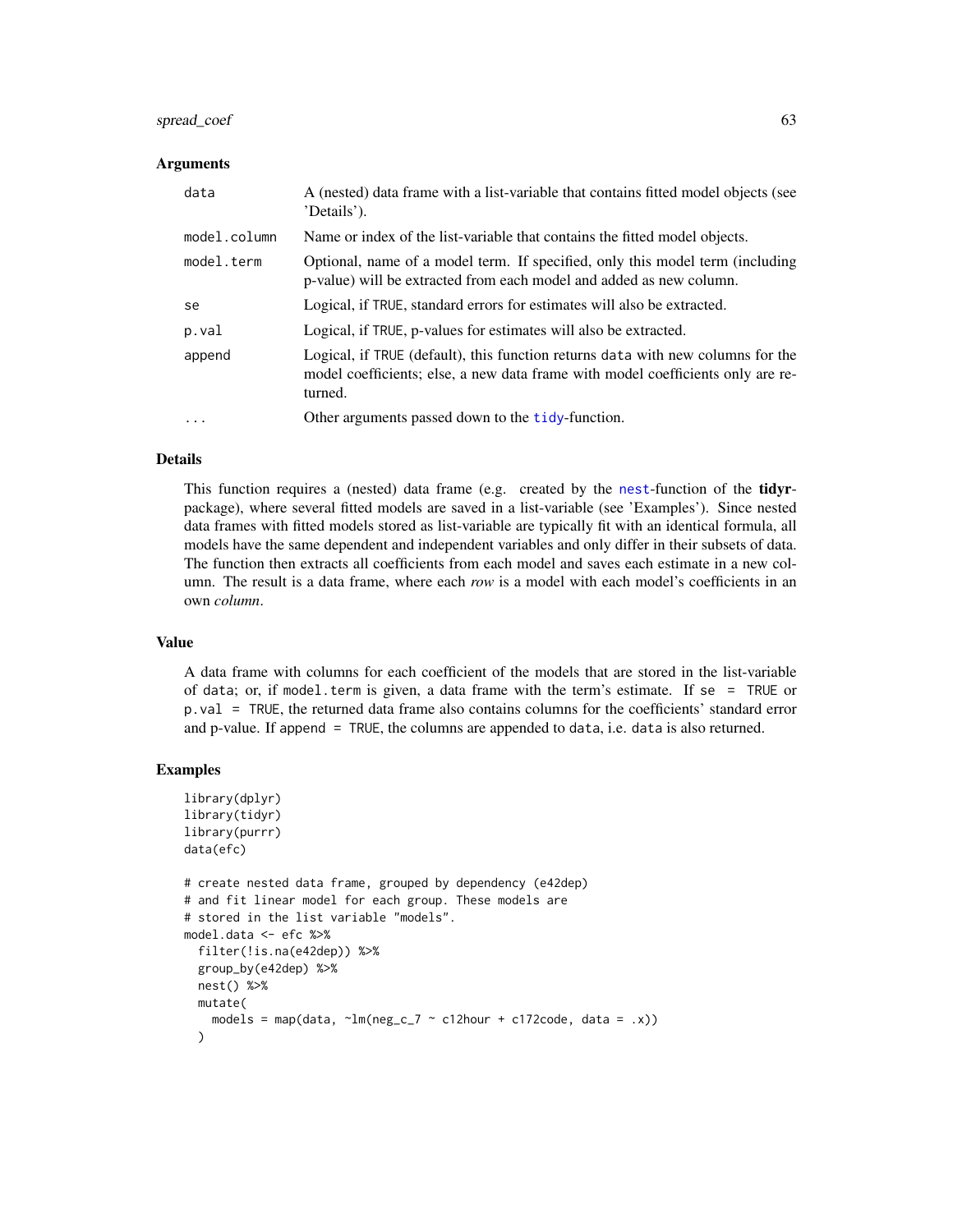```
# spread coefficients, so we can easily access and compare the
# coefficients over all models. arguments `se` and `p.val` default
# to `FALSE`, when `model.term` is not specified
spread_coef(model.data, models)
spread_coef(model.data, models, se = TRUE)
# select only specific model term. `se` and `p.val` default to `TRUE`
spread_coef(model.data, models, c12hour)
# spread_coef can be used directly within a pipe-chain
efc %>%
  filter(!is.na(e42dep)) %>%
  group_by(e42dep) %>%
  nest() %>%
  mutate(
    models = map(data, \text{Im(neg_c27} \sim \text{c12hour} + \text{c172code}, data = .x))
  ) %>%
  spread_coef(models)
# spread_coef() makes it easy to generate bootstrapped
# confidence intervals, using the 'bootstrap()' and 'boot_ci()'
# functions from the 'sjstats' package, which creates nested
# data frames of bootstrap replicates
library(sjstats)
efc %>%
  # generate bootstrap replicates
  bootstrap(100) %>%
  # apply lm to all bootstrapped data sets
  mutate(
   models = map(strap, \text{Im(neg_c27 - e42dep + c161sex + c172code, data = .x)})) %>%
  # spread model coefficient for all 100 models
  spread_coef(models, se = FALSE, p.val = FALSE) %>%
  # compute the CI for all bootstrapped model coefficients
  boot_ci(e42dep, c161sex, c172code)
```
std *Standardize and center variables*

### Description

std() computes a z-transformation (standardized and centered) on the input. center() centers the input. std\_if() and center\_if() are scoped variants of std() and center(), where transformation will be applied only to those variables that match the logical condition of predicate.

#### Usage

```
std(x, ..., robust = c("sd", "2sd", "gmd", "mad"), include fac = FALSE,append = TRUE, suffix = "_{-}z")
```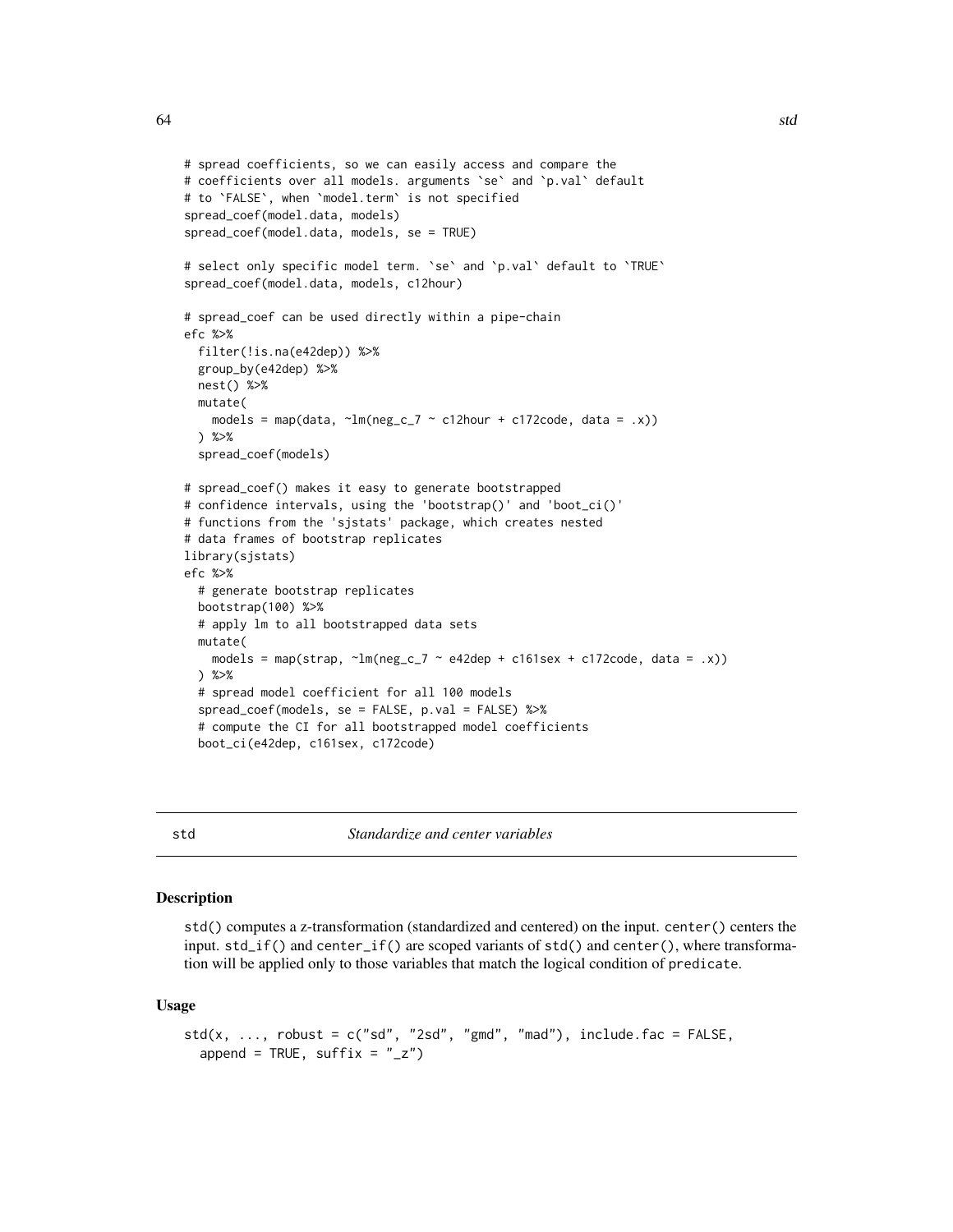```
std_if(x, predicate, robust = c("sd", "2sd", "gmd", "mad"),include.fac = FALSE, append = TRUE, suffix = "_{-}z")
center(x, ..., include.fac = FALSE, append = TRUE, suffix = "_c")
center_if(x, predicate, include.fac = FALSE, append = TRUE,
  sufficient = "_c")
```
# Arguments

| x           | A vector or data frame.                                                                                                                                                                                                                                                                                                                                                                                                                                                                                                                                                                                                                                              |  |
|-------------|----------------------------------------------------------------------------------------------------------------------------------------------------------------------------------------------------------------------------------------------------------------------------------------------------------------------------------------------------------------------------------------------------------------------------------------------------------------------------------------------------------------------------------------------------------------------------------------------------------------------------------------------------------------------|--|
|             | Optional, unquoted names of variables that should be selected for further pro-<br>cessing. Required, if x is a data frame (and no vector) and only selected variables<br>from x should be processed. You may also use functions like : or tidyselect's<br>select_helpers. See 'Examples' or package-vignette.                                                                                                                                                                                                                                                                                                                                                        |  |
| robust      | Character vector, indicating the method applied when standardizing variables<br>with std(). By default, standardization is achieved by dividing the centered<br>variables by their standard deviation (robust $=$ "sd"). However, for skewed<br>distributions, the median absolute deviation (MAD, robust = $"$ mad") or Gini's<br>mean difference (robust = $"gmd"$ ) might be more robust measures of disper-<br>sion. For the latter option, sistats needs to be installed. robust $=$ "2sd" di-<br>vides the centered variables by two standard deviations, following a suggestion<br>by Gelman (2008), so the rescaled input is comparable to binary variables. |  |
| include.fac | Logical, if TRUE, factors will be converted to numeric vectors and also standard-<br>ized or centered.                                                                                                                                                                                                                                                                                                                                                                                                                                                                                                                                                               |  |
| append      | Logical, if TRUE (the default) and x is a data frame, x including the new variables<br>as additional columns is returned; if FALSE, only the new variables are returned.                                                                                                                                                                                                                                                                                                                                                                                                                                                                                             |  |
| suffix      | String value, will be appended to variable (column) names of $x$ , if $x$ is a data<br>frame. If x is not a data frame, this argument will be ignored. The default value<br>to suffix column names in a data frame depends on the function call:                                                                                                                                                                                                                                                                                                                                                                                                                     |  |
|             | • recoded variables (rec()) will be suffixed with "_r"                                                                                                                                                                                                                                                                                                                                                                                                                                                                                                                                                                                                               |  |
|             | • recoded variables (recode_to()) will be suffixed with "_r0"                                                                                                                                                                                                                                                                                                                                                                                                                                                                                                                                                                                                        |  |
|             | • dichotomized variables (dicho()) will be suffixed with "_d"                                                                                                                                                                                                                                                                                                                                                                                                                                                                                                                                                                                                        |  |
|             | • grouped variables (split_var()) will be suffixed with "_g"                                                                                                                                                                                                                                                                                                                                                                                                                                                                                                                                                                                                         |  |
|             | • grouped variables (group_var()) will be suffixed with "_gr"                                                                                                                                                                                                                                                                                                                                                                                                                                                                                                                                                                                                        |  |
|             | • standardized variables (std()) will be suffixed with "_z"                                                                                                                                                                                                                                                                                                                                                                                                                                                                                                                                                                                                          |  |
|             | • centered variables (center()) will be suffixed with "_c"                                                                                                                                                                                                                                                                                                                                                                                                                                                                                                                                                                                                           |  |
|             | • de-meaned variables (de_mean()) will be suffixed with "_dm"                                                                                                                                                                                                                                                                                                                                                                                                                                                                                                                                                                                                        |  |
|             | • grouped-meaned variables (de_mean()) will be suffixed with "_gm"                                                                                                                                                                                                                                                                                                                                                                                                                                                                                                                                                                                                   |  |
| predicate   | A predicate function to be applied to the columns. The variables for which<br>predicate returns TRUE are selected.                                                                                                                                                                                                                                                                                                                                                                                                                                                                                                                                                   |  |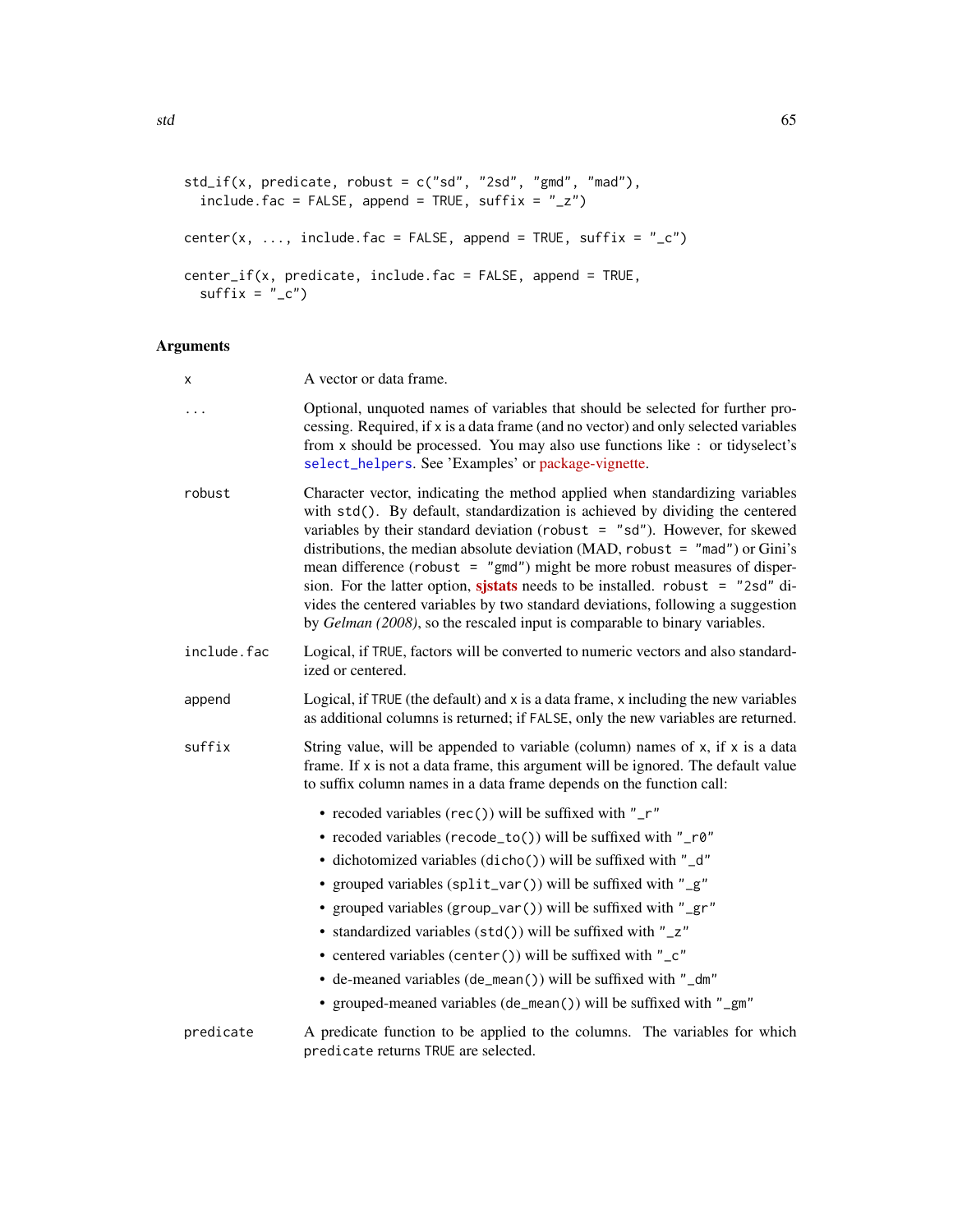std() and center() also work on grouped data frames (see [group\\_by](#page-0-0)). In this case, standardization or centering is applied to the subsets of variables in x. See 'Examples'.

For more complicated models with many predictors, Gelman and Hill (2007) suggest leaving binary inputs as is and only standardize continuous predictors by dividing by two standard deviations. This ensures a rough comparability in the coefficients.

## Value

If  $x$  is a vector, returns a vector with standardized or centered variables. If  $x$  is a data frame, for append = TRUE, x including the transformed variables as new columns is returned; if append = FALSE, only the transformed variables will be returned.

### **Note**

std() and center() only return a vector, if  $x$  is a vector. If  $x$  is a data frame and only one variable is specified in the ...-ellipses argument, both functions do return a data frame (see 'Examples').

## References

Gelman A (2008) Scaling regression inputs by dividing by two standard deviations. *Statistics in Medicine 27: 2865–2873.* [http://www.stat.columbia.edu/~gelman/research/published/](http://www.stat.columbia.edu/~gelman/research/published/standardizing7.pdf) [standardizing7.pdf](http://www.stat.columbia.edu/~gelman/research/published/standardizing7.pdf)

Gelman A, Hill J (2007) Data Analysis Using Regression and Multilevel/Hierarchical Models. Cambdridge, Cambdrige University Press: 55-57

```
data(efc)
std(efc$c160age) %>% head()
std(efc, e17age, c160age, append = FALSE) %>% head()
center(efc$c160age) %>% head()
center(efc, e17age, c160age, append = FALSE) %>% head()
# NOTE!
std(efc$e17age) # returns a vector
std(efc, e17age) # returns a data frame
# works with mutate()
library(dplyr)
efc %>%
  select(e17age, neg_c_7) %>%
  mutate(age_std = std(e17age), burden = center(neg_c_7)) %>%
  head()
# works also with grouped data frames
mtcars %>% std(disp)
```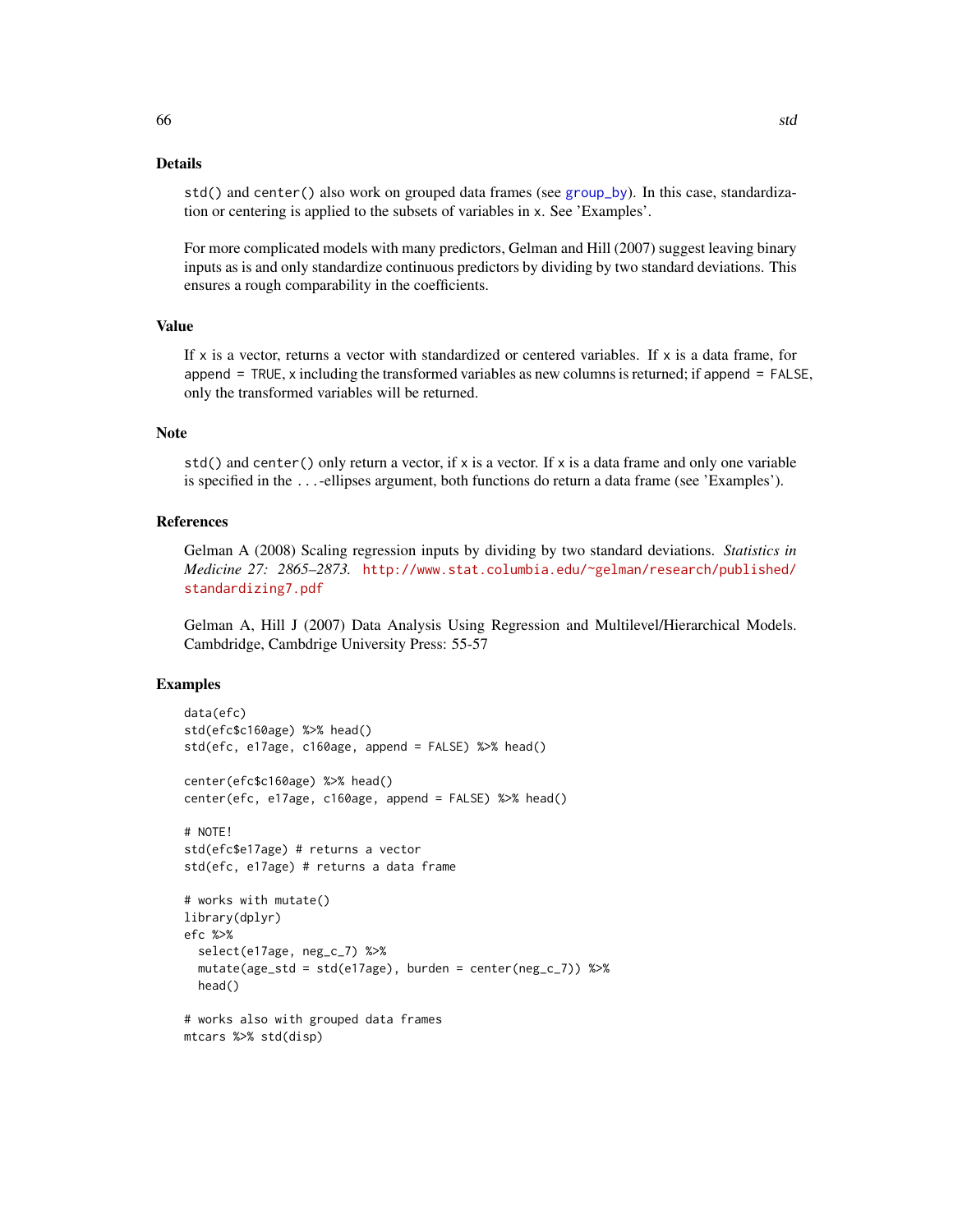# str\_contains 67

```
# compare new column "disp_z" w/ output above
mtcars %>%
 group_by(cyl) %>%
 std(disp)
data(iris)
# also standardize factors
std(iris, include.fac = TRUE, append = FALSE)
# don't standardize factors
std(iris, include.fac = FALSE, append = FALSE)
# standardize only variables with more than 10 unique values
p <- function(x) dplyr::n_distinct(x) > 10
std_if(efc, predicate = p, append = FALSE)
```
str\_contains *Check if string contains pattern*

### Description

This functions checks whether a string or character vector x contains the string pattern. By default, this function is case sensitive.

### Usage

```
str_contains(x, pattern, ignore.case = FALSE, logic = NULL,
  switch = FALSE)
```
#### Arguments

| X           | Character string where matches are sought. May also be a character vector of<br>length $> 1$ (see 'Examples').    |
|-------------|-------------------------------------------------------------------------------------------------------------------|
| pattern     | Character string to be matched in x. May also be a character vector of length ><br>1 (see 'Examples').            |
| ignore.case | Logical, whether matching should be case sensitive or not.                                                        |
| logic       | Indicates whether a logical combination of multiple search pattern should be<br>made.                             |
|             | • Use "or", "OR" or " " for a logical or-combination, i.e. at least one element<br>of pattern is in x.            |
|             | • Use "and", "AND" or "&" for a logical AND-combination, i.e. all elements<br>of pattern are in x.                |
|             | • Use "not", "NOT" or "!" for a logical NOT-combination, i.e. no element<br>of pattern is in x.                   |
|             | • By default, logic = NULL, which means that TRUE or FALSE is returned for<br>each element of pattern separately. |
| switch      | Logical, if TRUE, x will be sought in each element of pattern. If switch $=$ TRUE,<br>x needs to be of length 1.  |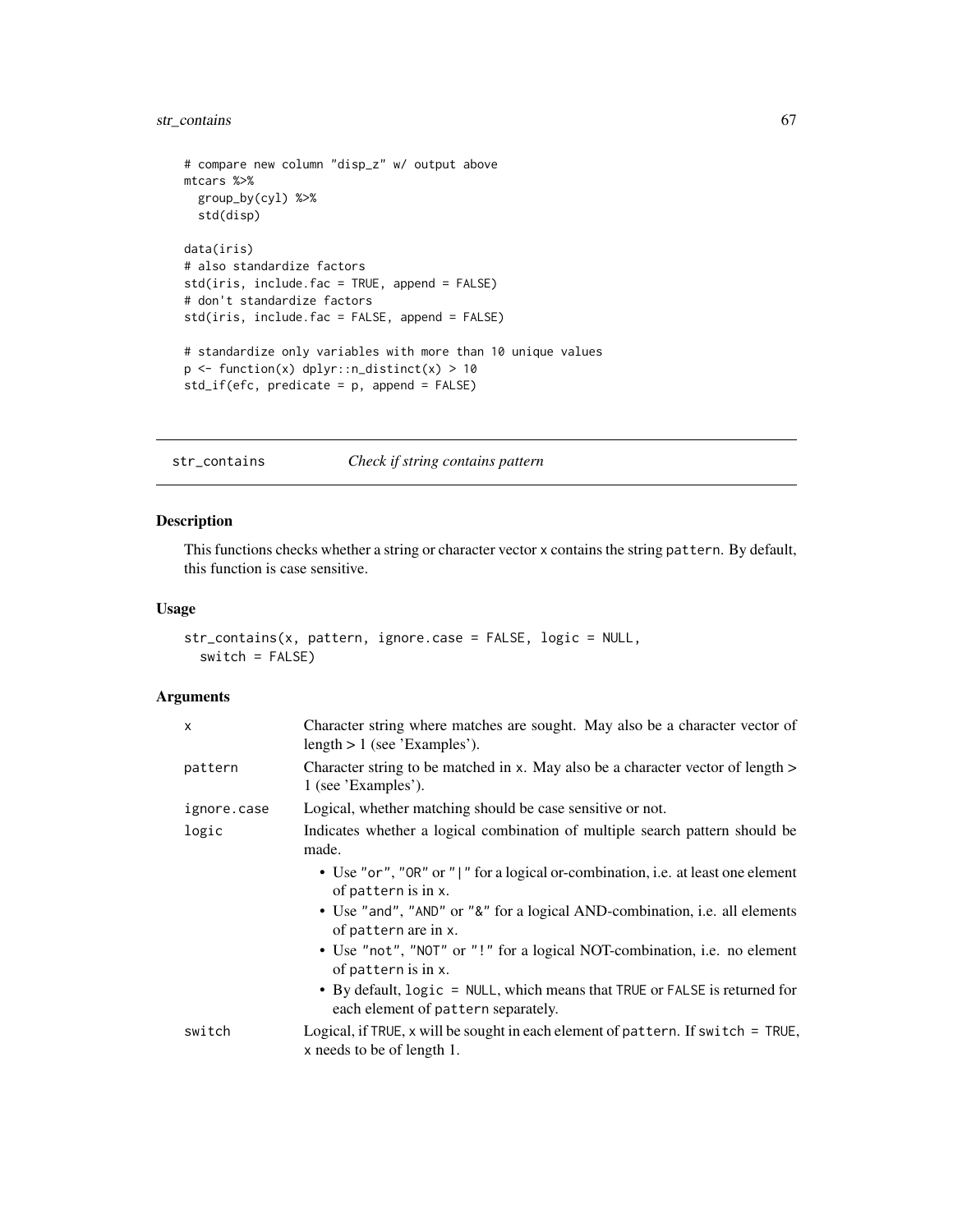### Details

This function iterates all elements in pattern and looks for each of these elements if it is found in *any* element of x, i.e. which elements of pattern are found in the vector x.

Technically, it iterates pattern and calls  $\text{grey}(x, \text{pattern}[i], \text{fixed} = \text{TRUE})$  for each element of pattern. If switch = TRUE, it iterates pattern and calls grep(pattern[i], x, fixed = TRUE) for each element of pattern. Hence, in the latter case (if switch = TRUE), x must be of length 1.

#### Value

TRUE if x contains pattern.

```
str_contains("hello", "hel")
str_contains("hello", "hal")
str_contains("hello", "Hel")
str_contains("hello", "Hel", ignore.case = TRUE)
# which patterns are in "abc"?
str_contains("abc", c("a", "b", "e"))
# is pattern in any element of 'x'?
str_contains(c("def", "abc", "xyz"), "abc")
# is "abcde" in any element of 'x'?
str_contains(c("def", "abc", "xyz"), "abcde") # no...
# is "abc" in any of pattern?
str_contains("abc", c("defg", "abcde", "xyz12"), switch = TRUE)
str_contains(c("def", "abcde", "xyz"), c("abc", "123"))
# any pattern in "abc"?
str_contains("abc", c("a", "b", "e"), logic = "or")
# all patterns in "abc"?
str_contains("abc", c("a", "b", "e"), logic = "and")
str_contains("abc", c("a", "b"), logic = "and")
# no patterns in "abc"?
str_contains("abc", c("a", "b", "e"), logic = "not")
str_contains("abc", c("d", "e", "f"), logic = "not")
```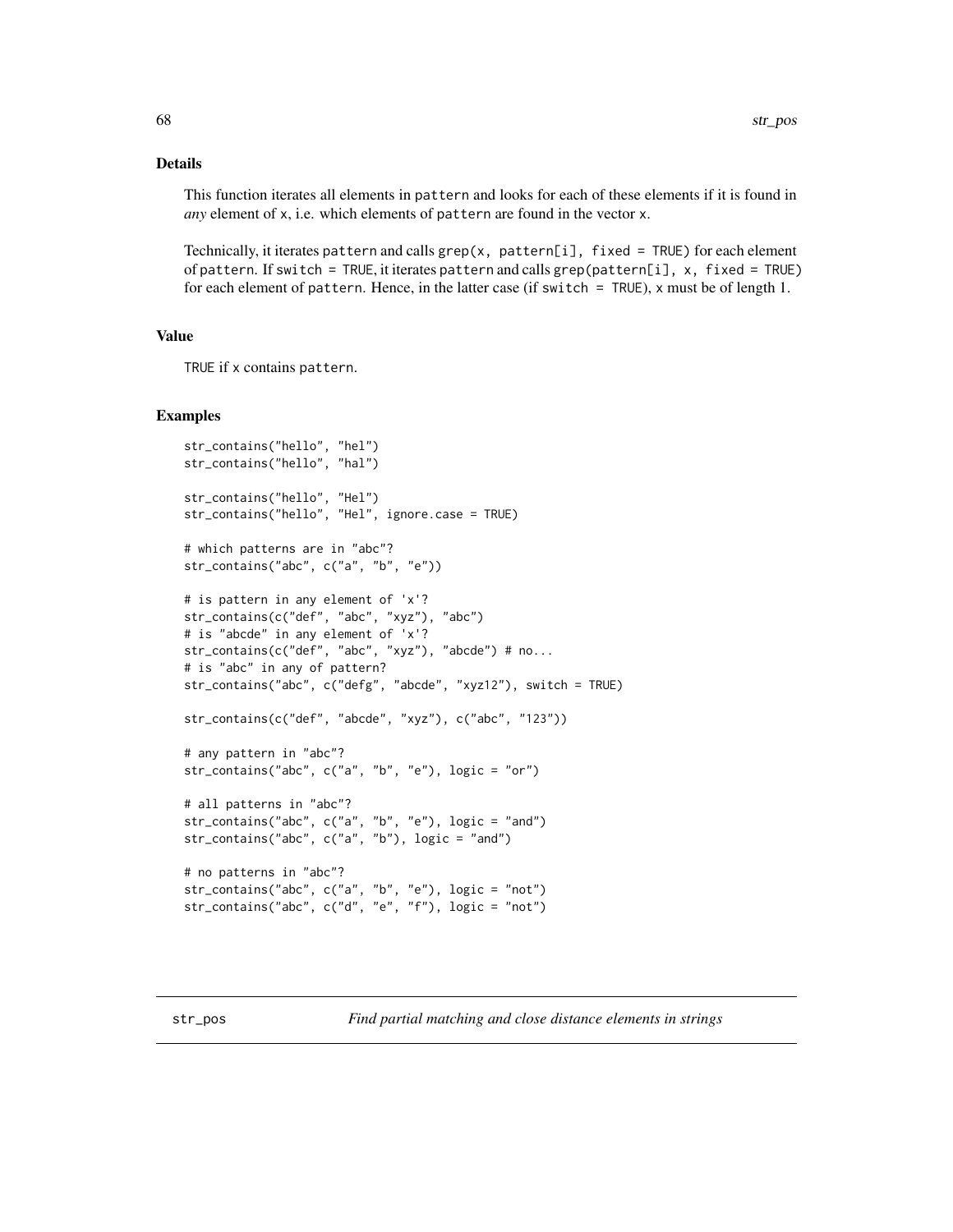#### str\_pos 69

### **Description**

This function finds the element indices of partial matching or similar strings in a character vector. Can be used to find exact or slightly mistyped elements in a string vector.

### Usage

```
str_pos(search.string, find.term, maxdist = 2, part.dist.match = 0,
  show. <i>bar</i> = <math>FALSE</math>)
```
# Arguments

| search.string   | Character vector with string elements.                                                                                                                                          |  |
|-----------------|---------------------------------------------------------------------------------------------------------------------------------------------------------------------------------|--|
| find.term       | String that should be matched against the elements of search, string.                                                                                                           |  |
| maxdist         | Maximum distance between two string elements, which is allowed to treat them<br>as similar or equal. Smaller values mean less tolerance in matching.                            |  |
| part.dist.match |                                                                                                                                                                                 |  |
|                 | Activates similar matching (close distance strings) for parts (substrings) of the<br>search.string. Following values are accepted:                                              |  |
|                 | • 0 for no partial distance matching                                                                                                                                            |  |
|                 | • 1 for one-step matching, which means, only substrings of same length as<br>find. term are extracted from search. string matching                                              |  |
|                 | • 2 for two-step matching, which means, substrings of same length as find. term<br>as well as strings with a slightly wider range are extracted from search. string<br>matching |  |
|                 | Default value is 0. See 'Details' for more information.                                                                                                                         |  |
| show.pbar       | Logical; f TRUE, the progress bar is displayed when computing the distance ma-<br>trix. Default in FALSE, hence the bar is hidden.                                              |  |
|                 |                                                                                                                                                                                 |  |

### Details

For part.dist.match = 1, a substring of length(find.term) is extracted from search.string, starting at position 0 in search.string until the end of search.string is reached. Each substring is matched against find.term, and results with a maximum distance of maxdist are considered as "matching". If part.dist.match = 2, the range of the extracted substring is increased by 2, i.e. the extracted substring is two chars longer and so on.

### Value

A numeric vector with index position of elements in search.string that partially match or are similar to find.term. Returns -1 if no match was found.

### Note

This function does *not* return the position of a matching string *inside* another string, but the element's index of the search.string vector, where a (partial) match with find.term was found. Thus, searching for "abc" in a string "this is abc" will not return 9 (the start position of the substring), but 1 (the element index, which is always 1 if search.string only has one element).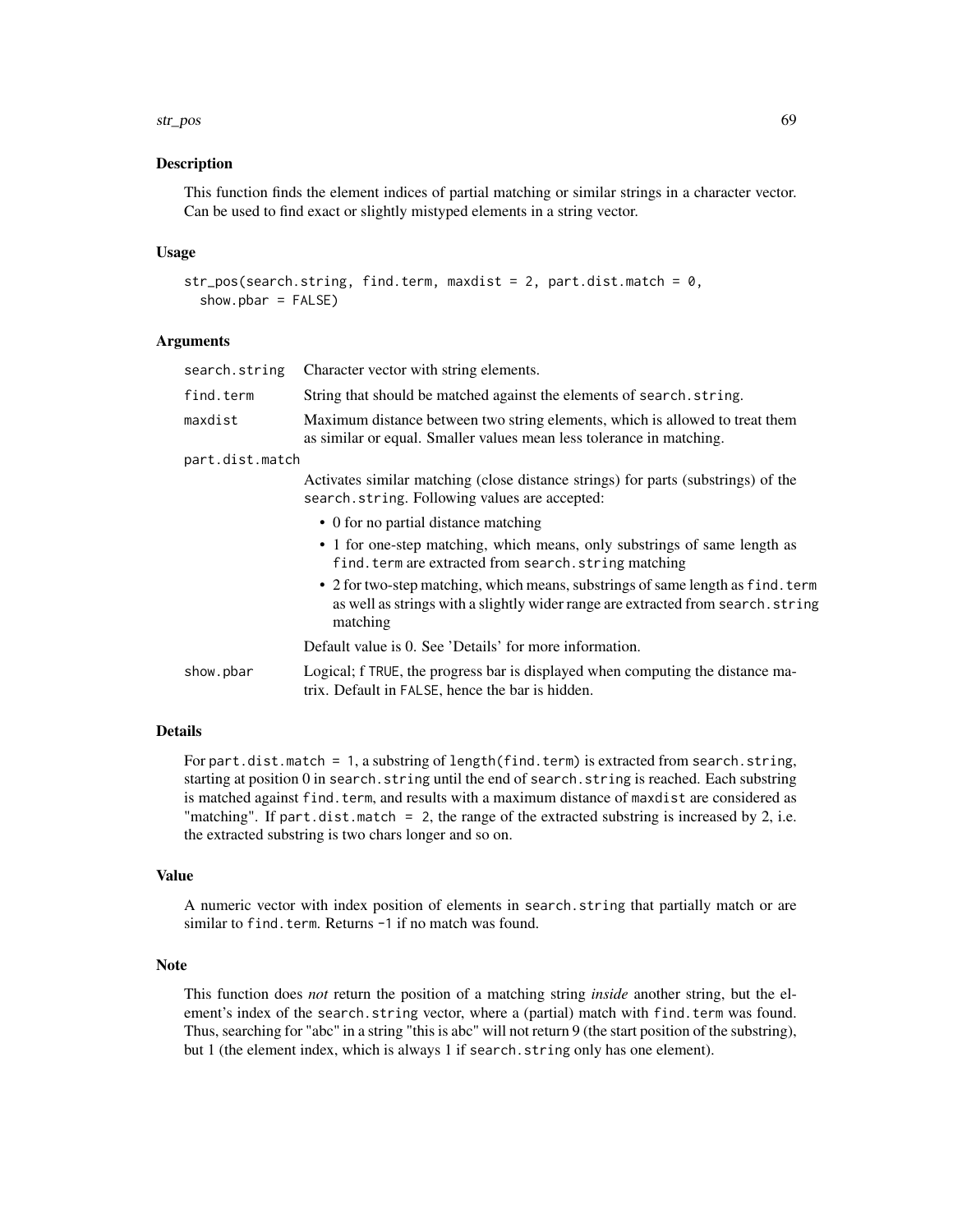## See Also

[group\\_str](#page-22-0)

# Examples

```
## Not run:
string <- c("Hello", "Helo", "Hole", "Apple", "Ape", "New", "Old", "System", "Systemic")
str_pos(string, "hel") # partial match
str_pos(string, "stem") # partial match
str_pos(string, "R") # no match
str_pos(string, "saste") # similarity to "System"
# finds two indices, because partial matching now
# also applies to "Systemic"
str_pos(string,
        "sytsme",
       part.dist.match = 1)
# finds nothing
str_pos("We are Sex Pistols!", "postils")
# finds partial matching of similarity
str_pos("We are Sex Pistols!", "postils", part.dist.match = 1)
## End(Not run)
```

| str start |  |
|-----------|--|
|           |  |

# Find start and end index of pattern in string

### Description

str\_start() finds the beginning position of pattern in each element of x, while str\_end() finds the stopping position of pattern in each element of x.

#### Usage

```
str_start(x, pattern, ignore.case = TRUE)
```

```
str_end(x, pattern, ignore.case = TRUE)
```
#### Arguments

| <b>X</b>    | A character vector.                                                                                                                                               |
|-------------|-------------------------------------------------------------------------------------------------------------------------------------------------------------------|
| pattern     | Character string to be matched in x. pattern might also be a regular-expression<br>object, as returned by regex, or any of <b>stringr</b> 's supported modifiers. |
| ignore.case | Logical, whether matching should be case sensitive or not.                                                                                                        |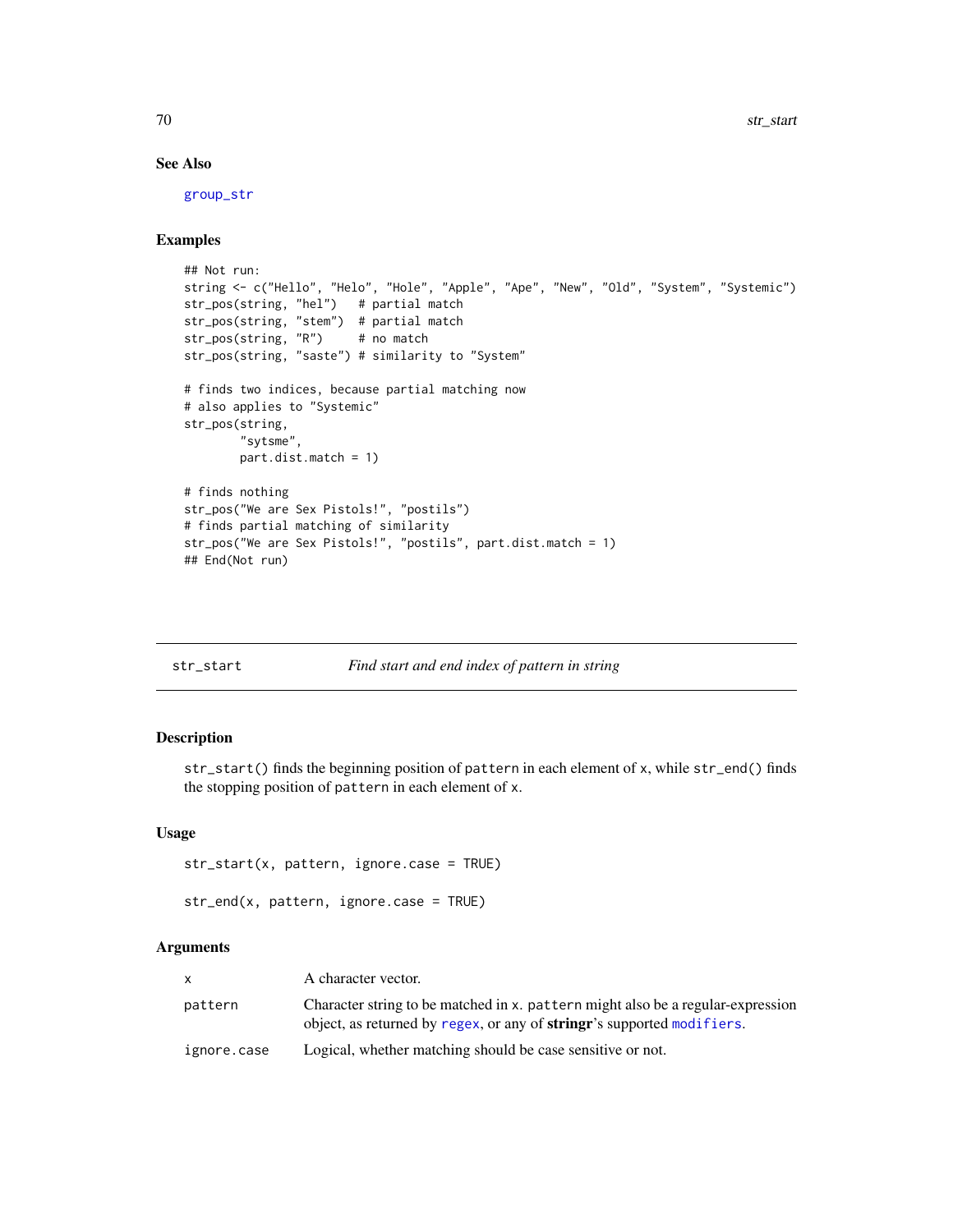## to\_character 71

### Value

A numeric vector with index of start/end position(s) of pattern found in x, or an empty vector, if pattern was not found in x.

#### Examples

```
path <- "this/is/my/fileofinterest.csv"
str_start(path, "/")
path <- "this//is//my//fileofinterest.csv"
str_start(path, "//")
str_end(path, "//")
x <- c("my_friend_likes me", "your_friend likes_you")
str\_start(x, "''_")# pattern "likes" starts at position 11 in first, and
# position 13 in second string
str_start(x, "likes")
# pattern "likes" ends at position 15 in first, and
# position 17 in second string
str_end(x, "likes")
x <- c("I like to move it, move it", "You like to move it")
str_start(x, "move")
str_end(x, "move")
```

| to character | Convert variable into character vector and replace values with asso- |
|--------------|----------------------------------------------------------------------|
|              | ciated value labels                                                  |

### Description

This function converts (replaces) variable values (also of factors or character vectors) with their associated value labels and returns them as character vector. This is just a convenient wrapper for as.character(to\_label(x)).

## Usage

```
to_character(x, ..., add.non.labelled = FALSE, prefix = FALSE,
  var.label = NULL, drop.na = TRUE, drop.levels = FALSE)
```
### Arguments

x A vector or data frame.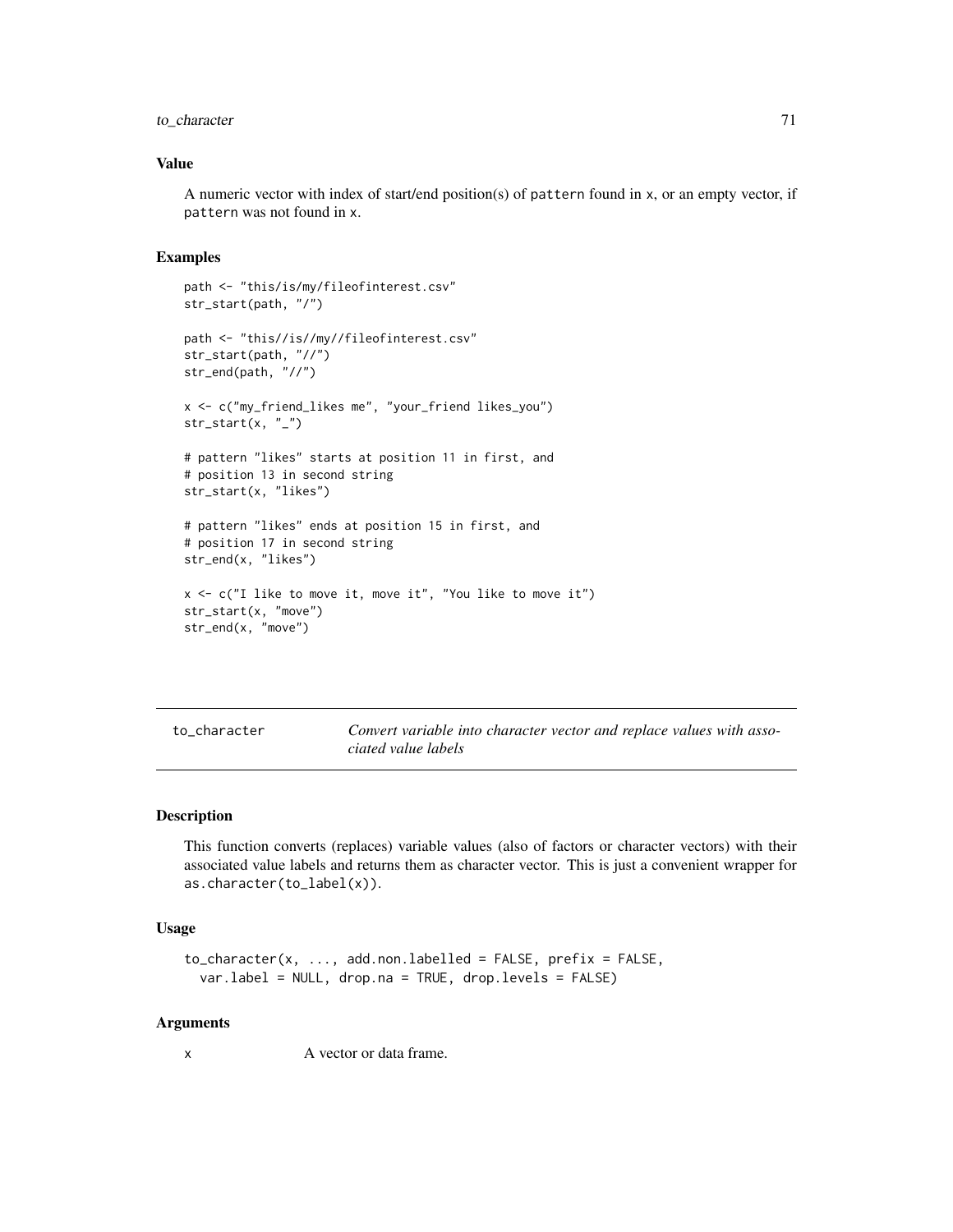| $\cdots$         | Optional, unquoted names of variables that should be selected for further pro-<br>cessing. Required, if x is a data frame (and no vector) and only selected variables<br>from x should be processed. You may also use functions like : or tidyselect's<br>select_helpers. See 'Examples' or package-vignette. |
|------------------|---------------------------------------------------------------------------------------------------------------------------------------------------------------------------------------------------------------------------------------------------------------------------------------------------------------|
| add.non.labelled |                                                                                                                                                                                                                                                                                                               |
|                  | Logical, if TRUE, values without associated value label will also be converted to<br>labels (as is). See 'Examples'.                                                                                                                                                                                          |
| prefix           | Logical, if TRUE, the value labels used as factor levels or character values will<br>be prefixed with their associated values. See 'Examples'.                                                                                                                                                                |
| var.label        | Optional string, to set variable label attribute for the returned variable (see vi-<br>gnette Labelled Data and the sjlabelled-Package). If NULL (default), variable<br>label attribute of x will be used (if present). If empty, variable label attributes<br>will be removed.                               |
| drop.na          | Logical, if TRUE, tagged NA values with value labels will be converted to regu-<br>lar NA's. Else, tagged NA values will be replaced with their value labels. See<br>'Examples' and get_na.                                                                                                                   |
| drop.levels      | Logical, if TRUE, unused factor levels will be dropped (i.e. droplevels will be<br>applied before returning the result).                                                                                                                                                                                      |

# Value

A character vector with the associated value labels as values. If x is a data frame, the complete data frame x will be returned, where variables specified in ... are coerced to character variables; if ... is not specified, applies to all variables in the data frame.

## Note

Value labels will be removed when converting variables to factors, variable labels, however, are preserved.

This function is kept for backwards-compatibility. It is preferred to use [as\\_character](#page-0-0).

```
library(sjlabelled)
data(efc)
print(get_labels(efc)['c161sex'])
head(efc$c161sex)
head(to_character(efc$c161sex))
```

```
print(get_labels(efc)['e42dep'])
table(efc$e42dep)
table(to_character(efc$e42dep))
```

```
head(efc$e42dep)
head(to_character(efc$e42dep))
```

```
# numeric values w/o value labels will also be converted into character
str(efc$e17age)
```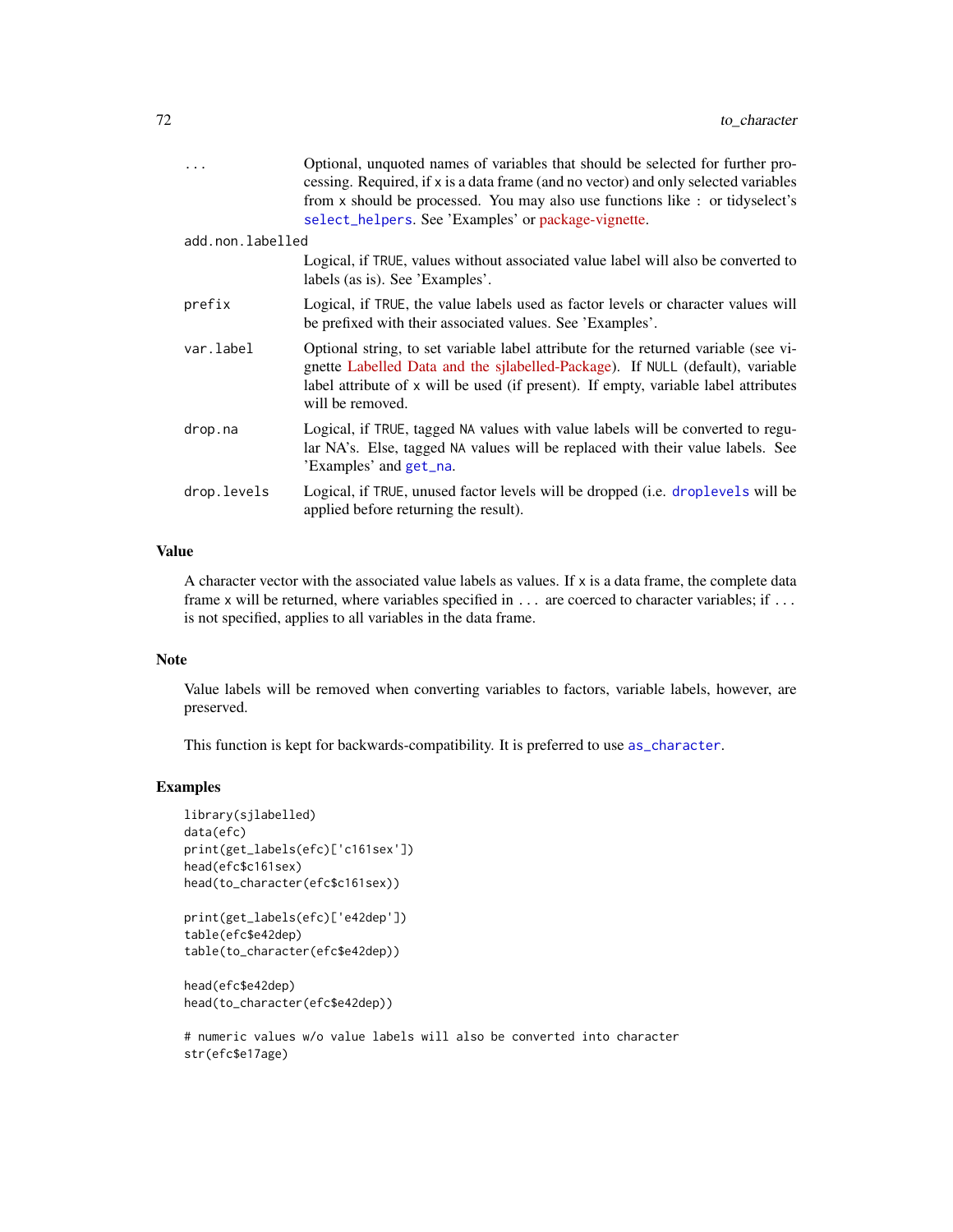# <span id="page-72-0"></span>to\_dummy 73

```
str(to_character(efc$e17age))
# factor with non-numeric levels, non-prefixed and prefixed
x \leftarrow factor(c("a", "b", "c"))
x \le -set\_labels(x, labels = c("ape", "bear", "cat"))to_character(x, prefix = FALSE)
to_{\text{character}}(x, \text{ prefix} = \text{TRUE})# create vector
x \leq -c(1, 2, 3, 2, 4, NA)# add less labels than values
x \leftarrow set_labels(x,labels = c("yes", "maybe", "no"),
                force.labels = FALSE,
                force.values = FALSE)
# convert to character w/o non-labelled values
to_character(x)
# convert to character, including non-labelled values
to_character(x, add.non.labelled = TRUE)
# create labelled integer, with missing flag
library(haven)
x <- labelled(c(1:3, tagged_na("a", "c", "z"), 4:1, 2:3),
              c("Agreement" = 1, "Disagreement" = 4, "First" = tagged_na("c"),"Refused" = tagged_na("a"), "Not home" = tagged_na("z")))
# to character, with missing labels
to_character(x, drop.na = FALSE)
# to character, missings removed
to_character(x, drop.na = TRUE)
# keep missings, and use non-labelled values as well
to_ccharacter(x, add.non.labelled = TRUE, drop.na = FALSE)
# easily coerce specific variables in a data frame to character
# and keep other variables, with their class preserved
```

```
to_character(efc, e42dep, e16sex, c172code)
```
to\_dummy *Split (categorical) vectors into dummy variables*

#### Description

This function splits categorical or numeric vectors with more than two categories into 0/1-coded dummy variables.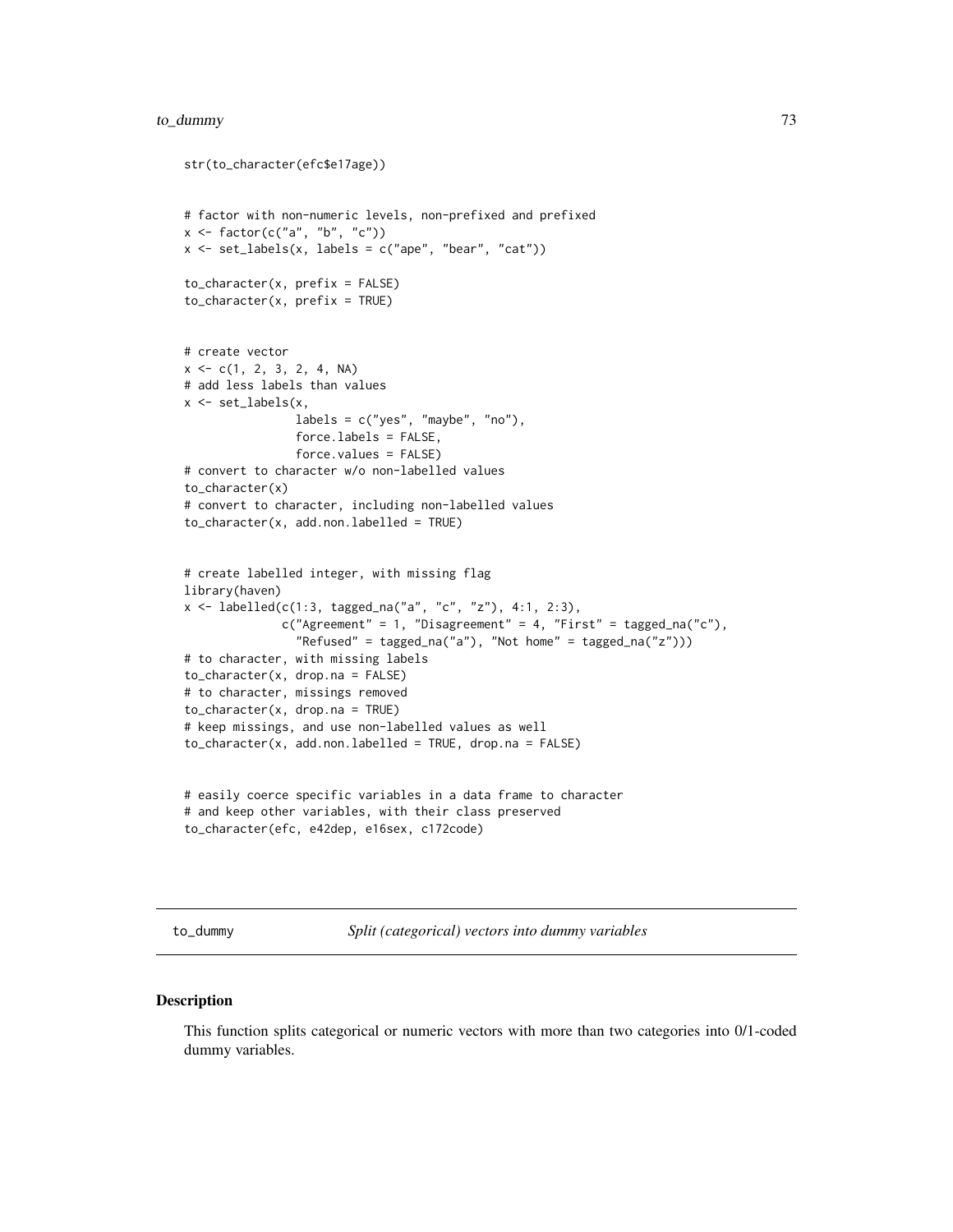# <span id="page-73-0"></span>Usage

 $to_d$ ummy(x, ..., var.name = "name", suffix =  $c("numeric", "label"))$ 

#### Arguments

| $\mathsf{x}$            | A vector or data frame.                                                                                                                                                                                                                                                                                       |
|-------------------------|---------------------------------------------------------------------------------------------------------------------------------------------------------------------------------------------------------------------------------------------------------------------------------------------------------------|
| $\cdot$ $\cdot$ $\cdot$ | Optional, unquoted names of variables that should be selected for further pro-<br>cessing. Required, if x is a data frame (and no vector) and only selected variables<br>from x should be processed. You may also use functions like : or tidyselect's<br>select_helpers. See 'Examples' or package-vignette. |
| var.name                | Indicates how the new dummy variables are named. Use "name" to use the<br>variable name or any other string that will be used as is. Only applies, if $x$ is a<br>vector. See 'Examples'.                                                                                                                     |
| suffix                  | Indicates which suffix will be added to each dummy variable. Use "numeric"<br>to number dummy variables, e.g. $x_1, x_2, x_3$ etc. Use "label" to add value<br>label, e.g. $x_l_0w$ , $x_l$ mid, $x_l$ high. May be abbreviated.                                                                              |

# Value

A data frame with dummy variables for each category of x. The dummy coded variables are of type [atomic](#page-0-0).

#### Note

NA values will be copied from x, so each dummy variable has the same amount of NA's at the same position as x.

```
data(efc)
head(to_dummy(efc$e42dep))
# add value label as suffix to new variable name
head(to_dummy(efc$e42dep, suffix = "label"))
# use "dummy" as new variable name
head(to_dummy(efc$e42dep, var.name = "dummy"))
# create multiple dummies, append to data frame
to_dummy(efc, c172code, e42dep)
# pipe-workflow
library(dplyr)
efc %>%
  select(e42dep, e16sex, c172code) %>%
  to_dummy()
```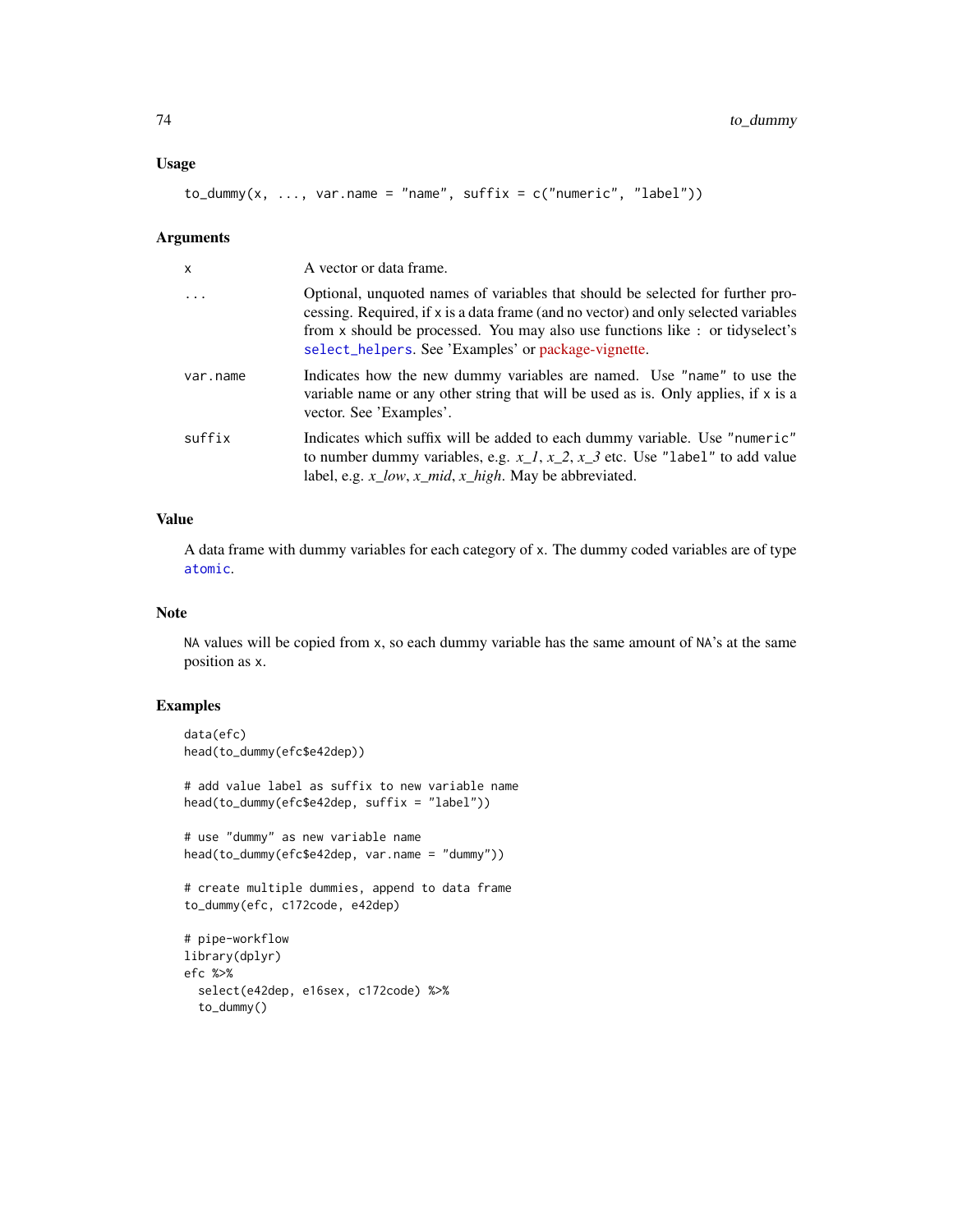<span id="page-74-0"></span>

This function converts a variable into a factor, but preserves variable and value label attributes. See 'Examples'.

### Usage

 $to_factor(x, ..., add.non.labelled = FALSE, ref.lvl = NULL)$ 

#### Arguments

| x                | A vector or data frame.                                                                                                                                                                                                                                                                                       |  |
|------------------|---------------------------------------------------------------------------------------------------------------------------------------------------------------------------------------------------------------------------------------------------------------------------------------------------------------|--|
| $\ddots$         | Optional, unquoted names of variables that should be selected for further pro-<br>cessing. Required, if x is a data frame (and no vector) and only selected variables<br>from x should be processed. You may also use functions like : or tidyselect's<br>select_helpers. See 'Examples' or package-vignette. |  |
| add.non.labelled |                                                                                                                                                                                                                                                                                                               |  |
|                  | Logical, if TRUE, non-labelled values also get value labels.                                                                                                                                                                                                                                                  |  |
| ref.lvl          | Numeric, specifies the reference level for the new factor. Use this parameter if a<br>different factor level than the lowest value should be used as reference level. If<br>NULL, lowest value will become the reference level. See $ref_lvl$ for details.                                                    |  |

# Details

to\_factor converts numeric values into a factor with numeric levels. [as\\_label](#page-0-0), however, converts a vector into a factor and uses value labels as factor levels.

## Value

A factor, including variable and value labels. If  $x$  is a data frame, the complete data frame  $x$  will be returned, where variables specified in ... are coerced to factors (including variable and value labels); if ... is not specified, applies to all variables in the data frame.

# Note

This function is intended for use with vectors that have value and variable label attributes. Unlike [as.factor](#page-0-0), to\_factor converts a variable into a factor and preserves the value and variable label attributes.

Adding label attributes is automatically done by importing data sets with one of the read\_\* functions, like [read\\_spss](#page-0-0). Else, value and variable labels can be manually added to vectors with [set\\_labels](#page-0-0) and [set\\_label](#page-0-0).

This function is kept for backwards-compatibility. It is preferred to use [as\\_factor](#page-0-0).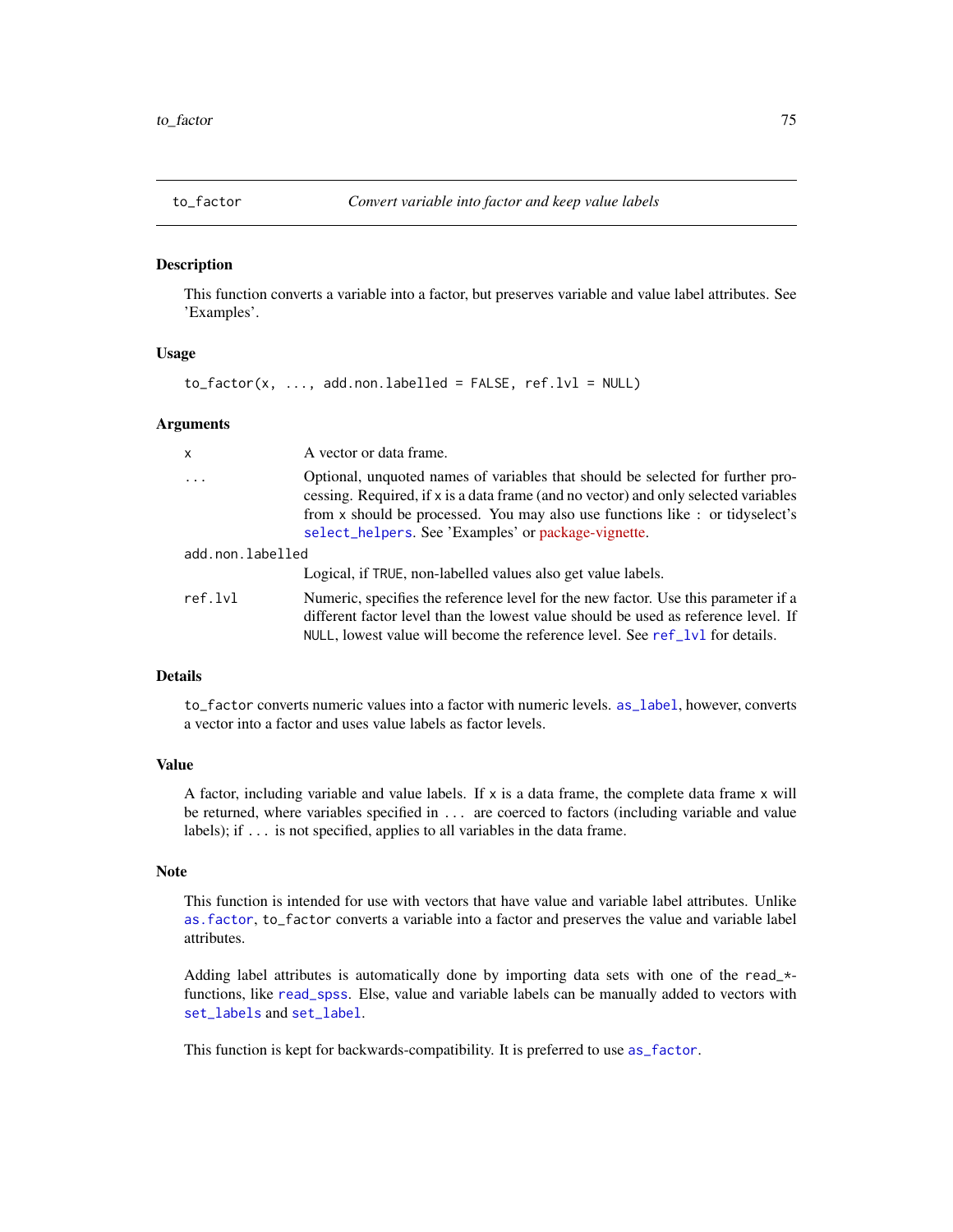# See Also

[as\\_numeric](#page-0-0) to convert a factor into a numeric vector and [as\\_label](#page-0-0) to convert a vector into a factor with labelled factor levels.

```
library(sjlabelled)
data(efc)
# normal factor conversion, loses value attributes
x <- as.factor(efc$e42dep)
frq(x)
# factor conversion, which keeps value attributes
x <- to_factor(efc$e42dep)
frq(x)# create parially labelled vector
x <- set_labels(efc$e42dep,
                labels = c('1) = "independent", 4 = "severe dependency",
                           `9` = "missing value"))
# only copy existing value labels
to_factor(x)
get_labels(to_factor(x), values = "p")
# also add labels to non-labelled values
to_factor(x, add non.labelled = TRUE)get_labels(to_factor(x, add.non.labelled = TRUE), values = "p")
# Convert to factor, using different reference level
x <- to_factor(efc$e42dep)
str(x)
table(x)
x \le -\text{to-factor}(efc$e42dep, ref.lvl = 3)str(x)
table(x)
# easily coerce specific variables in a data frame to factor
# and keep other variables, with their class preserved
to_factor(efc, e42dep, e16sex, c172code)
# use select-helpers from dplyr-package
library(dplyr)
to_factor(efc, contains("cop"), c161sex:c175empl)
```
<span id="page-75-0"></span>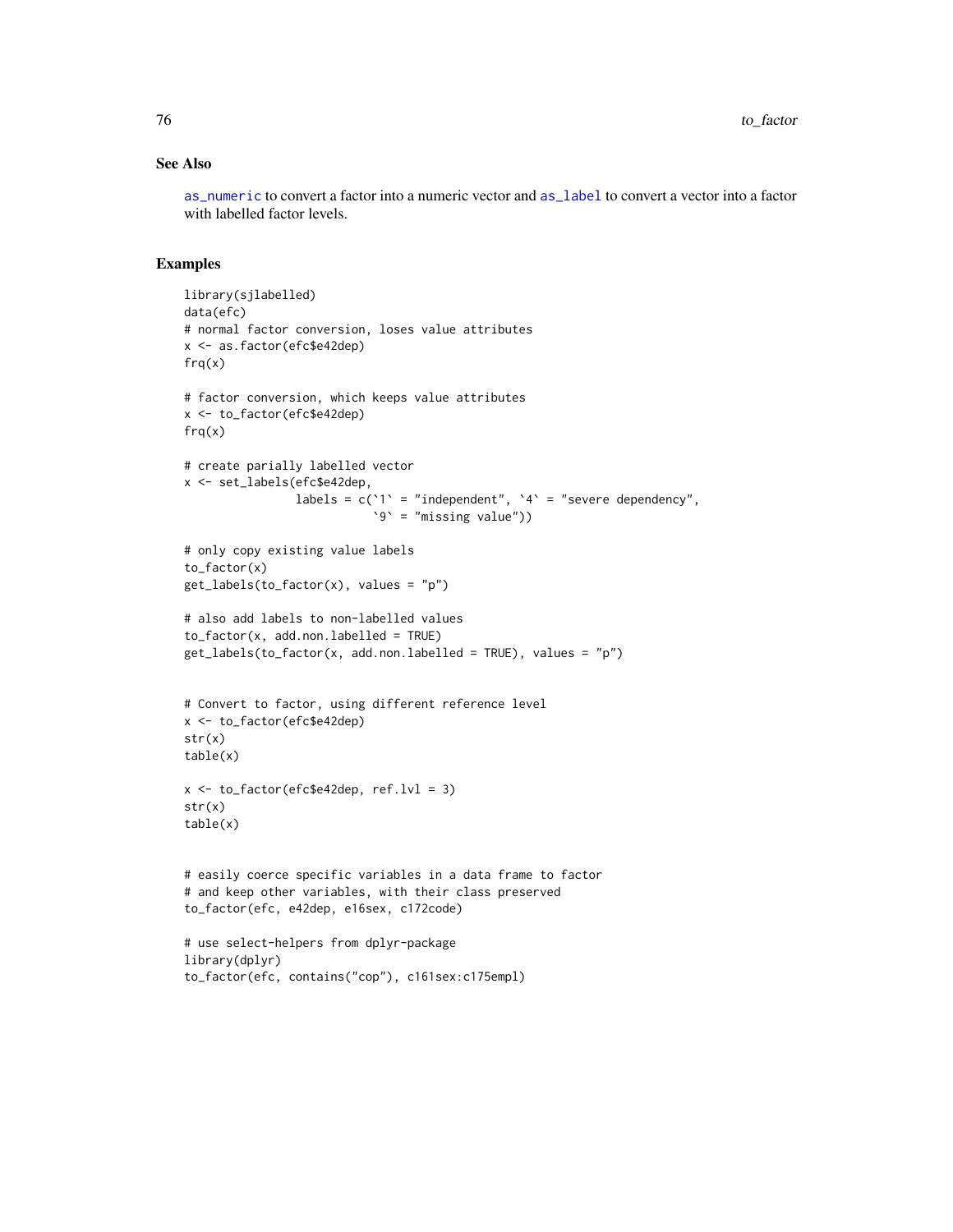<span id="page-76-0"></span>

This function converts (replaces) values of a variable (also of factors or character vectors) with their associated value labels. Might be helpful for factor variables. For instance, if you have a Gender variable with 0/1 value, and associated labels are male/female, this function would convert all 0 to male and all 1 to female and returns the new variable as factor.

## Usage

```
to label(x, ..., add.non.labeled = FALSE, prefix = FALSE,var.label = NULL, drop.na = TRUE, drop.levels = FALSE)
```
#### Arguments

| x                | A vector or data frame.                                                                                                                                                                                                                                                                                       |
|------------------|---------------------------------------------------------------------------------------------------------------------------------------------------------------------------------------------------------------------------------------------------------------------------------------------------------------|
| .                | Optional, unquoted names of variables that should be selected for further pro-<br>cessing. Required, if x is a data frame (and no vector) and only selected variables<br>from x should be processed. You may also use functions like : or tidyselect's<br>select_helpers. See 'Examples' or package-vignette. |
| add.non.labelled |                                                                                                                                                                                                                                                                                                               |
|                  | Logical, if TRUE, values without associated value label will also be converted to<br>labels (as is). See 'Examples'.                                                                                                                                                                                          |
| prefix           | Logical, if TRUE, the value labels used as factor levels or character values will<br>be prefixed with their associated values. See 'Examples'.                                                                                                                                                                |
| var.label        | Optional string, to set variable label attribute for the returned variable (see vi-<br>gnette Labelled Data and the sjlabelled-Package). If NULL (default), variable<br>label attribute of x will be used (if present). If empty, variable label attributes<br>will be removed.                               |
| drop.na          | Logical, if TRUE, tagged NA values with value labels will be converted to regu-<br>lar NA's. Else, tagged NA values will be replaced with their value labels. See<br>'Examples' and get_na.                                                                                                                   |
| drop.levels      | Logical, if TRUE, unused factor levels will be dropped (i.e. droplevels will be<br>applied before returning the result).                                                                                                                                                                                      |

## Value

A factor with the associated value labels as factor levels. If  $x$  is a data frame, the complete data frame x will be returned, where variables specified in ... are coerced to factors; if ... is not specified, applies to all variables in the data frame.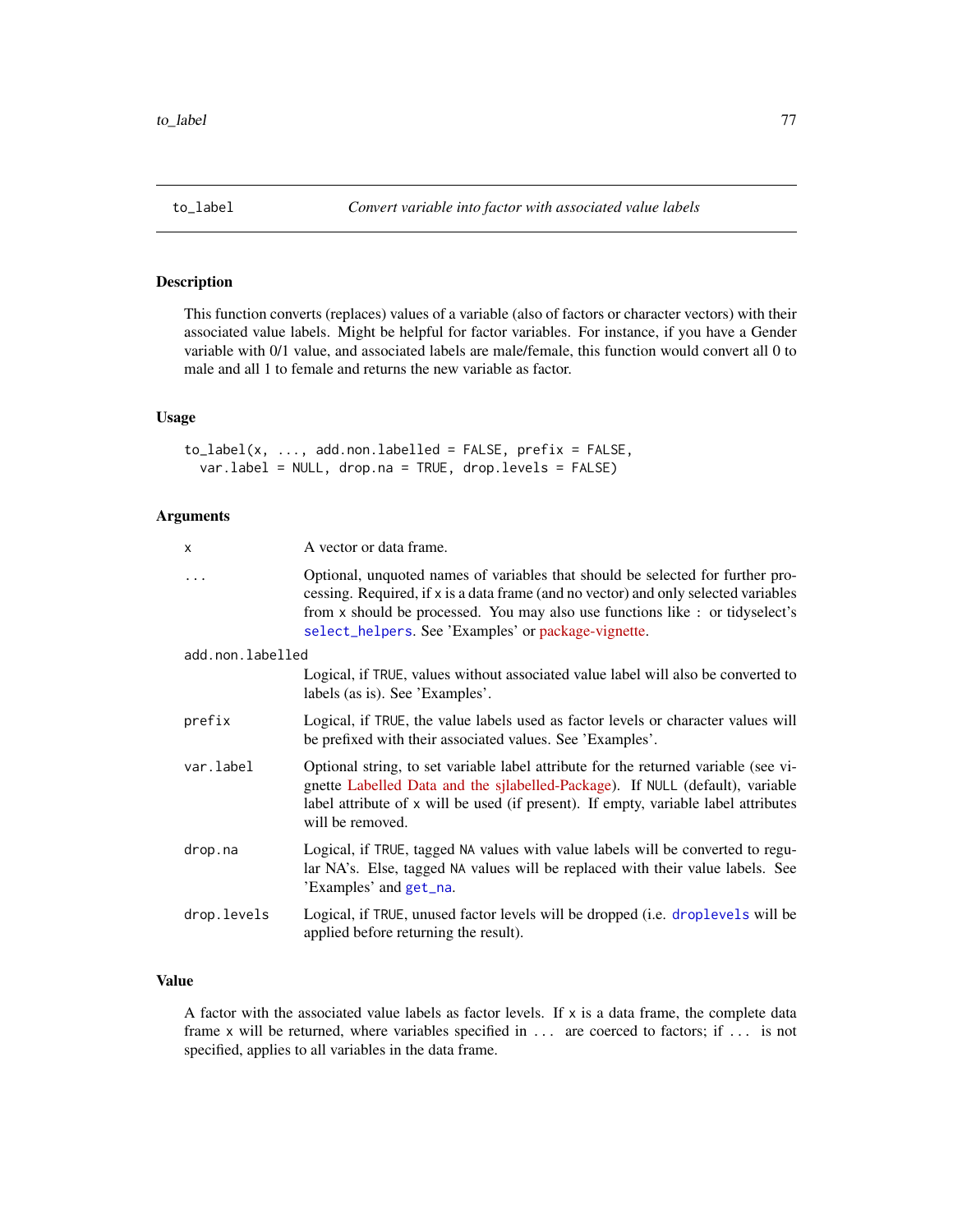<span id="page-77-0"></span>Value label attributes will be removed when converting variables to factors.

This function is kept for backwards-compatibility. It is preferred to use [as\\_label](#page-0-0).

```
library(sjlabelled)
data(efc)
print(get_labels(efc)['c161sex'])
head(efc$c161sex)
head(to_label(efc$c161sex))
print(get_labels(efc)['e42dep'])
table(efc$e42dep)
table(to_label(efc$e42dep))
head(efc$e42dep)
head(to_label(efc$e42dep))
# structure of numeric values won't be changed
# by this function, it only applies to labelled vectors
# (typically categorical or factor variables)
str(efc$e17age)
str(to_label(efc$e17age))
# factor with non-numeric levels
to_label(factor(c("a", "b", "c")))
# factor with non-numeric levels, prefixed
x \leftarrow factor(c("a", "b", "c"))
x \le - set_labels(x, labels = c("ape", "bear", "cat"))
to<sub>_</sub>label(x, prefix = TRUE)
# create vector
x \leq -c(1, 2, 3, 2, 4, NA)# add less labels than values
x <- set_labels(x,
                labels = c("yes", "maybe", "no"),
                force.labels = FALSE,
                force.values = FALSE)
# convert to label w/o non-labelled values
to_label(x)
# convert to label, including non-labelled values
to_label(x, add.non.labelled = TRUE)
# create labelled integer, with missing flag
library(haven)
x \le labelled(c(1:3, tagged_na("a", "c", "z"), 4:1, 2:3),
```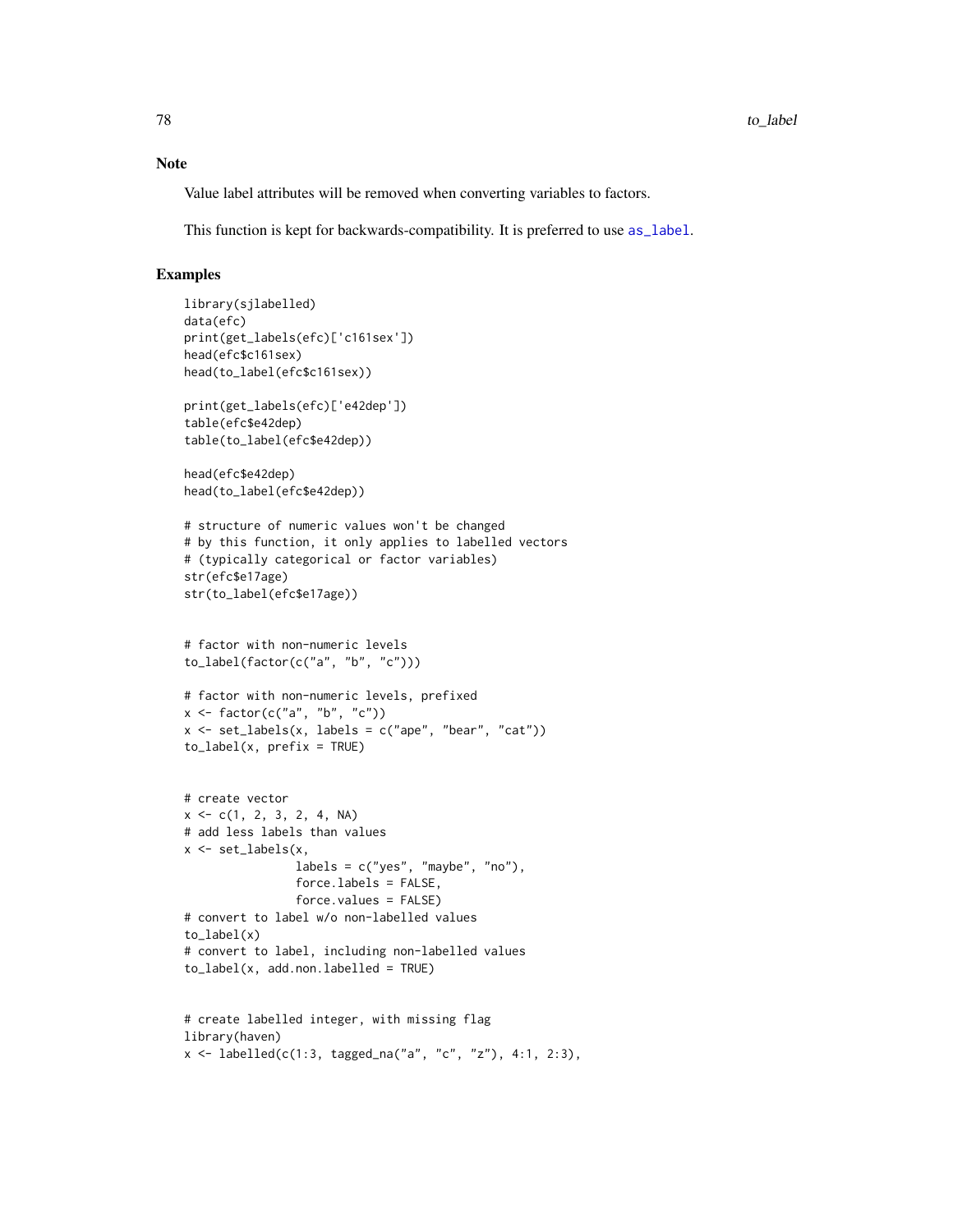```
c("Agreement" = 1, "Disagreement" = 4, "First" = tagged_na("c"),"Refused" = tagged_na("a"), "Not home" = tagged_na("z")))
# to labelled factor, with missing labels
to<sub>_</sub>label(x, drop.na = FALSE)
# to labelled factor, missings removed
to_label(x, drop.na = TRUE)
# keep missings, and use non-labelled values as well
to<sub>_label</sub>(x, add.non.labelled = TRUE, drop.na = FALSE)
# convert labelled character to factor
dummy <- c("M", "F", "F", "X")
dummy <- set_labels(
 dummy,
 labels = c('M' = "Male", 'F' = "Female", 'X' = "Refused"))
get_labels(dummy,, "p")
to_label(dummy)
# drop unused factor levels, but preserve variable label
x <- factor(c("a", "b", "c"), levels = c("a", "b", "c", "d"))
x \le -set\_labels(x, labels = c("ape", "bear", "cat"))set_label(x) <- "A factor!"
x
to_label(x, drop.levels = TRUE)
# change variable label
to_label(x, var.label = "New variable label!", drop.levels = TRUE)
# easily coerce specific variables in a data frame to factor
# and keep other variables, with their class preserved
to_label(efc, e42dep, e16sex, c172code)
```

```
to_long Convert wide data to long format
```
This function converts wide data into long format. It allows to transform multiple key-value pairs to be transformed from wide to long format in one single step.

### Usage

```
to_long(data, keys, values, ..., labels = NULL, recode.key = FALSE)
```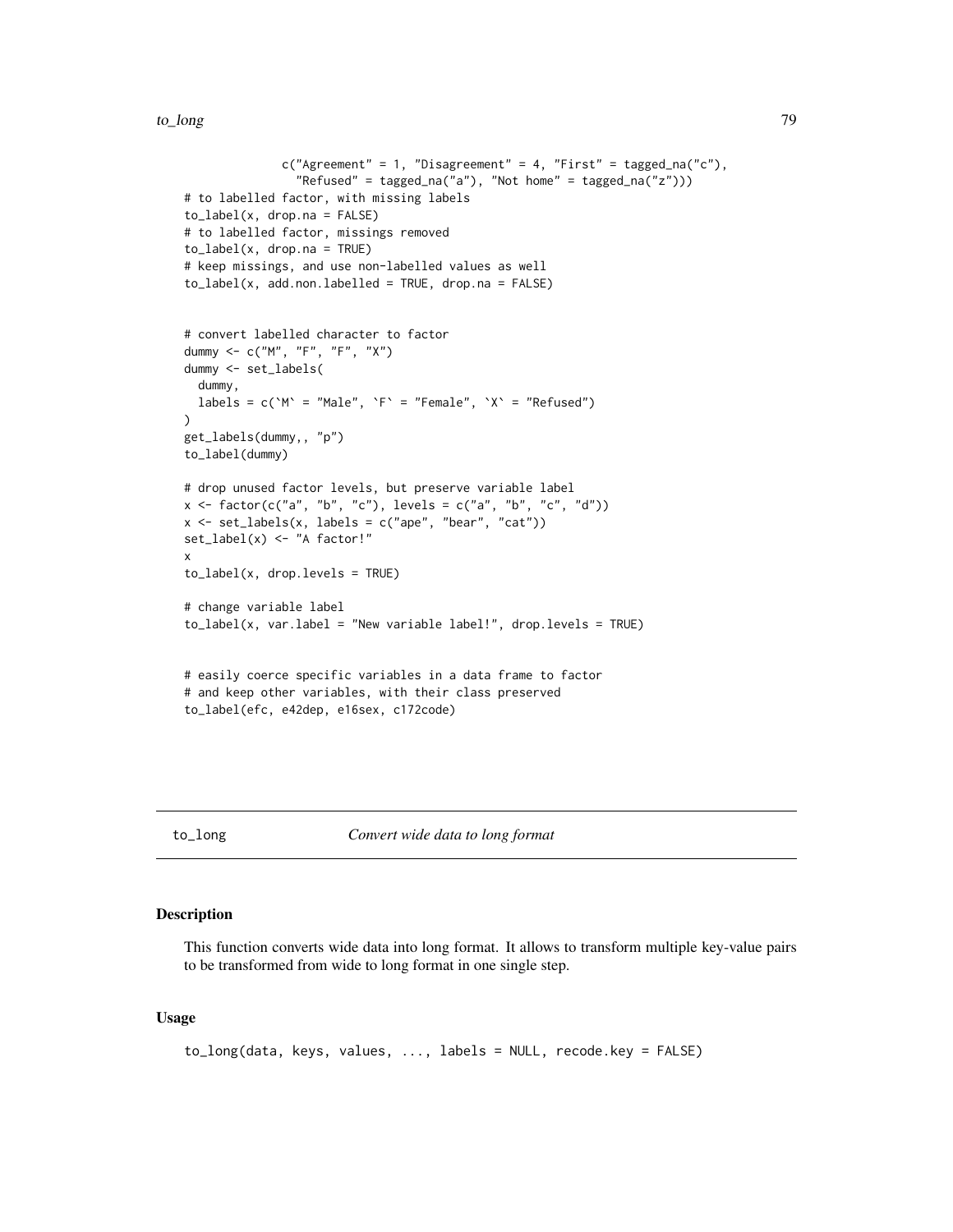## <span id="page-79-0"></span>**Arguments**

| data       | A data. frame that should be tansformed from wide to long format.                                                                                                                                                                                                             |
|------------|-------------------------------------------------------------------------------------------------------------------------------------------------------------------------------------------------------------------------------------------------------------------------------|
| keys       | Character vector with name(s) of key column(s) to create in output. Either one<br>key value per column group that should be gathered, or a single string. In the<br>latter case, this name will be used as key column, and only one key column is<br>created. See 'Examples'. |
| values     | Character vector with names of value columns (variable names) to create in<br>output. Must be of same length as number of column groups that should be<br>gathered. See 'Examples'.                                                                                           |
| $\cdots$   | Specification of columns that should be gathered. Must be one character vector<br>with variable names per column group, or a numeric vector with column indices<br>indicating those columns that should be gathered. See 'Examples'.                                          |
| labels     | Character vector of same length as values with variable labels for the new vari-<br>ables created from gathered columns. See 'Examples' and 'Details'.                                                                                                                        |
| recode.kev | Logical, if TRUE, the values of the key column will be recoded to numeric values,<br>in sequential ascending order.                                                                                                                                                           |

# Details

This function enhances **tidyr**'s [gather](#page-0-0) function that you can gather multiple column groups at once. Value and variable labels for non-gathered variables are preserved. However, gathered variables may have different variable label attributes. In this case, [gather](#page-0-0) will drop these attributes. Hence, the new created variables from gathered columns don't have any variable label attributes. In such cases, use labels argument to set variable label attributes.

```
# create sample
mydat \leq data.frame(age = c(20, 30, 40),
                    sex = c("Female", "Male", "Male"),
                    score_t1 = c(30, 35, 32),
                    score_t2 = c(33, 34, 37),
                    score_t3 = c(36, 35, 38),
                    speed_t1 = c(2, 3, 1),speed_t2 = c(3, 4, 5),speed_t3 = c(1, 8, 6)# check tidyr. score is gathered, however, speed is not
tidyr::gather(mydat, "time", "score", score_t1, score_t2, score_t3)
# gather multiple columns. both time and speed are gathered.
to_long(
 data = mydat,
 keys = "time",
  values = c("score", "speed"),
  c("score_t1", "score_t2", "score_t3"),
 c("speed_t1", "speed_t2", "speed_t3")
\lambda
```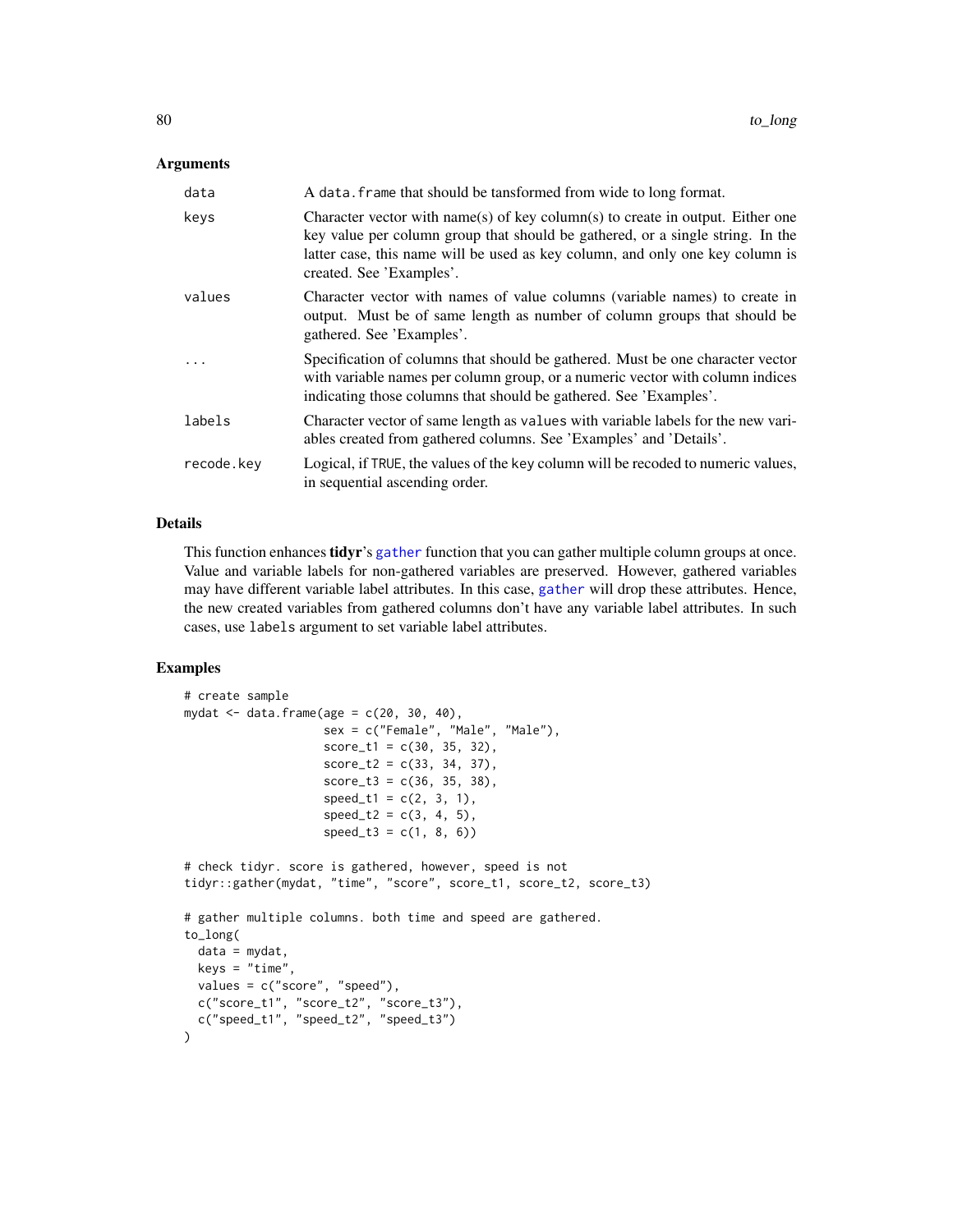```
# gather multiple columns, use numeric key-value
to_long(
  data = mydat,
 keys = "time",
  values = c("score", "speed"),
  c("score_t1", "score_t2", "score_t3"),
  c("speed_t1", "speed_t2", "speed_t3"),
  recode.key = TRUE
\lambda# gather multiple columns by colum names and colum indices
to_long(
  data = mydat,
  keys = "time",values = c("score", "speed"),
  c("score_t1", "score_t2", "score_t3"),
  6:8,
  recode.key = TRUE
)
# gather multiple columns, use separate key-columns
# for each value-vector
to_long(
  data = mydat,
  keys = c("time_score", "time_speed"),
  values = c("score", "speed"),
  c("score_t1", "score_t2", "score_t3"),
  c("speed_t1", "speed_t2", "speed_t3")
)
# gather multiple columns, label columns
mydat <- to_long(
  data = mydat,
  keys = "time",
  values = c("score", "speed"),
  c("score_t1", "score_t2", "score_t3"),
  c("speed_t1", "speed_t2", "speed_t3"),
  labels = c("Test Score", "Time needed to finish")
)
library(sjlabelled)
str(mydat$score)
get_label(mydat$speed)
```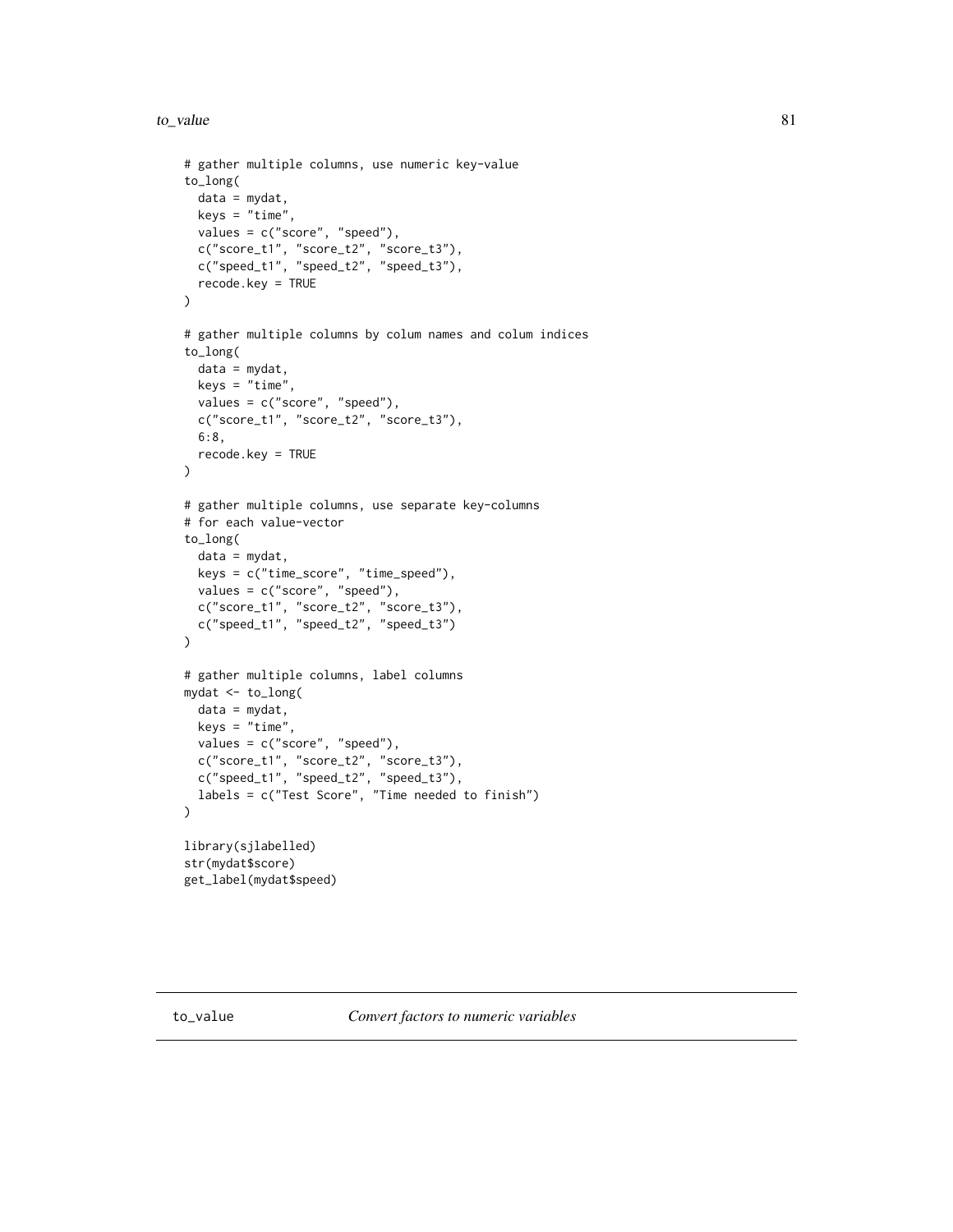<span id="page-81-0"></span>This function converts (replaces) factor levels with the related factor level index number, thus the factor is converted to a numeric variable.

### Usage

```
to_value(x, ..., start.at = NULL, keep_labels = TRUE,use.labels = FALSE)
```
# Arguments

| x           | A vector or data frame.                                                                                                                                                                                                                                                                                       |
|-------------|---------------------------------------------------------------------------------------------------------------------------------------------------------------------------------------------------------------------------------------------------------------------------------------------------------------|
| $\cdot$     | Optional, unquoted names of variables that should be selected for further pro-<br>cessing. Required, if x is a data frame (and no vector) and only selected variables<br>from x should be processed. You may also use functions like : or tidyselect's<br>select_helpers. See 'Examples' or package-vignette. |
| start.at    | Starting index, i.e. the lowest numeric value of the variable's value range. By<br>default, this argument is NULL, hence the lowest value of the returned numeric<br>variable corresponds to the lowest factor level (if factor levels are numeric) or to<br>1 (if factor levels are not numeric).            |
| keep.labels | Logical, if TRUE, former factor levels will be added as value labels. For nu-<br>meric factor levels, values labels will be used, if present. See 'Examples' and<br>set labels for more details.                                                                                                              |
| use.labels  | Logical, if TRUE and x has numeric value labels, these value labels will be set as<br>numeric values.                                                                                                                                                                                                         |

# Value

A numeric variable with values ranging either from start.at to start.at + length of factor levels, or to the corresponding factor levels (if these were numeric). If x is a data frame, the complete data frame x will be returned, where variables specified in ... are coerced to numeric; if ... is not specified, applies to all variables in the data frame.

## Note

This function is kept for backwards-compatibility. It is preferred to use [as\\_numeric](#page-0-0).

```
library(sjlabelled)
data(efc)
test <- as_label(efc$e42dep)
table(test)
table(to_value(test))
hist(to_value(test, start.at = 0))
# set lowest value of new variable to "5".
table(to_value(test, start.at = 5))
```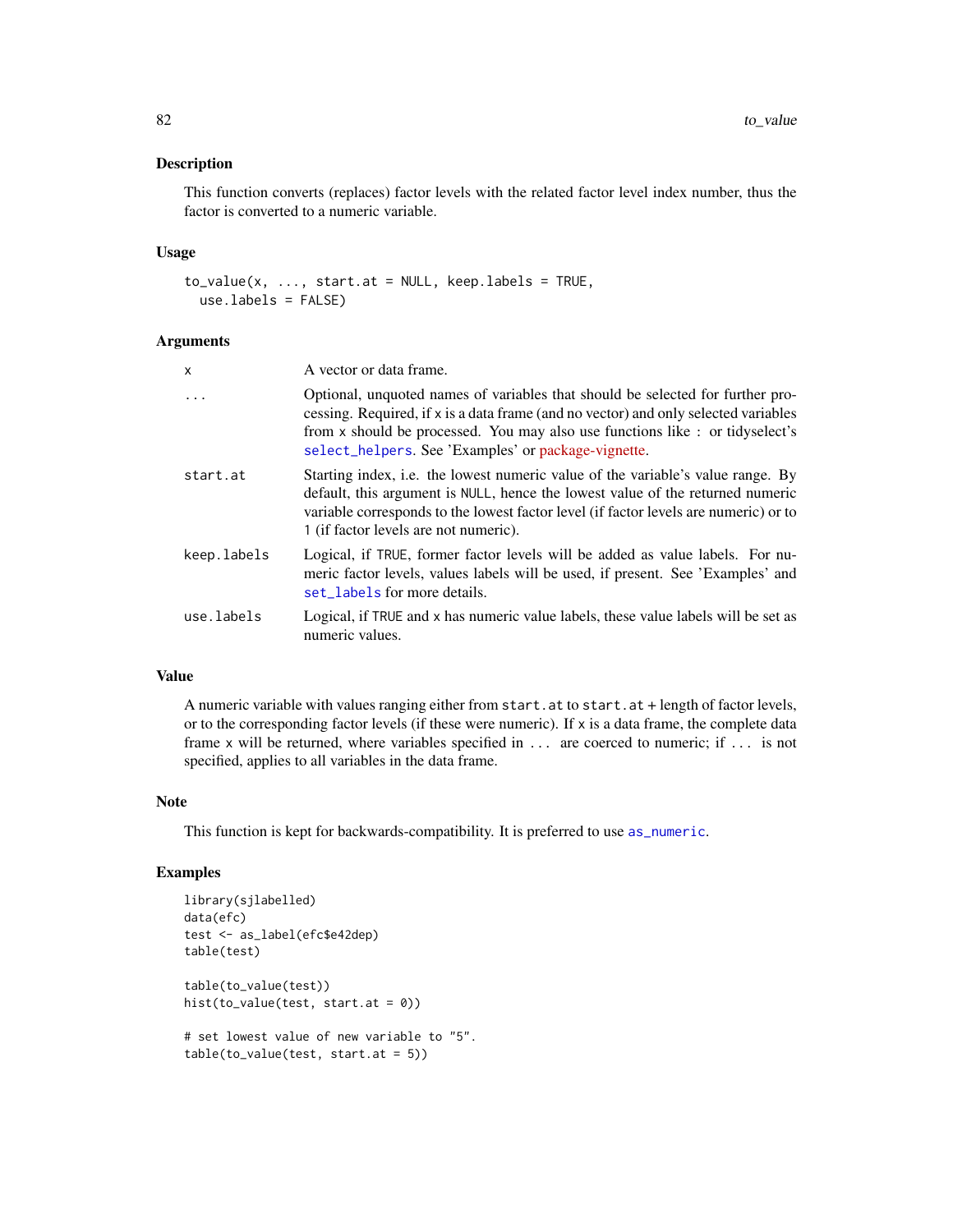```
# numeric factor keeps values
dummy <- factor(c("3", "4", "6"))
table(to_value(dummy))
# do not drop unused factor levels
dummy <- ordered(c(rep("No", 5), rep("Maybe", 3)),
                 levels = c("Yes", "No", "Maybe"))
to_value(dummy)
# non-numeric factor is converted to numeric
# starting at 1
dummy <- factor(c("D", "F", "H"))
table(to_value(dummy))
library(sjlabelled)
# for numeric factor levels, value labels will be used, if present
dummy1 <- factor(c("3", "4", "6"))
dummy1 <- set_labels(dummy1, labels = c("first", "2nd", "3rd"))
dummy1
to_value(dummy1)
# for non-numeric factor levels, these will be used.
# value labels will be ignored
dummy2 <- factor(c("D", "F", "H"))
dummy2 <- set_labels(dummy2, labels = c("first", "2nd", "3rd"))
dummy2
to_value(dummy2)
# easily coerce specific variables in a data frame to numeric
# and keep other variables, with their class preserved
data(efc)
efc$e42dep <- as.factor(efc$e42dep)
efc$e16sex <- as.factor(efc$e16sex)
efc$e17age <- as.factor(efc$e17age)
# convert back "sex" and "age" into numeric
to_value(efc, e16sex, e17age)
x <- factor(c("None", "Little", "Some", "Lots"))
x <- set_labels(x, labels = c("0.5", "1.3", "1.8", ".2"))
x
to_value(x)
to_value(x, use.labels = TRUE)
to_value(x, use.labels = TRUE, keep.labels = FALSE)
```
trim *Trim leading and trailing whitespaces from strings*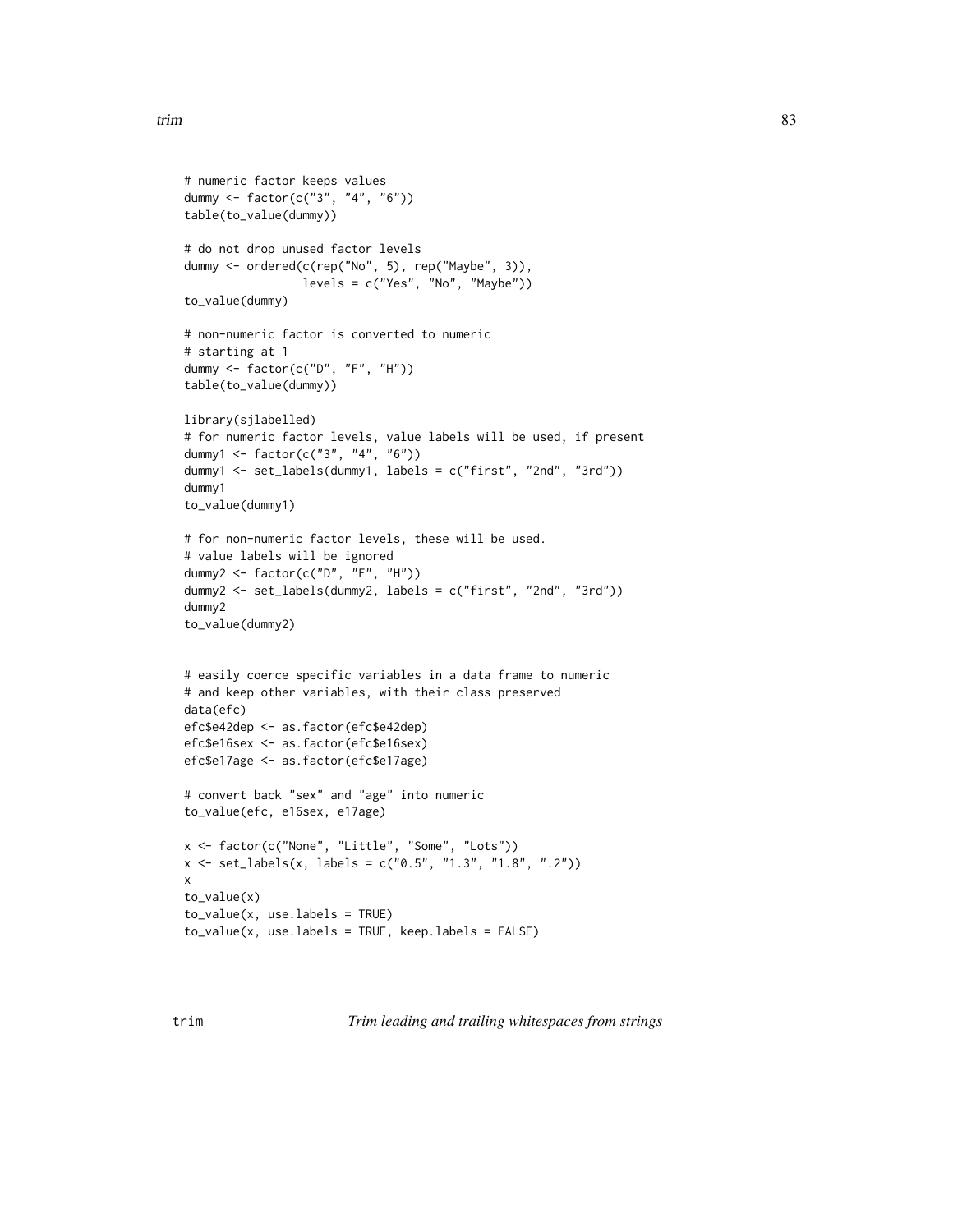Trims leading and trailing whitespaces from strings or character vectors.

#### Usage

trim(x)

## Arguments

x Character vector or string, or a list or data frame with such vectors. Function is vectorized, i.e. vector may have a length greater than 1. See 'Examples'.

# Value

Trimmed x, i.e. with leading and trailing spaces removed.

# Examples

```
trim("white space at end ")
trim(" white space at start and end ")
trim(c(" string1 ", " string2", "string 3 "))
tmp \leq data.frame(a = c(" string1", " string2", "string 3"),b = c(" strong one ", " string two", " third string"),c = c(" str1 ", " str2", "str3 "))
tmp
trim(tmp)
```
var\_rename *Rename variables*

## Description

This function renames variables in a data frame, i.e. it renames the columns of the data frame.

## Usage

var\_rename(x, ...)

## Arguments

| $\mathsf{x}$ | A data frame.                                                            |  |  |
|--------------|--------------------------------------------------------------------------|--|--|
| $\cdots$     | Pairs of named vectors, where the name (lhs) equals the column name that |  |  |
|              | should be renamed, and the value (rhs) is the new column name.           |  |  |

# Value

x, with new column names for those variables specified in ....

<span id="page-83-0"></span>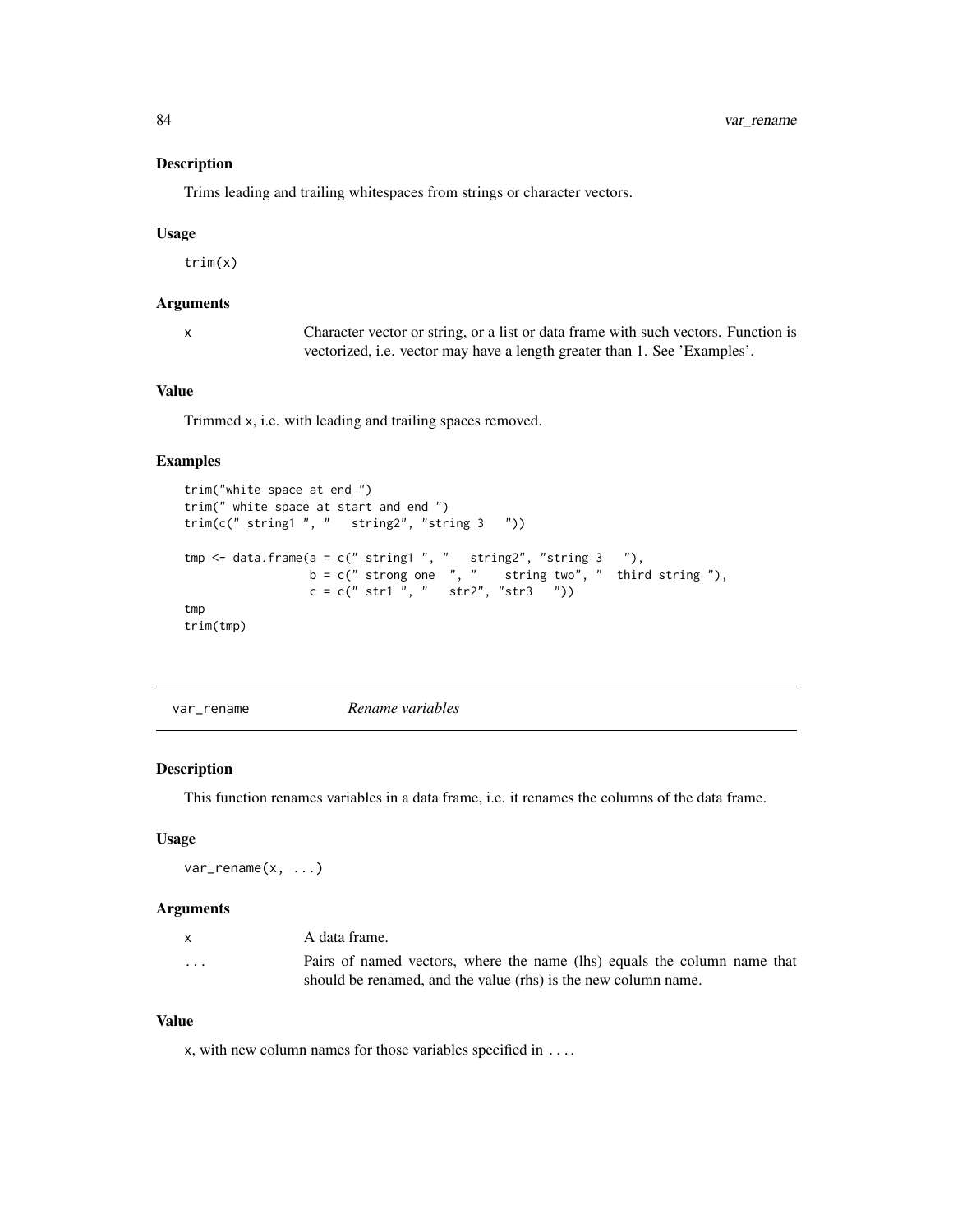#### <span id="page-84-0"></span>var\_type 85

# Examples

```
# Set variable labels for data frame
dummy \le data.frame(a = sample(1:4, 10, replace = TRUE),
                    b = sample(1:4, 10, replace = TRUE),c = sample(1:4, 10, replace = TRUE))var_rename(dummy, a = "first.col", c = "3rd.col")
```
#### var\_type *Determine variable type*

## Description

This function returns the type of a variable as character. It is similar to [type\\_sum](#page-0-0), however, the return value is not truncated, and var\_type() works on data frames and within pipe-chains.

#### Usage

 $var_type(x, ..., abbr = FALSE)$ 

## Arguments

| x        | A vector or data frame.                                                                                                                                                                                                                                                                                      |
|----------|--------------------------------------------------------------------------------------------------------------------------------------------------------------------------------------------------------------------------------------------------------------------------------------------------------------|
| $\cdots$ | Optional, unquoted names of variables that should be selected for further pro-<br>cessing. Required, if x is a data frame (and no vector) and only selected variables<br>from x should be processed. You may also use functions like: or tidyselect's<br>select_helpers. See 'Examples' or package-vignette. |
| abbr     | Logical, if TRUE, returns a shortened, abbreviated value for the variable type (as<br>returned by type_sum). If FALSE (default), a longer "description" is returned.                                                                                                                                         |

#### Value

The variable type of x, as character.

#### Examples

```
data(efc)
var_type(1)
var_type(1L)
var_type("a")
```
var\_type(efc\$e42dep) var\_type(to\_factor(efc\$e42dep))

library(dplyr) var\_type(efc, contains("cop"))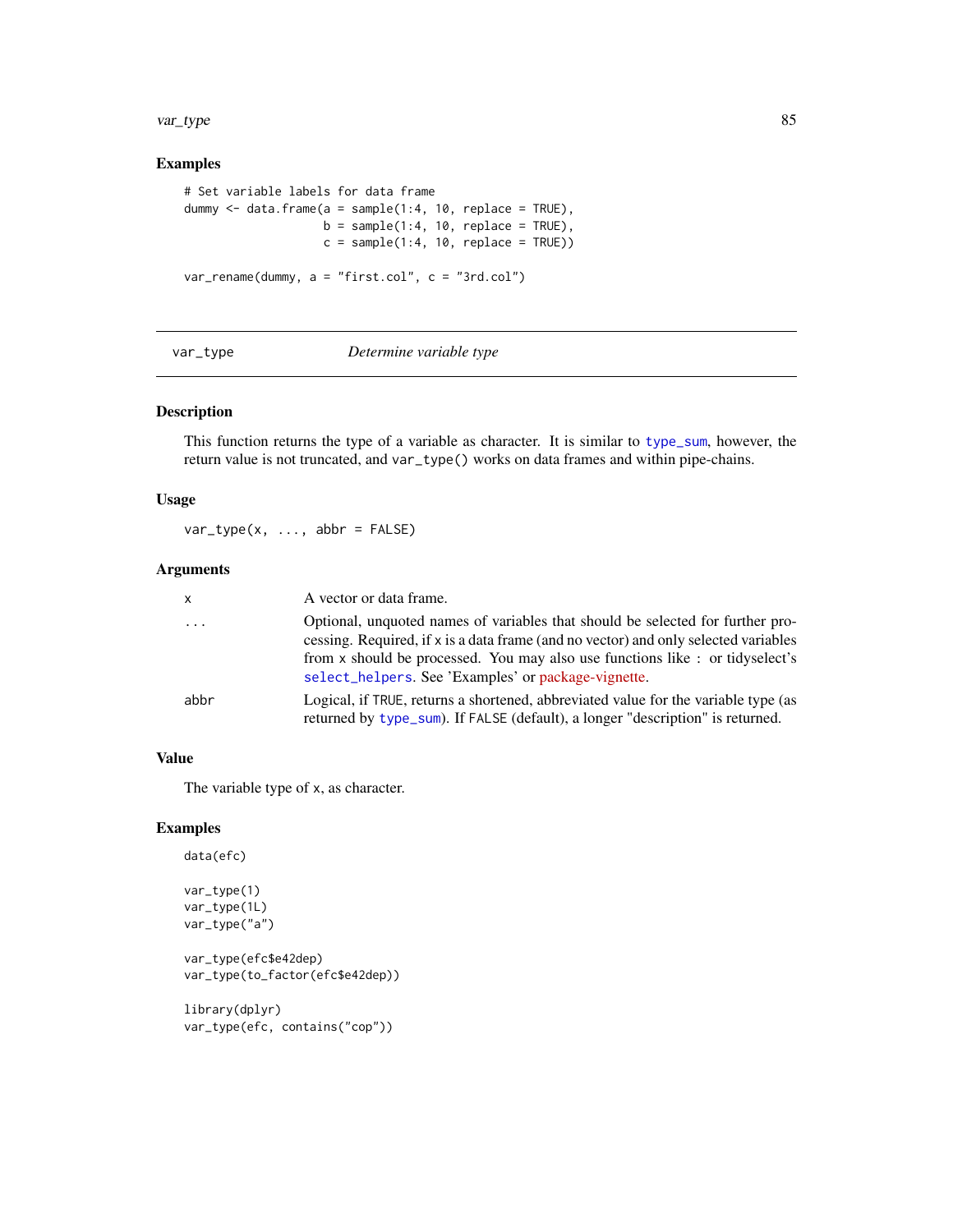<span id="page-85-0"></span>

Insert line breaks in long character strings. Useful if you want to wordwrap labels / titles for plots or tables.

# Usage

word\_wrap(labels, wrap, linesep = NULL)

# Arguments

| labels  | Label(s) as character string, where a line break should be inserted. Several<br>strings may be passed as vector (see 'Examples').                                   |
|---------|---------------------------------------------------------------------------------------------------------------------------------------------------------------------|
| wrap    | Maximum amount of chars per line (i.e. line length). If wrap $=$ Inf, no word<br>wrap will be performed ( <i>i.e.</i> labels will be returned as is).               |
| linesep | By default, this argument is NULL and a regular new line string $(\gamma \n\wedge \n\gamma')$ is used.<br>For HTML-purposes, for instance, linesep could be "<br>". |

## Value

New label(s) with line breaks inserted at every wrap's position.

# Examples

```
word_wrap(c("A very long string", "And another even longer string!"), 10)
message(word_wrap("Much too long string for just one line!", 15))
```
zap\_inf *Convert infiite or NaN values into regular NA*

# Description

Replaces all infinite (Inf and -Inf) or NaN values with regular NA.

# Usage

 $zap\_inf(x, ...)$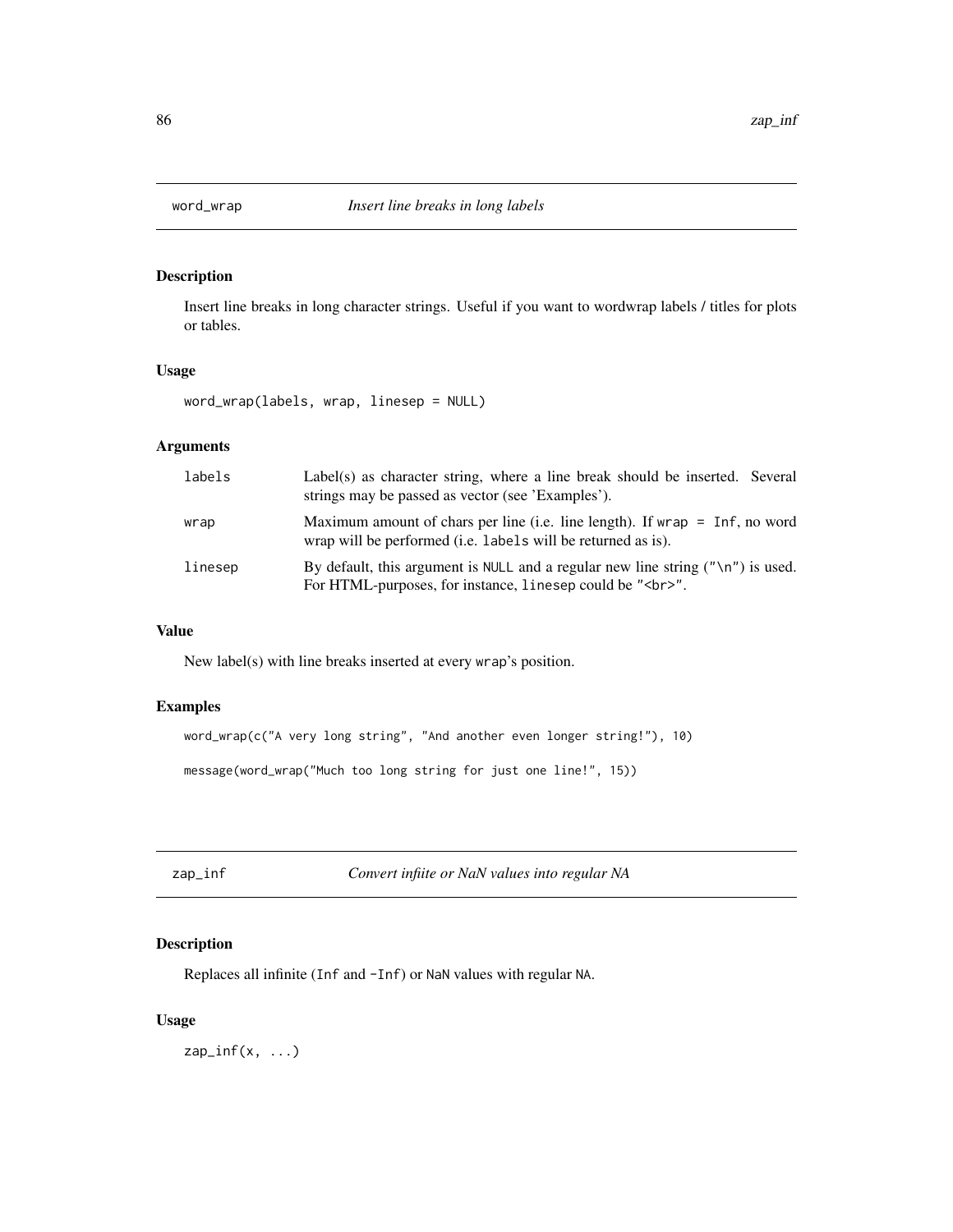#### <span id="page-86-0"></span>% $\frac{m}{2}$ %nin% 87

#### Arguments

| X | A vector or a data frame.                                                           |
|---|-------------------------------------------------------------------------------------|
| . | Optional, unquoted names of variables that should be selected for further pro-      |
|   | cessing. Required, if x is a data frame (and no vector) and only selected variables |
|   | from x should be processed. You may also use functions like: or tidyselect's        |
|   | select_helpers. See 'Examples' or package-vignette.                                 |

# Value

x, where all Inf, -Inf and NaN are converted to NA.

# Examples

```
x \leq c(1, 2, NA, 3, NaN, 4, NA, 5, Inf, -Inf, 6, 7)zap_inf(x)
data(efc)
# produce some NA and NaN values
efc$e42dep[1] <- NaN
efc$e42dep[2] <- NA
efc$c12hour[1] <- NaN
efc$c12hour[2] <- NA
efc$e17age[2] <- NaN
efc$e17age[1] <- NA
# only zap NaN for c12hour
zap_inf(efc$c12hour)
# only zap NaN for c12hour and e17age, not for e42dep,
# but return complete data framee
zap_inf(efc, c12hour, e17age)
# zap NaN for complete data frame
zap_inf(efc)
```
%nin% *Value matching*

## Description

%nin% is the complement to %in%. It looks which values in x do *not* match (hence, are *not in*) values in y.

## Usage

x %nin% y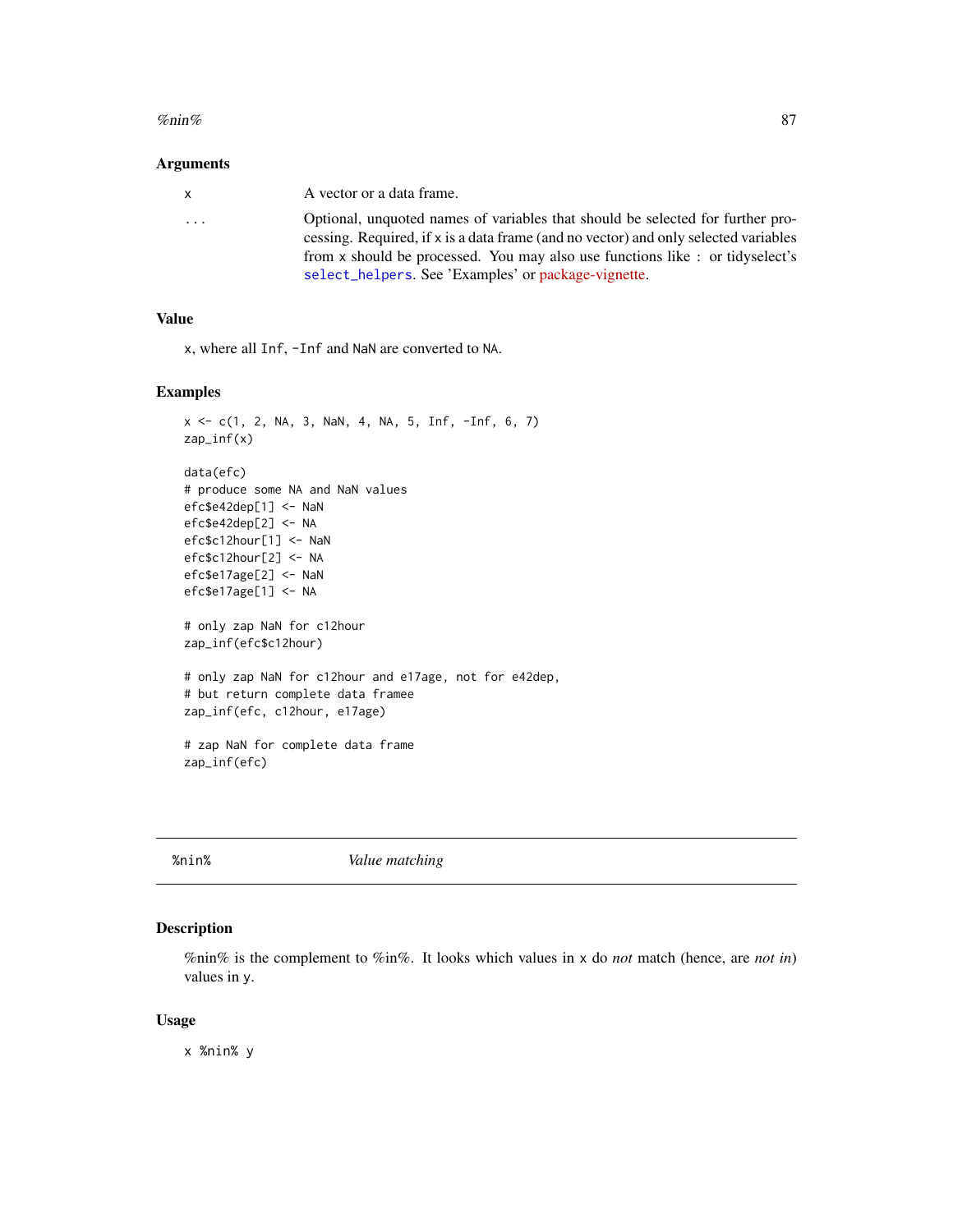<span id="page-87-0"></span>88 % $\sim$  %nin%  $\sim$  %nin%  $\sim$  %nin%  $\sim$  %nin%  $\sim$  %nin%  $\sim$  %nin%  $\sim$  %  $\sim$  %  $\sim$  %  $\sim$  %  $\sim$  %  $\sim$  %  $\sim$  %  $\sim$  %  $\sim$  %  $\sim$  %  $\sim$  %  $\sim$  %  $\sim$  %  $\sim$  %  $\sim$  %  $\sim$  %  $\sim$  %  $\sim$  %  $\sim$  %  $\sim$  %  $\sim$  %  $\sim$ 

# Arguments

| X        | Vector with values to be matched.         |
|----------|-------------------------------------------|
| <b>V</b> | Vector with values to be matched against. |

# Details

See 'Details' in [match](#page-0-0).

# Value

A logical vector, indicating if a match was *not* located for each element of x, thus the values are TRUE or FALSE and never NA.

# Examples

c("a", "B", "c") %in% letters c("a", "B", "c") %nin% letters c(1, 2, 3, 4) %in% c(3, 4, 5, 6) c(1, 2, 3, 4) %nin% c(3, 4, 5, 6)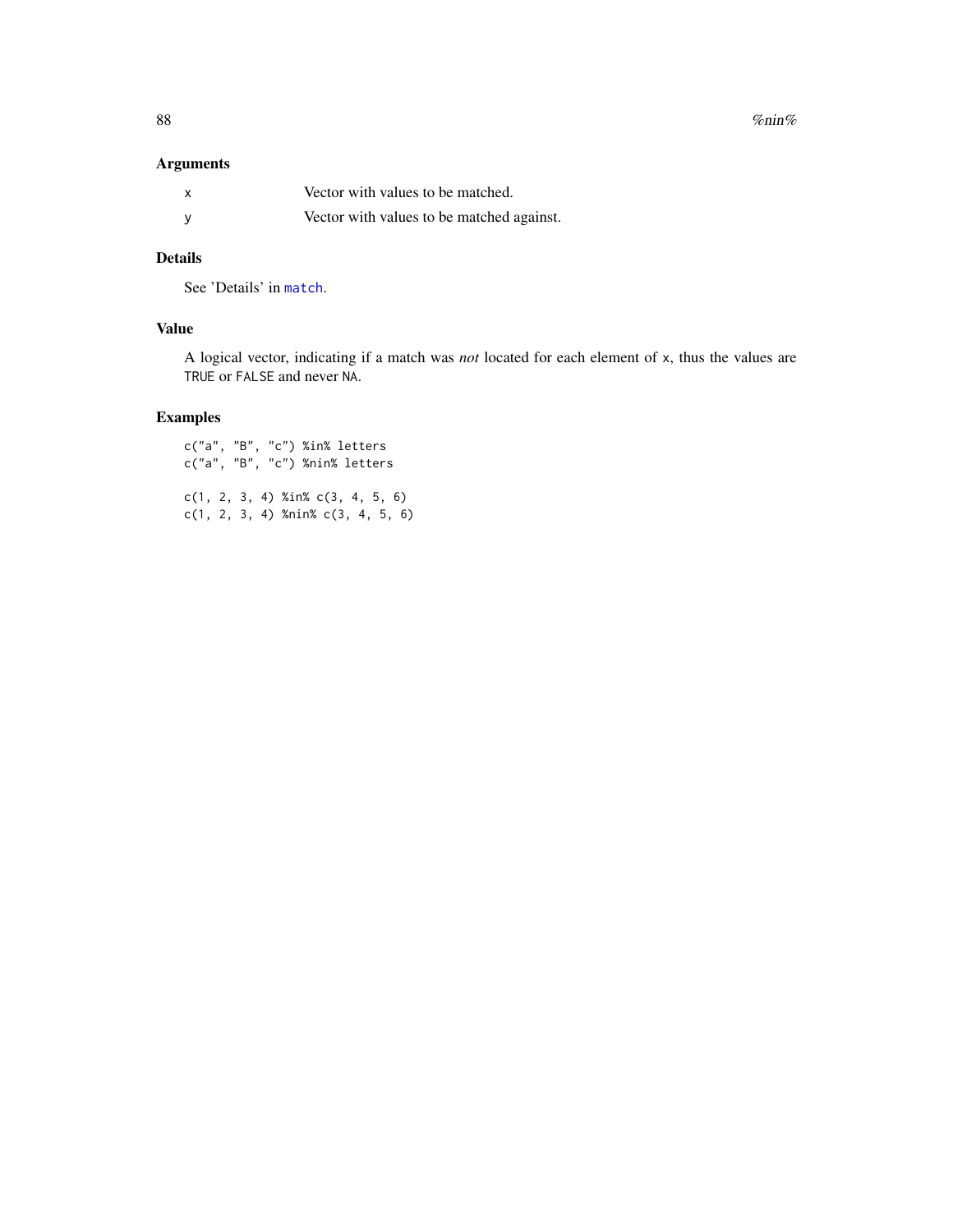# Index

∗Topic data efc, [16](#page-15-0) %nin%, [87](#page-86-0) add\_case *(*add\_variables*)*, [7](#page-6-0) add\_columns, [4](#page-3-0) add\_rows, [6](#page-5-0) add\_variables, [7](#page-6-0) all\_na, [8](#page-7-0) as.factor, *[75](#page-74-0)* as\_character, *[72](#page-71-0)* as\_factor, *[75](#page-74-0)* as\_label, *[75,](#page-74-0) [76](#page-75-0)*, *[78](#page-77-0)* as\_numeric, *[76](#page-75-0)*, *[82](#page-81-0)* atomic, *[74](#page-73-0)* big\_mark, [9](#page-8-0) bind\_cols, *[4](#page-3-0)* bind\_rows, *[6](#page-5-0)* cbind, *[4](#page-3-0)* center *(*std*)*, [64](#page-63-0) center\_if *(*std*)*, [64](#page-63-0) col\_count *(*row\_count*)*, [52](#page-51-0) complete, *[35](#page-34-0)* complete\_cases *(*has\_na*)*, [28](#page-27-0) complete\_vars *(*has\_na*)*, [28](#page-27-0) count\_na, [10](#page-9-0) cut, *[61](#page-60-0)* de\_mean, [12](#page-11-0) descr, [11](#page-10-0) dicho, [14](#page-13-0) dicho\_if *(*dicho*)*, [14](#page-13-0) droplevels, *[72](#page-71-0)*, *[77](#page-76-0)* efc, [16](#page-15-0)

empty\_cols, [17](#page-16-0) empty\_rows *(*empty\_cols*)*, [17](#page-16-0)

factor, *[29](#page-28-0)*

find\_var, [18](#page-17-0) flat\_table, [20,](#page-19-0) *[22](#page-21-0)* frq, *[20](#page-19-0)*, [21](#page-20-0) ftable, *[20](#page-19-0)*

gather, *[80](#page-79-0)* get\_label, *[18,](#page-17-0) [19](#page-18-0)*, *[40](#page-39-0)* get\_na, *[57](#page-56-0)*, *[72](#page-71-0)*, *[77](#page-76-0)* group\_by, *[12](#page-11-0)*, *[15](#page-14-0)*, *[20](#page-19-0)*, *[22](#page-21-0)*, *[26](#page-25-0)*, *[61](#page-60-0)*, *[66](#page-65-0)* group\_labels, *[45](#page-44-0)* group\_labels *(*group\_var*)*, [25](#page-24-0) group\_labels\_if *(*group\_var*)*, [25](#page-24-0) group\_str, *[22](#page-21-0)*, [23,](#page-22-0) *[27](#page-26-0)*, *[70](#page-69-0)* group\_var, *[22](#page-21-0)*, [25,](#page-24-0) *[45](#page-44-0)*, *[61](#page-60-0)* group\_var\_if *(*group\_var*)*, [25](#page-24-0)

has\_na, [28](#page-27-0)

```
incomplete_cases (has_na), 28
incomplete_vars (has_na), 28
is_cross_classified (is_crossed), 29
is_crossed, 29
is_empty, 31
is_even, 32
is_float, 33
is_nested (is_crossed), 29
is_num_chr (is_num_fac), 34
is_num_fac, 34
is_odd (is_even), 32
is_whole (is_float), 33
```
match, *[88](#page-87-0)* merge\_df *(*add\_rows*)*, [6](#page-5-0) merge\_imputations, [35](#page-34-0) mice, *[35](#page-34-0)* mids, *[35](#page-34-0)* modifiers, *[18](#page-17-0)*, *[70](#page-69-0)* move\_columns, [36](#page-35-0)

NA, *[40](#page-39-0)*, *[44](#page-43-0)*, *[48](#page-47-0)*, *[57](#page-56-0)* nest, *[63](#page-62-0)*